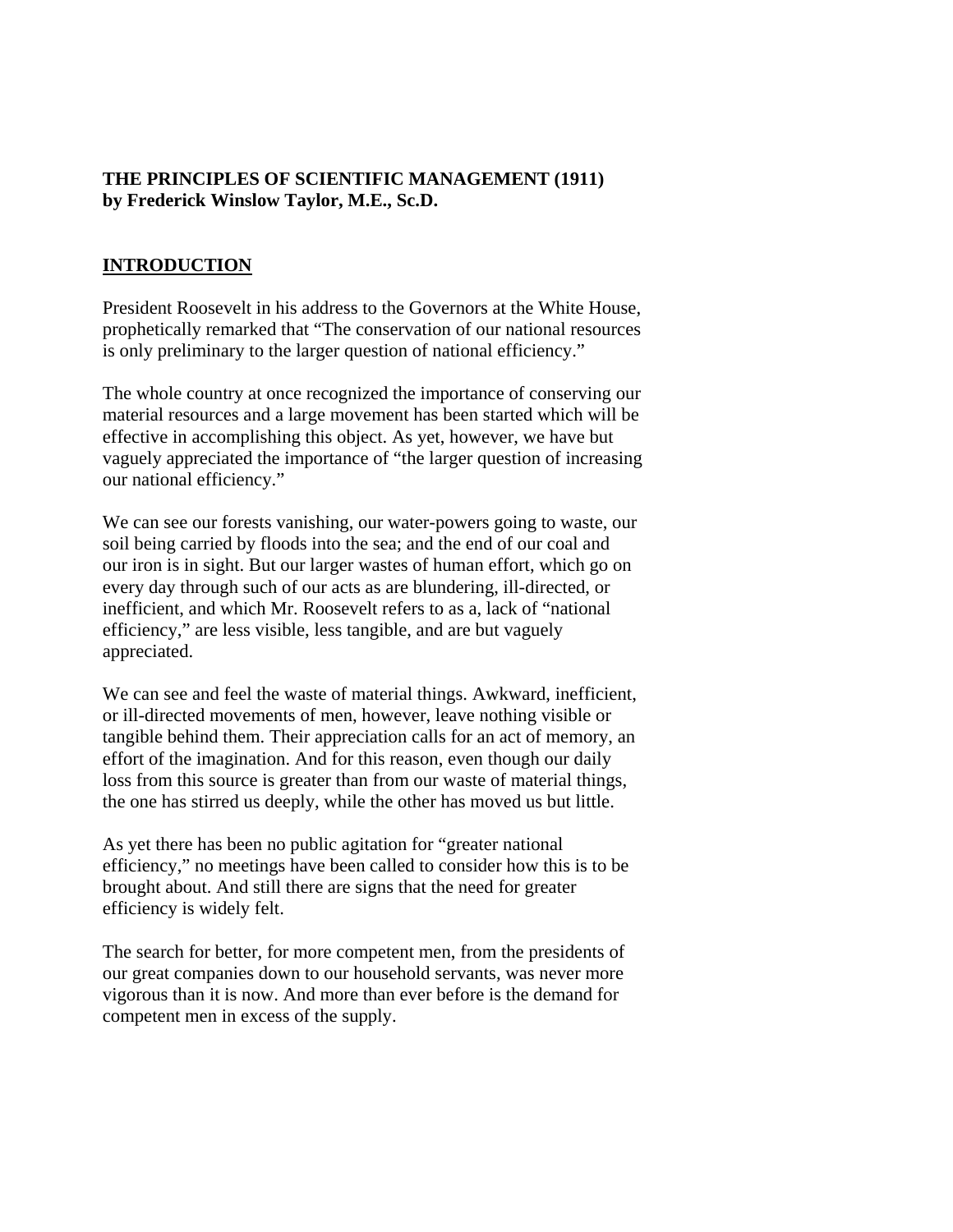What we are all looking for, however, is the readymade, competent man; the man whom some one else has trained. It is only when we fully realize that our duty, as well as our opportunity, lies in systematically cooperating to train and to make this competent man, instead of in hunting for a man whom some one else has trained, that we shall be on the road to national efficiency.

In the past the prevailing idea has been well expressed in the saying that "Captains of industry are born, not made"; and the theory has been that if one could get the right man, methods could be safely left to him. In the future it will be appreciated that our leaders must be trained right as well as born right, and that no great man can (with the old system of personal management) hope to compete with a number of ordinary men who have been properly organized so as efficiently to cooperate.

In the past the man has been first; in the future the system must be first. This in no sense, however, implies that great men are not needed. On the contrary, the first object of any good system must be that of developing first-class men; and under systematic management the best man rises to the top more certainly and more rapidly than ever before.

This paper has been written:

First. To point out, through a series of simple illustrations, the great loss which the whole country is suffering through inefficiency in almost all of our daily acts.

Second. To try to convince the reader that the remedy for this inefficiency lies in systematic management, rather than in searching for some unusual or extraordinary man.

Third. To prove that the best management is a true science, resting upon clearly defined laws, rules, and principles, as a foundation. And further to show that the fundamental principles of scientific management are applicable to all kinds of human activities, from our simplest individual acts to the work of our great corporations, which call for the most elaborate cooperation. And, briefly, through a series of illustrations, to convince the reader that whenever these principles are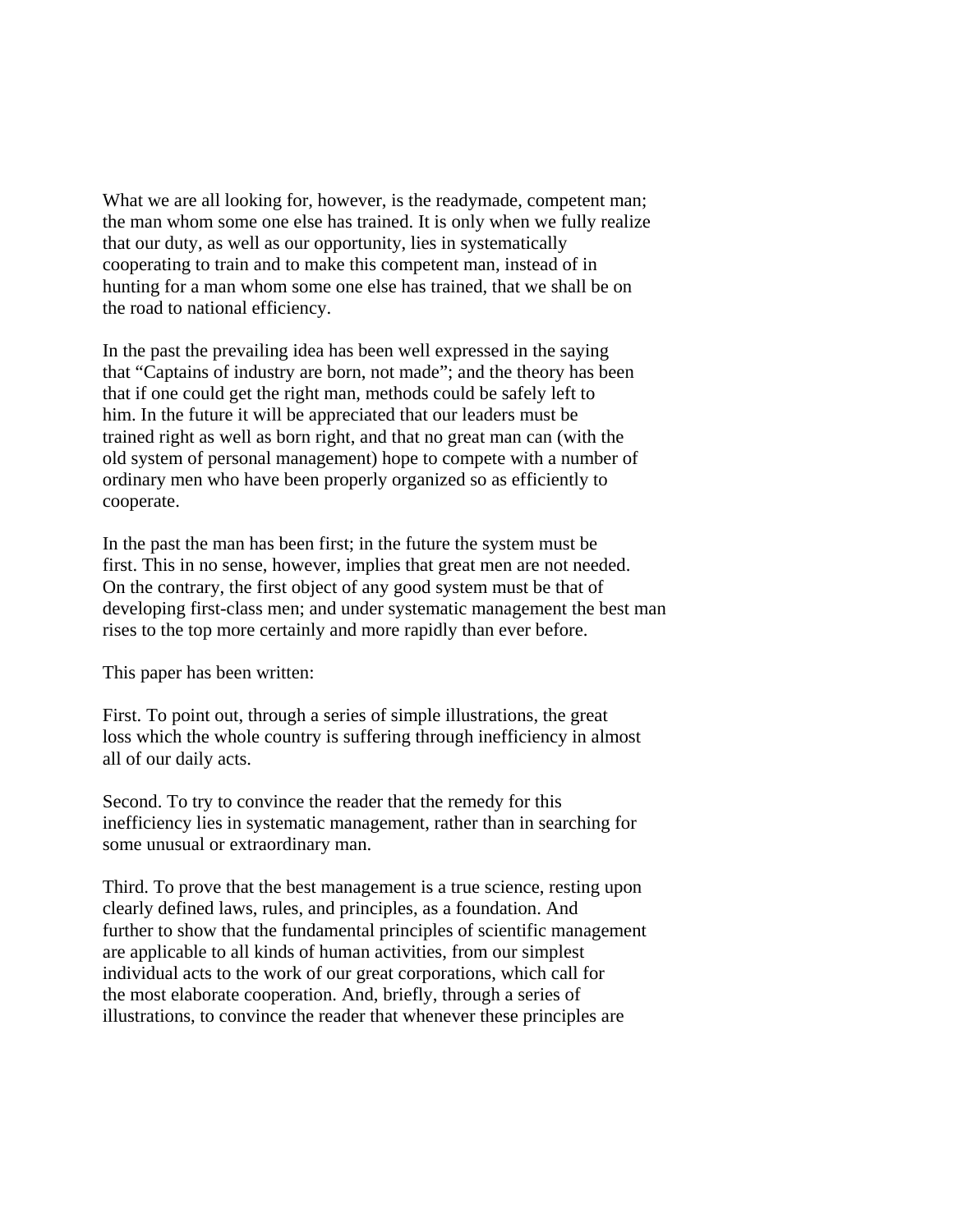correctly applied, results must follow which are truly astounding.

This paper was originally prepared for presentation to the American Society of Mechanical Engineers. The illustrations chosen are such as, it is believed, will especially appeal to engineers and to managers of industrial and manufacturing establishments, and also quite as much to all of the men who are working in these establishments. It is hoped, however, that it will be clear to other readers that the same principles can be applied with equal force to all social activities: to the management of our homes; the management of our farms; the management of the business of our tradesmen, large and small; of our churches, our philanthropic institutions our universities, and our governmental departments.

# **CHAPTER I FUNDAMENTALS OF SCIENTIFIC MANAGEMENT**

The principal object of management should be to secure the maximum prosperity for the employer, coupled with the maximum prosperity for each employee.

The words "maximum prosperity" are used, in their broad sense, to mean not only large dividends for the company or owner, but the development of every branch of the business to its highest state of excellence, so that the prosperity may be permanent. In the same way maximum prosperity for each employee means not only higher wages than are usually received by men of his class, but, of more importance still, it also means the development of each man to his state of maximum efficiency, so that he may be able to do, generally speaking, the highest grade of work for which his natural abilities fit him, and it further means giving him, when possible, this class of work to do.

It would seem to be so self-evident that maximum prosperity for the employer, coupled with maximum prosperity for the employee, ought to be the two leading objects of management, that even to state this fact should be unnecessary. And yet there is no question that, throughout the industrial world, a large part of the organization of employers, as well as employees, is for war rather than for peace, and that perhaps the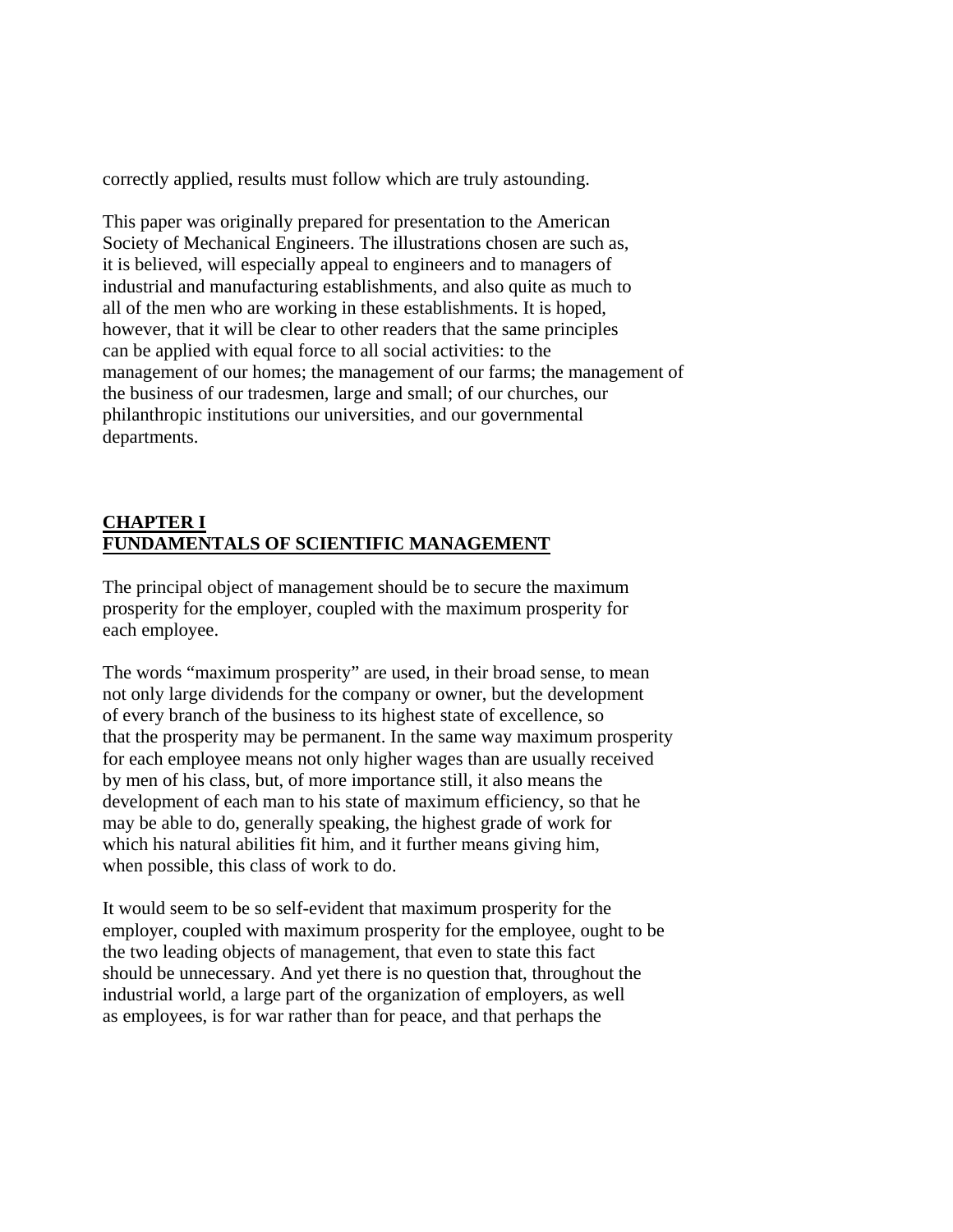majority on either side do not believe that it is possible so to arrange their mutual relations that their interests become identical.

The majority of these men believe that the fundamental interests of employees and employers are necessarily antagonistic. Scientific management, on the contrary, has for its very foundation the firm conviction that the true interests of the two are one and the same; that prosperity for the employer cannot exist through a long term of years

unless it is accompanied by prosperity for the employee, and vice versa; and that it is possible to give the workman what he most wants--high wages--and the employer what he wants--a low labor cost--for his manufactures.

It is hoped that some at least of those who do not sympathize with each of these objects may be led to modify their views; that some employers, whose attitude toward their workmen has been that of trying to get the largest amount of work out of them for the smallest possible wages, may be led to see that a more liberal policy toward their men will pay them better; and that some of those workmen who begrudge a fair and even a large profit to their employers, and who feel that all of the fruits of their labor should belong to them, and that those for whom they work and the capital invested in the business are entitled to little or nothing, may be led to modify these views.

No one can be found who will deny that in the case of any single individual the greatest prosperity can exist only when that individual has reached his highest state of efficiency; that is, when he is turning out his largest daily output.

The truth of this fact is also perfectly clear in the case of two men working together. To illustrate: if you and your workman have become so skilful that you and he together are making two pairs of, shoes in a day, while your competitor and his workman are making only one pair, it is clear that after selling your two pairs of shoes you can pay your workman much higher wages than your competitor who produces only one pair of shoes is able to pay his man, and that there will still be enough money left over for you to have a larger profit than your competitor.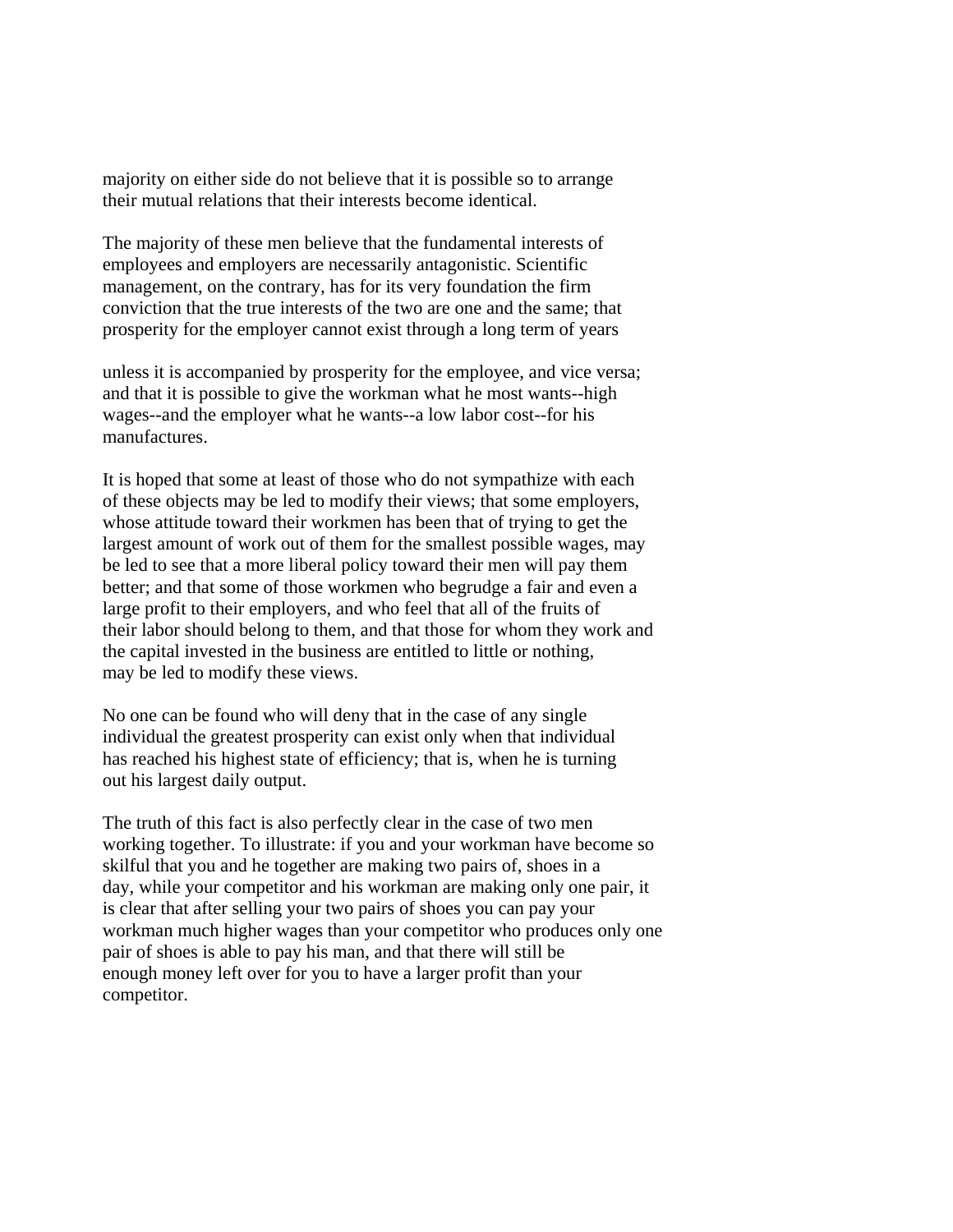In the case of a more complicated manufacturing establishment, it should also be perfectly clear that the greatest permanent prosperity for the workman, coupled with the greatest prosperity for the employer, can be brought about only when the work of the establishment is done with the smallest combined expenditure of human effort, plus nature's resources, plus the cost for the use of capital in the shape of machines, buildings, etc. Or, to state the same thing in a different way: that the greatest prosperity can exist only as the result of the greatest possible productivity of the men and machines of the establishment--that is, when each man and each machine are turning out the largest possible output; because unless your men and your machines are daily turning out more work than others around you, it is clear that competition will prevent your paying higher wages to your workmen than are paid to those of your competitor. And what is true as to the possibility of paying high wages in the case of two companies competing close beside one another is also true as to whole districts of the country and even as to nations which are in competition. In a word, that maximum prosperity can exist only as the result of maximum productivity. Later in this paper illustrations will be given of several companies which are earning large dividends and at the same time paying from 30 per cent to 100 per cent higher wages to their men than are paid to similar men immediately around them, and with whose employers they are in competition. These illustrations will cover different types of work, from the most elementary to the most complicated.

If the above reasoning is correct, it follows that the most important object of both the workmen and the management should be the training and development of each individual in the establishment, so that he can do (at his fastest pace and with the maximum of efficiency) the highest class of work for which his natural abilities fit him.

These principles appear to be so self-evident that many men may think it almost childish to state them. Let us, however, turn to the facts, as they actually exist in this country and in England. The English and American peoples are the greatest sportsmen in the world. Whenever an American workman plays baseball, or an English workman plays cricket, it is safe to say that he strains every nerve to secure victory for his side. He does his very best to make the largest possible number of runs. The universal sentiment is so strong that any man who fails to give out all there is in him in sport is branded as a "quitter," and treated with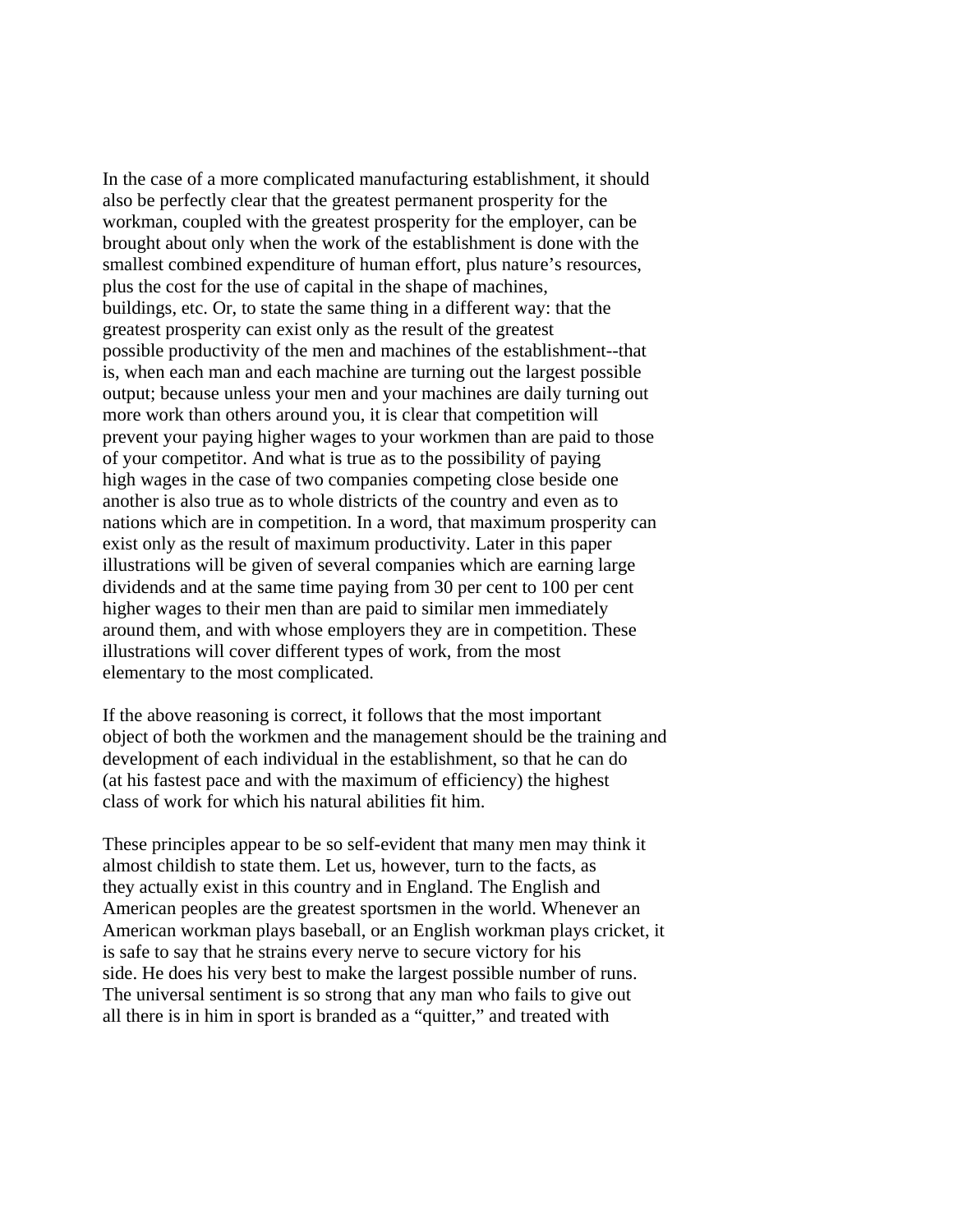contempt by those who are around him.

When the same workman returns to work on the following day, instead of using every effort to turn out the largest possible amount of work, in a majority of the cases this man deliberately plans to do as little as he safely can to turn out far less work than he is well able to do in many instances to do not more than one-third to one-half of a proper day's work. And in fact if he were to do his best to turn out his largest possible day's work, he would be abused by his fellow-workers for so doing, even more than if he had proved himself a "quitter" in sport. Under working, that is, deliberately working slowly so as to avoid doing a full day's work, "soldiering," as it is called in this country, "hanging it out," as it is called in England, "ca canae," as it is called in Scotland, is almost universal in industrial establishments, and prevails also to a large extent in the building trades; and the writer asserts without fear of contradiction that this constitutes the greatest evil with which the working-people of both England and America are now afflicted.

It will be shown later in this paper that doing away with slow working and "soldiering" in all its forms and so arranging the relations between employer and employs that each workman will work to his very best advantage and at his best speed, accompanied by the intimate cooperation with the management and the help (which the workman should receive) from the management, would result on the average in nearly doubling the output of each man and each machine. What other reforms, among those which are being discussed by these two nations, could do as much toward promoting prosperity, toward the diminution of poverty, and the alleviation of suffering? America and England have been recently agitated over such subjects as the tariff, the control of the large corporations on the one hand, and of hereditary power on the other hand, and over various more or less socialistic proposals for taxation, etc. On these subjects both peoples have been profoundly stirred, and yet hardly a voice has been raised to call attention to this vastly greater and more important subject of "soldiering," which directly and powerfully affects the wages, the prosperity, and the life of almost every working-man, and also quite as much the prosperity of every industrial, establishment in the nation.

The elimination of "soldiering" and of the several causes of slow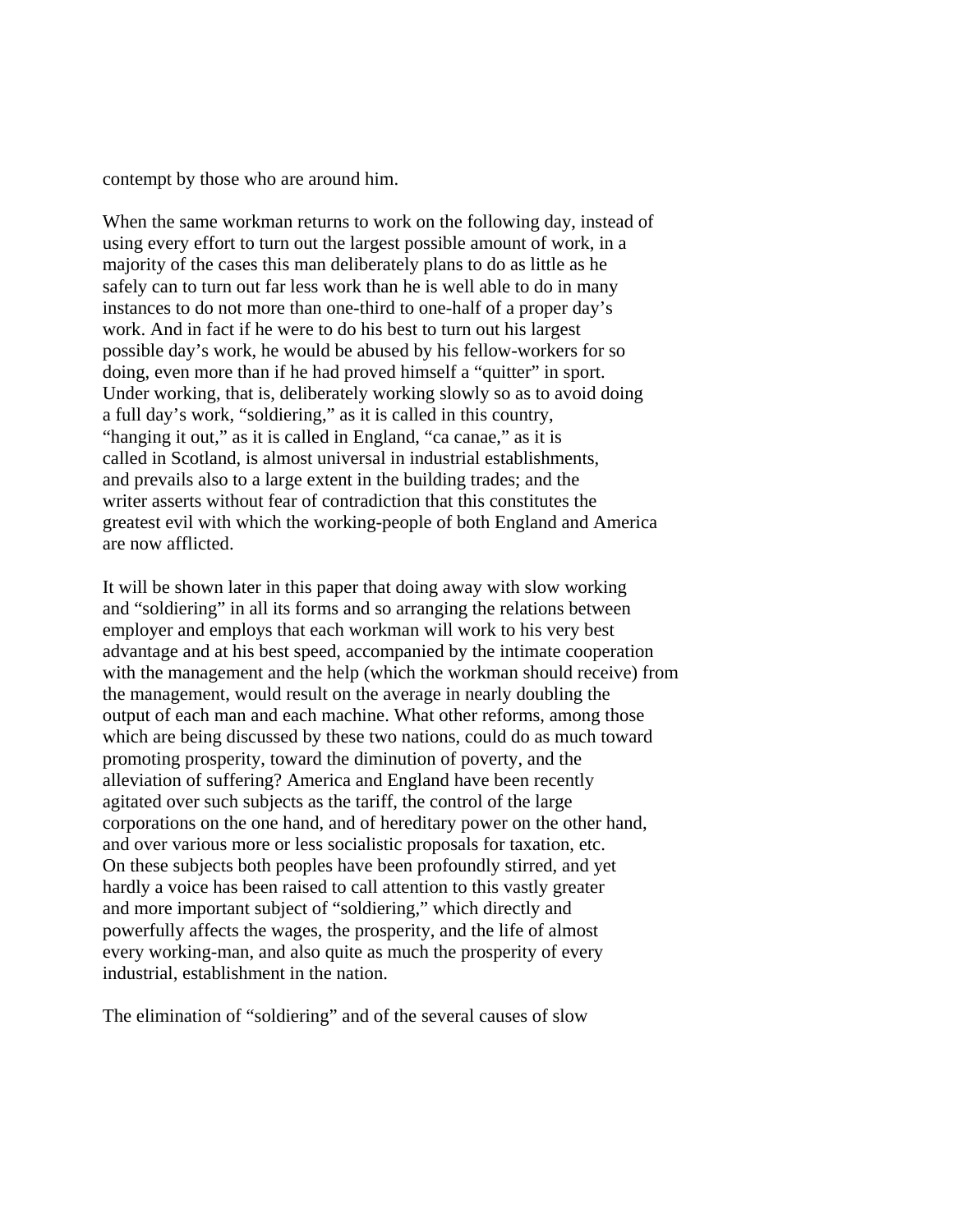working would so lower the cost of production that both our home and foreign markets would be greatly enlarged, and we could compete on more than even terms with our rivals. It would remove one of the fundamental causes for dull times, for lack of employment, and for poverty, and therefore would have a more permanent and far-reaching effect upon these misfortunes than any of the curative remedies that are now being used to soften their consequences. It would insure higher wages and make shorter working hours and better working and home conditions possible.

Why is it, then, in the face of the self-evident fact that maximum prosperity can exist only as the result of the determined effort of each workman to turn out each day his largest possible day's work, that the great majority of our men are deliberately doing just the opposite, and that even when the men have the best of intentions their work is in most cases far from efficient?

There are three causes for this condition, which may be briefly summarized as:

First. The fallacy, which has from time immemorial been almost universal among workmen, that a material increase in the output of each man or each machine in the trade would result in the end in throwing a large number of men out of work.

Second. The defective systems of management which are in common use, and which make it necessary for each workman to soldier, or work slowly, in order that he may protect his own best interests.

Third. The inefficient rule-of-thumb methods, which are still almost universal in all trades, and in practicing which our workmen waste a large part of their effort.

This paper will attempt to show the enormous gains which would result from the substitution by our workmen of scientific for rule-of-thumb methods.

To explain a little more fully these three causes:

First. The great majority of workmen still believe that if they were to work at their best speed they would be doing a great injustice to the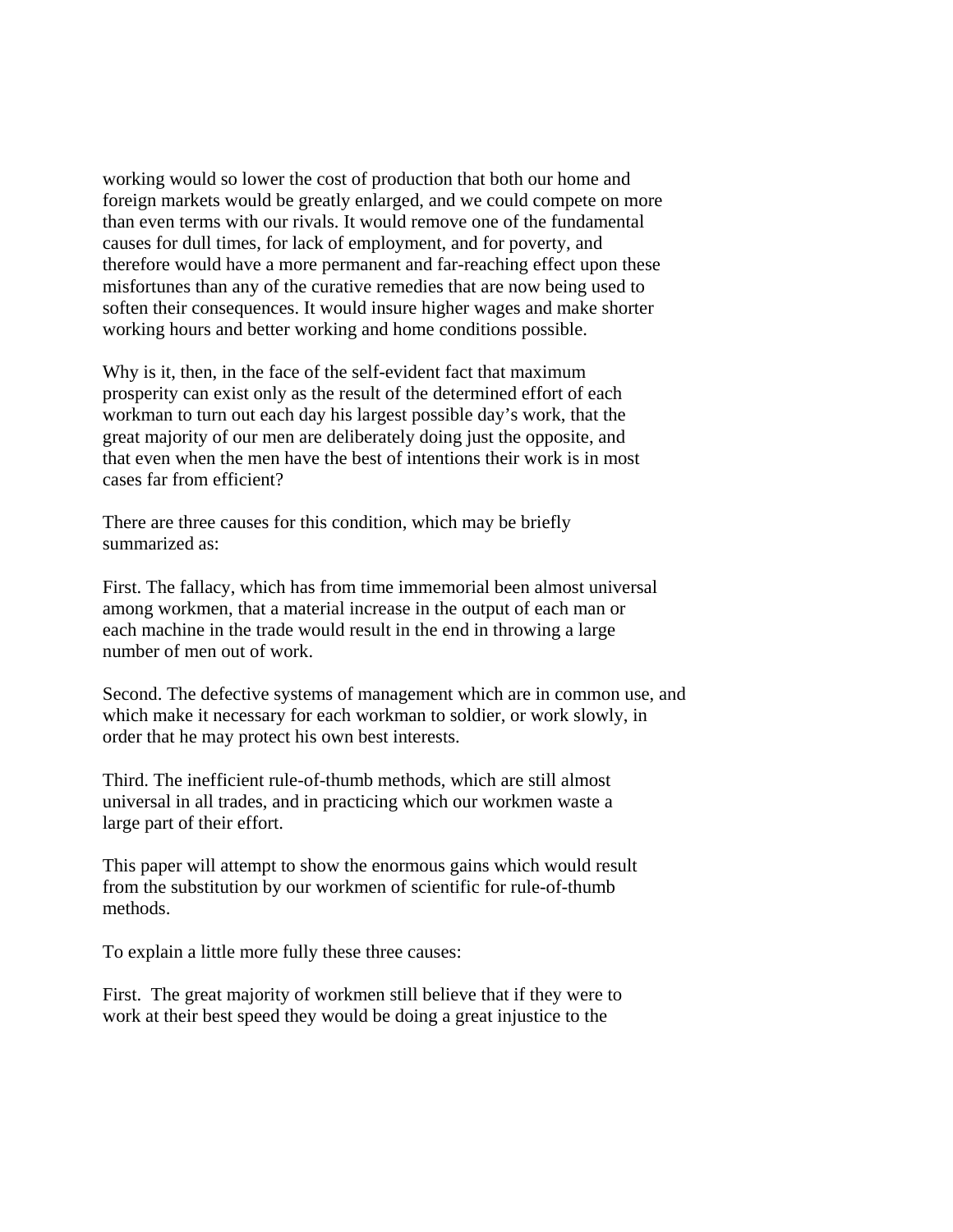whole trade by throwing a lot of men out of work, and yet the history of the development of each trade shows that each improvement, whether it be the invention of a new machine or the introduction of a better method, which results in increasing the productive capacity of the men in the

trade and cheapening the costs, instead of throwing men out of work make in the end work for more men.

The cheapening of any article in common use almost immediately results in a largely increased demand for that article. Take the case of shoes, for instance. The introduction of machinery for doing every element of the work which was formerly done by hand has resulted in making shoes at a fraction of their former labor cost, and in selling them so cheap that now almost every man, woman, and child in the working-classes buys one or two pairs of shoes per year, and wears shoes all the time, whereas formerly each workman bought perhaps one pair of shoes every five years, and went barefoot most of the time, wearing shoes only as a luxury or as a matter of the sternest necessity. In spite of the enormously increased output of shoes per workman, which has come with shoe machinery, the demand for shoes has so increased that there are relatively more men working in the shoe industry now than ever before.

The workmen in almost every trade have before them an object lesson of this kind, and yet, because they are ignorant of the history of their own trade even, they still firmly believe, as their fathers did before them, that it is against their best interests for each man to turn out each day as much work as possible.

Under this fallacious idea a large proportion of the workmen of both countries each day deliberately work slowly so as to curtail the output. Almost every labor union has made, or is contemplating making, rules which have for their object ' curtailing the output of their members, and those men who have the greatest influence with the working-people, the labor leaders as well as many people with philanthropic feelings who are helping them, are daily spreading this fallacy and at the same time telling them that they are overworked.

A great deal has been and is being constantly said about "sweat-shop" work and conditions. The writer has great sympathy with those who are overworked, but on the whole a greater sympathy for those who are under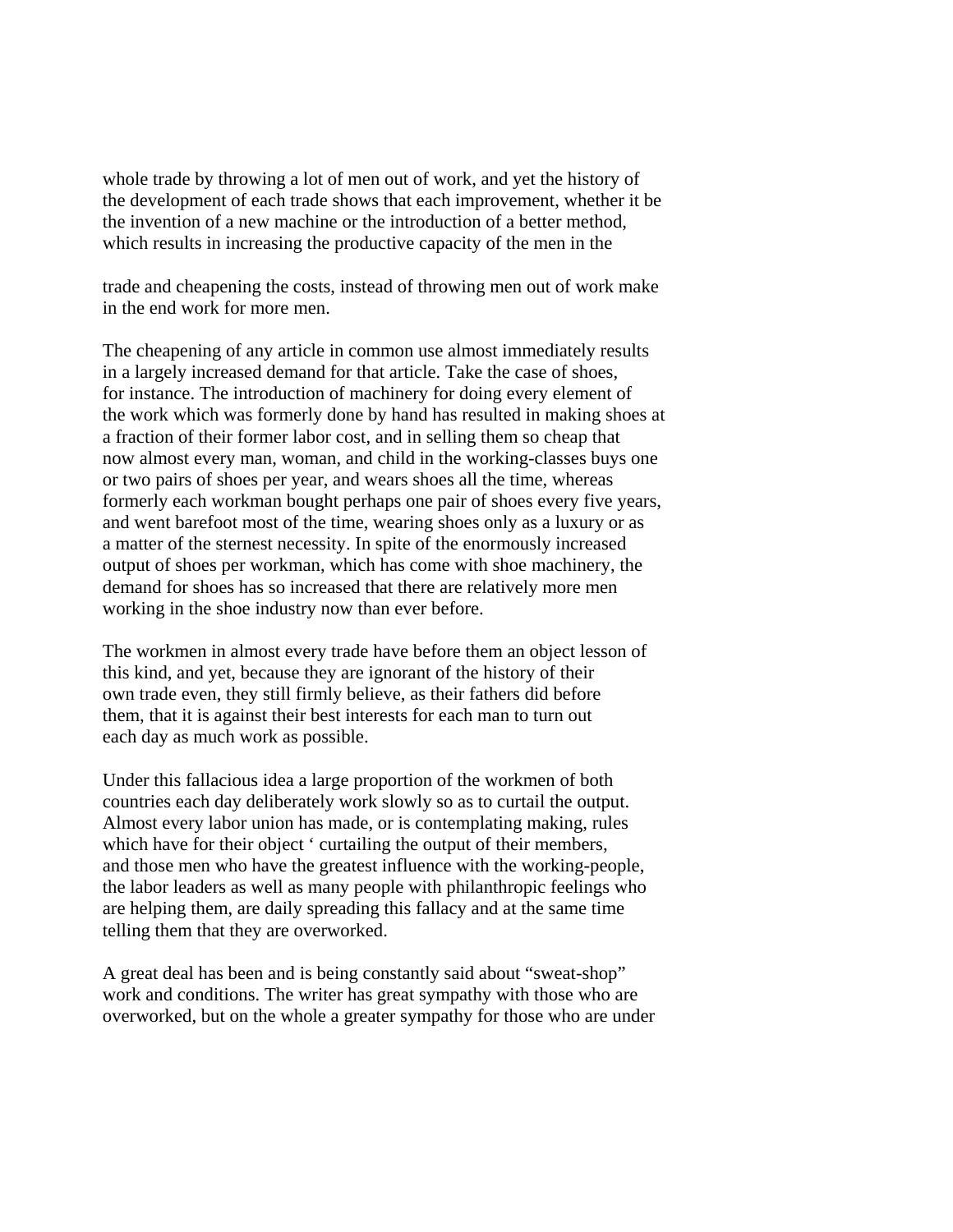paid. For every individual, however, who is overworked, there are a hundred who intentionally under work--greatly under work--every day of their lives, and who for this reason deliberately aid in establishing those conditions which in the end inevitably result in low wages. And yet hardly a single voice is being raised in an endeavor to correct this evil.

As engineers and managers, we are more intimately acquainted with these facts than any other class in the community, and are therefore best fitted to lead in a movement to combat this fallacious idea by educating not only the workmen but the whole of the country as to the true facts. And yet we are practically doing nothing in this direction, and are leaving this field entirely in the hands of the labor agitators (many of whom are misinformed and misguided), and of sentimentalists who are ignorant as to actual working conditions.

Second. As to the second cause for soldiering--the relations which exist between employers and employees under almost all of the systems of management which are in common use--it is impossible in a few words to make it clear to one not familiar with this problem why it is that the ignorance of employers as to the proper time in which work of various kinds should be done makes it for the interest of the workman to "soldier."

The writer therefore quotes herewith from a paper read before The American Society of Mechanical Engineers, in June, 1903, entitled "Shop Management," which it is hoped will explain fully this cause for soldiering:

"This loafing or soldiering proceeds from two causes. First, from the natural instinct and tendency of men to take it easy, which may be called natural soldiering. Second, from more intricate second thought and reasoning caused by their relations with other men, which may be called systematic soldiering."

"There is no question that the tendency of the average man (in all walks of life) is toward working at a slow, easy gait, and that it is only after a good deal of thought and observation on his part or as a result of example, conscience, or external pressure that he takes a more rapid pace."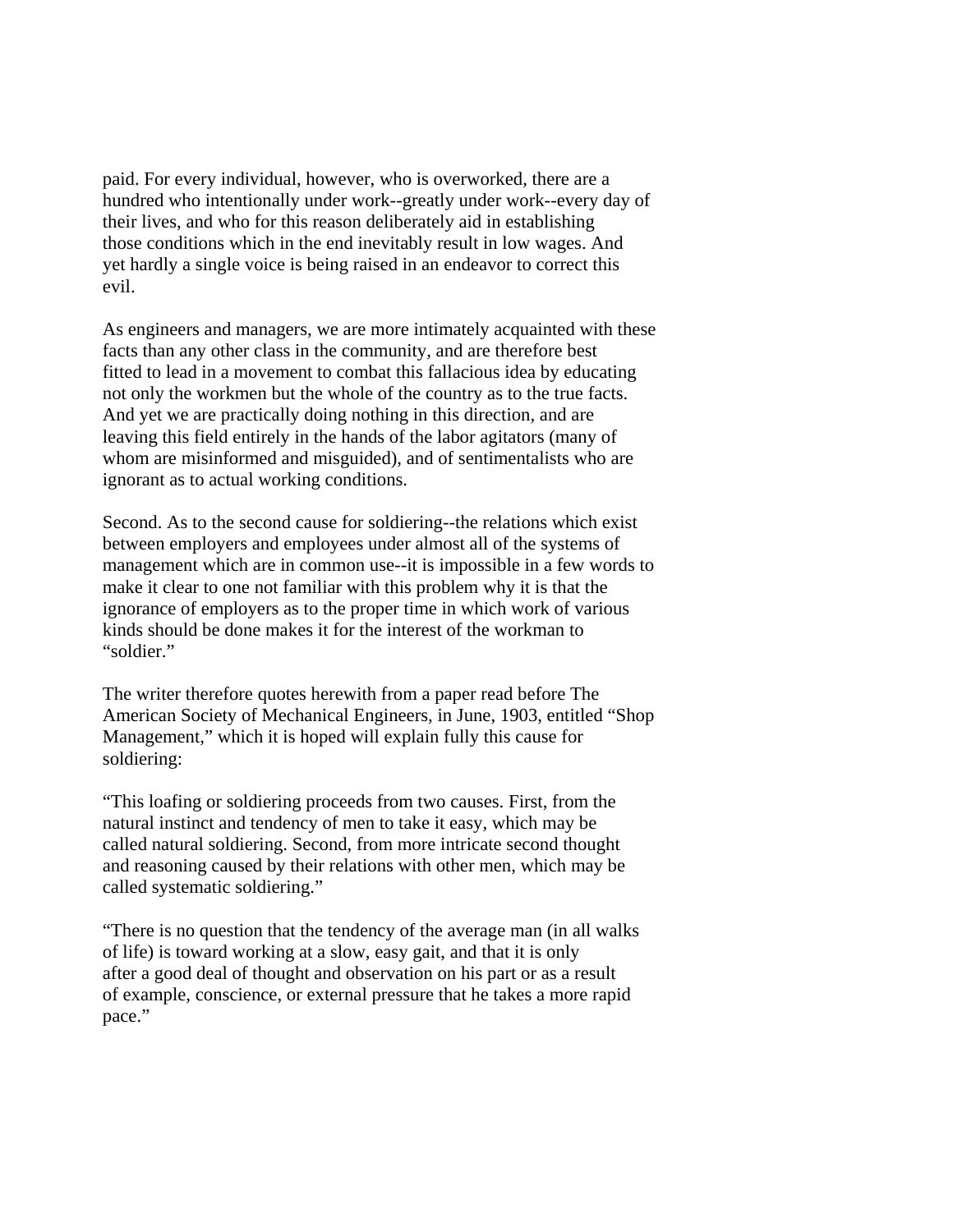"There are, of course, men of unusual energy, vitality, and ambition who naturally choose the fastest gait, who set up their own standards, and who work hard, even though it may be against their best interests. But these few uncommon men only serve by forming a contrast to emphasize the tendency of the average."

"This common tendency to 'take it easy' is greatly increased by bringing a number of men together on similar work and at a uniform standard rate of pay by the day."

"Under this plan the better men gradually but surely slow down their gait to that of the poorest and least efficient. When a naturally energetic man works for a few days beside a lazy one, the logic of the situation is unanswerable."

"Why should I work hard when that lazy fellow gets the same pay that I do and does only half as much work?"

"A careful time study of men working under these conditions will disclose facts which are ludicrous as well as pitiable."

"To illustrate: The writer has timed a naturally energetic workman who, while going and coming from work, would walk at a speed of from three to four miles per hour, and not infrequently trot home after a day's work. On arriving at his work he would immediately slow down to a speed of about one mile an hour. When, for example, wheeling a loaded wheelbarrow, he would go at a good fast pace even up hill in order to be as short a time as possible under load, and immediately on the return walk slow down to a mile an hour, improving every opportunity for delay short of actually sitting down. In order to be sure not to do more than his lazy neighbor, he would actually tire himself in his effort to go slow."

"These men were working under a foreman of good reputation and highly thought of by his employer, who, when his attention was called to this state of things, answered: 'Well, I can keep them from sitting down, but the devil can't make them get a move on while they are at work.'"

"The natural laziness of men is serious, but by far the greatest evil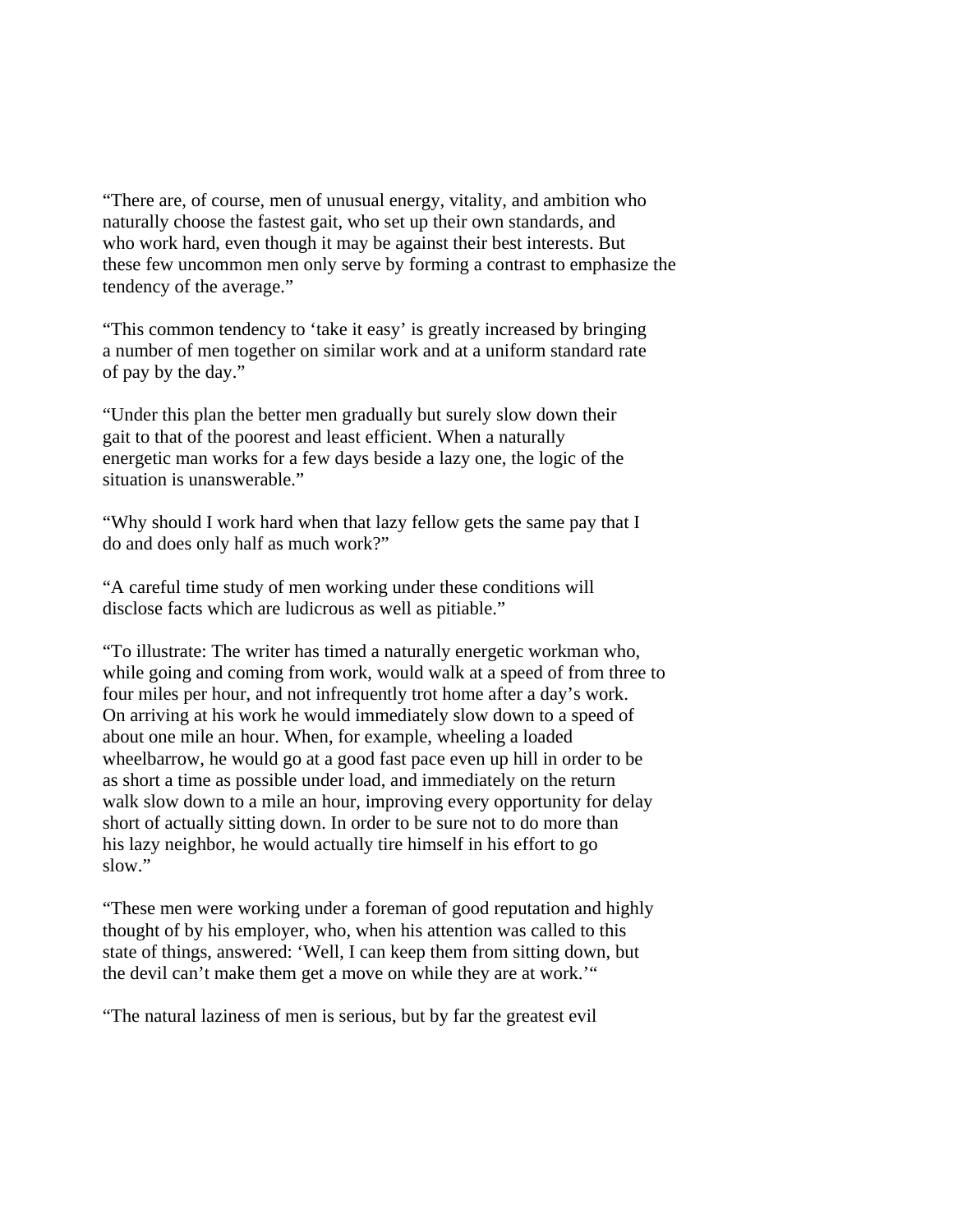from which both workmen and employers are suffering is the systematic soldiering which is almost universal under all of the ordinary schemes of management and which results from a careful study on the part of the workmen of what will promote their best interests."

"The writer was much interested recently in hearing one small but experienced golf caddy boy of twelve explaining to a green caddy, who had shown special energy and interest, the necessity of going slow and lagging behind his man when he came up to the ball, showing him that since they were paid by the hour, the faster they went the less money they got, and finally telling him that if he went too fast the other boys would give him a licking."

"This represents a type of systematic soldiering which is not, however, very serious, since it is done with the knowledge of the employer, who can quite easily break it up if he wishes."

"The greater part of the systematic soldiering, however, is done by the men with the deliberate object of keeping their employers ignorant of how fast work can be done."

"So universal is soldiering for this purpose that hardly a competent workman can be found in a large establishment, whether he works by the day or on piece work, contract work, or under any of the ordinary systems, who does not devote a considerable part of his time to studying just how slow he can work and still convince his employer that he is going at a good pace."

"The causes for this are, briefly, that practically all employers determine upon a maximum sum which they feel it is right for each of their classes of employees to earn per day, whether their men work by the day or piece."

"Each workman soon finds out about what this figure is for his particular case, and he also realizes that when his employer is convinced that a man is capable of doing more work than he has done, he will find sooner or later some way of compelling him to do it with little or no increase of pay."

"Employers derive their knowledge of how much of a given class of work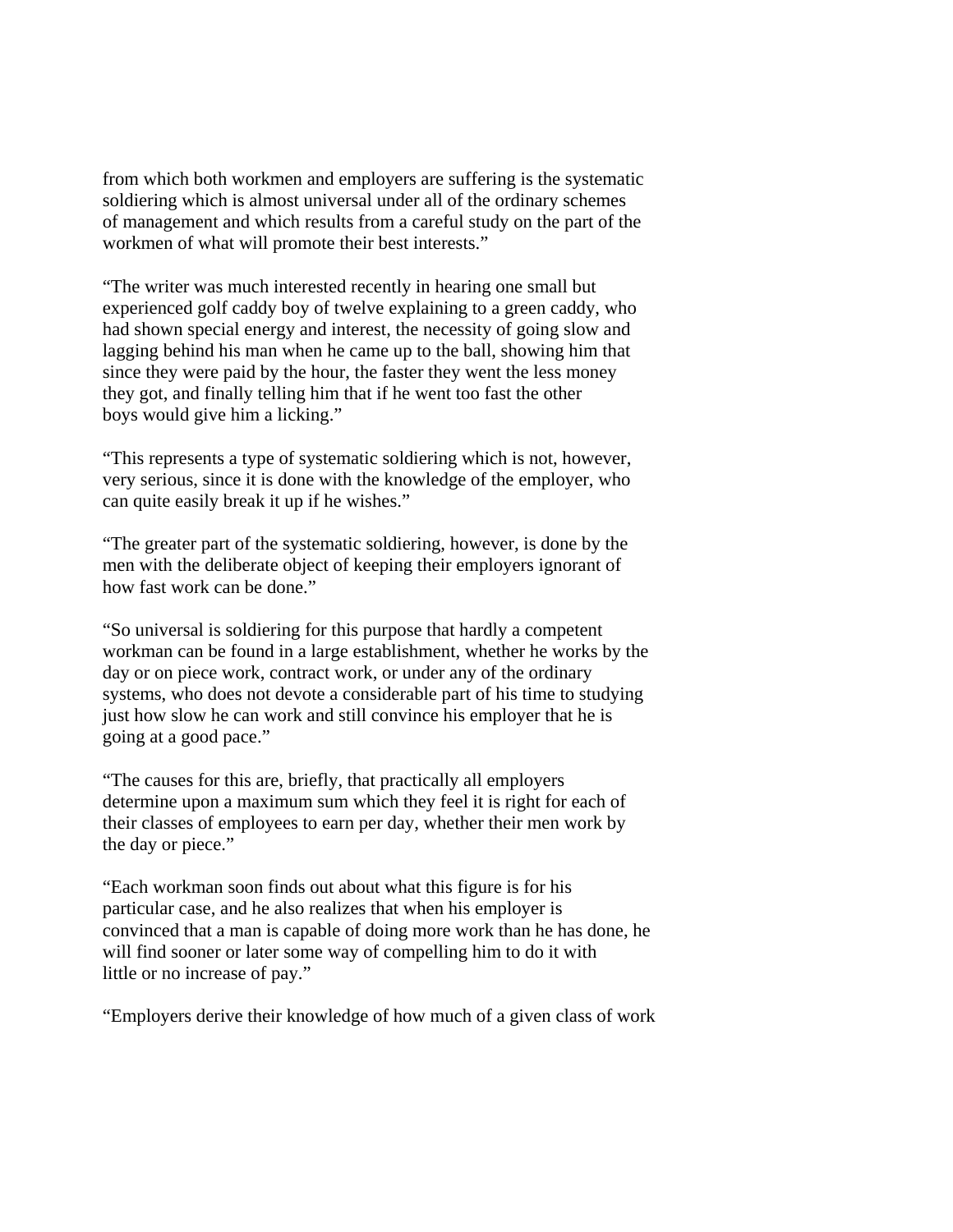can be done in a day from either their own experience, which has frequently grown hazy with age, from casual and unsystematic observation of their men, or at best from records which are kept, showing the quickest time in which each job has been done. In many cases the employer will feel almost certain that a given job can be done faster than it has been, but he rarely cares to take the drastic measures necessary to force men to do it in the quickest time, unless he has an actual record proving conclusively how fast the work can be done."

"It evidently becomes for each man's interest, then, to see that no job is done faster than it has been in the past. The younger and less experienced men are taught this by their elders, and all possible persuasion and social pressure is brought to bear upon the greedy and selfish men to keep them from making new records which result in temporarily increasing their wages, while all those who come after them are made to work harder for the same old pay."

"Under the best day work of the ordinary type, when accurate records are kept of the amount of work done by each man and of his efficiency, and when each man's wages are raised as he improves, and those who fail to rise to a certain standard are discharged and a fresh supply of carefully selected men are given work in their places, both the natural loafing and systematic soldiering can be largely broken up. This can only be done, however, when the men are thoroughly convinced that there is no intention of establishing piece work even in the remote future, and it is next to impossible to make men believe this when the work is of such a nature that they believe piece work to be practicable. In most cases their fear of making a record which will be used as a basis for piece work will cause them to soldier as much as they dare."

"It is, however, under piece work that the art of systematic soldiering is thoroughly developed; after a workman has had the price per piece of the work he is doing lowered two or three times as a result of his having worked harder and increased his output, he is likely entirely to lose sight of his employer's side of the case and become imbued with a grim determination to have no more cuts if soldiering can prevent it. Unfortunately for the character of the workman, soldiering involves a deliberate attempt to mislead and deceive his employer, and thus upright and straightforward workmen are compelled to become more or less hypocritical. The employer is soon looked upon as an antagonist, if not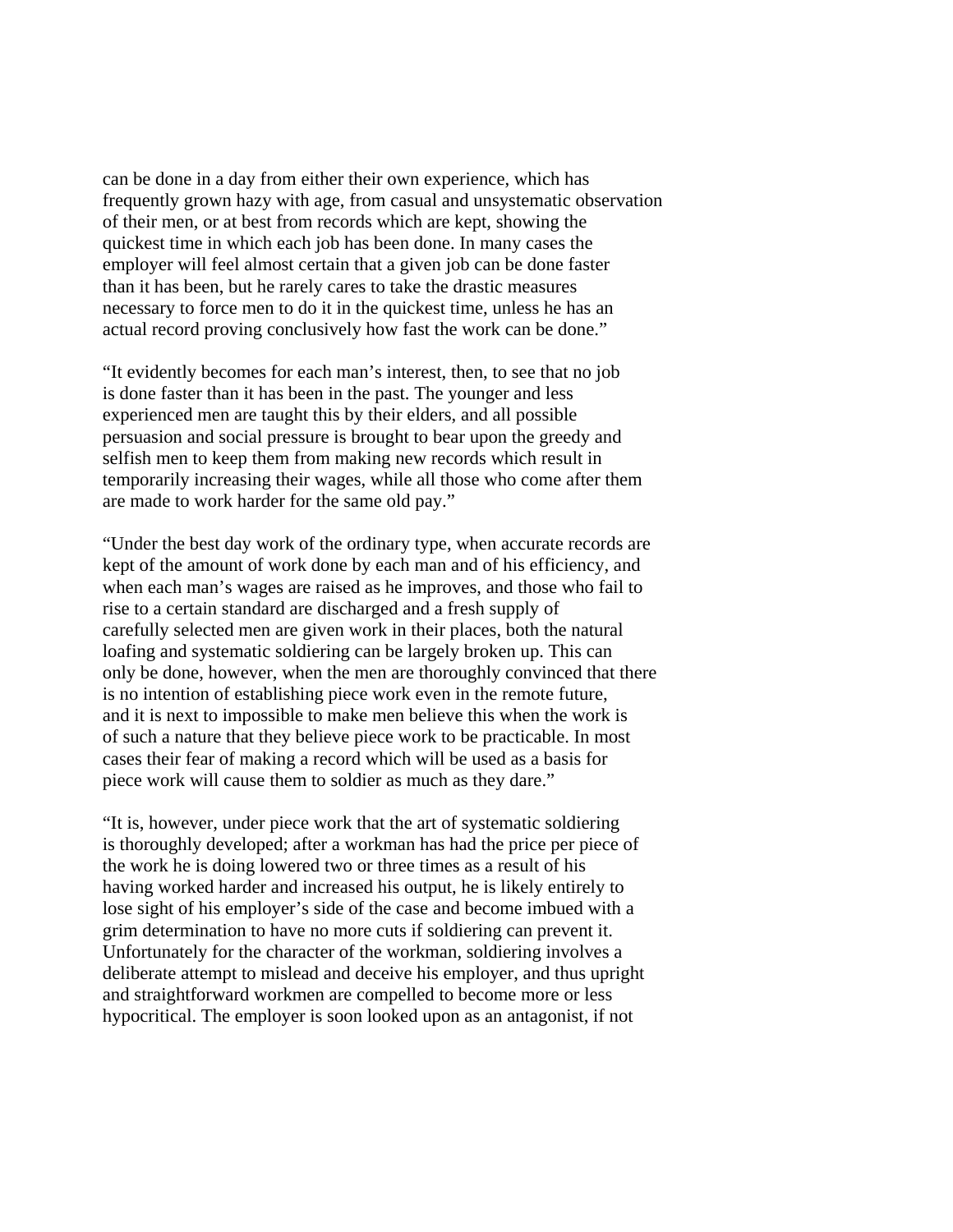an enemy, and the mutual confidence which should exist between a leader and his men, the enthusiasm, the feeling that they are all working for the same end and will share in the results is entirely lacking.

"The feeling of antagonism under the ordinary piece-work system becomes in many cases so marked on the part of the men that any proposition made by their employers, however reasonable, is looked upon with suspicion, and soldiering becomes such a fixed habit that men will frequently take

pains to restrict the product of machines which they are running when even a large increase in output would involve no more work on their part."

Third. As to the third cause for slow work, considerable space will later in this paper be devoted to illustrating the great gain, both to employers and employees, which results from the substitution of scientific for rule-of-thumb methods in even the smallest details of the work of every trade. The enormous saving of time and therefore increase in the output which it is possible to effect through eliminating unnecessary motions and substituting fast for slow and inefficient motions for the men working in any of our trades can be fully realized only after one has personally seen the improvement which results from a thorough motion and time study, made by a competent man.

To explain briefly: owing to the fact that the workmen in all of our trades have been taught the details of their work by observation of those immediately around them, there are many different ways in common use for doing the same thing, perhaps forty, fifty, or a hundred ways of doing each act in each trade, and for the same reason there is a great variety in the implements used for each class of work. Now, among the various methods and implements used in each element of each trade there is always one method and one implement which is quicker and better than any of the rest.

And this one best method and best implement can only be discovered or developed through a scientific study and analysis of all of the methods and implements in use, together with accurate, minute, motion and time study. This involves the gradual substitution of science for rule of thumb throughout the mechanic arts.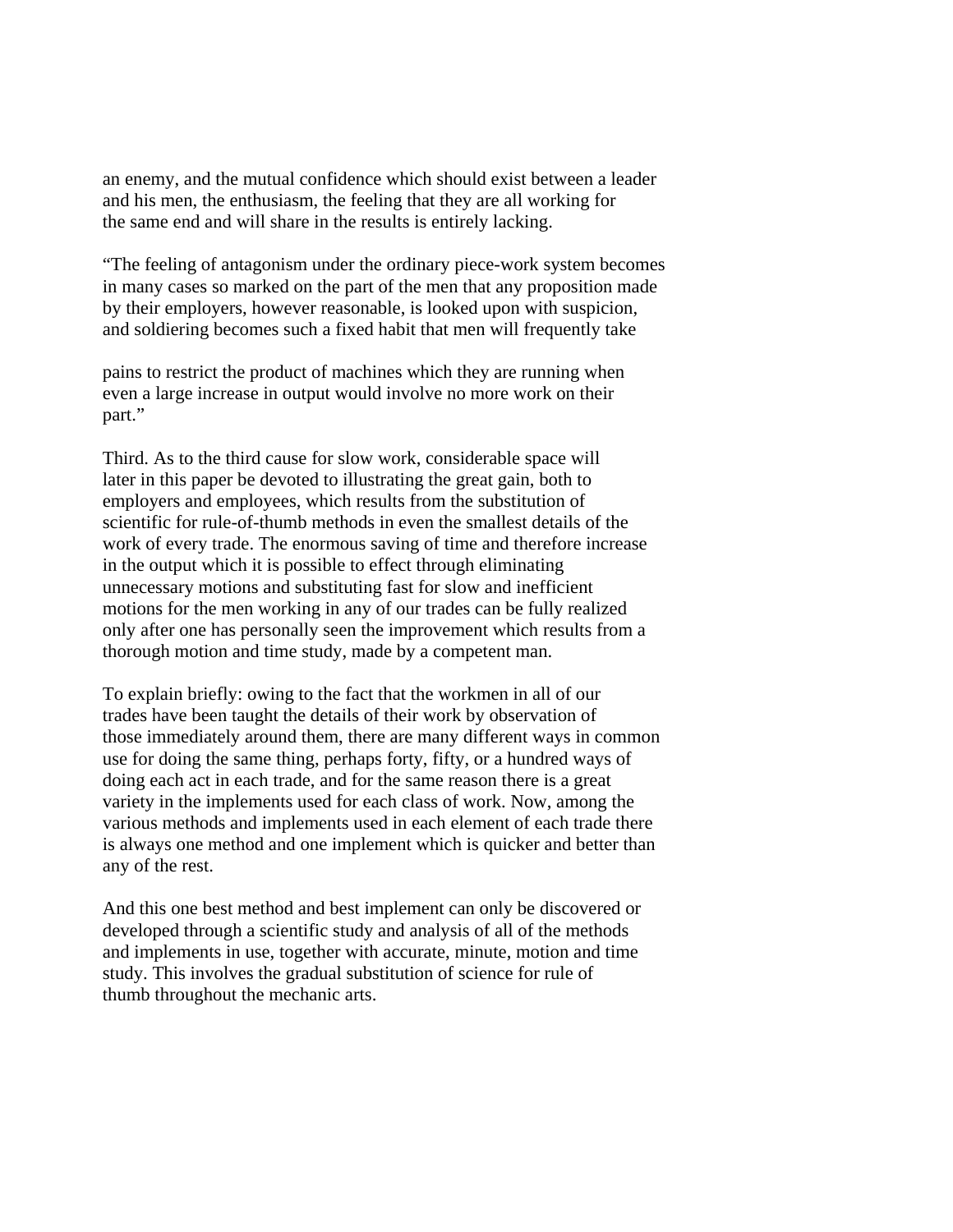This paper will show that the underlying philosophy of all of the old systems of management in common use makes it imperative that each workman shall be left with the final responsibility for doing his job practically as he thinks best, with comparatively little help and advice from the management. And it will also show that because of this isolation of workmen, it is in most cases impossible for the men working under these systems to do their work in accordance with the rules and laws of a science or art, even where one exists.

The writer asserts as a general principle (and he proposes to give illustrations tending to prove the fact later in this paper) that in almost all of the mechanic arts the science which underlies each act of each workman is so great and amounts to so much that the workman who is best suited to actually doing the work is incapable of fully understanding this science, without the guidance and help of those who are working with him or over him, either through lack of education or through insufficient mental capacity. In order that the work may be done in accordance with scientific laws, it is necessary that there shall be a far more equal division of the responsibility between the management and the workmen than exists under any of the ordinary types of management. Those in the management whose duty it is to develop this science should also guide and help the workman in working under it, and should assume a much larger share of the responsibility for results than under usual conditions is assumed by the management.

The body of this paper will make it clear that, to work according to scientific laws, the management must take over and perform much of the work which is now left to the men; almost every act of the workman should be preceded by one or more preparatory acts of the management which enable him to do his work better and quicker than he otherwise could. And each man should daily be taught by and receive the most friendly help from those who are over him, instead of being, at the one extreme, driven or coerced by his bosses, and at the other left to his own unaided devices.

This close, intimate, personal cooperation between the management and the men is of the essence of modern scientific or task management.

It will be shown by a series of practical illustrations that, through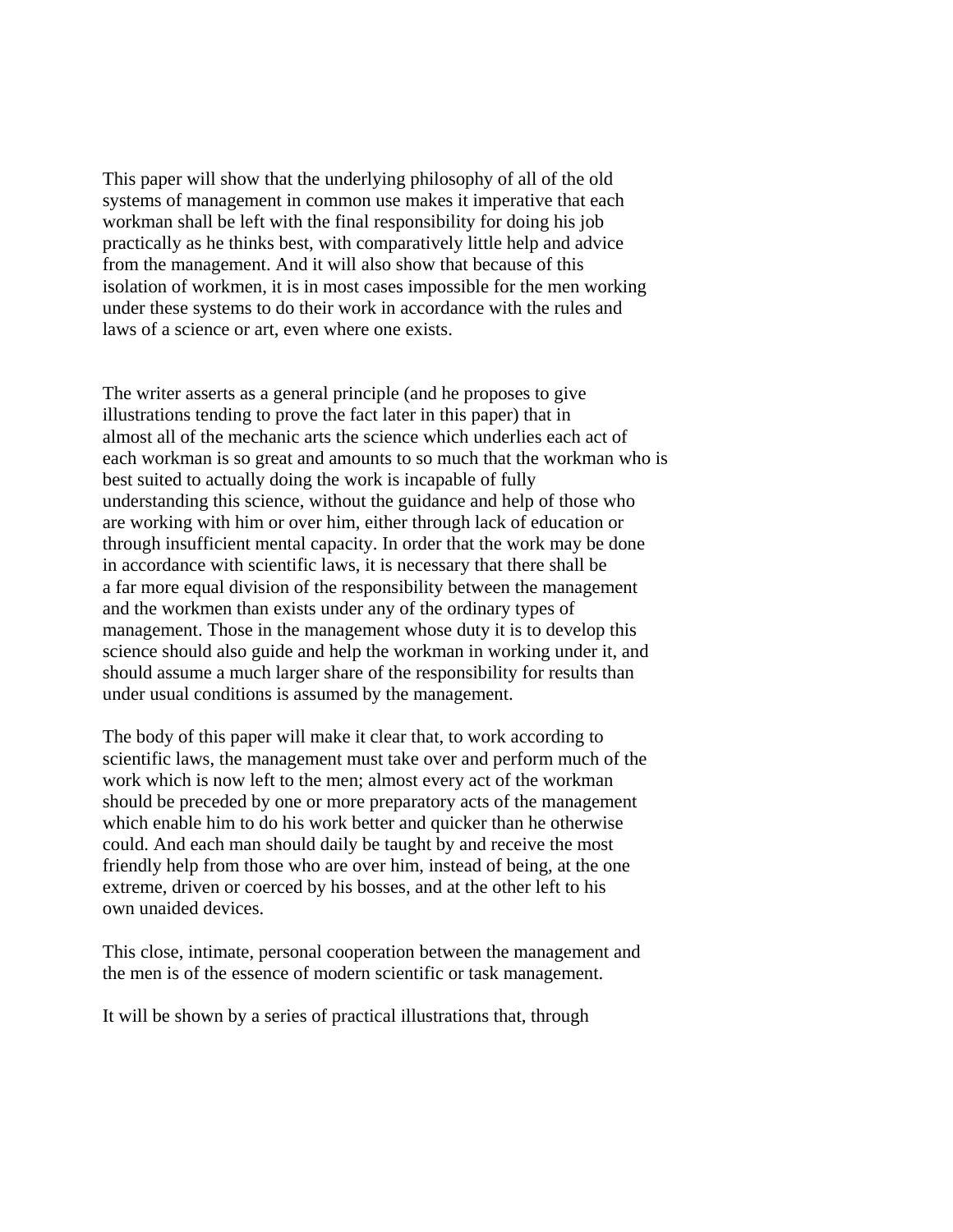this friendly cooperation, namely, through sharing equally in every day's burden, all of the great obstacles (above described) to obtaining the maximum output for each man and each machine in the establishment are swept away. The\ 30 per cent to 100 per cent increase in wages which the workmen are able to earn beyond what they receive under the old type of management, coupled with the daily intimate shoulder to shoulder contact with the management, entirely removes all cause for soldiering. And in a few years, under this system, the workmen have before them the object lesson of seeing that a great increase in the output per man results in giving employment to more men, instead of throwing men out of work, thus completely eradicating the fallacy that a larger output for each man will throw other men out of work.

It is the writer's judgment, then, that while much can be done and should be done by writing and talking toward educating not only workmen, but all classes in the community, as to the importance of obtaining the maximum output of each man and each machine, it is only through the adoption of modern scientific management that this great problem can be finally solved. Probably most of the readers of this paper will say that all of this is mere theory. On the contrary, the theory, or philosophy, of scientific management is just beginning to be understood, whereas the management itself has been a gradual evolution, extending over a period of nearly thirty years. And during this time the employees of one company after another, including a large range and diversity of industries, have gradually changed from the ordinary to the scientific type of management. At least 50,000 workmen in the United States are now employed under this system; and they are receiving from 30 per cent to 100 per cent higher wages daily than are paid to men of similar caliber with whom they are surrounded, while the companies employing them are more prosperous than ever before. In these companies the output, per man and per machine, has on an average been doubled. During all these years there has never been a single strike among the men working under this system. In place of the suspicious watchfulness and the more or less open warfare which characterizes the ordinary types of management, there is universally friendly cooperation between the management and the men.

Several papers have been written, describing the expedients which have been adopted and the details which have been developed under scientific management and the steps to be taken in changing from the ordinary to the scientific type. But unfortunately most of the readers of these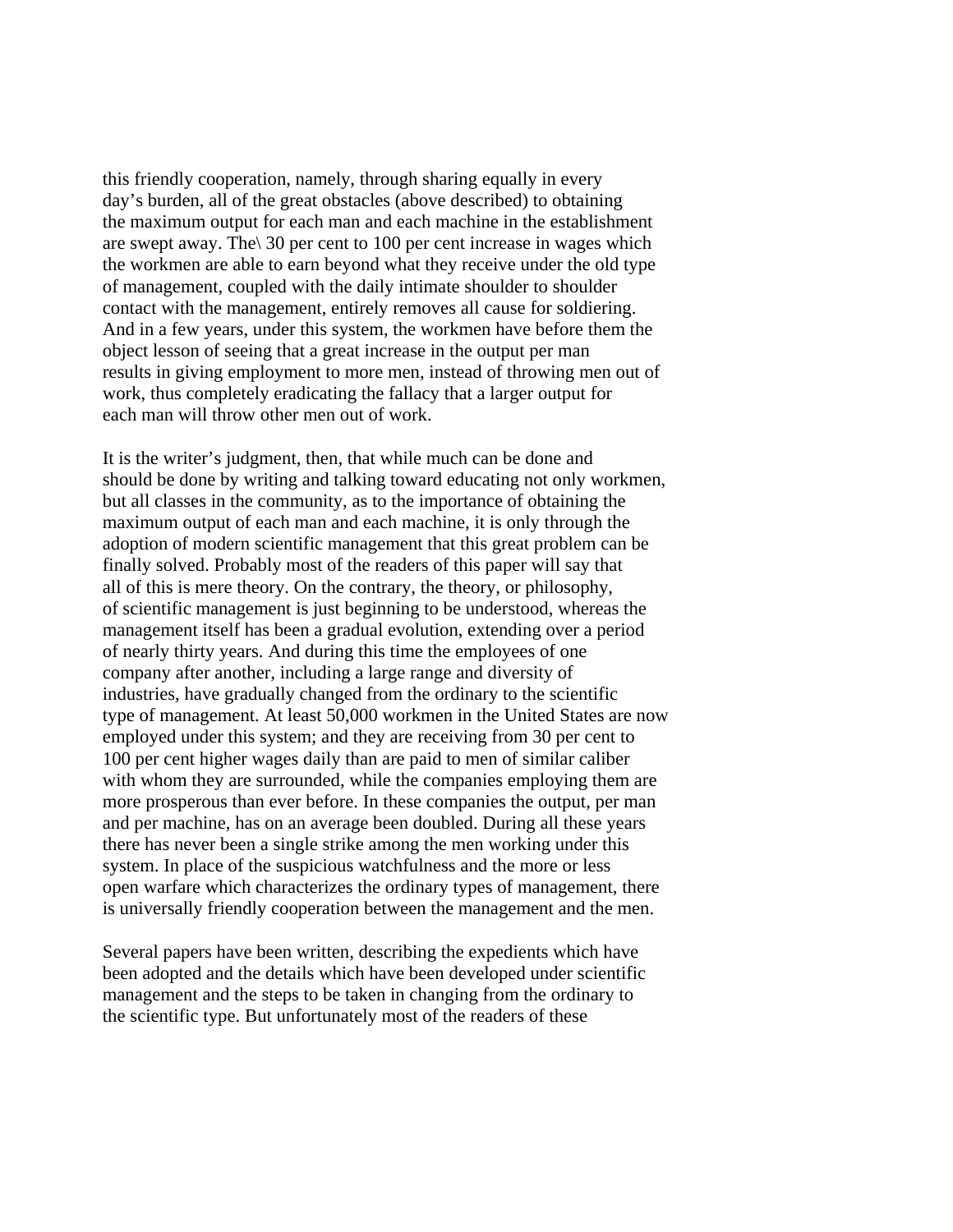papers have mistaken the mechanism for the true essence. Scientific management fundamentally consists of certain broad general principles, a certain philosophy, which can be applied in many ways, and a description of what any one man or men may believe to be the best mechanism for applying these general principles should in no way be confused with the principles themselves.

It is not here claimed that any single panacea exists for all of the troubles of the working-people or of employers. As long as some people are born lazy or inefficient, and others are born greedy and brutal, as long as vice and crime are with us, just so long will a certain amount of poverty, misery, and unhappiness be with us Also. No system of management, no single expedient--within the control of any man or any set of men can insure continuous prosperity to either workmen or employers. Prosperity depends upon so many factors entirely beyond the control of any one set of men, any state, or even any one country, that certain periods will inevitably come when both sides must suffer, more or less. It is claimed, however, that under scientific management the intermediate periods will be far more prosperous, far happier, and more free from discord and dissension. And also, that the periods will be fewer, shorter and the suffering less. And this will be particularly true in any one town, any one section of the country, or any one state which first substitutes the principles of scientific management for the rule of thumb.

That these principles are certain to come into general use practically throughout the civilized world, sooner or later, the writer is profoundly convinced, and the sooner they come the better for all the people.

#### **CHAPTER II THE PRINCIPLES OF SCIENTIFIC MANAGEMENT**

The writer has found that there are three questions uppermost in the minds of men when they become interested in scientific management.

First. Wherein do the principles of scientific management differ essentially from those of ordinary management?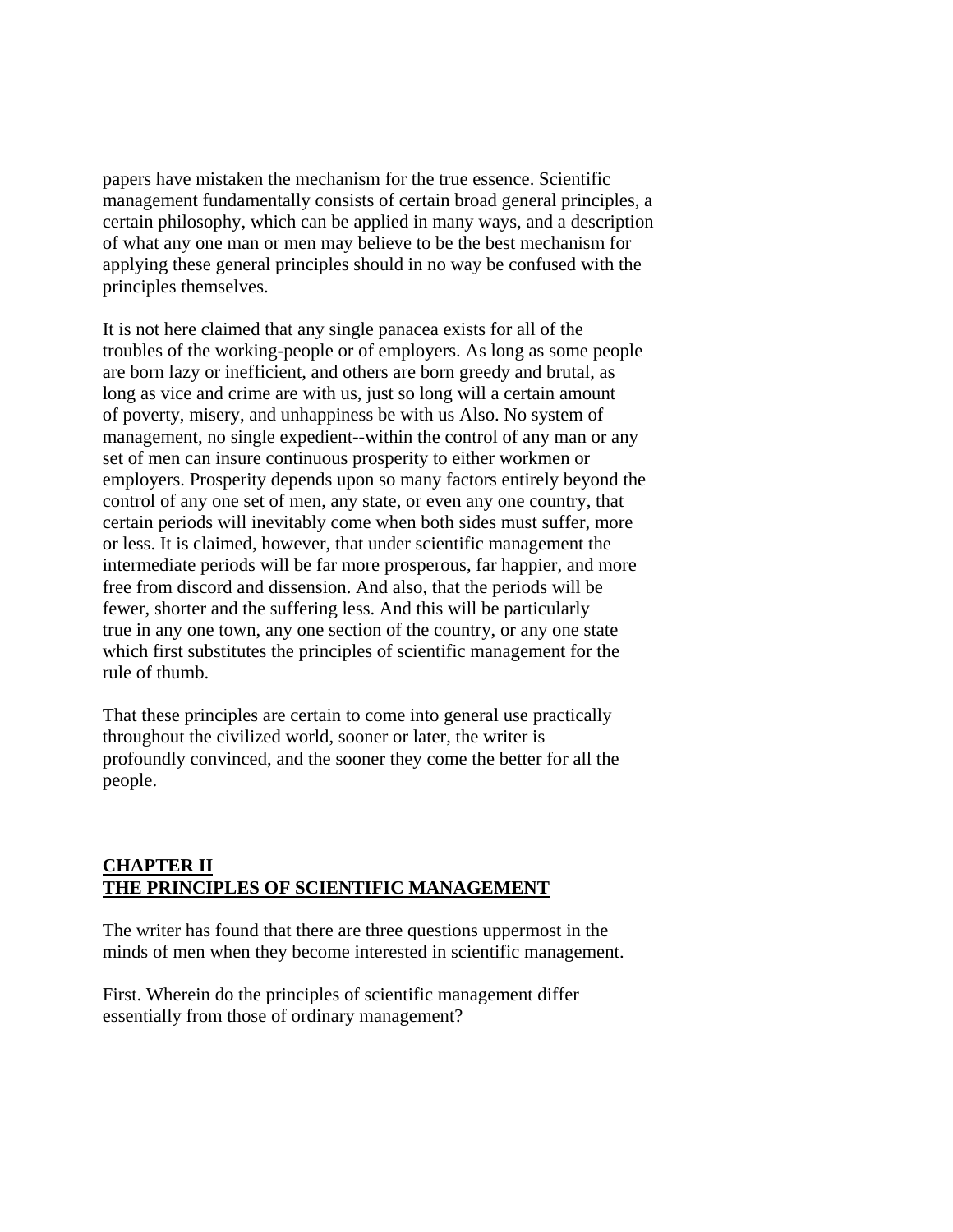Second. Why are better results attained under scientific management than under the other types?

Third. Is not the most important problem that of getting the right man at the head of the company? And if you have the right man cannot the choice of the type of management be safely left to him?

One of the principal objects of the following pages will be to give a satisfactory answer to these questions.

## THE FINEST TYPE OF ORDINARY MANAGEMENT

Before starting to illustrate the principles of scientific management, or "task management" as it is briefly called, it seems desirable to outline what the writer believes will be recognized as the best type of management which is in common use. This is done So that the great difference between the best of the ordinary management and scientific management may be fully appreciated.

In an industrial establishment which employs say from 500 to 1000 workmen, there will be found in many cases at least twenty to thirty different trades. The workmen in each of these trades have had their knowledge handed down to them by word of mouth, through the many years in which their trade has been developed from the primitive condition, in which our far-distant ancestors each one practiced the rudiments of many different trades, to the present state of great and growing subdivision of labor, in which each man specializes upon some comparatively small class of work.

The ingenuity of each generation has developed quicker and better methods for doing every element of the work in every trade. Thus the methods which are now in use may in a broad sense be said to be an evolution representing the survival of the fittest and best of the ideas which have been developed since the starting of each trade. However, while this is true in a broad sense, only those who are intimately acquainted with each of these trades are fully aware of the fact that in hardly any element of any trade is there uniformity in the methods which are used. Instead of having only one way which is generally accepted as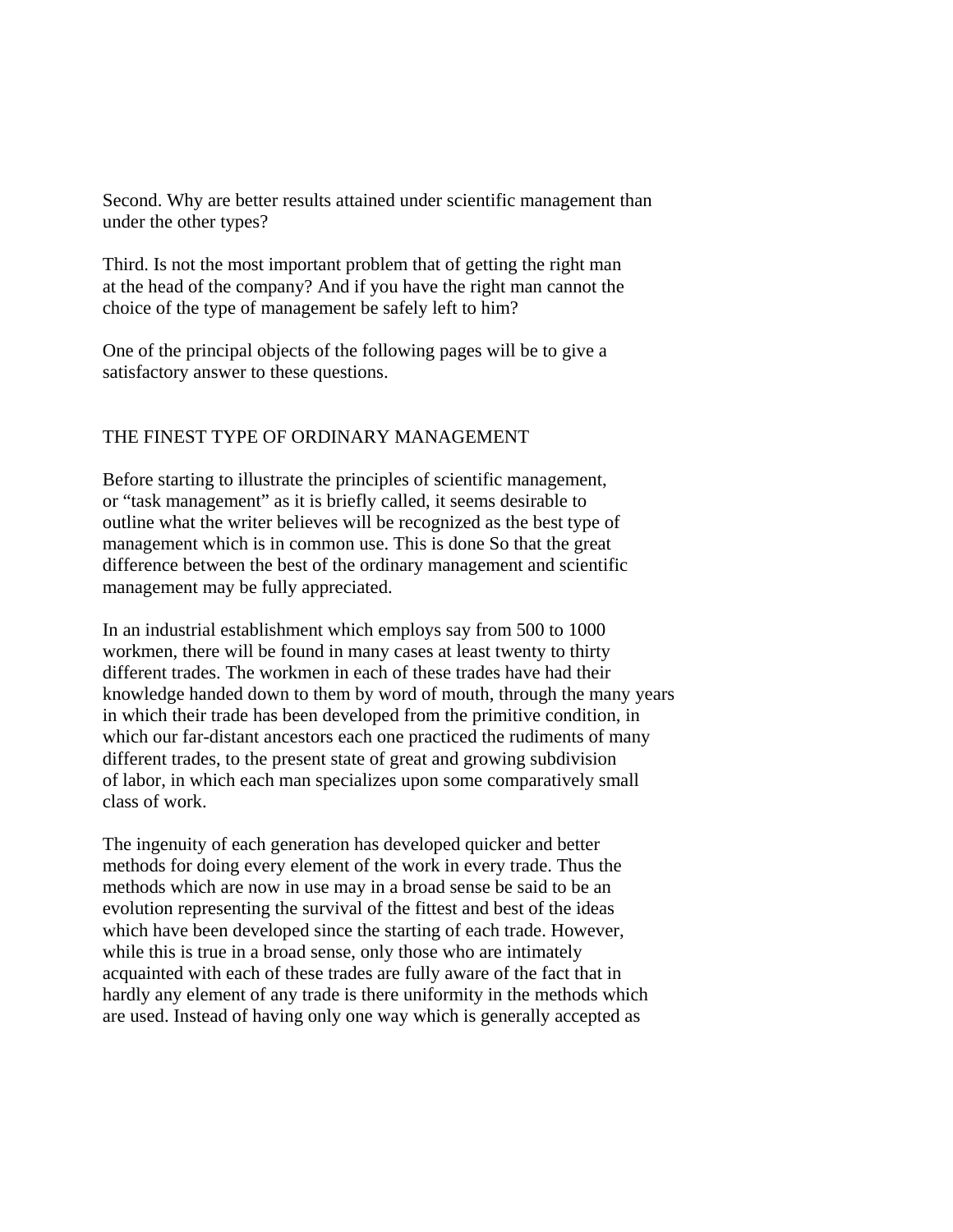a standard, there are in daily use, say, fifty or a hundred different ways of doing each element of the work. And a little thought will make it clear that this must inevitably be the case, since our methods have been handed down from man to man by word of mouth, or have, in most cases, been almost unconsciously learned through personal observation. Practically in no instances have they been codified or systematically analyzed or described. The ingenuity and experience of each generation--of each decade, even, have without doubt handed over better methods to the next. This mass of rule-of-thumb or traditional knowledge may be said to be the principal asset or possession of every tradesman. Now, in the best of the ordinary types of management, the managers recognize frankly the fact that the 500 or 1000 workmen, included in the twenty to thirty trades, who are under them, possess this mass of traditional knowledge, a large part of which is not in the possession of the management. The management, of course, includes foremen and superintendents, who themselves have been in most cases first-class workers at their trades. And yet these foremen and superintendents know, better than any one else, that their own knowledge and personal skill falls far short of the combined knowledge and dexterity of all the workmen under them. The most experienced managers therefore frankly place before their workmen the problem of doing the work in the best and most economical way. They recognize the task before them as that of inducing each workman to use his best endeavors, his hardest work, all his traditional knowledge, his skill, his ingenuity, and his good-will--in a word, his "initiative," so as to yield the largest possible return to his employer. The problem before the management, then, may be briefly said to be that of obtaining the best initiative of every workman. And the writer uses the word "initiative" in its broadest sense, to cover all of the good qualities sought for from the men.

On the other hand, no intelligent manager would hope to obtain in any full measure the initiative of his workmen unless he felt that he was giving them something more than they usually receive from their employers. Only those among the readers of this paper who have been managers or who have worked themselves at a trade realize how far the average workman falls short of giving his employer his full initiative. It is well within the mark to state that in nineteen out of twenty industrial establishments the workmen believe it to be directly against their interests to give their employers their best initiative, and that instead of working hard to do the largest possible amount of work and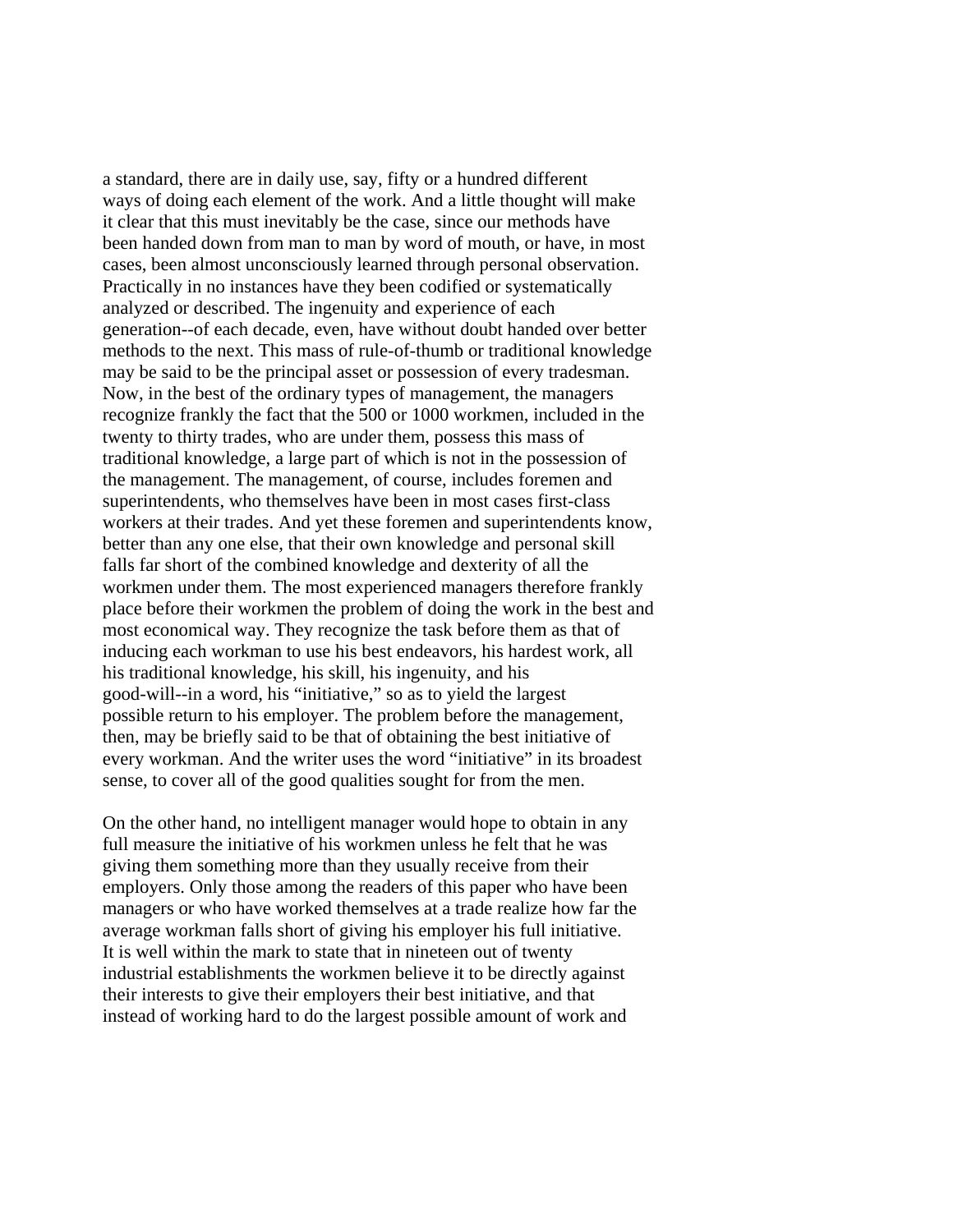the best quality of work for their employers, they deliberately work as

slowly as they dare while they at the same time try to make those over them believe that they are working fast. \*

[\*Footnote: The writer has tried to make the reason for this unfortunate state of things clear in a paper entitled "Shop Management," read before the American Society of Mechanical Engineers.]

The writer repeats, therefore, that in order to have any hope of obtaining the initiative of his workmen the manager must give some special incentive to his men beyond that which is given to the average of the trade. This incentive can be given in several different ways, as, for example, the hope of rapid promotion or advancement; higher wages, either in the form of generous piece-work prices or of a premium or bonus of some kind for good and rapid work; shorter hours of labor; better surroundings and working conditions than are ordinarily given, etc., and, above all, this special incentive should be accompanied by that personal consideration for, and friendly contact with, his workmen which comes only from a genuine and kindly interest in the welfare of those under him. It is only by giving a special inducement or "incentive" of this kind that the employer can hope even approximately to get the "initiative" of his workmen. Under the ordinary type of management the necessity for offering the workman a special inducement has come to be so generally recognized that a large proportion of those most interested in the subject look upon the adoption of some one of the modern schemes for paying men (such as piece work, the premium plan, or the bonus plan, for instance) as practically the whole system of management. Under scientific management, however, the particular pay system which is adopted is merely one of the subordinate elements.

Broadly speaking, then, the best type of management in ordinary use may be defined as management in which the workmen give their best initiative and in return receive some special incentive from their employers. This type of management will be referred to as the management of "initiative and incentive" in contradistinction to scientific management, or task management, with which it is to be compared.

The writer hopes that the management of "initiative and incentive" will be recognized as representing the best type in ordinary use, and in fact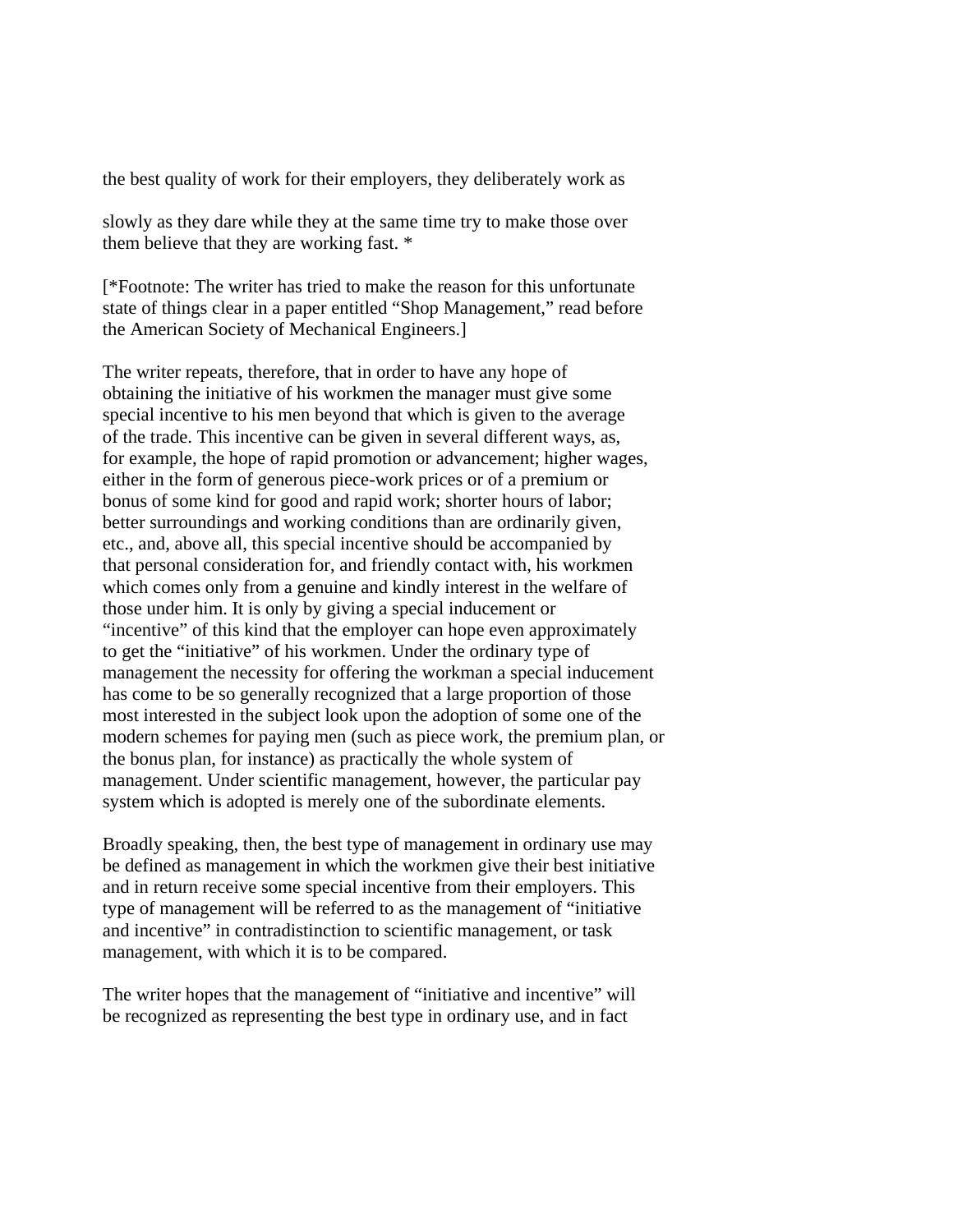he believes that it will be hard to persuade the average manager that anything better exists in the whole field than this type. The task which the writer has before him, then, is the difficult one of trying to prove in a thoroughly convincing way that there is another type of management which is not only better but overwhelmingly better than the management of "initiative and incentive."

The universal prejudice in favor of the management of "initiative and incentive" is so strong that no mere theoretical advantages which can be pointed out will be likely to convince the average manager that any other system is better. It will be upon a series of practical illustrations of the actual working of the two systems that the writer will depend in his efforts to prove that scientific management is so greatly superior to other types. Certain elementary principles, a certain philosophy, will however be recognized as the essence of that which is being illustrated in all of the practical examples which will be given. And the broad principles in which the scientific system differs from the ordinary or "rule-of-thumb" system are so simple in their nature that it seems desirable to describe them before starting with the illustrations.

Under the old type of management success depends almost entirely upon getting the "initiative" of the workmen, and it is indeed a rare case in which this initiative is really attained. Under scientific management the "initiative" of the workmen (that is, their hard work, their good-will, and their ingenuity) is obtained with absolute uniformity and to a greater extent than is possible under the old system; and in addition to this improvement on the part of the men, the managers assume new burdens, new duties, and responsibilities never dreamed of in the past. The managers assume, for instance, the burden of gathering together all of the traditional knowledge which in the past has been possessed by the workmen and then of classifying, tabulating, and reducing this knowledge to rules, laws, and formulae which are immensely helpful to the workmen in doing their daily work. In addition to developing a science in this way, the management take on three other types of duties which involve new and heavy burdens for themselves.

These new duties are grouped under four heads:

First. They develop a science for each element of a man's work, which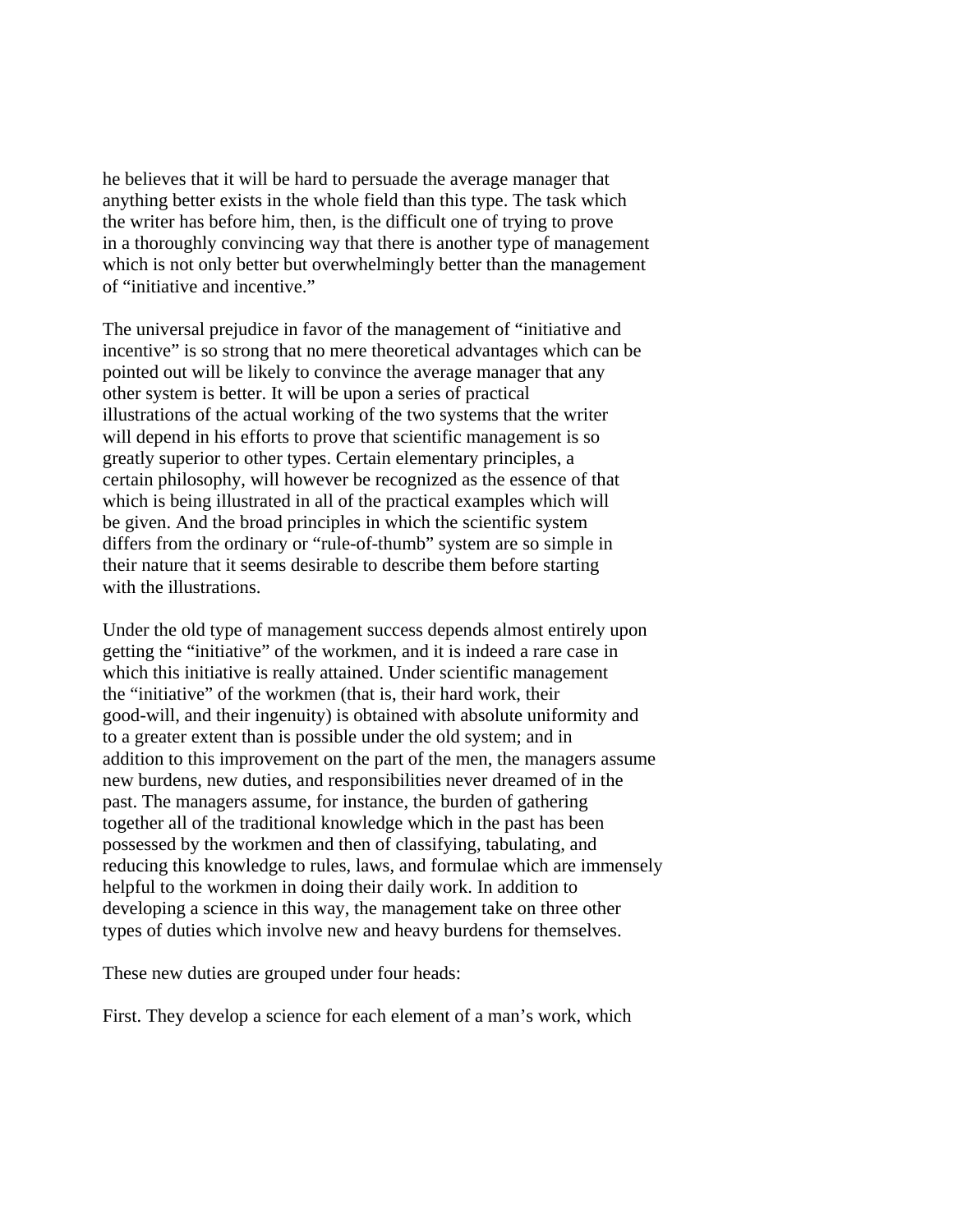replaces the old rule-of.-thumb method.

Second. They scientifically select and then train, teach, and develop the workman, whereas in the past he chose his own work and trained himself as best he could.

Third. They heartily cooperate with the men so as to insure all of the work being done in accordance with the principles of the science which has been developed.

Fourth. There is an almost equal division of the work and the responsibility between the management and the workmen. The management take over all work for which they are better fitted than the workmen, while in the past almost all of the work and the greater part of the responsibility were thrown upon the men.

It is this combination of the initiative of the workmen, coupled with the new types of work done by the management, that makes scientific management so much more efficient than the old plan.

Three of these elements exist in many cases, under the management of "initiative and incentive," in a small and rudimentary way, but they are, under this management, of minor importance, whereas under scientific management they form the very essence of the whole system.

The fourth of these elements, "an almost equal division of the responsibility between the management and the workmen," requires further explanation. The philosophy of the management of initiative and incentive makes it necessary for each workman to bear almost the entire responsibility for the general plan as well as for each detail of his work, and in many cases for his implements as well. In addition to this he must do all of the actual physical labor. The development of a science, on the other hand, involves the establishment of many rules, laws, and formulae which replace the judgment of the individual workman and which can be effectively used only after having been systematically recorded, indexed, etc. The practical use of scientific data also calls for a room in which to keep the books, records\*, etc., and a desk for the planner to work at.

[\*Footnote: For example, the records containing the data used under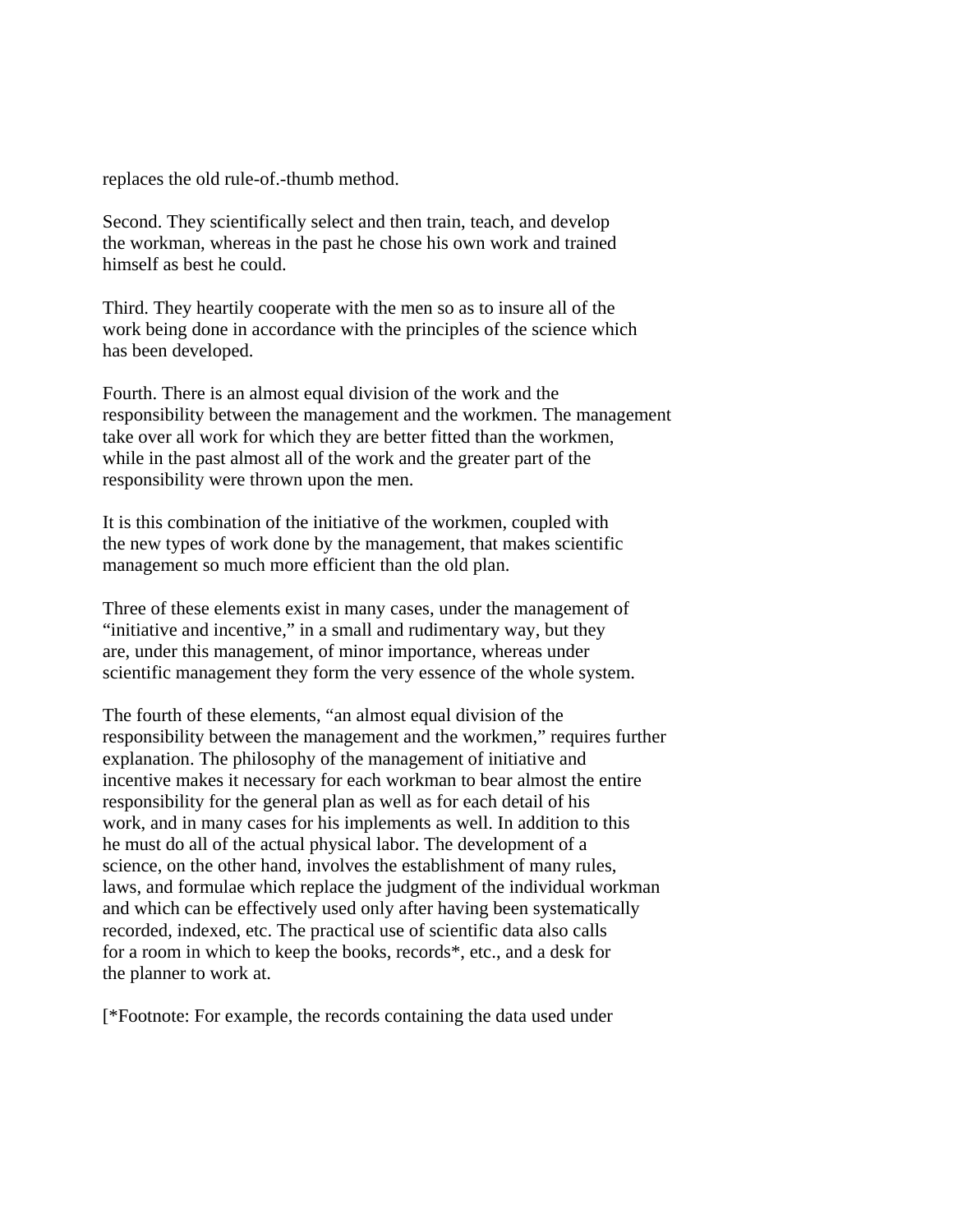scientific management in an ordinary machine-shop fill thousands of pages.]

Thus all of the planning which under the old system was done by the workman, as a result of his personal experience, must of necessity under the new system be done by the management in accordance with the laws of the science; because even if the workman was well suited to the development and use of scientific data, it would be physically impossible for him to work at his machine and at a desk at the same time. It is also clear that in most cases one type of man is needed to plan ahead and an entirely different type to execute the work.

The man in the planning room, whose specialty under scientific management is planning ahead, invariably finds that the work can be done better and more economically by a subdivision of the labor; each act of each mechanic, for example, should. be preceded by various preparatory acts done by other men. And all of this involves, as we have said, "an almost equal division of the responsibility and the work between the management and the workman."

To summarize: Under the management of "initiative and incentive" practically the whole problem is "up to the workman," while under scientific management fully one-half of the problem is "up to the management."

Perhaps the most prominent single element in modern scientific management is the task idea. The work of every workman is fully planned out by the management at least one day in advance, and each man receives in most cases complete written instructions, describing in detail the task which he is to accomplish, as well as the means to be used in doing the work. And the work planned in advance in this way constitutes a task which is to be solved, as explained above, not by the workman alone, but in almost all cases by the joint effort of the workman and the management. This task specifies not only what is to be done but how it is to be done and the exact time allowed for doing it. And whenever the workman succeeds in doing his task right, and within the time limit specified, he receives an addition of from 30 per cent to 100 per cent to his ordinary wages. These tasks are carefully planned, so that both good and careful work are called for in their performance, but it should be distinctly understood that in no case is the workman called upon to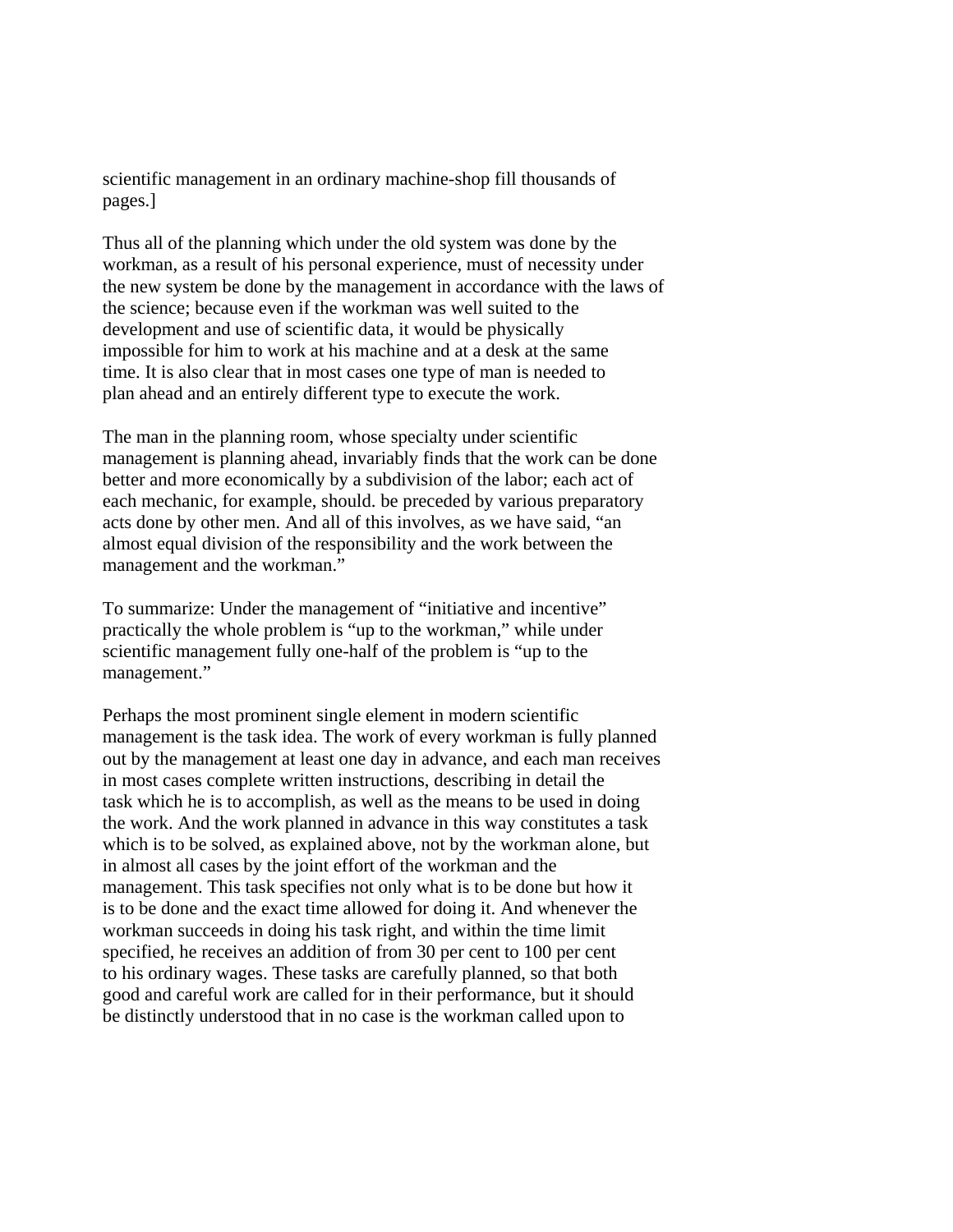work at a pace which would be injurious to his health. The task is always so regulated that the man who is well suited to his job will thrive while working at this rate during a long term of years and grow happier and more prosperous, instead of being overworked. Scientific management consists very largely in preparing for and carrying out these tasks.

The writer is fully aware that to perhaps most of the readers of this paper the four elements which differentiate the new management from the old will at first appear to be merely high-sounding phrases; and he would again repeat that he has no idea of convincing the reader of their value merely through announcing their existence. His hope of carrying conviction rests upon demonstrating the tremendous force and effect of these four elements through a series of practical illustrations. It will be shown, first, that they can be applied absolutely to all classes of work, from the most elementary to the most intricate; and second, that when they are applied, the results must of necessity be overwhelmingly greater than those which it is possible to attain under the management of initiative and incentive.

The first illustration is that of handling pig iron, and this work is chosen because it is typical of perhaps the crudest and most elementary form of labor which is performed by man. This work is done by men with no other implements than their hands. The pig-iron handler stoops down, picks up a pig weighing about 92 pounds, walks for a few feet or yards and then drops it on to the ground or upon a pile. This work is so crude and elementary in its nature that the writer firmly believes that it would be possible to train an intelligent, gorilla so as to become a more efficient pig-iron handler than any man can be. Yet it will be shown that the science of handling pig iron is so great and amounts to so much that it is impossible for the man who is best suited to this type of work to understand the principles of this science, or even to work in accordance with these principles without the aid of a man better educated than he is. And the further illustrations to be given will make it clear that in almost all of the mechanic arts the science which underlies each workman's act is so great and amounts to so much that the workman who is best suited actually to do the work is incapable (either through lack of education or through insufficient mental capacity) of understanding this science. This is announced as a general principle, the truth of which will become apparent as one illustration after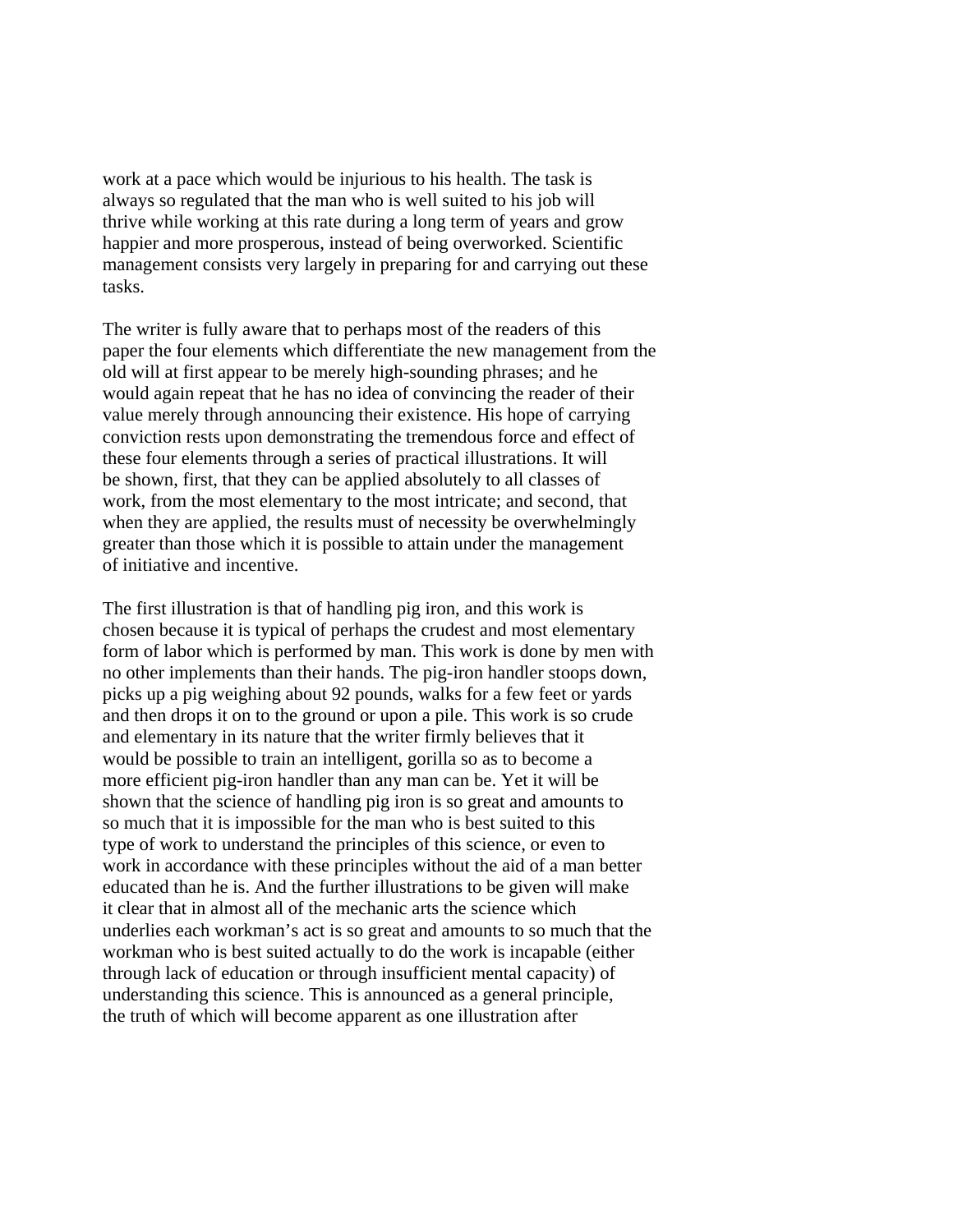another is given. After showing these four elements in the handling of pig iron, several illustrations will be given of their application to different kinds of work in the field of the mechanic arts, at intervals in a rising scale, beginning with the simplest and ending with the more intricate forms of labor.

One of the first pieces of work undertaken by us, when the writer started to introduce scientific management into the Bethlehem Steel Company, was to handle pig iron on task work. The opening of the Spanish War found some 80,000 tons of pig iron placed in small piles in an open field adjoining the works. Prices for pig iron had been so low that it could not be sold at a profit, and it therefore had been stored. With the opening of the Spanish War the price of pig iron rose, and this large accumulation of iron was sold. This gave us a good opportunity to show the workmen, as well as the owners and managers of the works, on a fairly large scale the advantages of task work over the old-fashioned day work and piece work, in doing a very elementary class of work.

The Bethlehem Steel Company had five blast furnaces, the product of which had been handled by a pig-iron gang for many years. This gang, at this time, consisted of about 75 men. They were good, average pig-iron handlers, were under an excellent foreman who himself had been a pig-iron handler, and the work was done, on the whole, about as fast and as cheaply as it was anywhere else at that time.

A railroad switch was run out into the field, right along the edge of the piles of pig iron. An inclined plank was placed against the side of a car, and each man picked up from his pile a pig of iron weighing about 92 pounds, walked up the inclined plank and dropped it on the end of the car.

We found that this gang were loading on the average about 12 and a half long tons per man per day. We were surprised to find, after studying the matter, that a first-class pig-iron handler ought to handle between 47, and 48 long tons per day, instead of 12 and a half tons. This task seemed to us so very large that we were obliged to go over our work several times before we were absolutely sure that we were right. Once we were sure, however, that 47 tons was a proper day's work for a first-class pig-iron handler, the task which faced us as managers under the modern scientific plan was clearly before us. It was our duty to see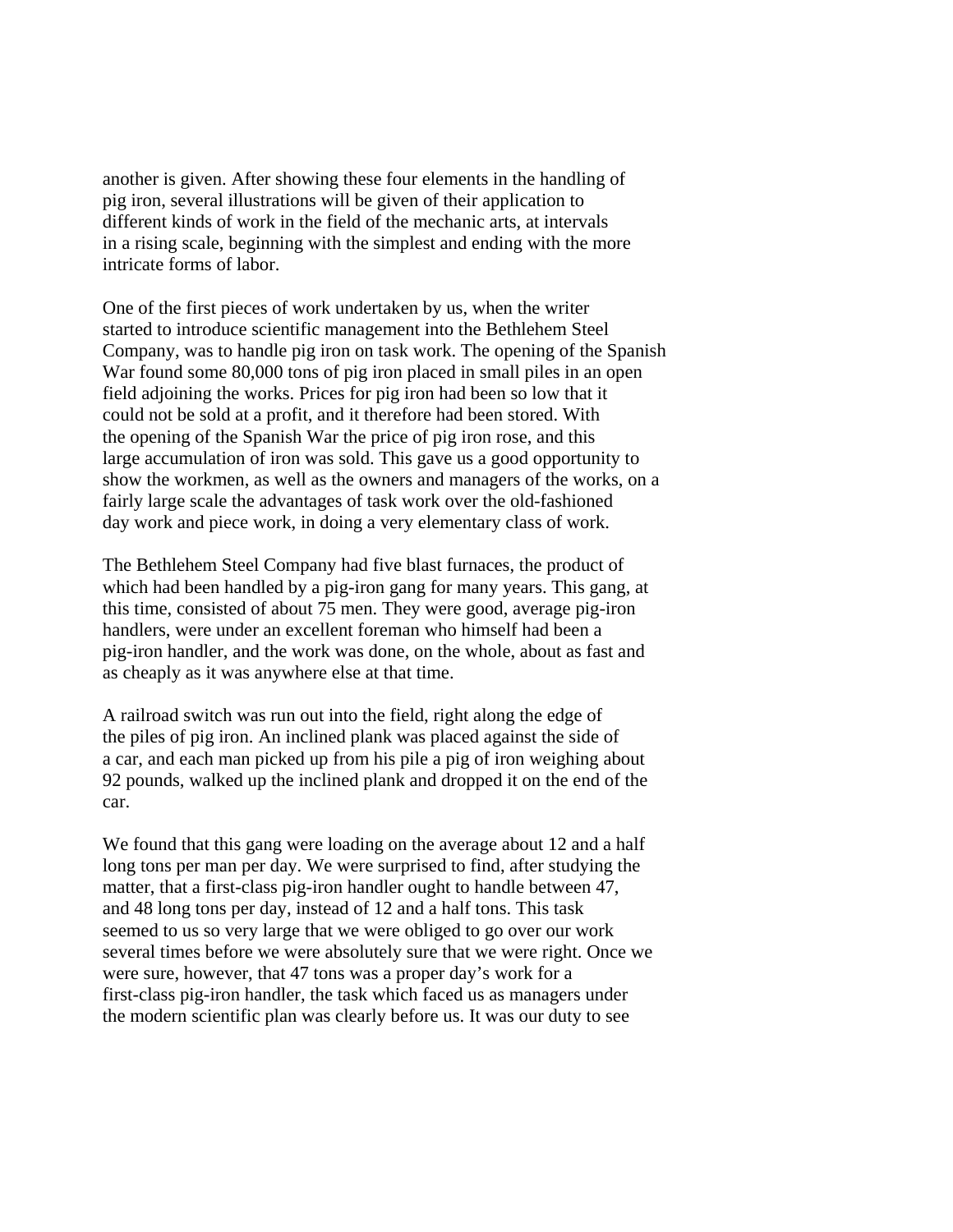that the 80,000 tons of pig iron was loaded on to the cars at the rate of 47 tons per man per day, in place of 12 and a half tons, at which rate the work was then being done. And it was further our duty to see that this work was done without bringing on a strike among the men, without any quarrel with the men, and to see that the men were happier and better contented when loading at the new rate of 47 tons than they were when loading at the old rate of 12 and a half tons.

Our first step was the scientific selection of the workman. In dealing with workmen under this type of management, it is an inflexible rule to talk to and deal with only one man at a time, since each workman has his own special abilities and limitations, and since we are not dealing with men in masses, but are trying to develop each individual man to his highest state of efficiency and prosperity. Our first step was to find the proper workman to begin with. We therefore carefully watched and studied these 75 men for three or four days, at the end of which time we had picked out four men who appeared to be physically able to handle pig iron at the rate of 47 tons per day. A careful study was then made of each of these men. We looked up their history as far back as practicable and thorough inquiries were made as to the character, habits, and the ambition of each of them. Finally we selected one from among the four as the most likely man to start with. He was a little Pennsylvania Dutchman who had been observed to trot back home for a mile or so after his work in the evening about as fresh as he was when he came trotting down to work in the morning. We found that upon wages of \$1.15 a day he had succeeded in buying a small plot of ground, and that he was engaged in putting up the walls of a little house for himself in the morning before starting to work and at night after leaving. He also had the reputation of being exceedingly "close," that is, of placing a very high value on a dollar. As one man whom we talked to about him said, "A penny looks about the size of a cart-wheel to him." This man we will call Schmidt.

The task before us, then, narrowed itself down to getting Schmidt to handle 47 tons of pig iron per day and making him glad to do it. This was done as follows. Schmidt was called out from among the gang of pig-iron handlers and talked to somewhat in this way:

"Schmidt, are you a high-priced man?"

"Vell, I don't know vat you mean."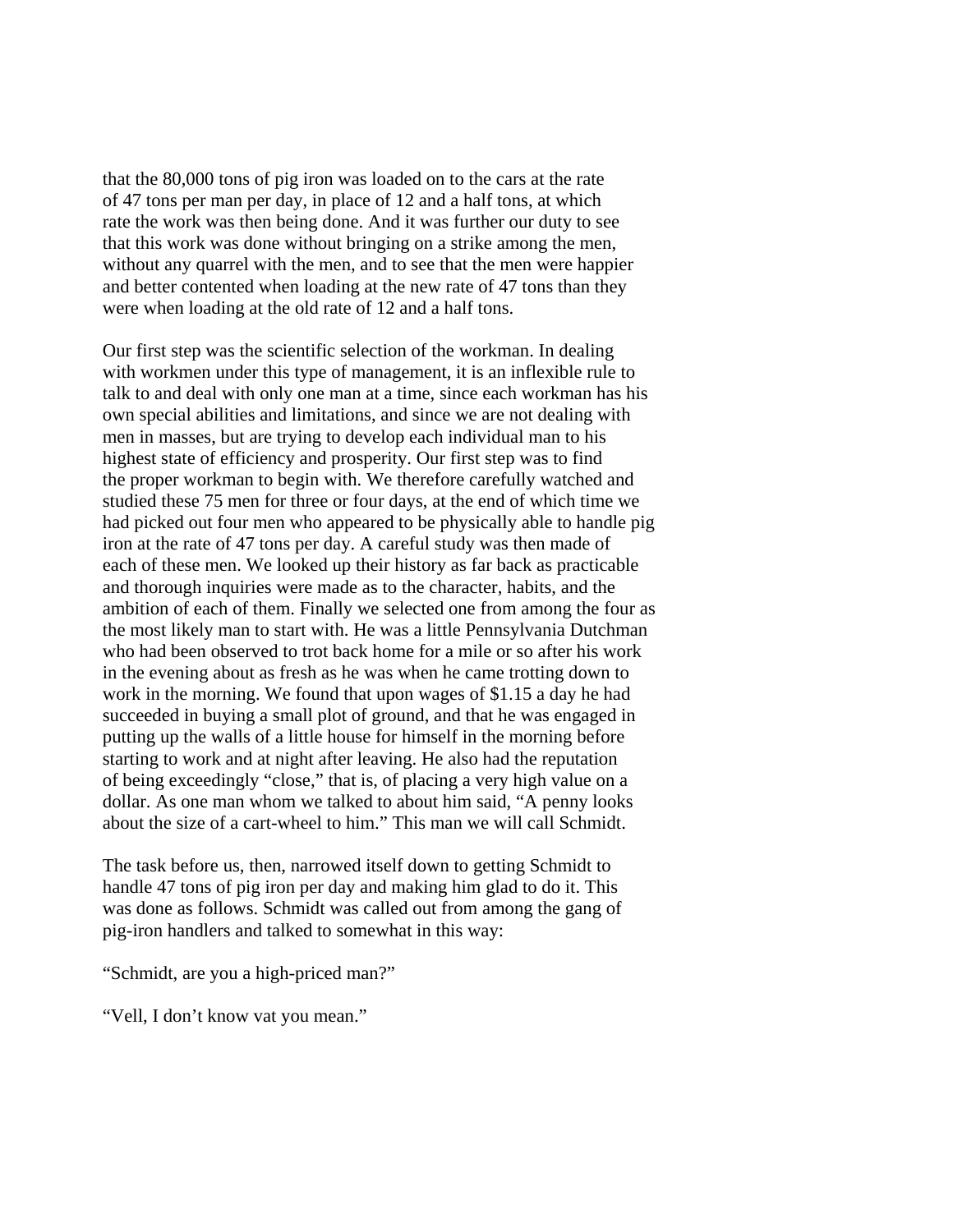"Oh yes, you do. What I want to know is whether you are a high-priced man or not."

"Vell, I don't know vat you mean."

"Oh, come now, you answer my questions. What I want to find out is whether you are a high-priced man or one of these cheap fellows here. What I want to find out is whether you want to earn \$1.85 a day or whether you are satisfied with \$1.15, just the same as all those cheap fellows are getting."

"Did I vant \$1.85 a day? Vas dot a high-priced man? Vell, yes, I vas a high-priced man."

"Oh, you're aggravating me. Of course you want \$1.85 a day--every one wants it! You know perfectly well that that has very little to do with your being a high-priced man. For goodness' sake answer my questions, and don't waste any more of my time. Now come over here. You see that pile of pig iron?"

"Yes."

"You see that car?"

"Yes."

"Well, if you are a high-priced man, you will load that pig iron on that car tomorrow for \$1.85. Now do wake up and answer my question. Tell me whether you are a high-priced man or not."

"Vell, did I got \$1.85 for loading dot pig iron on dot car to-morrow?"

"Yes, of course you do, and you get \$1.85 for loading a pile like that every day right through the year. That is what a high-priced man does, and you know it just as well as I do."

"Vell, dot's all right. I could load dot pig iron on the car to-morrow for \$1.85, and I get it every day, don't I?"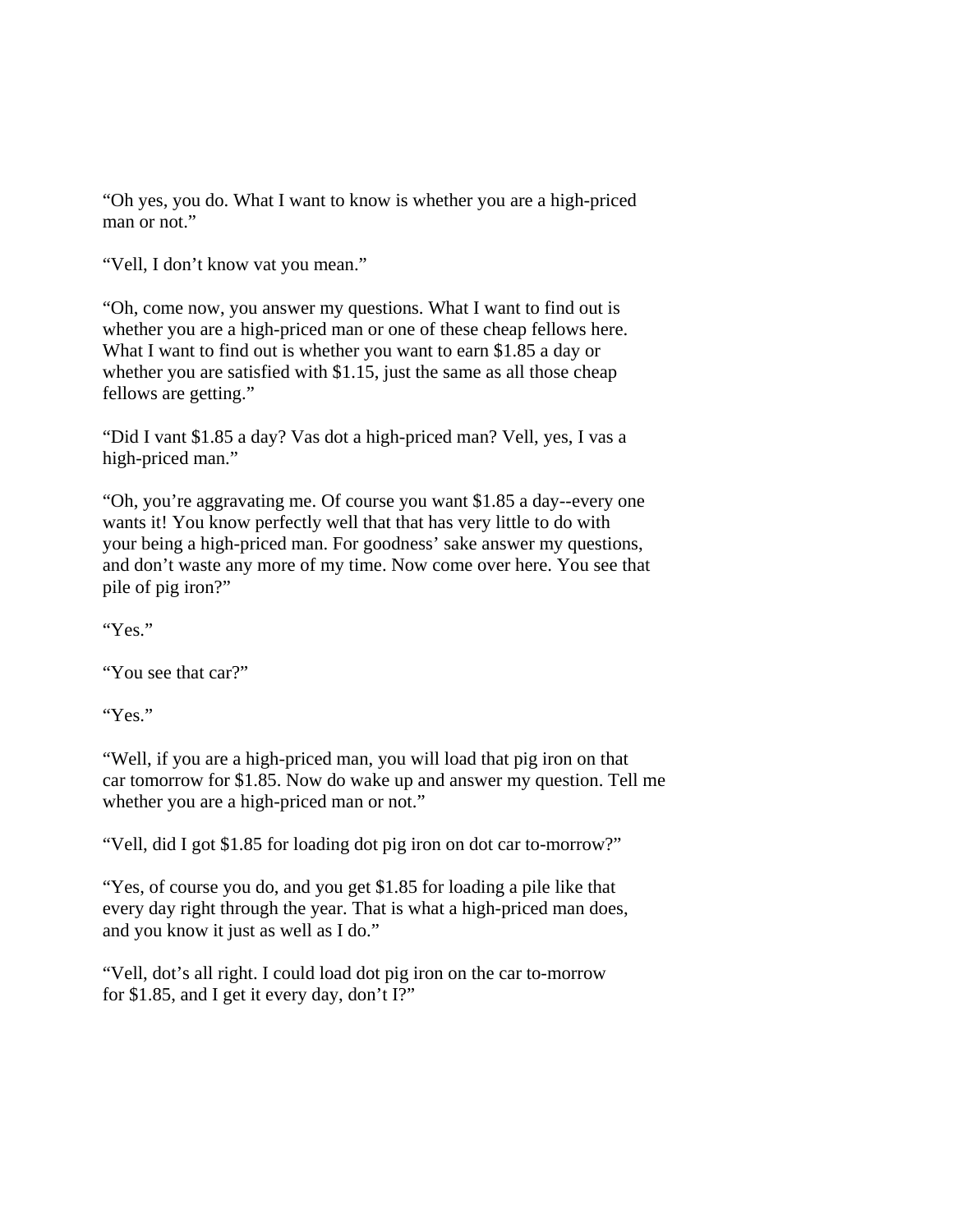"Certainly you do--certainly you do."

"Vell, den, I vas a high-priced man."

"Now, hold on, hold on. You know just as well as I do that a high-priced man has to do exactly as he's told from morning till night. You have seen this man here before, haven't you?"

"No, I never saw him."

"Well, if you are a high-priced man, you will do exactly as this man tells you tomorrow, from morning till night. When he tells you to pick up a pig and walk, you pick it up and you walk, and when he tells you to sit down and rest, you sit down. You do that right straight through the day. And what's more, no back talk. Now a high-priced man does just what he's told to do, and no back talk. Do you understand that? When this man tells you to walk, you walk; when he tells you to sit down, you sit down, and you don't talk back at him. Now you come on to work here to-morrow morning and I'll know before night whether you are really a high-priced man or not."

This seems to be rather rough talk. And indeed it would be if applied to an educated mechanic, or even an intelligent laborer. With a man of the mentally sluggish type of Schmidt it is appropriate and not unkind, since it is effective in fixing his attention on the high wages which he wants and away from what, if it were called to his attention, he probably would consider impossibly hard work.

What would Schmidt's answer be if he were talked to in a manner which is usual under the management of "initiative and incentive"? say, as follows:

"Now, Schmidt, you are a first-class pig-iron handler and know your business well. You have been handling at the rate of 12 and a half tons per day. I have given considerable study to handling pig iron, and feel sure that you could do a much larger day's work than you have been doing. Now don't you think that if you really tried you could handle 47 tons of pig iron per day, instead of 12 and a half tons?"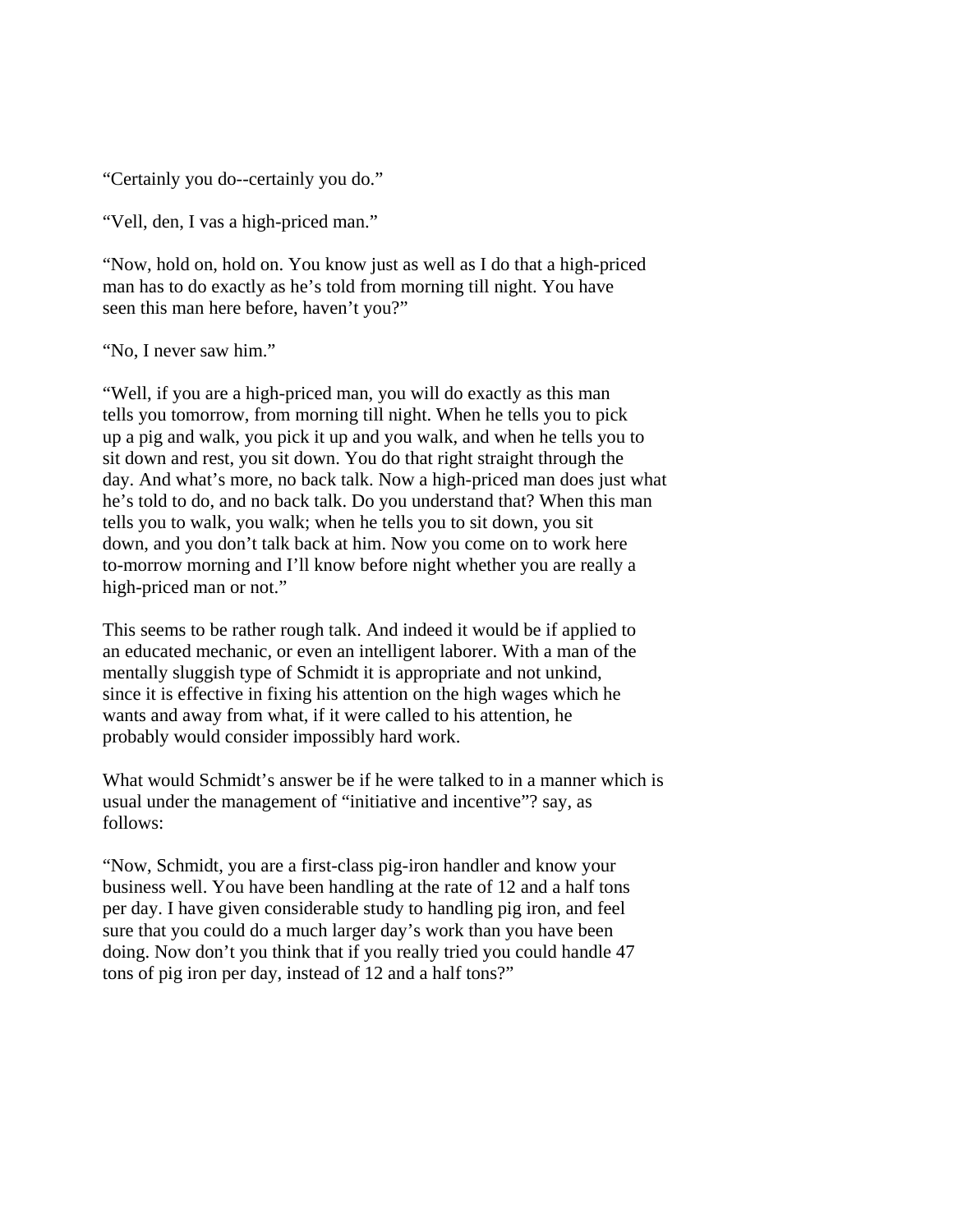What do you think Schmidt's answer would be to this?

Schmidt started to work, and all day long, and at regular intervals, was told by the man who stood over him with a watch, "Now pick up a pig and walk. Now sit down and rest. Now walk--now rest," etc. He worked when he was told to work, and rested when he was told to rest, and at half-past five in the afternoon had his 47 and a half tons loaded on the car. And he practically never failed to work at this pace and do the task that was set him during the three years that the writer was at Bethlehem. And throughout this time he averaged a little more than \$1.85 per day, whereas before he had never received over \$1.15 per day, which was the ruling rate of wages at that time in Bethlehem. That is, he received 60 per cent. higher wages than were paid to other men who were not working on task work. One man after another was picked out and trained to handle pig iron at the rate of 47 and a half tons per day until all of the pig iron was handled at this rate, and the men were receiving 60 per cent. more wages than other workmen around them.

The writer has given above a brief description of three of the four elements which constitute the essence of scientific management: first, the careful selection of the workman, and, second and third, the method of first inducing and then training and helping the workman to work according to the scientific method. Nothing has as yet been said about the science of handling pig iron. The writer trusts, however, that before leaving this illustration the reader will be thoroughly convinced that there is a science of handling pig iron, and further that this science amounts to so much that the man who is suited to handle pig iron cannot possibly understand it, nor even work in accordance with the laws of this science, without the help of those who are over him.

The writer came into the machine-shop of the Midvale Steel Company in 1878, after having served an apprenticeship as a pattern-maker and as a machinist. This was close to the end of the long period of depression following the panic of 1873, and business was so poor that it was impossible for many mechanics to get work at their trades. For this reason he was obliged to start as a day laborer instead of working as a mechanic. Fortunately for him, soon after he came into the shop the clerk of the shop was found stealing. There was no one else available, and so, having more education than the other laborers (since he had been prepared for college) he was given the position of clerk. Shortly after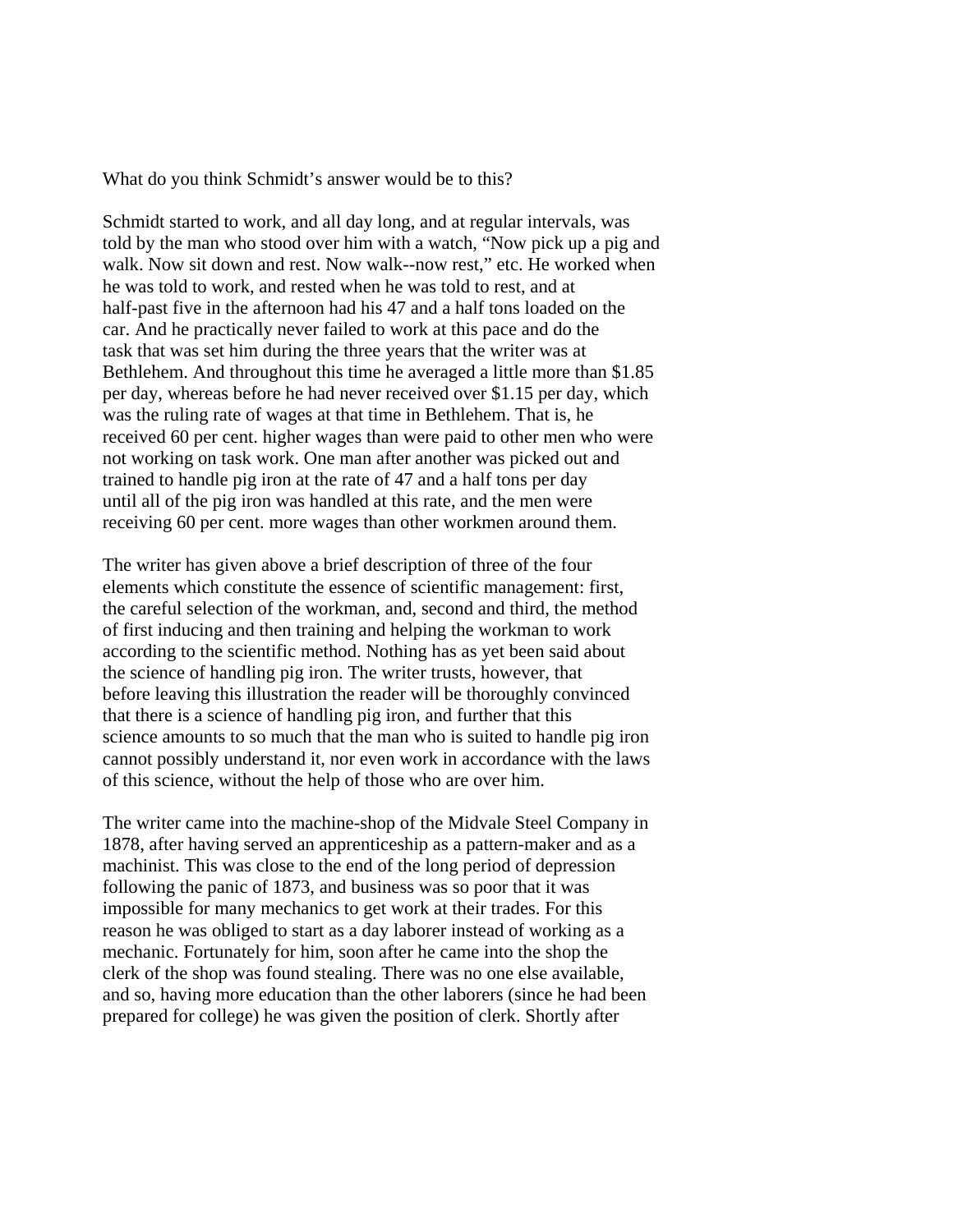this he was given work as a machinist in running one of the lathes, and, as he turned out rather more work than other machinists were doing on similar lathes, after several months was made gang boss over the lathes.

Almost all of the work of this shop had been done on piece work for several years. As was usual then, and in fact as is still usual in most of the shops in this country, the shop was really run by the workmen, and not by the bosses. The workmen together had carefully planned just how fast each job should be done, and they had set a pace for each machine throughout the shop, which was limited to about one-third of a good day's work. Every new workman who came into the shop was told at

once by the other men exactly how much of each kind of work he was to do, and unless he obeyed these instructions he was sure before long to be driven out of the place by the men.

As soon as the writer was made gang-boss, one after another of the men came to him and talked somewhat as follows:

"Now, Fred we're very glad to see that you've been made gang-boss. You know the game all right, and we're sure that you're not likely to be a piece-work hog. You come along with us, and every-thing will be all right, but if you try breaking any of these rates you can be mighty sure that we'll throw you over the fence."

The writer told them plainly that he was now working on the side of the management, and that he proposed to do whatever he could to get a fair day's work out of the lathes. This immediately started a war; in most cases a friendly war, because the men who were under him were his personal friends, but none the less a war, which as time went on grew more and more bitter. The writer used every expedient to make them do a fair day's work, such as discharging or lowering the wages of the more stubborn men who refused to make any improvement, and such as lowering the piece-work price, hiring green men, and personally teaching them bow to do the work, with the promise from them that when they had learned how, they would then do a fair day's work. While the men constantly brought such pressure to bear (both inside and outside the works) upon all those who started to increase their output that they were finally compelled to do about as the rest did, or else quit. No one who has not had this experience can have an idea of the bitterness which is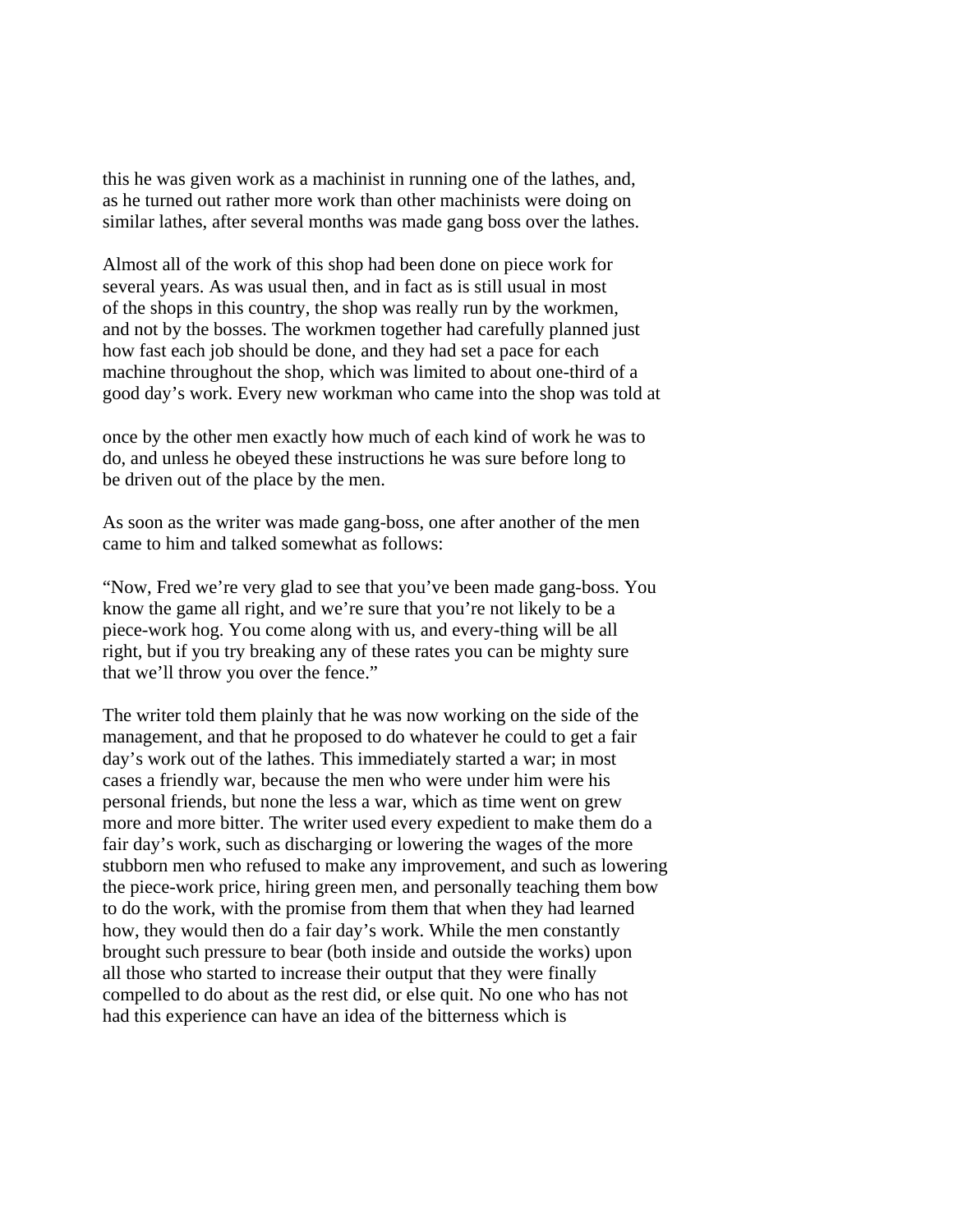gradually developed in such a struggle. In a war of this kind the workmen have one expedient which is usually effective. They use their ingenuity to contrive various ways in which the machines which they are running are broken or damaged--apparently by accident, or in the regular course of work--and this they always lay at the door of the foreman, who has forced them to drive the machine so hard that it is overstrained and is being ruined. And there are few foremen indeed who are able to stand up against the combined pressure of all of the men in the shop. In this case the problem was complicated by the fact that the shop ran both day and night.

The writer had two advantages, however, which are not possessed by the ordinary foreman, and these came, curiously enough, from the fact that he was not the son of a working man.

First, owing to the fact that he happened not to be of working parents, the owners of the company believed that he had the interest of the works more at heart than the other workmen, and they therefore had more confidence in his word than they did in that of the machinists who were under him. So that, when the machinists reported to the Superintendent that the machines were being smashed up because an incompetent foreman was overstraining them, the Superintendent accepted the word of the writer when he said that these men were deliberately breaking their machines as a part of the piece-work war which was going on, and he also allowed the writer to make the only effective answer to this Vandalism on the part of the men, namely: "There will be no more accidents to the machines in this shop. If any part of a machine is broken the man in charge of it must pay at least a part of the cost of its repair, and the fines collected in this way will all be handed over to the mutual beneficial association to help care for sick workmen." This soon stopped the willful breaking of machines.

Second. If the writer had been one of the workmen, and had lived where they lived, they would have brought such social pressure to bear upon him that it would have been impossible to have stood out against them. He would have been called "scab" and other foul names every time he appeared on the street, his wife would have been abused, and his children would have been stoned. Once or twice he was begged by some of his friends among the workmen not to walk home, about two and a half miles along the lonely path by the side of the railway. He was told that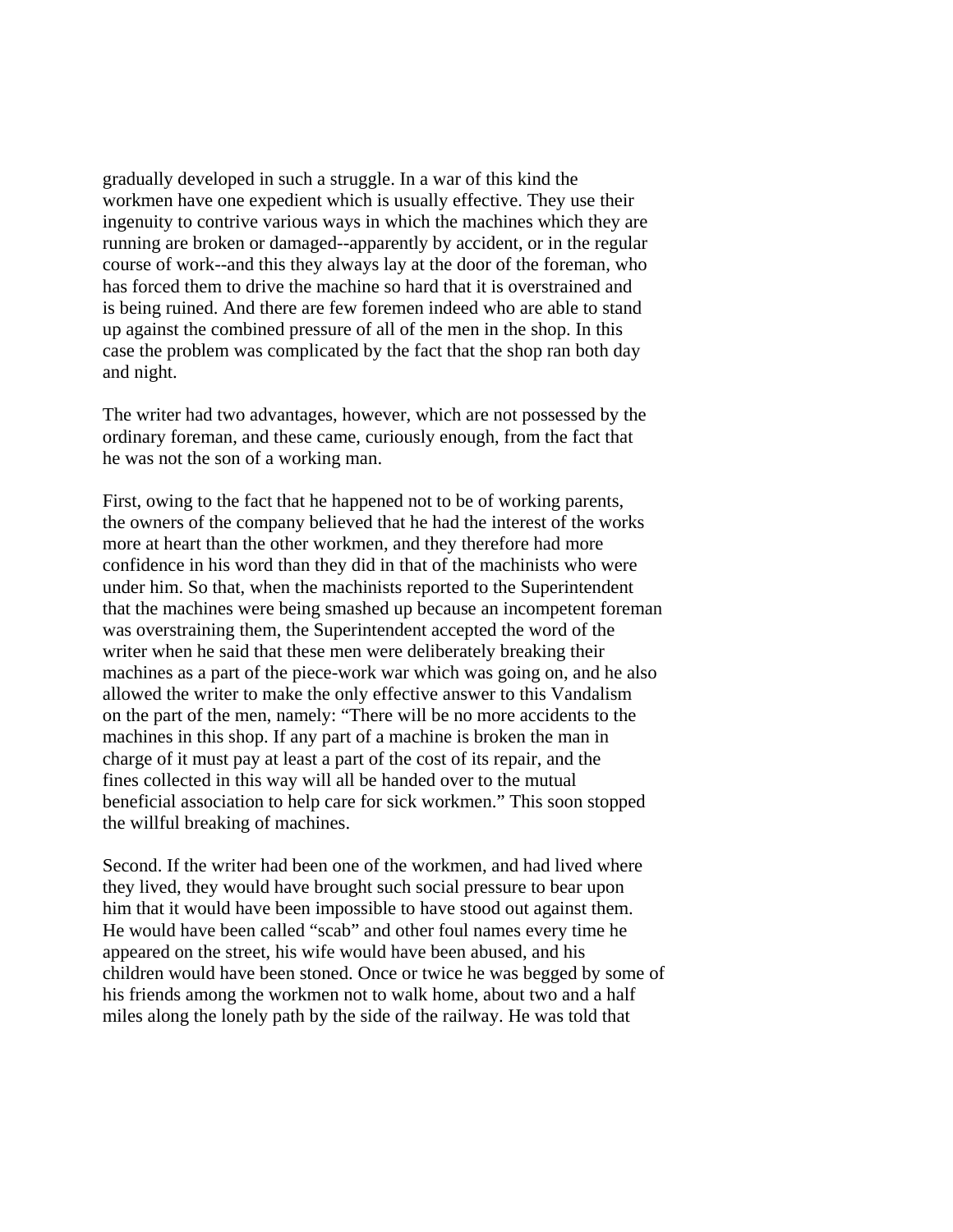if he continued to do this it would be at the risk of his life. In all such cases, however, a display of timidity is apt to increase rather than diminish the risk, so the writer told these men to say to the other men in the shop that he proposed to walk home every night right up that railway track; that he never had carried and never would carry any weapon of any kind, and that they could shoot and be d------.

After about three years of this kind of struggling, the output of the machines had been materially increased, in many cases doubled, and as a result the writer had been promoted from one gang-boss-ship to another until he became foreman of the shop. For any right-minded man, however, this success is in no sense a recompense for the bitter relations which he is forced to maintain with all of those around him. Life which is one continuous struggle with other men is hardly worth living. His workman friends came to him continually and asked him, in a personal, friendly way, whether he would advise them, for their own best interest, to turn out more work. And, as a truthful man, he had to tell them that if he were in their place he would fight against turning out any more work, just as they were doing, because under the piece-work system they would be allowed to earn no more wages than they had been earning, and yet they would be made to work harder.

Soon after being made foreman, therefore, he decided to make a determined effort to in some way change the system of management, so that the interests of the workmen and the management should become the same, instead of antagonistic. This resulted, some three years later, in the starting of the type of management which is described in papers presented to the American Society of Mechanical Engineers entitled "A Piece-Rate System" and "Shop Management."

In preparation for this system the writer realized that the greatest obstacle to harmonious cooperation between the workmen and the management lay in the ignorance of the management as to what really constitutes a proper day's work for a workman. He fully realized that although he was foreman of the shop, the combined knowledge and skill of the workmen who were under him was certainly ten times as great as his own. He therefore obtained the permission of Mr. William Sellers, who was at that time the President of the Midvale Steel Company, to spend some money in a careful, scientific study of the time required to do various kinds of work.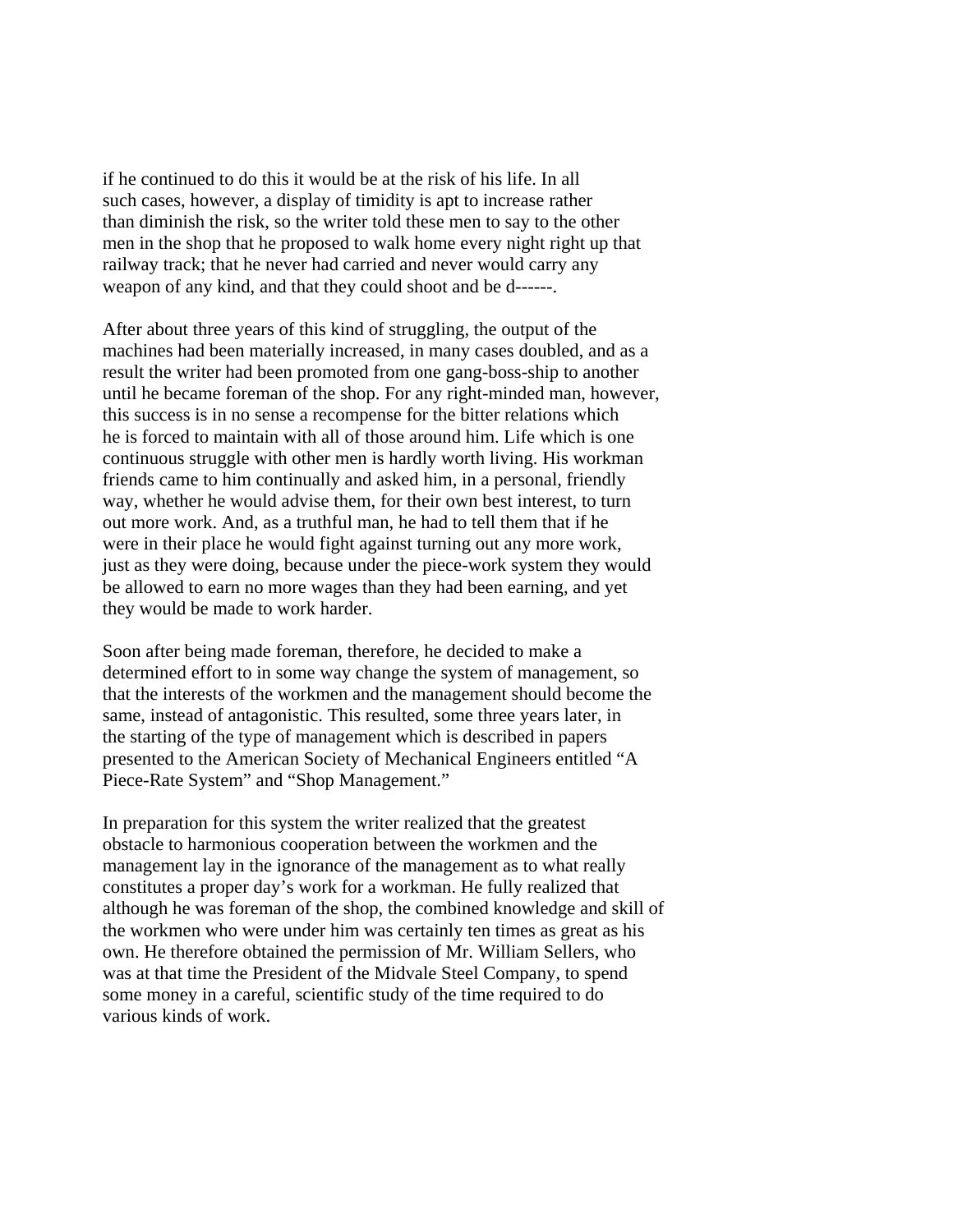Mr. Sellers allowed this more as a reward for having, to a certain extent, "made good" as foreman of the shop in getting more work out of the men, than for any other reason. He stated, however, that he did not believe that any scientific study of this sort would give results of much value.

Among several investigations which were undertaken at this time, one was an attempt to find some rule, or law, which would enable a foreman to know in advance how much of any kind of heavy laboring work a man who was well suited to his job ought to do in a day; that is, to study the tiring effect of heavy labor upon a first-class man. Our first step was to employ a young college graduate to look up all that had been written on the subject in English, German, and French. Two classes of experiments had been made: one by physiologists who were studying the endurance of the human animal, and the other by engineers who wished to determine what fraction of a horse-power a man-power was. These experiments had been made largely upon men who were lifting loads by means of turning the crank of a winch from which weights were suspended, and others who were engaged in walking, running, and lifting weights in various ways. However, the records of these investigations were so meager that no law of any value could be deduced from them. We therefore started a series of experiments of our own.

Two first-class laborers were selected, men who had proved themselves to be physically powerful and who were also good steady workers. These men were paid double wages during the experiments, and were told that they must work to the best of their ability at all times, and that we should

make certain tests with them from time to time to find whether they were "soldiering" or not, and that the moment either one of them started to try to deceive us he would be discharged. They worked to the best of their ability throughout the time that they were being observed.

Now it must be clearly understood that in these experiments we were not trying to find the maximum work that a man could do on a short spurt or for a few days, but that our endeavor was to learn what really constituted a full day's work for a first-class man; the best day's work that a man could properly do, year in and year out, and still thrive under. These men were given all kinds of tasks, which were carried out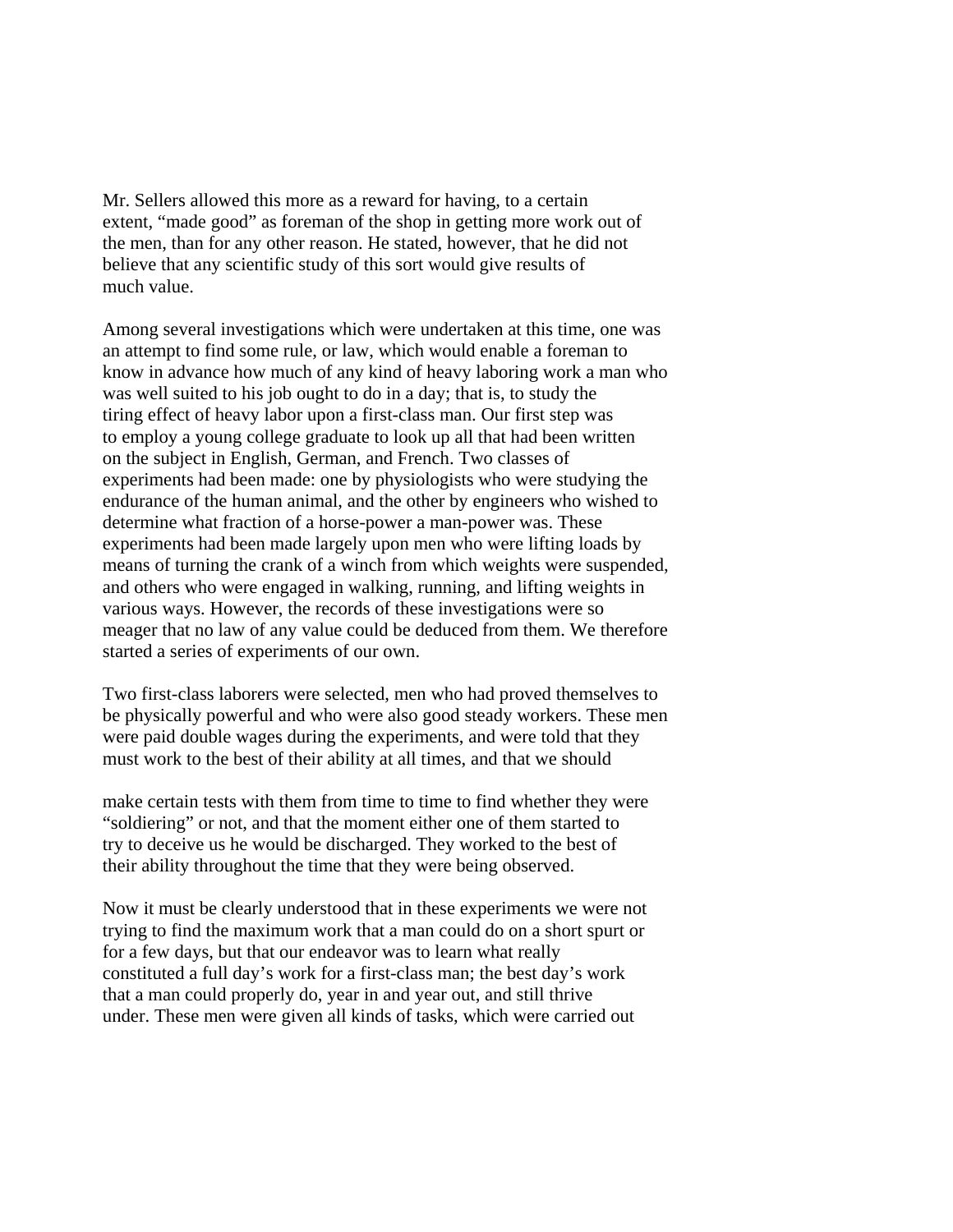each day under the close observation of the young college man who was conducting the experiments, and who at the same time noted with a stop-watch the proper time for all of the motions that were made by the men. Every element in any way connected with the work which we believed could have a bearing on the result was carefully studied and recorded. What we hoped ultimately to determine was what fraction of a horse-power a man was able to exert, that is, how many foot-pounds of work a man could do in a day.

After completing this series of experiments, therefore, each man's work for each day was translated into foot-pounds of energy, and to our surprise we found that there was no constant or uniform relation between the foot-pounds of energy which the man exerted during a day and the tiring effect of his work. On some kinds of work the man would be tired out when doing perhaps not more than one-eighth of a horse-power, while in others he would be tired to no greater extent by doing half a horse-power of work.

We failed, therefore, to find any law which was an accurate guide to the maximum day's work for a first-class workman.

A large amount of very valuable data had been obtained, which enabled us to know, for many kinds of labor, what was a proper day's work. It did not seem wise, however, at this time to spend any more money in trying to find the exact law which we were after. Some years later, when more money was available for this purpose, a second series of experiments was made, similar to the first, but some what more thorough.

This, however, resulted as the first experiments, in obtaining valuable information but not in the development of a law. Again, some years later, a third series of experiments was made, and this time no trouble was spared in our endeavor to make the work thorough. Every minute element which could in anyway affect the problem was carefully noted and studied, and two college men devoted about three months to the experiments. After this data was again translated into foot-pounds of energy exerted for each man each day, it became perfectly clear that there is no direct relation between the horse-power which a man exerts (that is, his foot-pounds of energy per day) and the tiring effect of the work on the man. The writer, however, was quite as firmly convinced as ever that some definite, clear-cut law existed as to what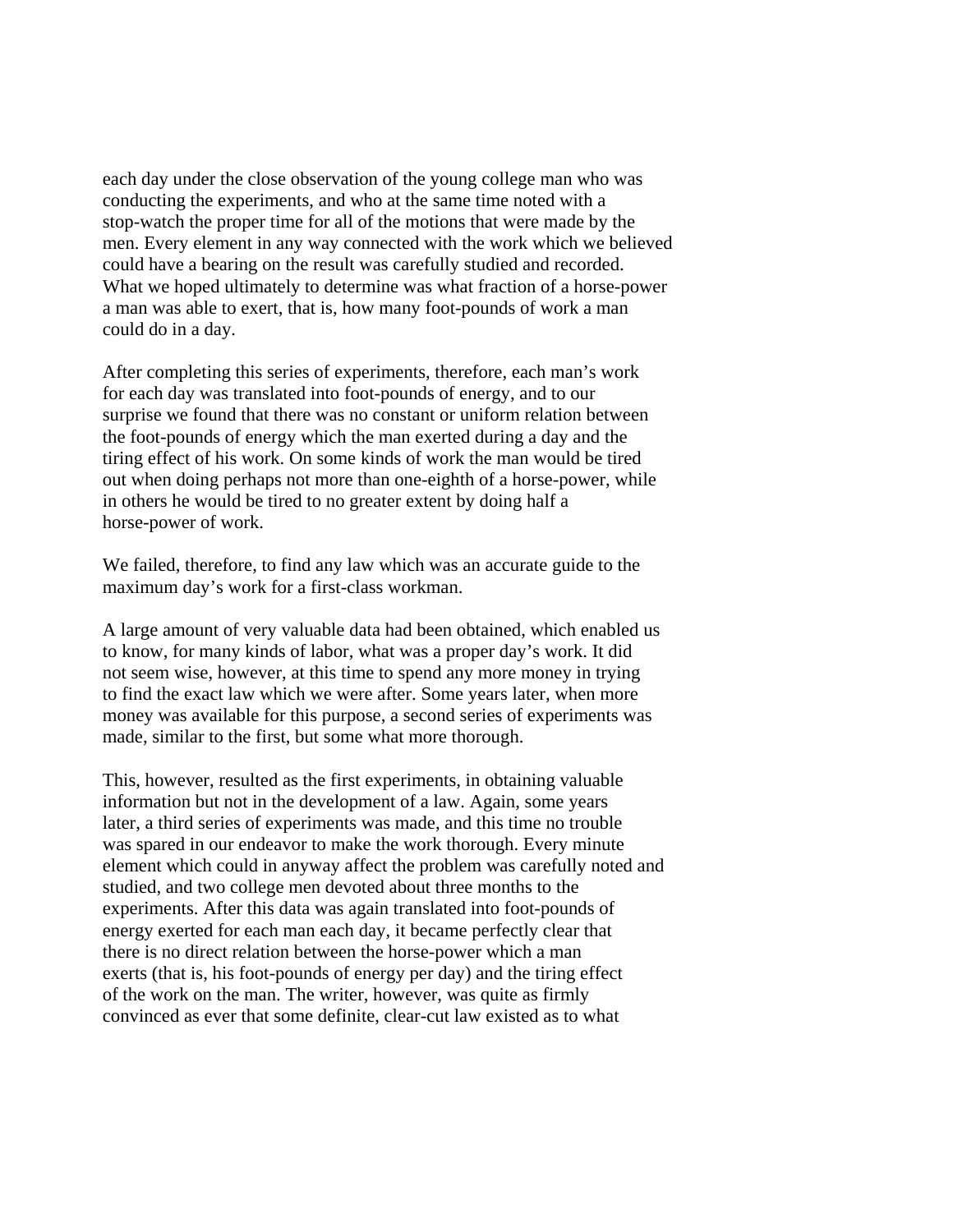constitutes a full day's work for a first-class laborer, and our data had been so carefully collected and recorded that he felt sure that the necessary information was included somewhere in the records. The problem of developing this law from the accumulated facts was therefore handed over to Mr. Carl G. Barth, who is a better mathematician than any of the rest of us, and we decided to investigate the problem in a new way, by graphically representing each element of the work through plotting curves, which should give us, as it were, a bird's-eye view of every element. In a comparatively short time Mr. Barth had discovered the law governing the tiring effect of heavy labor on a first-class man. And it is so simple in its nature that it is truly remarkable that it should not have been discovered and clearly understood years before. The law which was developed is as follows:

The law is confined to that class of work in which the limit of a man's capacity is reached because he is tired out. It is the law of heavy laboring, corresponding to the work of the cart horse, rather than that of the trotter. Practically all such work consists of a heavy pull or a push on the man's arms, that is, the man's strength is exerted by either lifting or pushing something which he grasps in his hands. And the law is that for each given pull or push on the man's arms it is possible for the workman to be under load for only a definite percentage of the day. For example, when pig iron is being handled (each pig weighing 92 pounds), a first-class workman can only be under load 43 per cent of the day. He must be entirely free from load during 57 per cent of the day. And as the load becomes lighter, the percentage of the day under which the man can remain under load increases. So that, if the workman is handling a half-pig, weighing 46 pounds, he can then be under load 58 per cent of the day, and only has to rest during 42 per cent. As the weight grows lighter the man can remain under load during a larger and larger percentage of the day, until finally a load is reached which he can carry in his hands all day long without being tired out. When that point has been arrived at this law ceases to be useful as a guide to a laborer's endurance, and some other law must be found which indicates the man's capacity for work.

When a laborer is carrying a piece of pig iron weighing 92 pounds in his hands, it tires him about as much to stand still under the load as it does to walk with it, since his arm muscles are under the same severe tension whether he is moving or not. A man, however, who stands still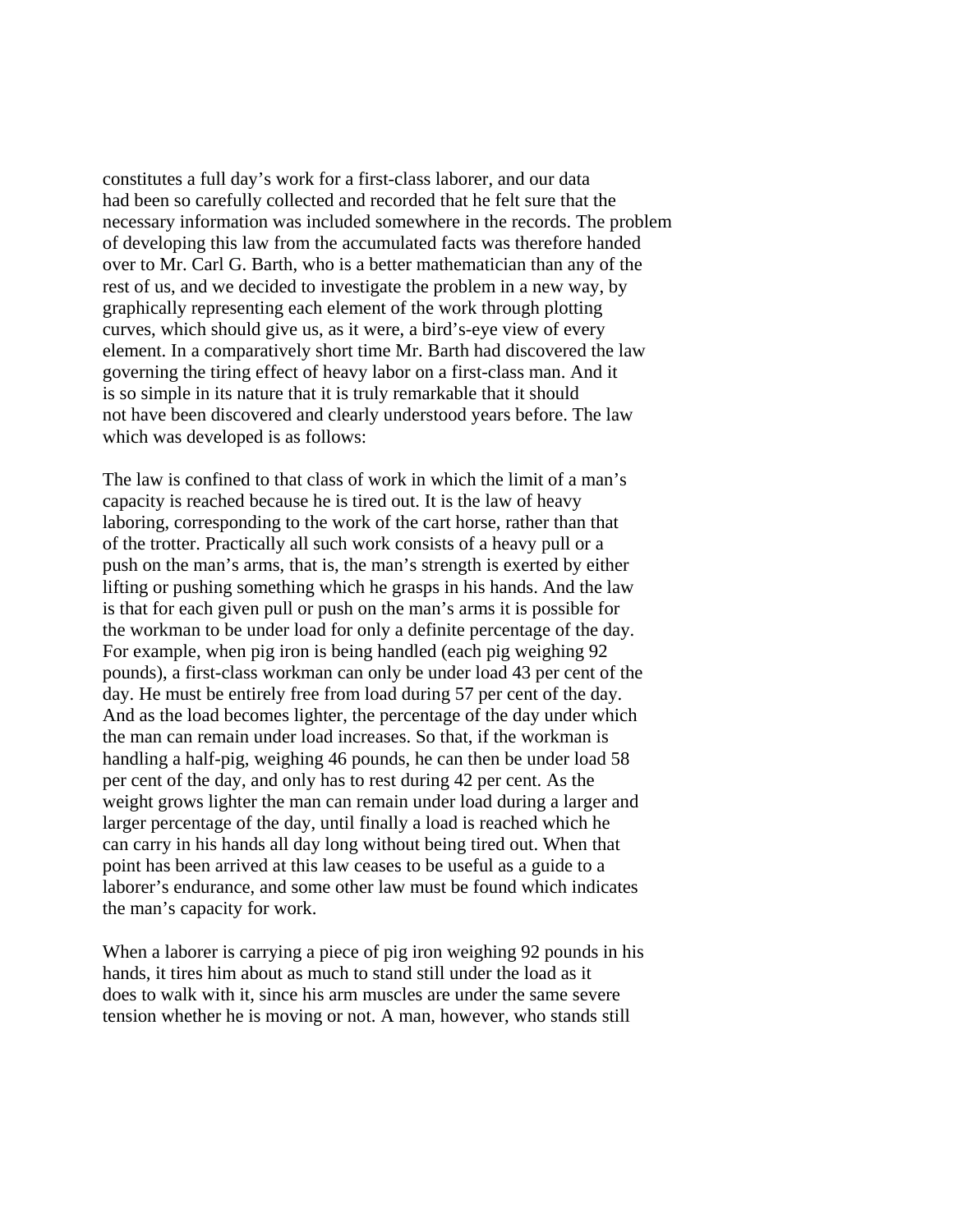under a load is exerting no horse-power whatever, and this accounts for the fact that no constant relation could be traced in various kinds of heavy laboring work between the foot-pounds of energy exerted and the tiring effect of the work on the man. It will also be clear that in all work of this kind it is necessary for the arms of the workman to be completely free from load (that is, for the workman to rest) at frequent intervals. Throughout the time that the man is under a heavy load the tissues of his arm muscles are in process of degeneration, and frequent periods of rest are required in order that the blood may have a chance to restore these tissues to their normal condition.

To return now to our pig-iron handlers at the Bethlehem Steel Company. If Schmidt had been allowed to attack the pile of 47 tons of pig iron without the guidance or direction of a man who understood the art, or science, of handling pig iron, in his desire to earn his high wages he would probably have tired himself out by 11 or 12 o'clock in the day. He would have kept so steadily at work that his muscles would not have had the proper periods of rest absolutely needed for recuperation, and he would have been completely exhausted early in the day. By having a man, however, who understood this law, stand over him and direct his work, day after day, until he acquired the habit of resting at proper intervals, he was able to work at an even gait all day long without unduly tiring himself.

Now one of the very first requirements for a man who is fit to handle pig iron as a regular occupation that he shall be so stupid and so phlegmatic that he more nearly resembles in his mental make-up the ox than any other type. The man who is mentally alert and intelligent is for this very reason entirely unsuited to what would, for him, be the grinding monotony of work of this character. Therefore the workman who is best suited to handling pig iron is unable to understand the real science of doing this class of work. He is so stupid that the word "percentage" has no meaning to him, and he must consequently be trained by a man more intelligent than himself into the habit of working in accordance with the laws of this science before he can be successful.

The writer trusts that it is now clear that even in the case of the most elementary form of labor that is known, there is a science, and that when the man best suited to this class of work has been carefully selected, when the science of doing the work has been developed, and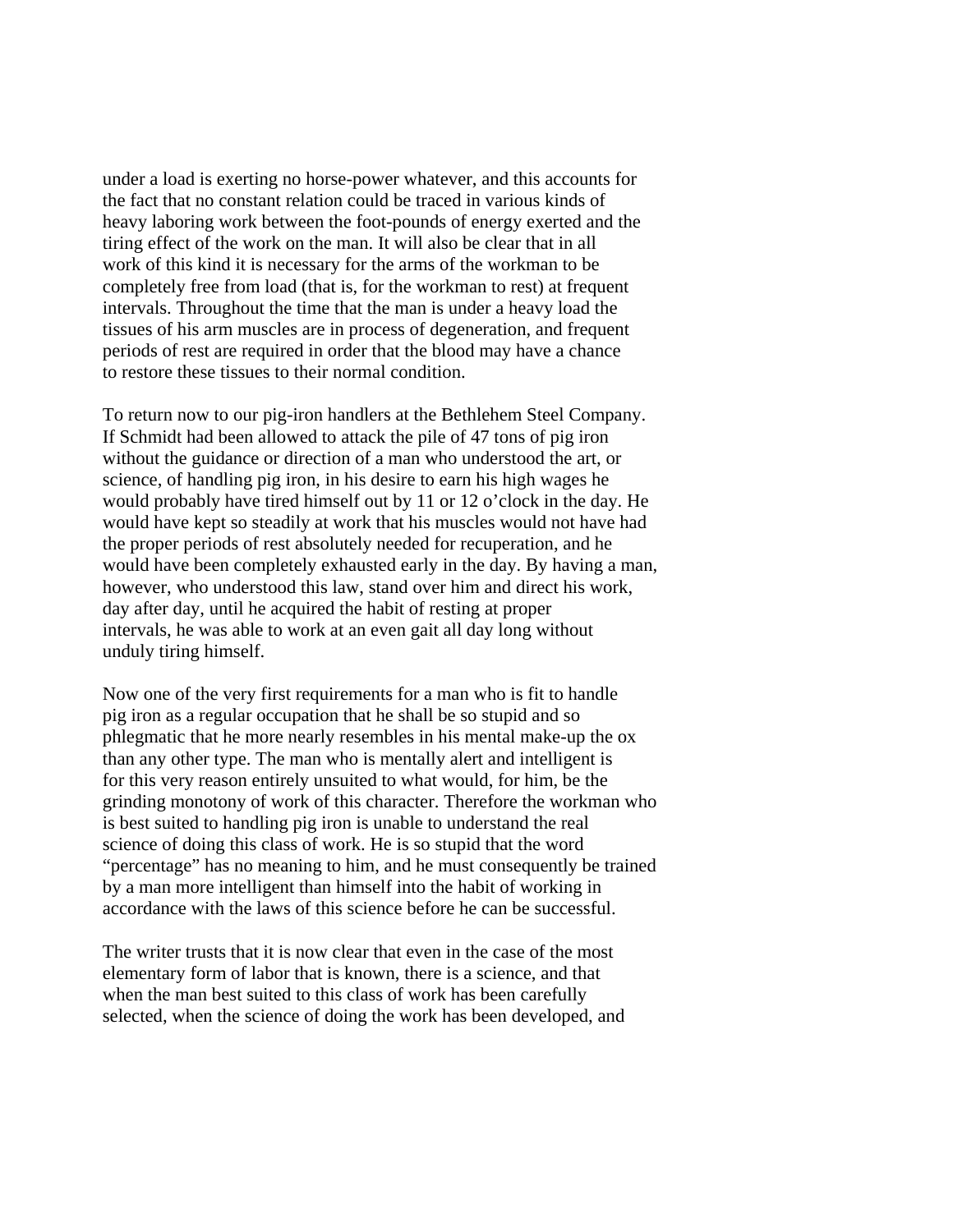when the carefully selected man has been trained to work in accordance with this science, the results obtained must of necessity be overwhelmingly greater than those which are possible under the plan of "initiative and incentive."

Let us, however, again turn to the case of these pig-iron handlers, and see whether, under the ordinary type of management, it would not have been possible to obtain practically the same results.

The writer has put the problem before many good managers, and asked them whether, under premium work, piece work, or any of the ordinary plans of management, they would be likely even to approximate 47 tons\* per man per day, and not a man has suggested that an output of over 18 to 25 tons could be attained by any of the ordinary expedients. It will be remembered that the Bethlehem men were loading only 12 1/2 tons per man.

[\*Footnote: Many people have questioned the accuracy of the statement that first-class workmen can load 47 1/2 tons of pig iron from the ground on to a car in a day. For those who are skeptical, therefore, the following data relating to this work are given:

First. That our experiments indicated the existence of the following law: that a first-class laborer, suited to such work as handling pig iron, could be under load only 42 per cent of the day and must be free from load 58 per cent of the day.

Second. That a man in loading pig iron from piles placed on the ground in an open field on to a car which stood on a track adjoining these piles, ought to handle (and that they did handle regularly) 47 1/2 long tons (2240 pounds per ton) per day.

That the price paid for loading this pig iron was 3.9 cents per ton, and that the men working at it averaged \$1.85 per day, whereas, in the past, they had been paid only \$1.15 per day.

In addition to these facts, the following are given:

- 47 1/2 long tons equal 106,400 pounds of pig iron per day.
- At 92 pounds per pig, equals 1156 pigs per day.
- 42 per cent. of a day under load equals 600 minutes; multiplied by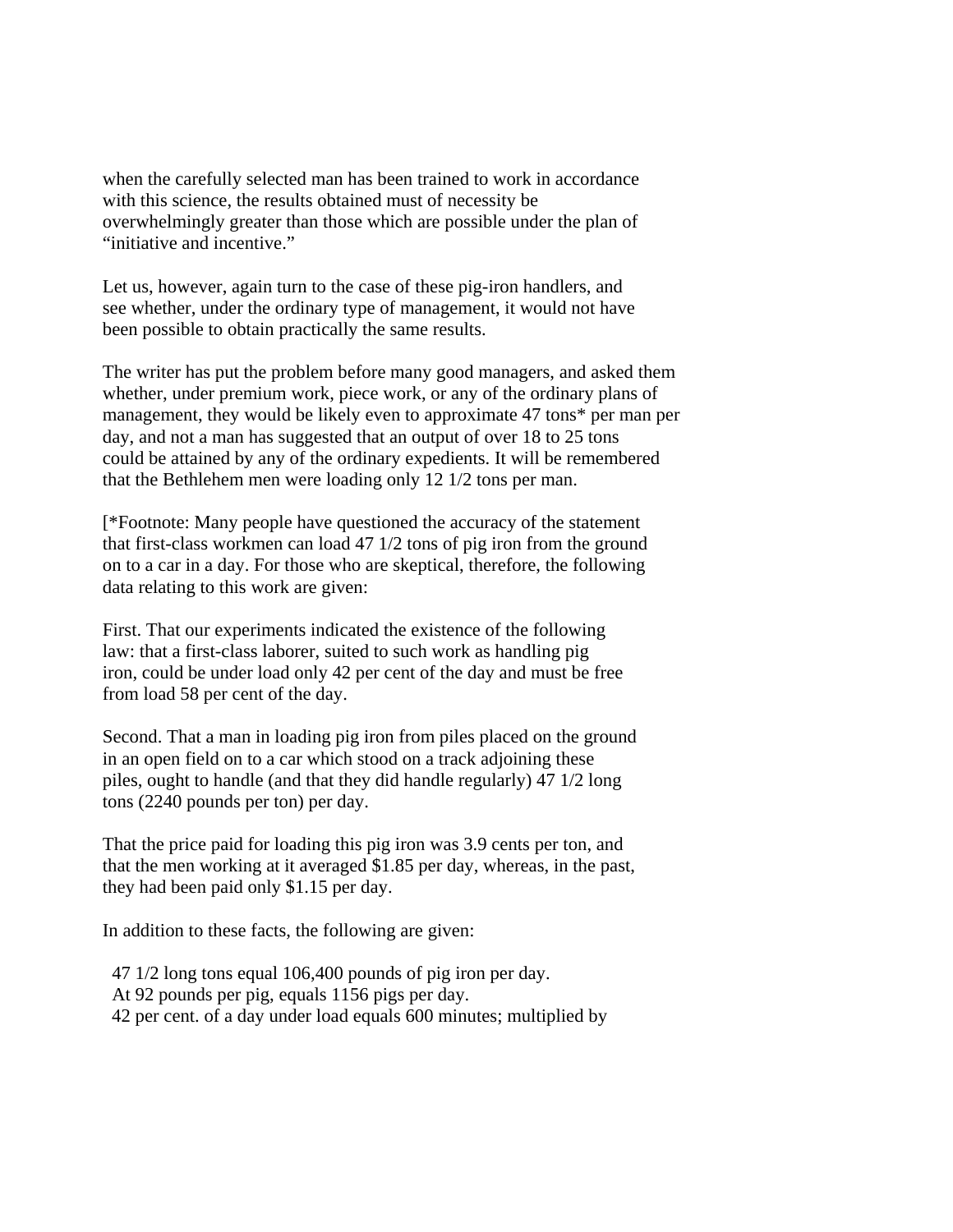0.42 equals 252 minutes under load. 252 minutes divided by 1156 pigs equals 0.22 minutes per pig under load.

A pig-iron handler walks on the level at the rate of one foot in 0.006 minutes. The average distance of the piles of pig iron from the car was 36 feet. It is a fact, however, that many of the pig-iron handlers ran with their pig as soon as they reached the inclined plank. Many of them also would run down the plank after loading the car. So that when the actual loading went on, many of them moved at a faster rate than is indicated by the above figures. Practically the men were made to take a rest, generally by sitting down, after loading ten to twenty pigs. This rest was in addition to the time which it took them to walk back from the car to the pile. It is likely that many of those who are skeptical about the possibility of loading this amount of pig iron do not realize that while these men were walking back they were entirely free from load, and that therefore their muscles had, during that time, the opportunity for recuperation. It will be noted that with an average distance of 36 feet of the pig iron from the car, these men walked about eight miles under load each day and eight miles free from load.

If any one who is interested in these figures will multiply them and divide them, one into the other, in various ways, he will find that all of the facts stated check up exactly.]

To go into the matter in more detail, however: As to the scientific selection of the men, it is a fact that in this gang of 75 pig-iron handlers only about one man in eight was physically capable of handling 47 1/2 tons per day. With the very best of intentions, the other seven out of eight men were physically unable to work at this pace. Now the one man in eight who was able to do this work was in no sense superior to the other men who were working on the gang. He merely happened to be a man of the type of the ox,--no rare specimen of humanity, difficult to find and therefore very highly prized. On the contrary, he was a man so stupid that he was unfitted to do most kinds of laboring work, even. The selection of the man, then, does not involve finding some extraordinary individual, but merely picking out from among very ordinary men the few who are especially suited to this type of work. Although in this particular gang only one man in eight was suited to doing the work, we had not the slightest difficulty in getting all the men who were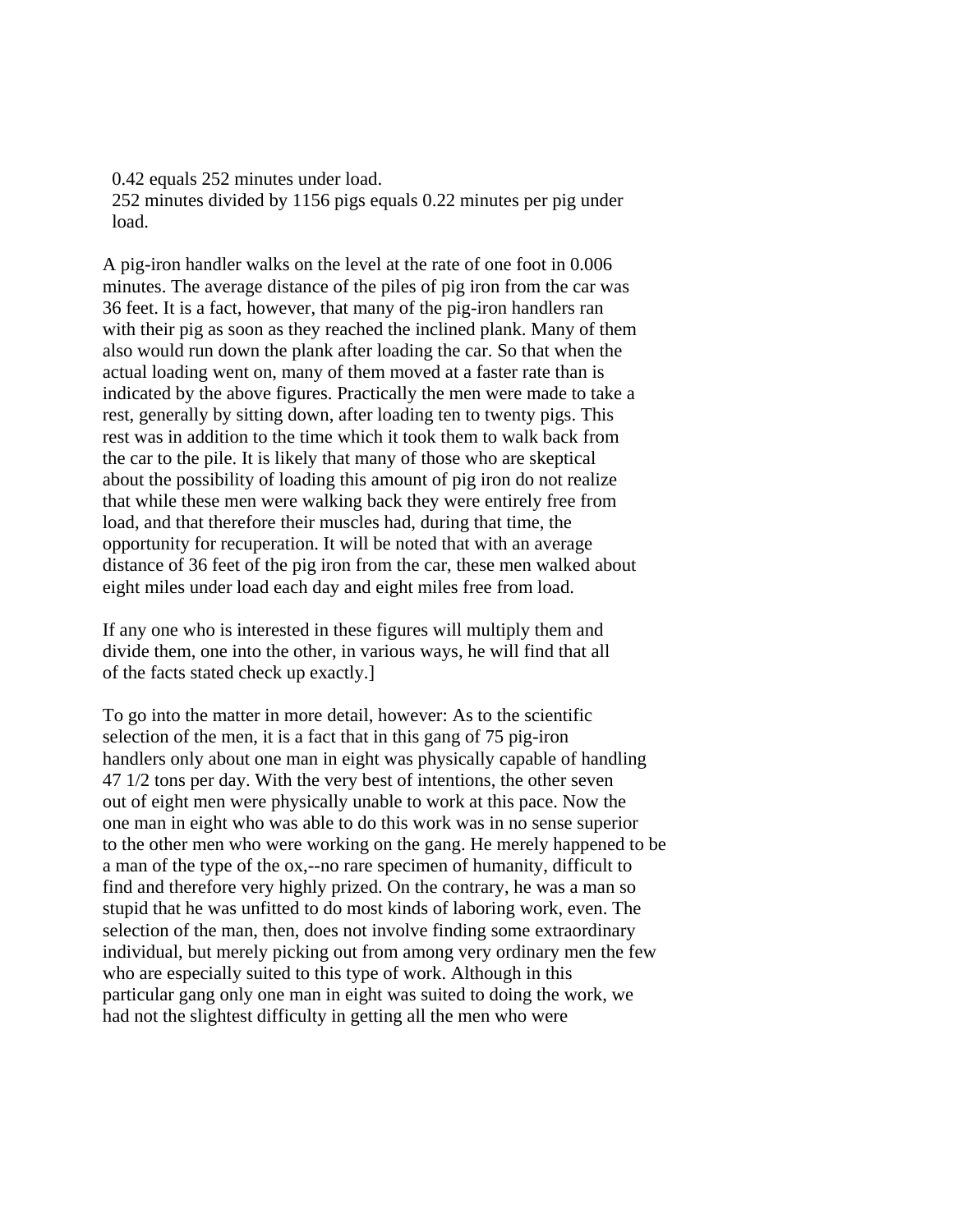needed--some of them from inside of the works and others from the neighboring country--who were exactly suited to the job.

Under the management of "initiative and incentive" the attitude of the management is that of "putting the work up to the workmen." What likelihood would there be, then, under the old type of management, of these men properly selecting themselves for pig-iron handling? Would they be likely to get rid of seven men out of eight from their own gang and retain only the eighth man? No! And no expedient could be devised which would make these men properly select themselves. Even if they fully realized the necessity of doing so in order to obtain high wages (and they are not sufficiently intelligent properly to grasp this necessity), the fact that their friends or their brothers who were working right alongside of them would temporarily be thrown out of a job because they were not suited to this kind of work would entirely prevent them from properly selecting themselves, that is, from removing the seven out of eight men on the gang who were unsuited to pig-iron handling.

As to the possibility, under the old type of management, of inducing these pig-iron handlers (after they had been properly selected) to work in accordance with the science of doing heavy laboring, namely, having proper scientifically determined periods of rest in close sequence to periods of work. As has been indicated before, the essential idea of the ordinary types of management is that each workman has become more skilled in his own trade than it is possible for any one in the management to be, and that, therefore, the details of how the work shall best be done must be left to him. The idea, then, of taking one man after another and training him under a competent teacher into new working habits until he continually and habitually works in accordance with scientific laws, which have been developed by some one else, is directly antagonistic to the old idea that each workman can best regulate his own way of doing the work. And besides this, the man suited to handling pig iron is too stupid properly to train himself. Thus it will be seen that with the ordinary types of management the development of scientific knowledge to replace rule of thumb, the scientific selection of the men, and inducing the men to work in accordance with these scientific principles are entirely out of the question. And this because the philosophy of the old management puts the entire responsibility upon the workmen, while the philosophy of the new places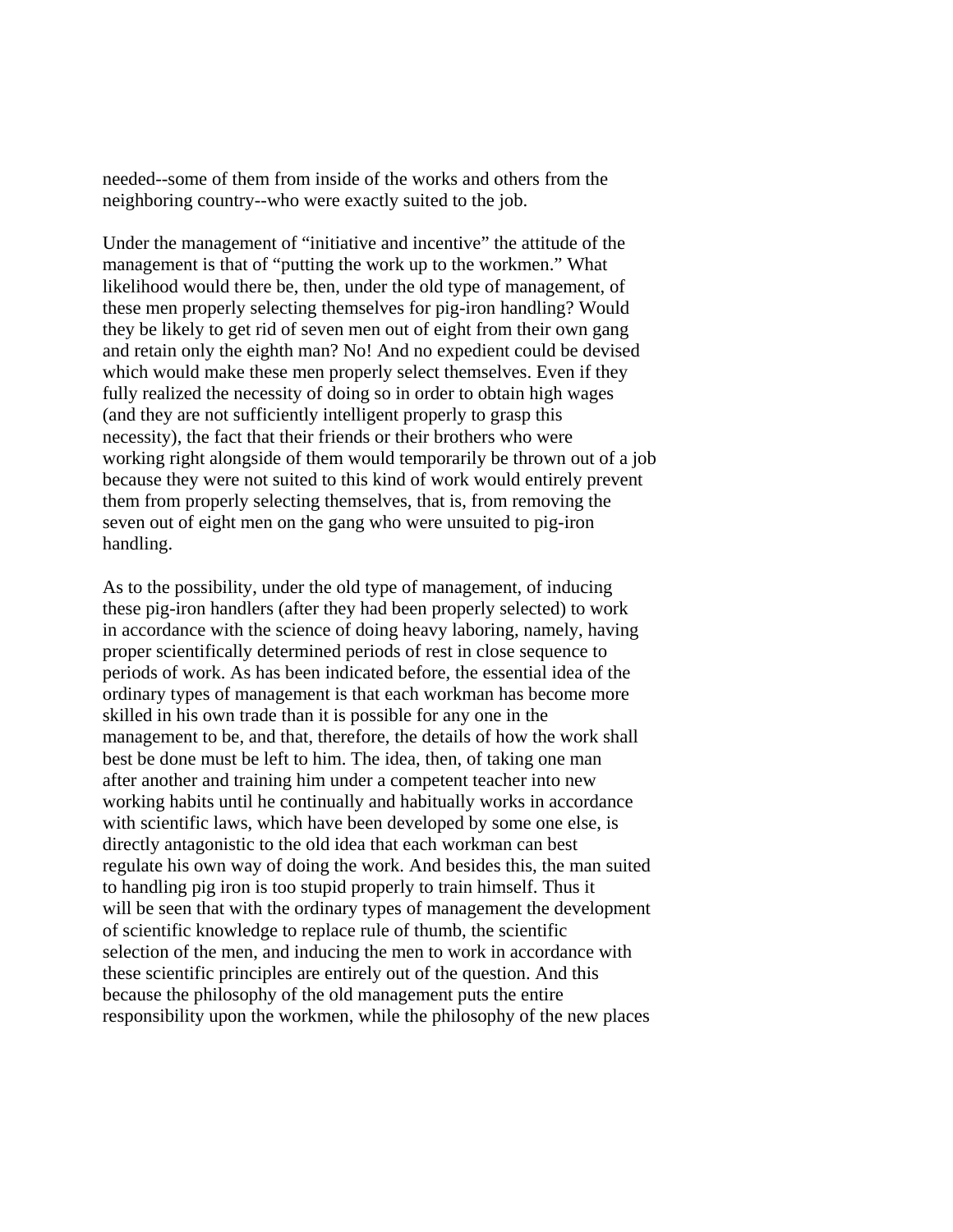a great part of it upon the management.

With most readers great sympathy will be aroused because seven out of eight of these pig-iron handlers were thrown out of a job. This sympathy is entirely wasted, because almost all of them were immediately given other jobs with the Bethlehem Steel Company. And indeed it should be understood that the removal of these men from pig-iron handling, for which they were unfit, was really a kindness to themselves, because it was the first step toward finding them work for which they were peculiarly fitted, and at which, after receiving proper training, they could permanently and legitimately earn higher wages.

Although the reader may be convinced that there is a certain science back of the handling of pig iron, still it is more than likely that he is still skeptical as to the existence of a science for doing other kinds of laboring. One of the important objects of this paper is to convince its readers that every single act of every workman can be reduced to a science. With the hope of fully convincing the reader of this fact, therefore, the writer proposes to give several more simple illustrations from among the thousands which are at hand.

For example, the average man would question whether there is much of any science in the work of shoveling. Yet there is but little doubt, if any intelligent reader of this paper were deliberately to set out to find what may be called the foundation of the science of shoveling, that with perhaps 15 to 20 hours of thought and analysis he would be almost sure to have arrived at the essence of this science. On the other hand, so completely are the rule-of-thumb ideas still dominant that the writer has never met a single shovel contractor to whom it had ever even occurred that there was such a thing as the science of shoveling. This science is so elementary as to be almost self-evident.

For a first-class shoveler there is a given shovel load at which he will do his biggest day's work. What is this shovel load? Will a first-class man do more work per day with a shovel load of 5 pounds, 10 pounds, 15 pounds, 20, 25, 30, or 40 pounds? Now this is a question which can be answered only through carefully made experiments. By first selecting two or three first-class shovelers, and paying them extra wages for doing trustworthy work, and then gradually varying the shovel load and having all the conditions accompanying the work carefully observed for several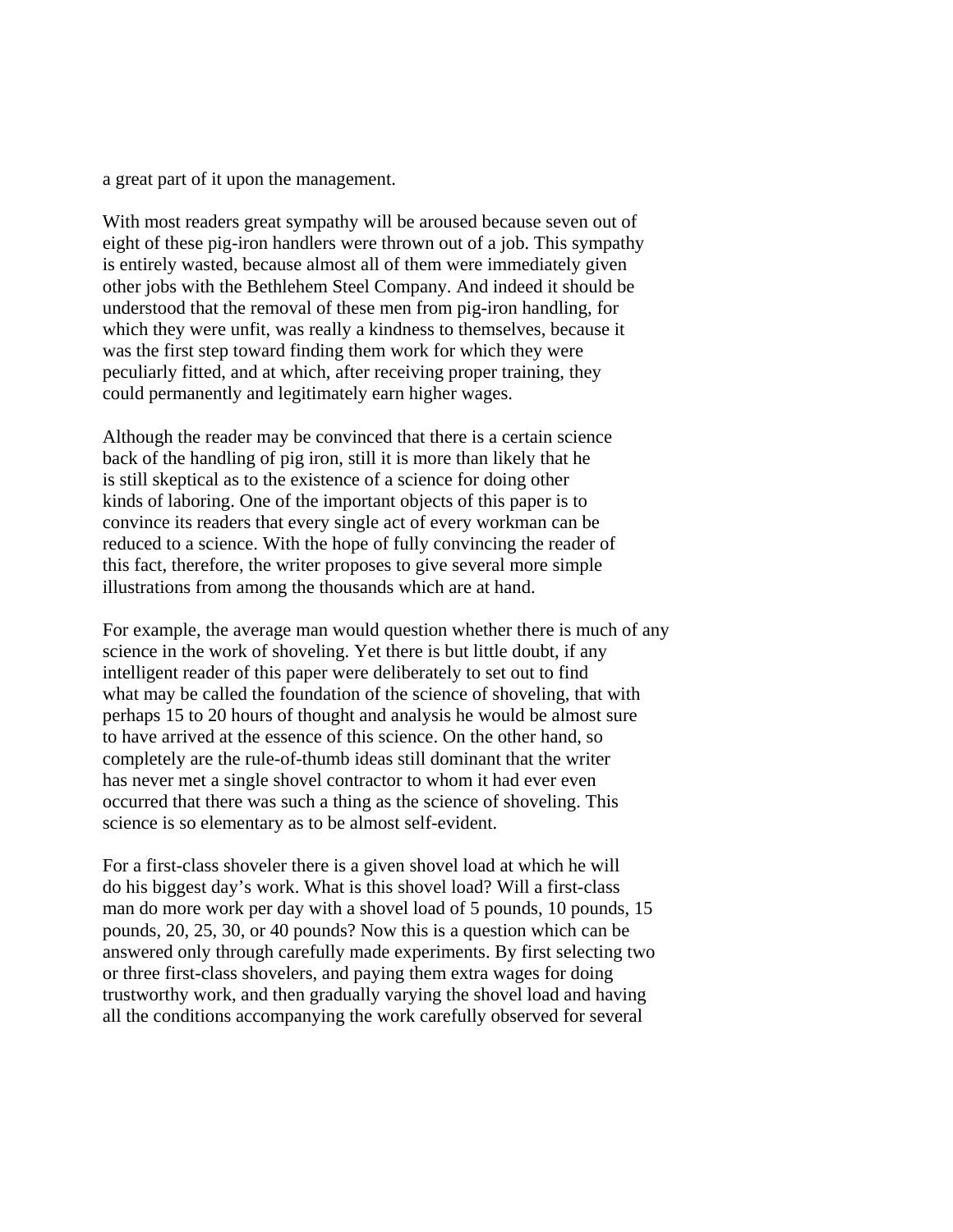weeks by men who were used to experimenting, it was found that a first-class man would do his biggest day's work with a shovel load of about 21 pounds. For instance, that this man would shovel a larger tonnage per day with a 21-pound load than with a 24-pound load or than with an 18-pound load on his shovel. It is, of course, evident that no shoveler can always take a load of exactly 21 pounds on his shovel, but nevertheless, although his load may vary 3 or 4 pounds one way or the other, either below or above the 21 pounds, he will do his biggest day's work when his average for the day is about 21 pounds.

The writer does not wish it to be understood that this is the whole of the art or science of shoveling. There are many other elements, which together go to make up this science. But he wishes to indicate the important effect which this one piece of scientific knowledge has upon

the work of shoveling.

At the works of the Bethlehem Steel Company, for example, as a result of this law, instead of allowing each shoveler to select and own his own shovel, it became necessary to provide some 8 to 10 different kinds of shovels, etc., each one appropriate to handling a given type of material not only so as to enable the men to handle an average load of 21 pounds, but also to adapt the shovel to several other requirements which become perfectly evident when this work is studied as a science. A large shovel tool room was built, in which were stored not only shovels but carefully designed and standardized labor implements of all kinds, such as picks, crowbars, etc. This made it possible to issue to each workman a shovel which would hold a load of 21 pounds of whatever class of material they were to handle: a small shovel for ore, say, or a large one for ashes. Iron ore is one of the heavy materials which are handled in a works of this kind, and rice coal, owing to the fact that it is so slippery on the shovel, is one of the lightest materials. And it was found on studying the rule-of-thumb plan at the Bethlehem Steel Company, where each shoveler owned his own shovel, that he would frequently go from shoveling ore, with a load of about 30 pounds per shovel, to handling rice coal, with a load on the same shovel of less than 4 pounds. In the one case, he was so overloaded that it was impossible for him to do a full day's work, and in the other case he was so ridiculously underloaded that it was manifestly impossible to even approximate a day's work.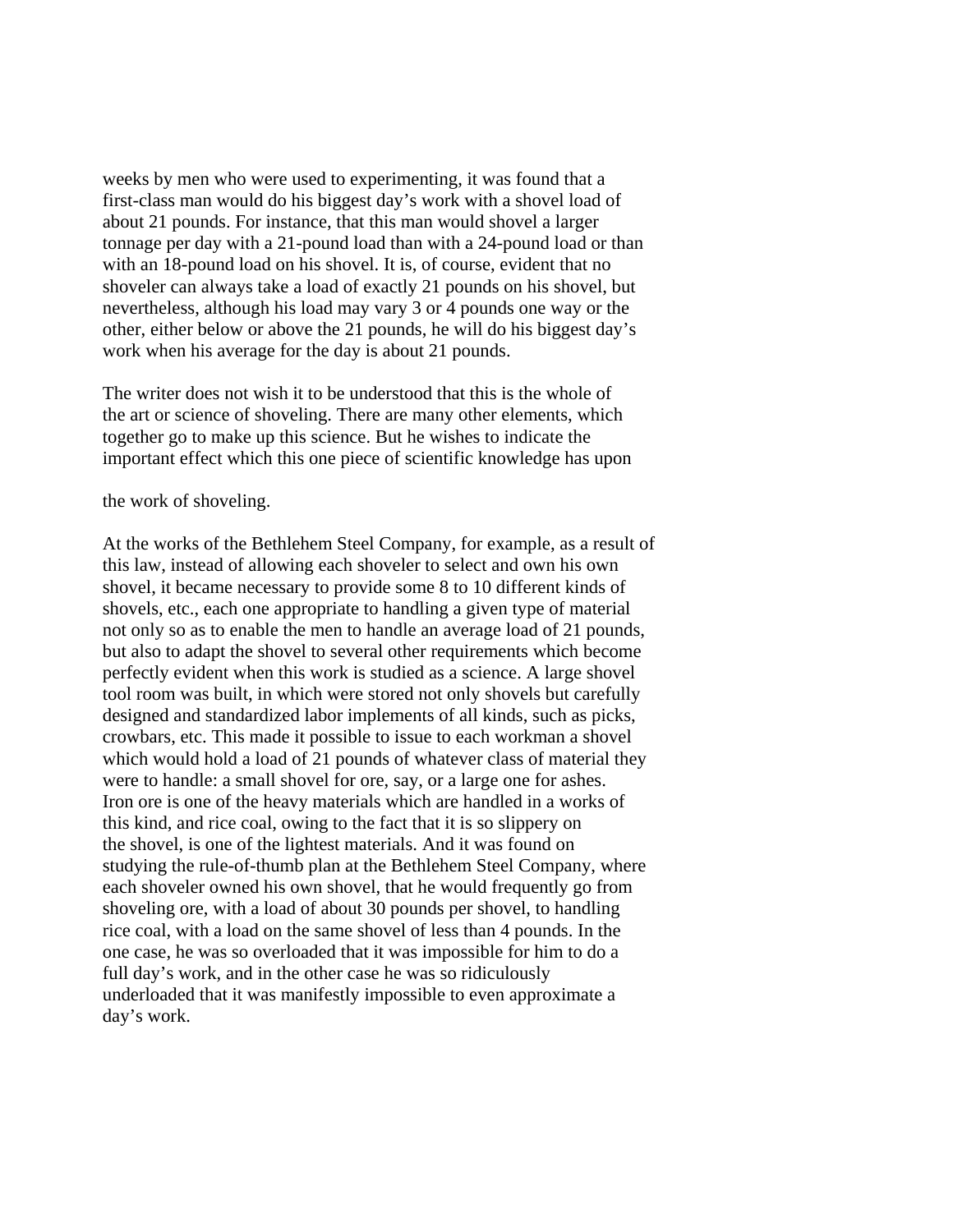Briefly to illustrate some of the other elements which go to make tip the science of shoveling, thousands of stop-watch observations were made to study just how quickly a laborer, provided in each case with the proper type of shovel, can push his shovel into the pile of materials and then draw it out properly loaded. These observations were made first when pushing the shovel into the body of the pile. Next when shoveling on a dirt bottom, that is, at the outside edge of the pile, and next with a wooden bottom, and finally with an iron bottom. Again a similar accurate time study was made of the time required to swing the shovel backward and then throw the load for a given horizontal distance, accompanied by a given height. This time study was made for various combinations of distance and height. With data of this sort before him, coupled with the law of endurance described in the case of the pig-iron handlers, it is evident that the man who is directing shovelers can first teach them the exact methods which should be employed to use their strength to the very best advantage, and can then assign them daily tasks which are so just that the workman can each day be sure of earning the large bonus which is paid whenever he successfully performs this task.

There were about 600 shovelers and laborers of this general class in the yard of the Bethlehem Steel Company at this time. These men were scattered in their work over a yard which was, roughly, about two miles long and half a mile wide. In order that each workman should be given his proper implement and his proper instructions for doing each new job, it was necessary to establish a detailed system for directing men in their work, in place of the old plan of handling them in large groups, or gangs, under a few yard foremen. As each workman came into the works in the morning, he took out of his own special pigeonhole, with his number on the outside, two pieces of paper, one of which stated just what implements he was to get from the tool room and where he was to start to work, and the second of which gave the history of his previous day's work; that is, a statement of the work which he had done, how much he had earned the day before, etc. Many of these men were foreigners and unable to read and write, but they all knew at a glance the essence of this report, because yellow paper showed the man that he had failed to do his full task the day before, and informed him that he had not earned as much as \$1.85 a day, and that none but high-priced men would be allowed to stay permanently with this gang. The hope was further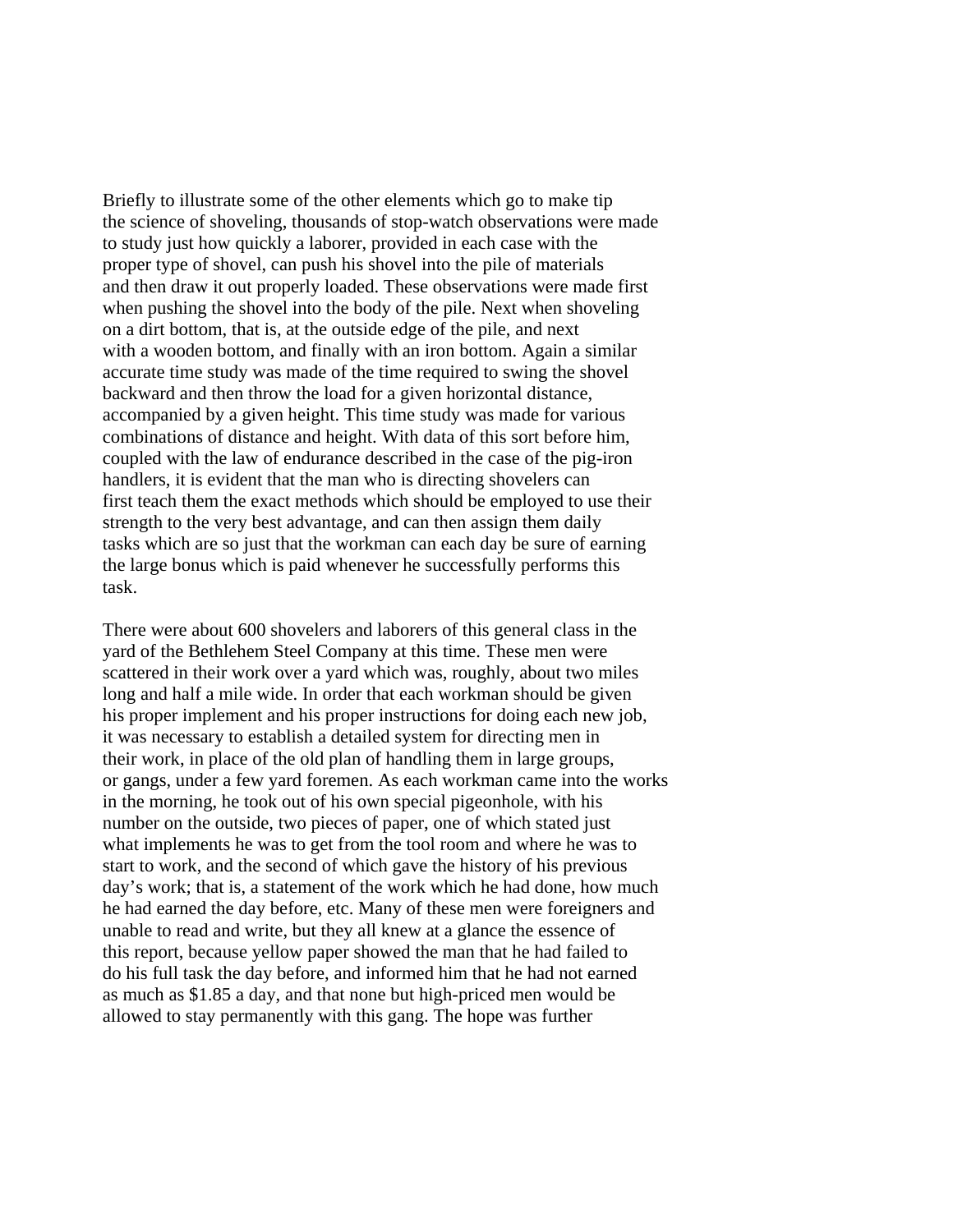expressed that he would earn his full wages on the following day. So that whenever the men received white slips they knew that everything was all right, and whenever they received yellow slips they realized that they must do better or they would be shifted to some other class of work.

Dealing with every workman as a separate individual in this way involved the building of a labor office for the superintendent and clerks who were in charge of this section of the work. In this office every laborer's work was planned out well in advance, and the workmen were all moved from place to place by the clerks with elaborate diagrams or maps of the yard before them, very much as chessmen are moved on a chess-board, a telephone and messenger system having been installed for this purpose. In this way a large amount of the time lost through having too many men in one place and too few in another, and through waiting between jobs, was entirely eliminated. Under the old system the workmen were kept day after day in comparatively large gangs, each under a single foreman, and the gang was apt to remain of pretty nearly the same size whether there was much or little of the particular kind of work on hand which this foreman had under his charge, since each gang had to be kept large enough to handle whatever work in its special line was likely to come along.

When one ceases to deal with men in large gangs or groups, and proceeds to study each workman as an individual, if the workman fails to do his task, some competent teacher should be sent to show him exactly how his work can best be done, to guide, help, and encourage him, and, at the same time, to study his possibilities as a workman. So that, under the plan which individualizes each workman, instead of brutally discharging the man or lowering his wages for failing to make good at once, he is given the time and the help required to make him proficient at his present job, or he is shifted to another class of work for which he is either mentally or physically better suited.

All of this requires the kindly cooperation of the management, and involves a much more elaborate organization and system than the old-fashioned herding of men in large gangs. This organization consisted, in this case, of one set of men, who were engaged in the development of the science of laboring through time study, such as has been described above; another set of men, mostly skilled laborers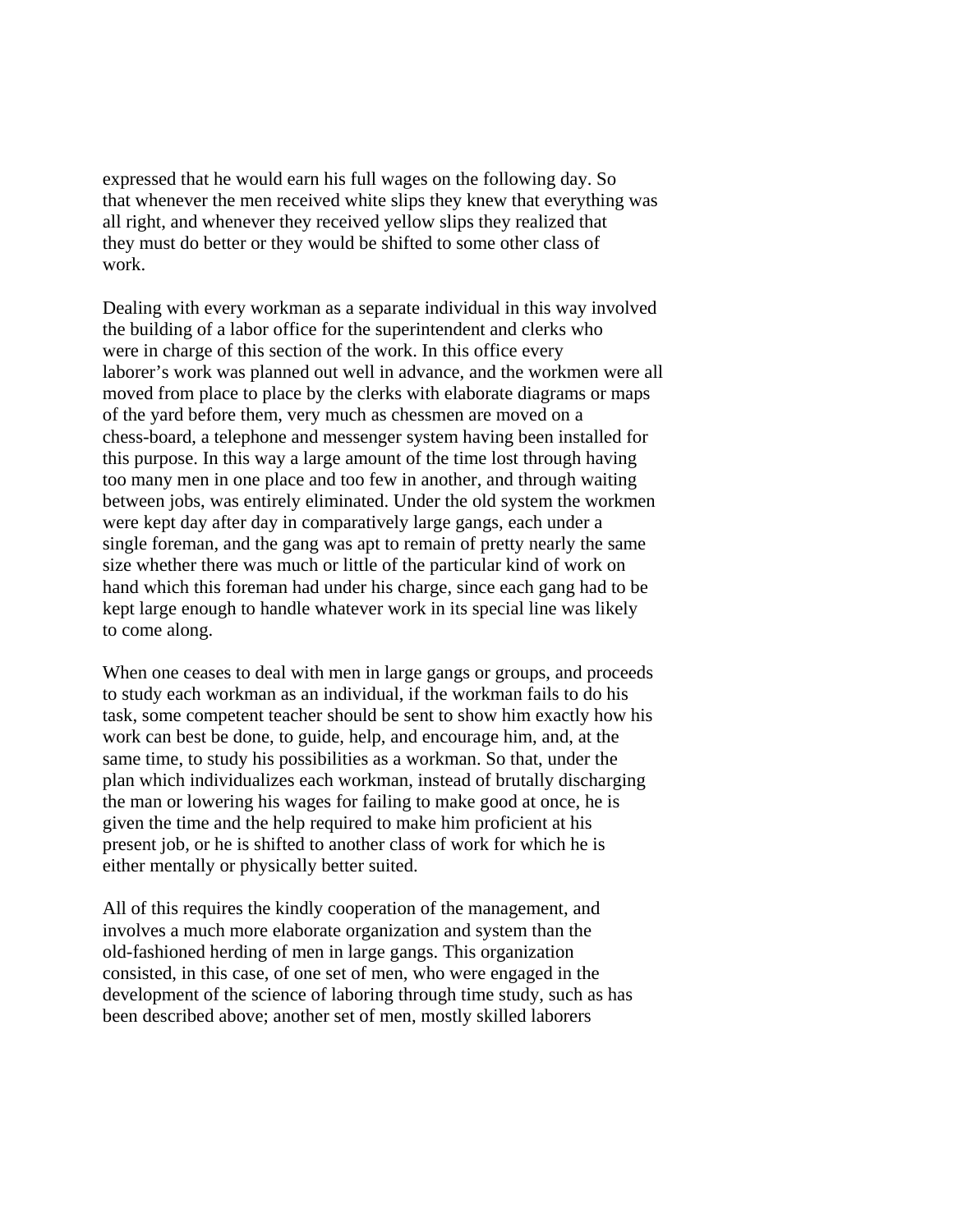themselves, who were teachers, and who helped and guided the men in their work; another set of tool-room men who provided them with the proper implements and kept them in perfect order, and another set of clerks who planned the work well in advance, moved the men with the least loss of time from one place to another, and properly recorded each man's earnings, etc. And this furnishes an elementary illustration of what has been referred to as cooperation between the management and the workmen.

The question which naturally presents itself is whether an elaborate organization of this sort can be made to pay for itself; whether such an organization is not top-heavy. This question will best be answered by a statement of the results of the third year of working under this plan.

|                             | Old Plan | New Plan Task Work             |
|-----------------------------|----------|--------------------------------|
| The number of yard laborers |          |                                |
| was reduced from between    |          | $400 \& 600$ down to about 140 |
| Average number of tons per  |          |                                |
| man per day                 | 16       | 59                             |
| Average earnings per man    |          |                                |
| per day                     | \$1.15   | \$1.88                         |
| Average cost of handling a  |          |                                |
| ton of 2240 lbs             | በ በ72    | ) 033                          |

And in computing the low cost of \$0.033 per ton, the office and tool-room expenses, and the wages of all labor superintendents, foremen, clerks, time-study men, etc., are included.

During this year the total saving of the new plan over the old amounted to \$36,417.69, and during the six months following, when all of the work of the yard was on task work, the saving was at the rate of between \$75,000 and \$80,000 per year.

Perhaps the most important of all the results attained was the effect on the workmen themselves. A careful inquiry into the condition of these men developed the fact that out of the 140 workmen only two were said to be drinking men. This does not, of course, imply that many of them did not take an occasional drink. The fact is that a steady drinker would find it almost impossible to keep up with the pace which was set, so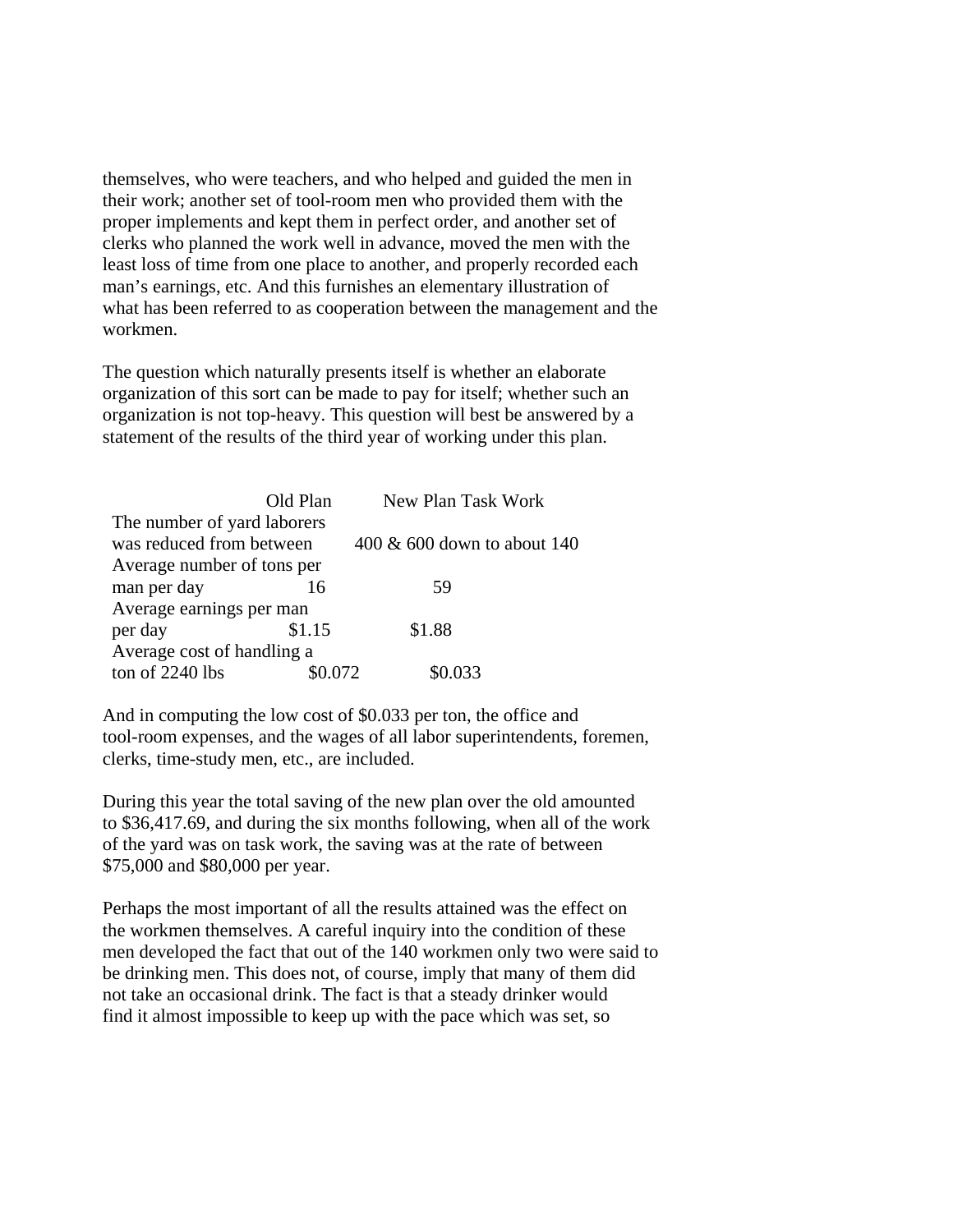that they were practically all sober. Many, if not most of them, were saving money, and they all lived better than they had before. These men constituted the finest body of picked laborers that the writer has ever seen together, and they looked upon the men who were over them, their bosses and their teachers, as their very best friends; not as nigger drivers, forcing them to work extra hard for ordinary wages, but as friends who were teaching them and helping them to earn much higher wages than they had ever earned before.

It would have been absolutely impossible for any one to have stirred up strife between these men and their employers. And this presents a very simple though effective illustration of what is meant by the words "prosperity for the employee, coupled with prosperity for the employer," the two principal objects of management. It is evident also that this result has been brought about by the application of the four fundamental principles of scientific management.

As another illustration of the value of a scientific study of the motives which influence workmen in their daily work, the loss of ambition and initiative will be cited, which takes place in workmen when they are herded into gangs instead of being treated as separate individuals. A careful analysis had demonstrated the fact that when workmen are herded together in gangs, each man in the gang becomes far less efficient than when his personal ambition is stimulated; that when men work in gangs, their individual efficiency falls almost invariably down to or below the level of the worst man in the gang; and that they are all pulled down instead of being elevated by being herded together. For this reason a general order had been issued in the Bethlehem Steel Works that not more than four men were to be allowed to work in a labor gang without a special permit, signed by the General Superintendent of the works, this special permit to extend for one week only. It was arranged that as far as possible each laborer should be given a separate individual task. As there were about 5000 men at work in the establishment, the General Superintendent had so much to do that there was but little time left for signing these special permits.

After gang work had been by this means broken up, an unusually fine set of ore shovelers had been developed, through careful selection and individual, scientific training. Each of these men was given a separate car to unload each day, and his wages depended upon his own personal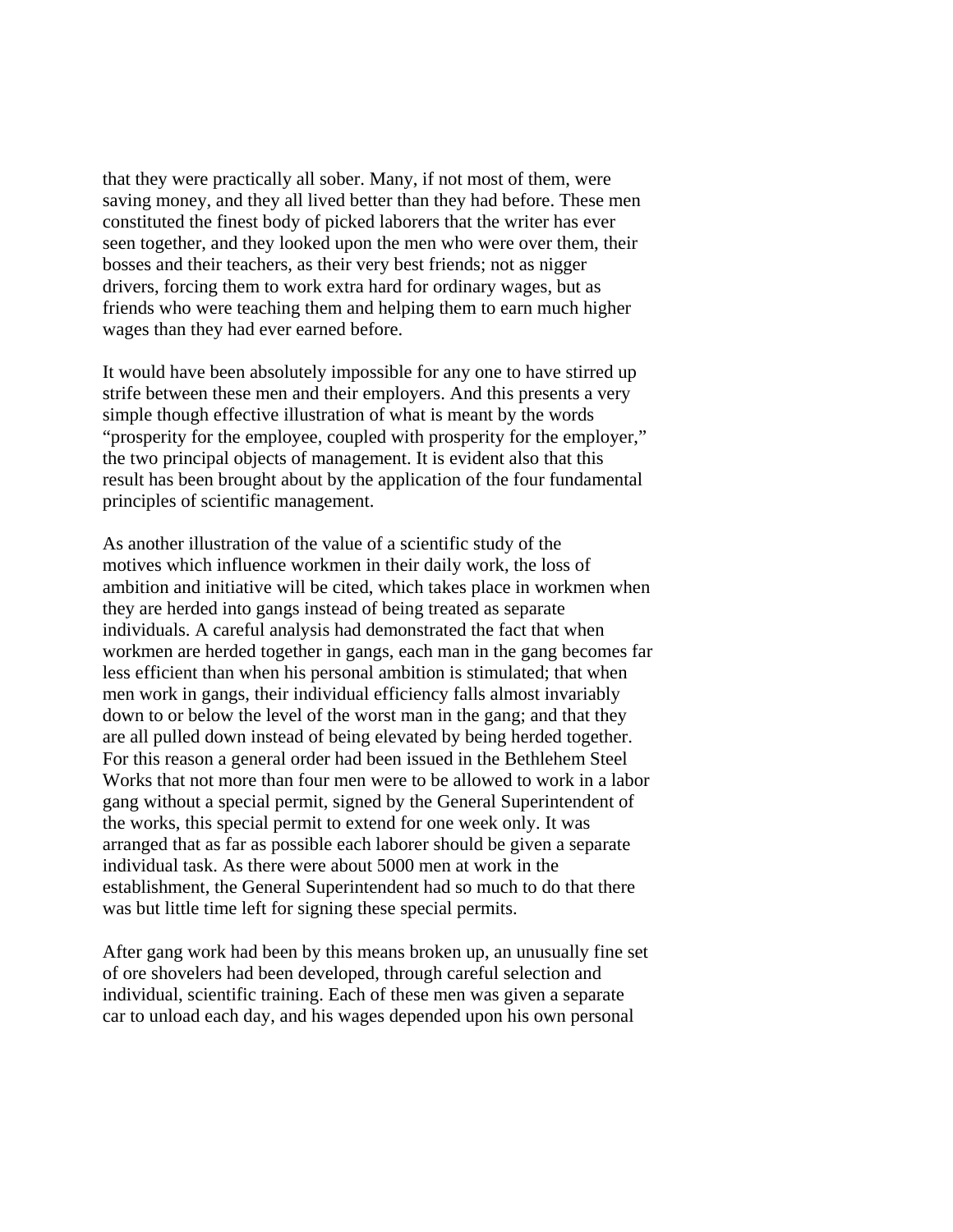work. The man who unloaded the largest amount of ore was paid the highest wages, and an unusual opportunity came for demonstrating the importance of individualizing each workman. Much of this ore came from the Lake Superior region, and the same ore was delivered both in Pittsburgh and in Bethlehem in exactly similar cars. There was a shortage of ore handlers in Pittsburgh, and hearing of the fine gang of laborers that had been developed at Bethlehem, one of the Pittsburgh steel works sent an agent to hire the Bethlehem men. The Pittsburgh men offered 4 9/10 cents a ton for unloading exactly the same ore, with the same shovels, from the same cars, that were unloaded in Bethlehem for 3 2/10 cents a ton. After carefully considering this situation, it was decided that it would be unwise to pay more than 3 2/10 cents per ton for unloading the Bethlehem cars, because, at this rate, the Bethlehem laborers were earning a little over \$1.85 per man per day, and this price was 60 per cent more than the ruling rate of wages around Bethlehem.

A long series of experiments, coupled with close observation, had demonstrated the fact that when workmen of this caliber are given a carefully measured task, which calls for a big day's work on their part, and that when in return for this extra effort they are paid wages up to 60 per cent beyond the wages usually paid, that this increase in wages tends to make them not only more thrifty but better men in every way; that they live rather better, begin to save money, become more sober, and work more steadily. When, on the other hand, they receive much more than a 60 per cent increase in wages, many of them will work irregularly and tend to become more or less shiftless, extravagant, and dissipated. Our experiments showed, in other words, that it does not do for most men to get rich too fast.

After deciding, for this reason, not to raise the wages of our ore handlers, these men were brought into the office one at a time, and talked to somewhat as follows:

"Now, Patrick, you have proved to us that you are a high-priced man. You have been earning every day a little more than \$1.85, and you are just the sort of man that we want to have in our ore-shoveling gang. A man has come here from Pittsburgh, ho is offering 4 9/10 cents per ton for handling ore while we can pay only 3 9/10 cents per ton. I think, therefore, that you had better apply to this man for a job. Of course,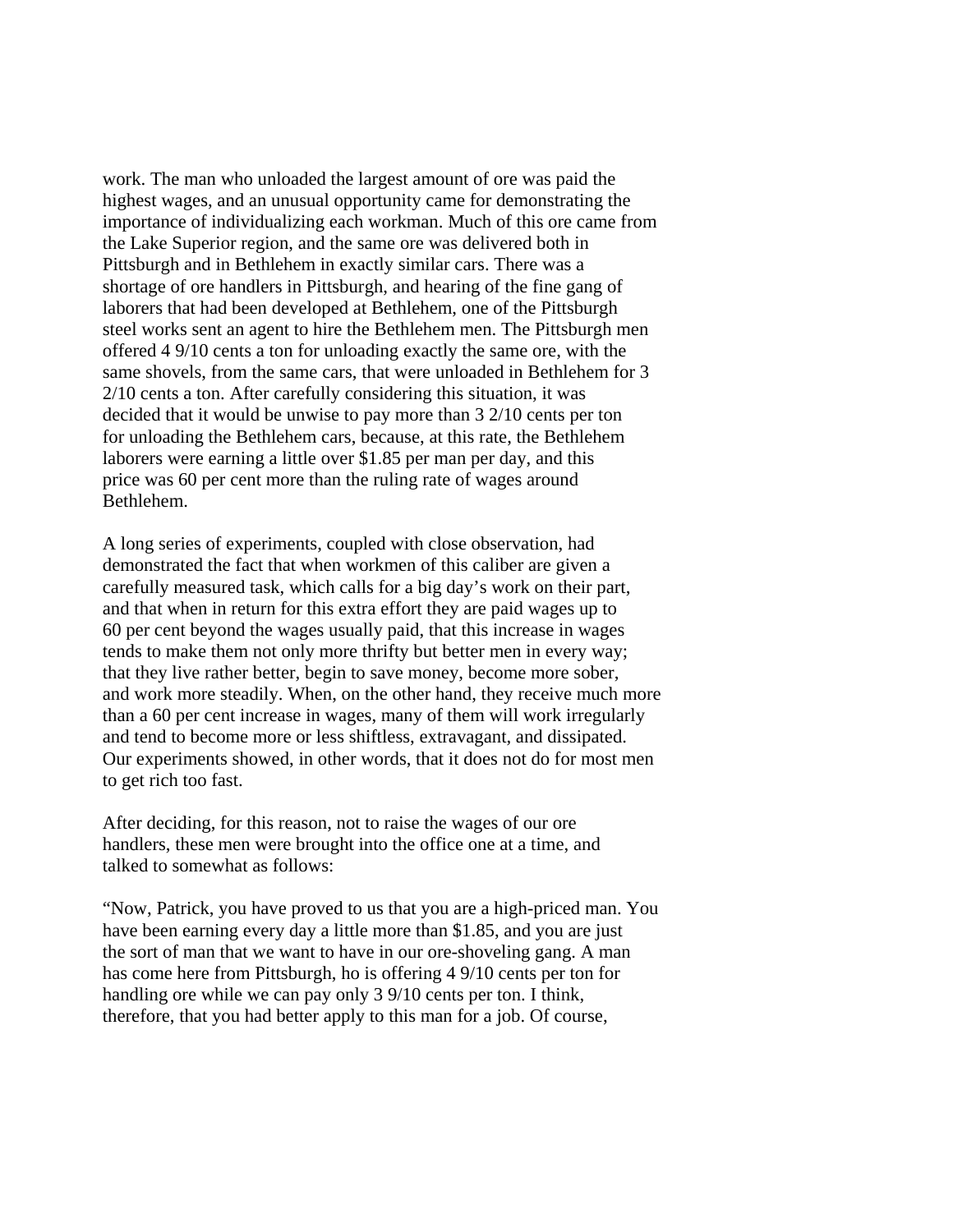you know we are very sorry to have you leave us, but you have proved yourself a high-priced man, and we are very glad to see you get this chance of earning more money. Just remember, however, that at any time in the future, when you get out of a job, you can always come right back to us. There will always be a job for a high-priced man like you in our gang here."

Almost all of the ore handlers took this advice, and went to Pittsburgh, but in about six weeks most of them were again back in Bethlehem unloading ore at the old rate of 3 2/10 cents a ton. The writer had the following talk with one of these men after he had returned:

"Patrick, what are you doing back here? I thought we had gotten rid of you."

"'Well, Sir, I'll tell you how it was. When we got out there Jimmy and I were put on to a car with eight other men. We started to shovel the ore out just the same as we do here. After about half an hour I saw a little devil alongside of me doing pretty near nothing, so I said to him, 'Why don't you go to work? Unless we get the ore out of this car we won't get any money on pay-day.' He turned to me and said, 'Who in ------ are you?'

"'Well,' I said, 'that's none of your business'; and the little devil stood up to me and said, 'You'll be minding your own business, or I'll throw you off this car!' 'Well, I could have spit on him and drowned him, but the rest of the men put down their shovels and looked as if they were going to back him up; so I went round to Jimmy and said (so that the whole gang could hear it), 'Now, Jimmy, you and I will throw a shovel full whenever this little devil throws one, and not another shovel full.' So we watched him, and only shoveled when he shoveled.

"When pay-day came around, though, we had less money than we got here at Bethlehem. After that Jimmy and I went in to the boss, and asked him for a car to ourselves, the same as we got at Bethlehem, but he told us to mind our own business. And when another pay-day came around we had less money than we got here at Bethlehem, so Jimmy and I got the gang together and brought them all back here to work again."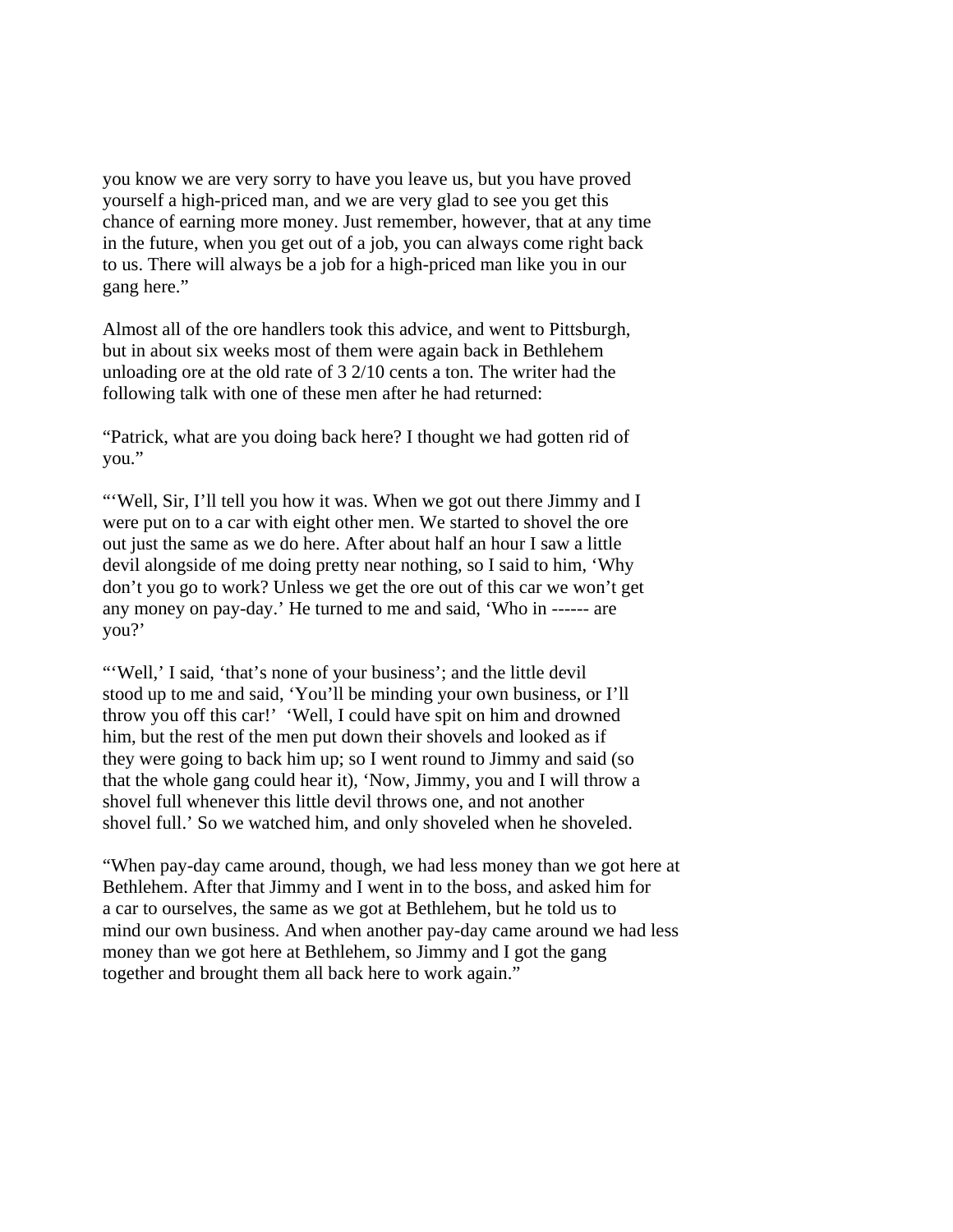When working each man for himself, these men were able to earn higher

wages at 3 2/10 cents a ton than they could earn when they were paid 4 9/10 cents a ton on gang work; and this again shows the great gain which results from working according to even the most elementary of scientific principles. But it also shows that in the application of the most elementary principles it is necessary for the management to do their share of the work in cooperating with the workmen. The Pittsburgh managers knew just how the results had been attained at Bethlehem, but they were unwilling to go to the small trouble and expense required to plan ahead and assign a separate car to each shoveler, and then keep an individual record of each man's work, and pay him just what he had earned.

Bricklaying is one of the oldest of our trades.

For hundreds of years there has been little or no improvement made in the implements and materials used in this trade, nor in fact in the method of laying bricks. In spite of the millions of men who have practiced this trade, no great improvement has been evolved for many generations. Here, then, at least one would expect to find but little gain possible through scientific analysis and study. Mr. Frank B. Gilbreth, a member of our Society, who had himself studied bricklaying in his youth, became interested in the principles of scientific management, and decided to apply them to the art of bricklaying. He made an intensely interesting analysis and study of each movement of the bricklayer, and one after another eliminated all unnecessary movements and substituted fast for slow motions. He experimented with every minute element which in any way affects the speed and the tiring of the bricklayer.

He developed the exact position which each of the feet of the bricklayer should occupy with relation to the wall, the mortar box, and the pile of bricks, and so made it unnecessary for him to take a step or two toward the pile of bricks and back again each time a brick is laid.

He studied the best height for the mortar box and brick pile, and then designed a scaffold, with a table on it, upon which all of the materials are placed, so as to keep the bricks, the mortar, the man, and the wall in their proper relative positions. These scaffolds are adjusted, as the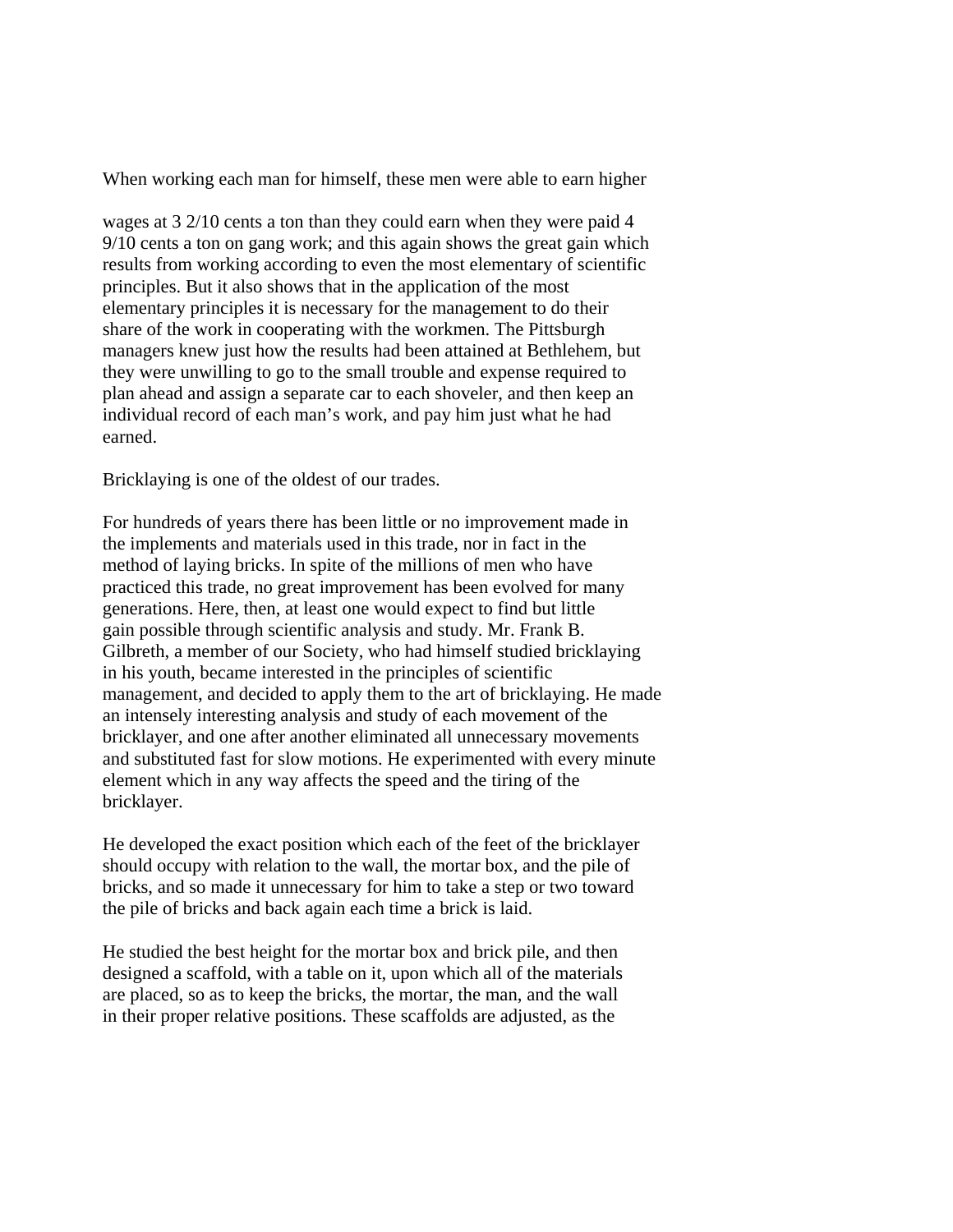wall grows in height, for all of the bricklayers by a laborer especially detailed for this purpose, and by this means the bricklayer is saved the exertion of stooping down to the level of his feet for each brick and each trowel full of mortar and then straightening up again. Think of the waste of effort that has gone on through all these years, with each bricklayer lowering his body, weighing, say, 150 pounds, down two feet and raising it up again every time a brick (weighing about 5 pounds) is laid in the wall! And this each bricklayer did about one thousand times a day.

As a result of further study, after the bricks are unloaded from the cars, and before bringing them to the bricklayer, they are carefully sorted by a laborer, and placed with their best edge up on a simple wooden frame, constructed so as to enable him to take hold of each brick in the quickest time and in the most advantageous position. In this way the bricklayer avoids either having to turn the brick over or end for end to examine it before laying it, and he saves, also, the time taken in deciding which is the best edge and end to place on the outside of the wall. In most cases, also, he saves the time taken in disentangling the brick from a disorderly pile on the scaffold. This "pack" of bricks (as Mr. Gilbreth calls his loaded wooden frames) is placed by the helper in its proper position on the adjustable scaffold close to the mortar box.

We have all been used to seeing bricklayers tap each brick after it is placed on its bed of mortar several times with the end of the handle of the trowel so as to secure the right thickness for the joint. Mr. Gilbreth found that by tempering the mortar just right, the bricks could be readily bedded to the proper depth by a downward pressure of the hand with which they are laid. He insisted that his mortar mixers should give special attention to tempering the mortar, and so save the time consumed in tapping the brick.

Through all of this minute study of the motions to be made by the bricklayer in laying bricks under standard conditions, Mr. Gilbreth has reduced his movements from eighteen motions per brick to five, and even in one case to as low as two motions per brick. He has given all of the details of this analysis to the profession in the chapter headed "Motion Study," of his book entitled "Bricklaying System," published by Myron C. Clerk Publishing Company, New York and Chicago; E. F. N. Spon, of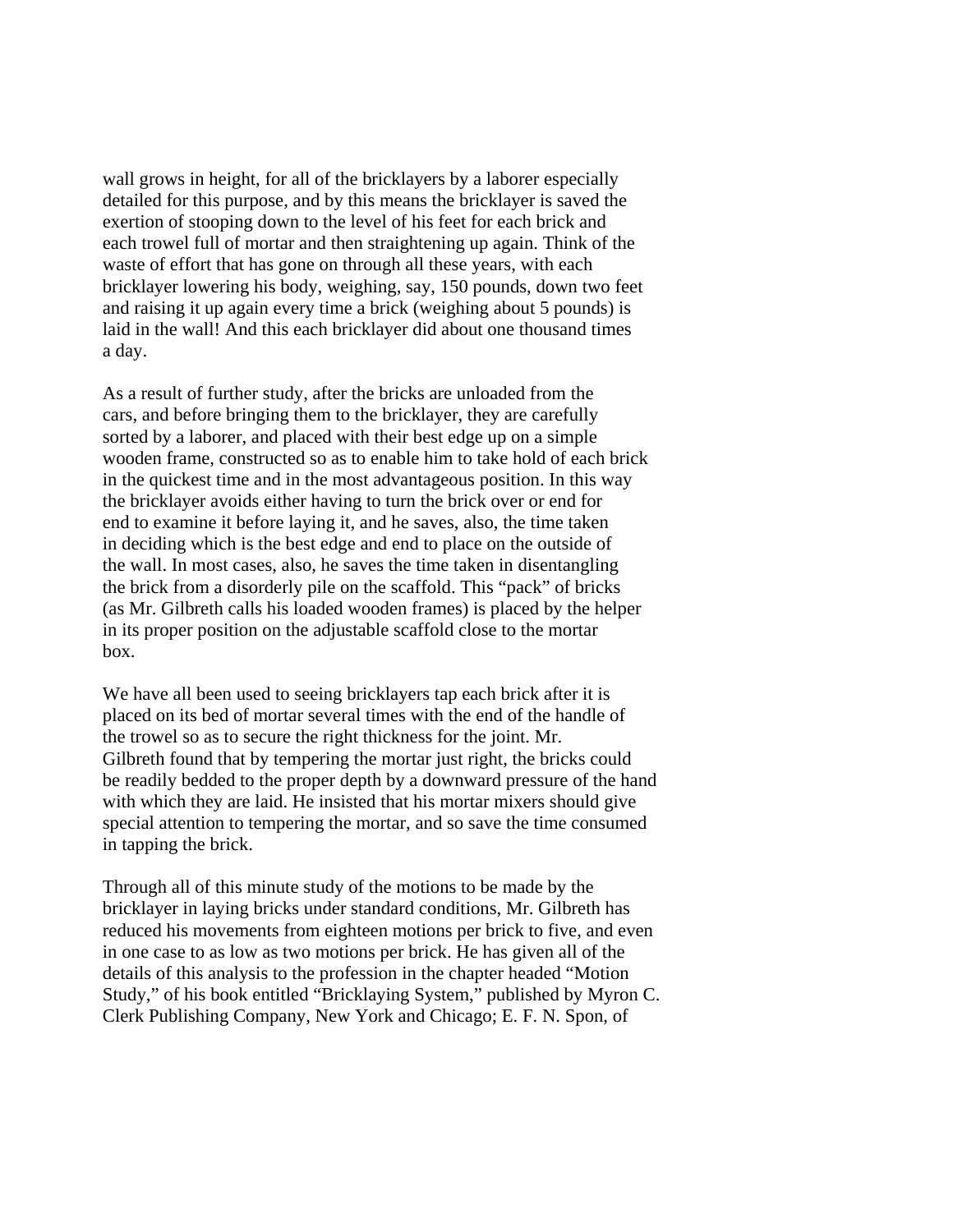## London.

An analysis of the expedients used by Mr. Gilbreth in reducing the motions of his bricklayers from eighteen to five shows that this improvement has been made in three different ways:

First. He has entirely dispensed with certain movements which the bricklayers in the past believed were necessary, but which a careful study and trial on his part have shown to be useless.

Second. He has introduced simple apparatus, such as his adjustable scaffold and his packets for holding the bricks, by means of which, with a very small amount of cooperation from a cheap laborer, he entirely eliminates a lot of tiresome and time-consuming motions which are necessary for the brick-layer who lacks the scaffold and the packet.

Third. He teaches his bricklayers to make simple motions with both hands at the same time, where before they completed a motion with the right hand and followed it later with one from the left hand.

For example, Mr. Gilbreth teaches his brick-layer to pick up a brick in the left hand at the same instant that he takes a trowel full of mortar with the right hand. This work with two hands at the same time is, of course, made possible by substituting a deep mortar box for the old mortar board (on which the mortar spread out so thin that a step or two had to be taken to reach it) and then placing the mortar box and the

brick pile close together, and at the proper height on his new scaffold.

These three kinds of improvements are typical of the ways in which needless motions can be entirely eliminated and quicker types of movements substituted for slow movements when scientific motion study, as Mr. Gilbreth calls his analysis, time study, as the writer has called similar work, are, applied in any trade.

Most practical men would (knowing the opposition of almost all tradesmen to making any change in their methods and habits), however, be skeptical as to the possibility of actually achieving any large results from a study of this sort. Mr. Gilbreth reports that a few months ago, in a large brick building which he erected, he demonstrated on a commercial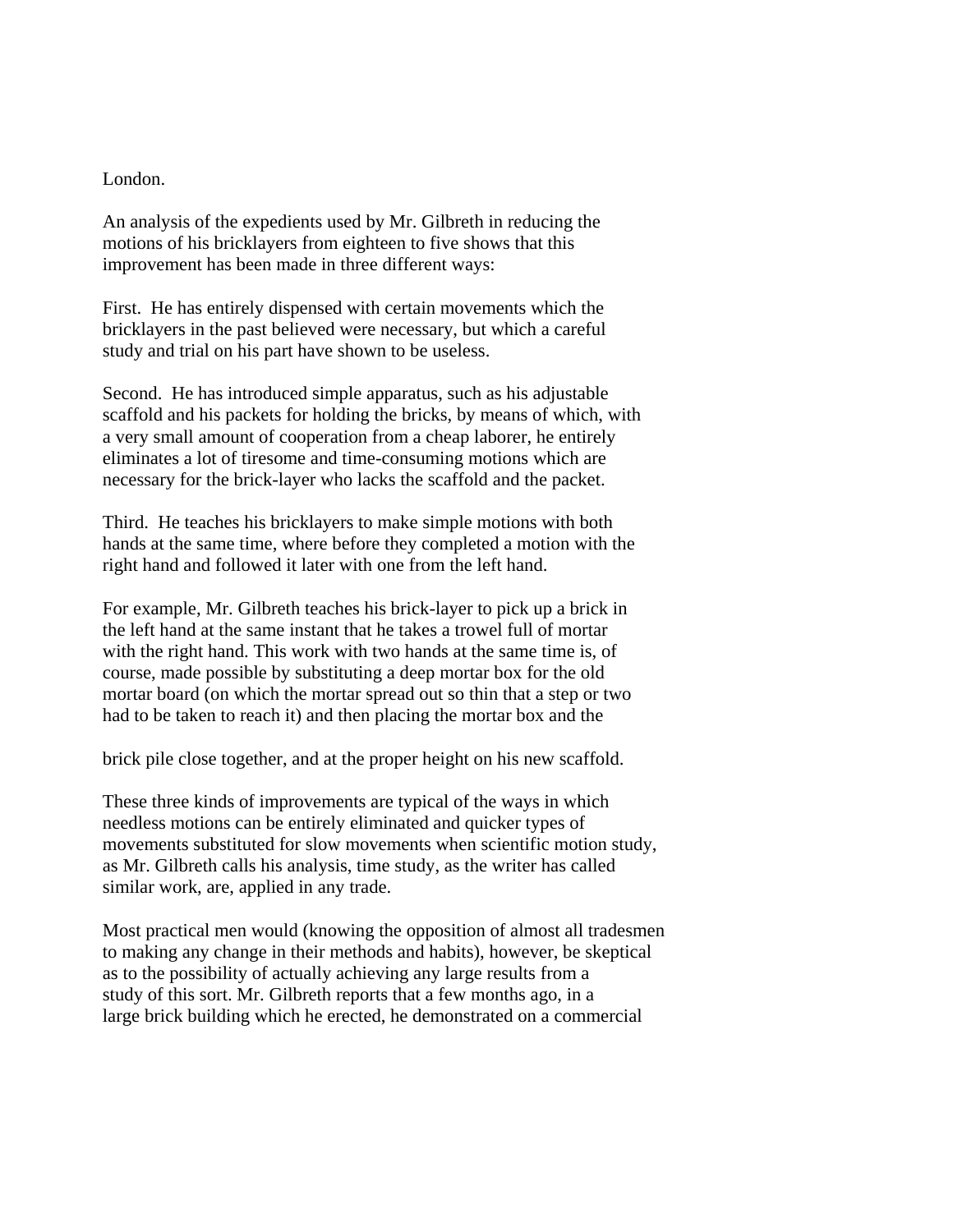scale the great gain which is possible from practically applying his scientific study. With union bricklayers, in laying a factory wall, twelve inches thick, with two kinds of brick, faced and ruled joints on both sides of the wall, he averaged, after his selected workmen had become skilful in his new methods, 350 bricks per man per hour; whereas the average speed of doing this work with the old methods was, in that section of the country, 120 bricks per man per hour. His bricklayers were taught his new method of bricklaying by their foreman. Those who failed to profit by their teaching were dropped, and each man, as he became proficient under the new method, received a substantial (not a small) increase in his wages. With a view to individualizing his workmen and stimulating each man to do his best, Mr. Gilbreth also developed an ingenious method for measuring and recording the number of bricks laid by each man, and for telling each workman at frequent intervals how many bricks he had succeeded in laying.

It is only when this work is compared with the conditions which prevail under the tyranny of some of our misguided bricklayers' unions that the great waste of human effort which is going on will be realized. In one foreign city the bricklayers' union have restricted their men to 275 bricks per day on work of this character when working for the city, and 375 per day when working for private owners. The members of this union are probably sincere in their belief that this restriction of output is a benefit to their trade. It should be plain to all men, however, that this deliberate loafing is almost criminal, in that it inevitably results in making every workman's family pay higher rent for their housing, and also in the end drives work and trade away from their city, instead of bringing it to it.

Why is it, in a trade which has been continually practiced since before the Christian era, and with implements practically the same as they now are, that this simplification of the bricklayer's movements, this great gain, has not been made before?

It is highly likely that many times during all of these years individual bricklayers have recognized the possibility of eliminating each of these unnecessary motions. But even if, in the past, he did invent each one of Mr. Gilbreth's improvements, no bricklayer could alone increase his speed through their adoption because it will be remembered that in all cases several bricklayers work together in a row and that the walls all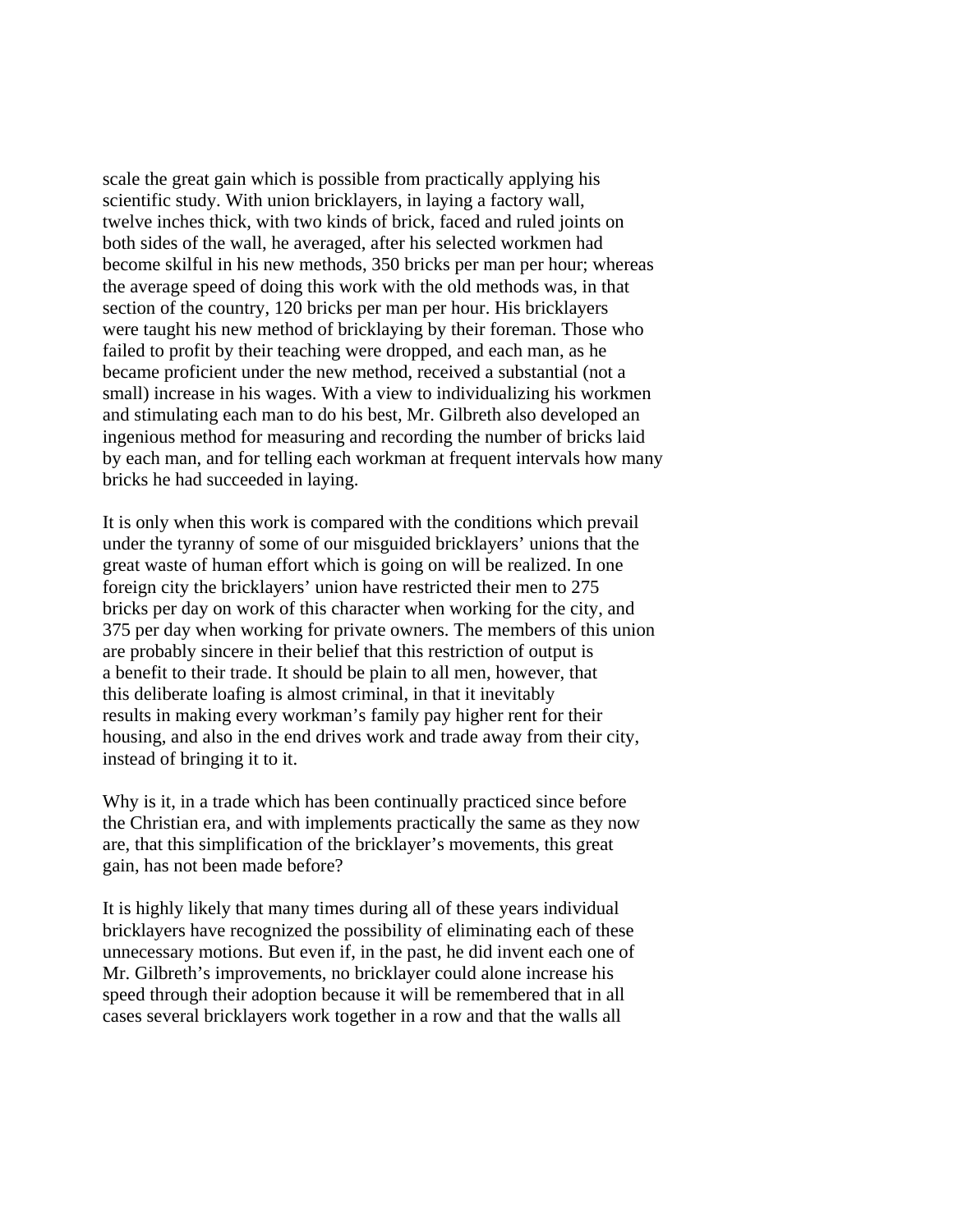around a building must grow at the same rate of speed. No one bricklayer, then, can work much faster than the one next to him. Nor has any one workman the authority to make other men cooperate with him to do faster work. It is only through enforced standardization of methods, enforced adoption of the best implements and working conditions, and enforced cooperation that this faster work can be assured. And the duty of enforcing the adoption of standards and of enforcing-this cooperation rests with the management alone. The management must supply continually one or more teachers to show each new man the new and simpler motions, and the slower men must be constantly watched and helped until they have risen to their proper speed. All of those who, after proper teaching, either will not or cannot work in accordance with the new methods and at the higher speed must be discharged by the management. The management must also recognize the broad fact that workmen will not submit to this more rigid standardization and will not work extra hard, unless they receive extra pay for doing it.

All of this involves an individual study of and treatment for each man, while in the past they have been handled in large groups.

The management must also see that those who prepare the bricks and the mortar and adjust the scaffold, etc., for the bricklayers, cooperate with them by doing their work just right and always on time; and they must also inform each bricklayer at frequent intervals as to the progress he is making, so that he may not unintentionally fall off in his pace. Thus it will be seen that it is the assumption by the management of new duties and new kinds of work never done by employers in the past that makes this great improvement possible, and that, without this new help from the management, the workman even with full knowledge of the new methods and with the best of intentions could not attain these startling results.

Mr. Gilbreth's method of bricklaying furnishes a simple illustration of true and effective cooperation. Not the type of cooperation in which a mass of workmen on one side together cooperate with the management; but that in which several men in the management (each one in his own particular way) help each workman individually, on the one hand, by studying his needs and his shortcomings and teaching him better and quicker methods, and, on the other hand, by seeing that all other workmen with whom he comes in contact help and cooperate with him by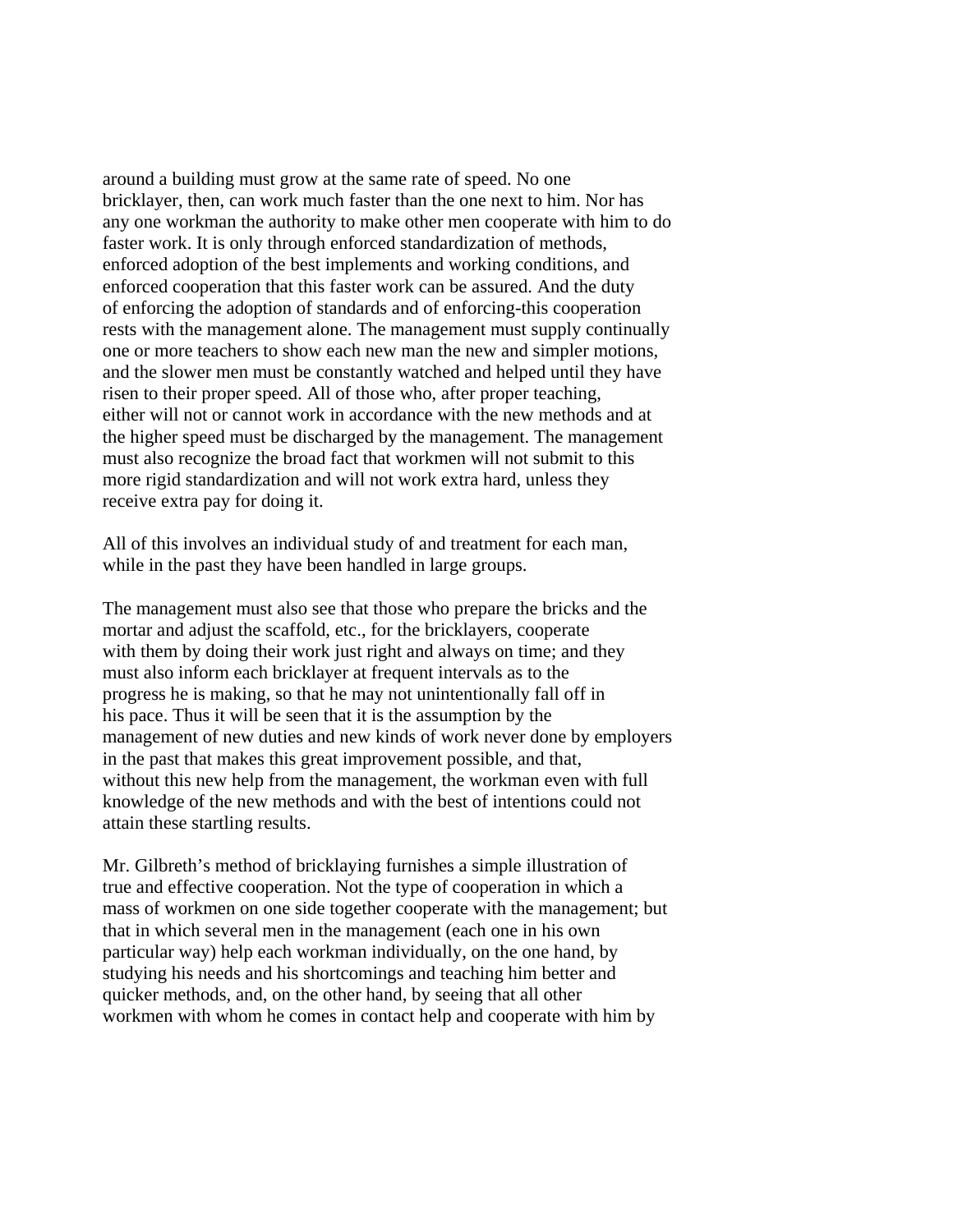doing their part of the work right and fast.

The writer has gone thus fully into Mr. Gilbreth's method in order that it may be perfectly clear that this increase in output and that this harmony could not have been attained under the management of "initiative and incentive" (that is, by putting the problem up to the workman and leaving him to solve it alone) which has been the philosophy of the past. And that his success has been due to the use of the four elements which constitute the essence of scientific management.

First. The development (by the management, not the workman) of the science of bricklaying, with rigid rules for each motion of every man, and the perfection and standardization of all implements and working conditions.

Second. The careful selection and subsequent training of the bricklayers into first-class men, and the elimination of all men who refuse to or are unable to adopt the best methods.

Third. Bringing the first-class bricklayer and the science of bricklaying together, through the constant help and watchfulness of the management, and through paying each man a large daily bonus for working fast and doing what he is told to do.

Fourth. An almost equal division of the work and responsibility between the workman and the management. All day long the management work almost side by side with the men, helping, encouraging, and smoothing the way for them, while in the past they stood one side, gave the men but little help, and threw on to them almost the entire responsibility as to methods, implements, speed, and harmonious cooperation.

Of these four elements, the first (the development of the science of bricklaying) is the most interesting and spectacular. Each of the three others is, however, quite as necessary for success.

It must not be forgotten that back of all this, and directing it, there must be the optimistic, determined, and hard-working leader who can wait patiently as well as work.

In most cases (particularly when the work to be done is intricate in its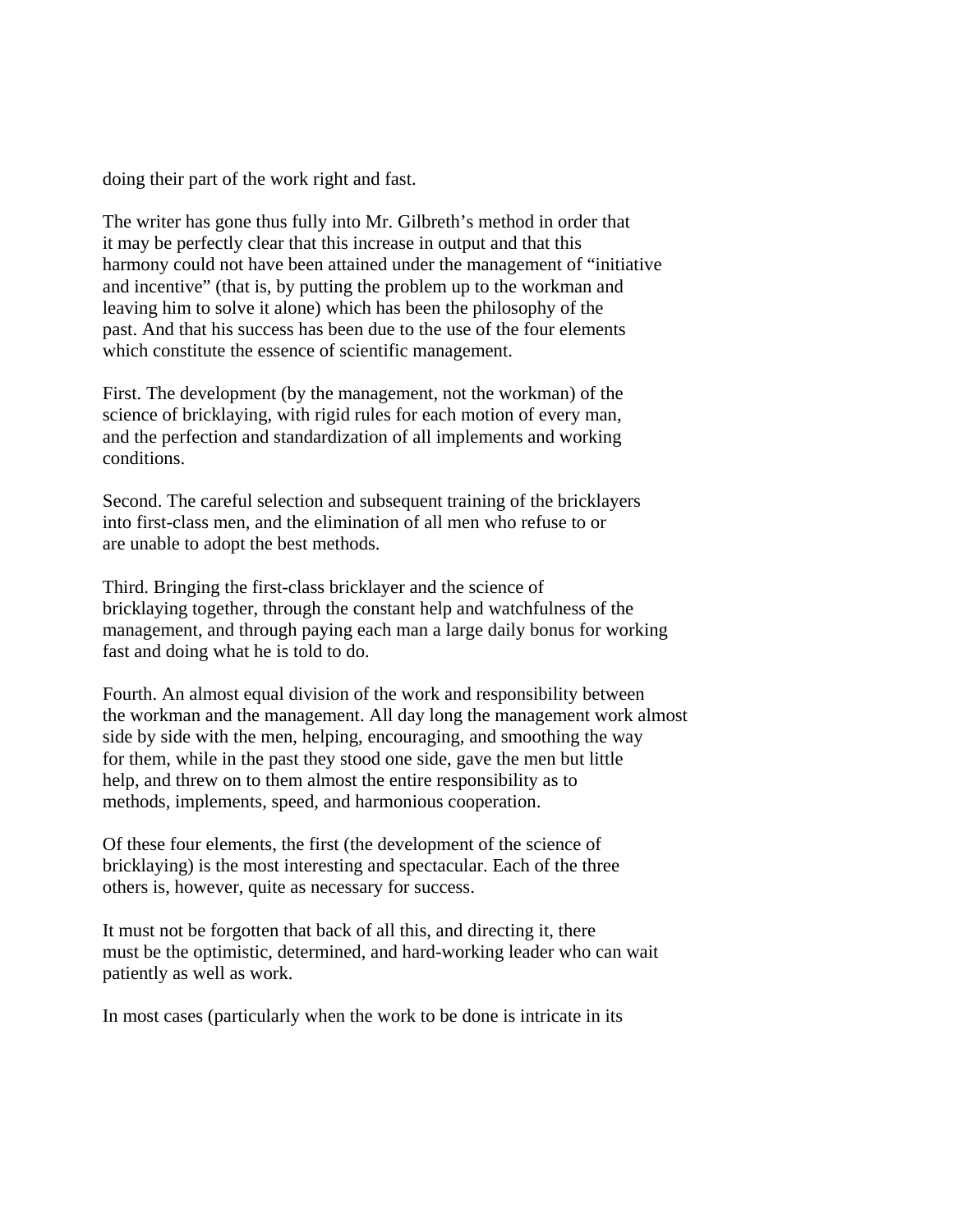nature) the "development of the science" is the most important of the four great elements of the new management. There are instances, however, in which the "scientific selection of the workman" counts for more than anything else.

A case of this type is well illustrated in the very simple though unusual work of inspecting bicycle balls.

When the bicycle craze was at its height some years ago several million small balls made of hardened steel were used annually in bicycle bearings. And among the twenty or more operations used in making steel balls, perhaps the most important was that of inspecting them after final polishing so as to remove all fire-cracked or otherwise imperfect balls before boxing.

The writer was given the task of systematizing the largest bicycle ball factory in this country. This company had been running for from eight to ten years on ordinary day work before he undertook its reorganization, so that the one hundred and twenty or more girls who were inspecting the balls were "old bands" and skilled at their jobs.

It is impossible even in the most elementary work to change rapidly from the old independence of individual day work to scientific cooperation.

In most cases, however, there exist certain imperfections in working conditions which can at once be improved with benefit to all concerned.

In this instance it was found that the inspectors (girls) were working ten and one-half hours per day (with a Saturday half holiday.)

Their work consisted briefly in placing a row of small polished steel balls on the back of the left hand, in the crease between two of the fingers pressed together, and while they were rolled over and over, they were minutely examined in a strong light, and with the aid of a magnet held in the right hand, the defective balls were picked out and thrown into especial boxes. Four kinds of defects were looked for-dented, soft, scratched, and fire-cracked--and they were mostly so minute as to be invisible to an eye not especially trained to this work. It required the closest attention and concentration, so that the nervous tension of the inspectors was considerable, in spite of the fact that they were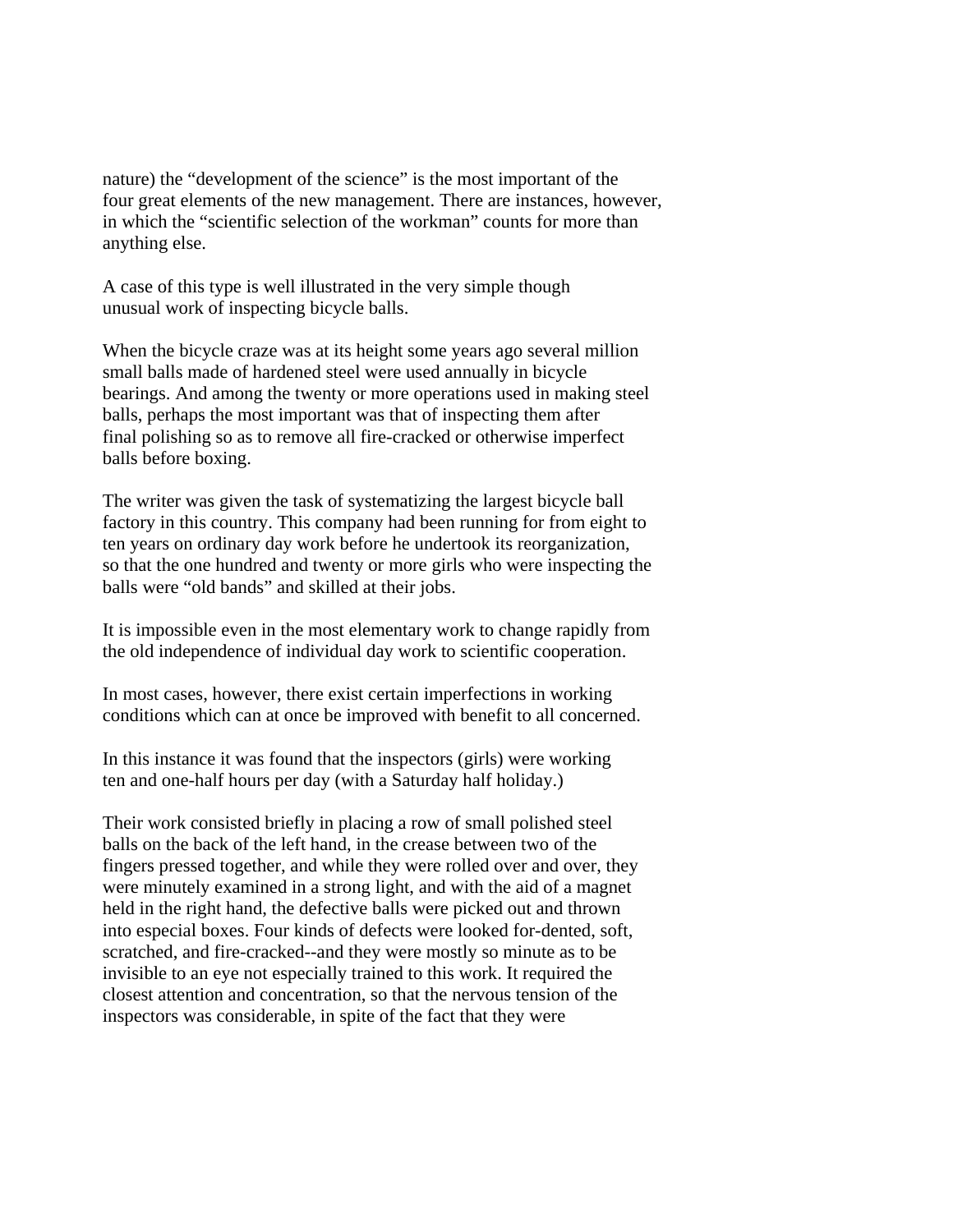comfortably seated and were not physically tired.

A most casual study made it evident that a very considerable part of the ten and one-half hours during which the girls were supposed to work was really spent in idleness because the working period was too long. It is a matter of ordinary common sense to plan working hours so that the workers can really "work while they work" and "play while they play," and not mix the two.

Before the arrival of Mr. Sanford E. Thompson, who undertook a scientific study of the whole process, we decided, therefore, to shorten the working hours.

The old foreman who had been over the inspecting room for years was instructed to interview one after another of the better inspectors and the more influential girls and persuade them that they could do just as much work in ten hours each day as they had been doing in ten and one-half hours. Each girl was told that the proposition was to shorten the day's work to ten hours and pay them the same day's pay they were receiving for the ten and one-half hours.

In about two weeks the foreman reported that all of the girls he had talked to agreed that they could do their present work just as well in ten hours as in ten and one-half and that they approved of the change.

The writer had not been especially noted for his tact so he decided that it would be wise for him to display a little more of this quality by having the girls vote on the new proposition. This decision was hardly justified, however, for when the vote was taken the girls were unanimous that 10 1/2 hours was good enough for them and they wanted no innovation of any kind.

This settled the matter for the time being. A few months later tact was thrown to the winds and the working hours were arbitrarily shortened in successive steps to 10 hours, 9 1/2, 9, and 8 1/2 (the pay per day remaining the same); and with each shortening of the working day the output increased instead of diminishing.

The change from the old to the scientific method in this department was made under the direction of Mr. Sanford E. Thompson, perhaps the most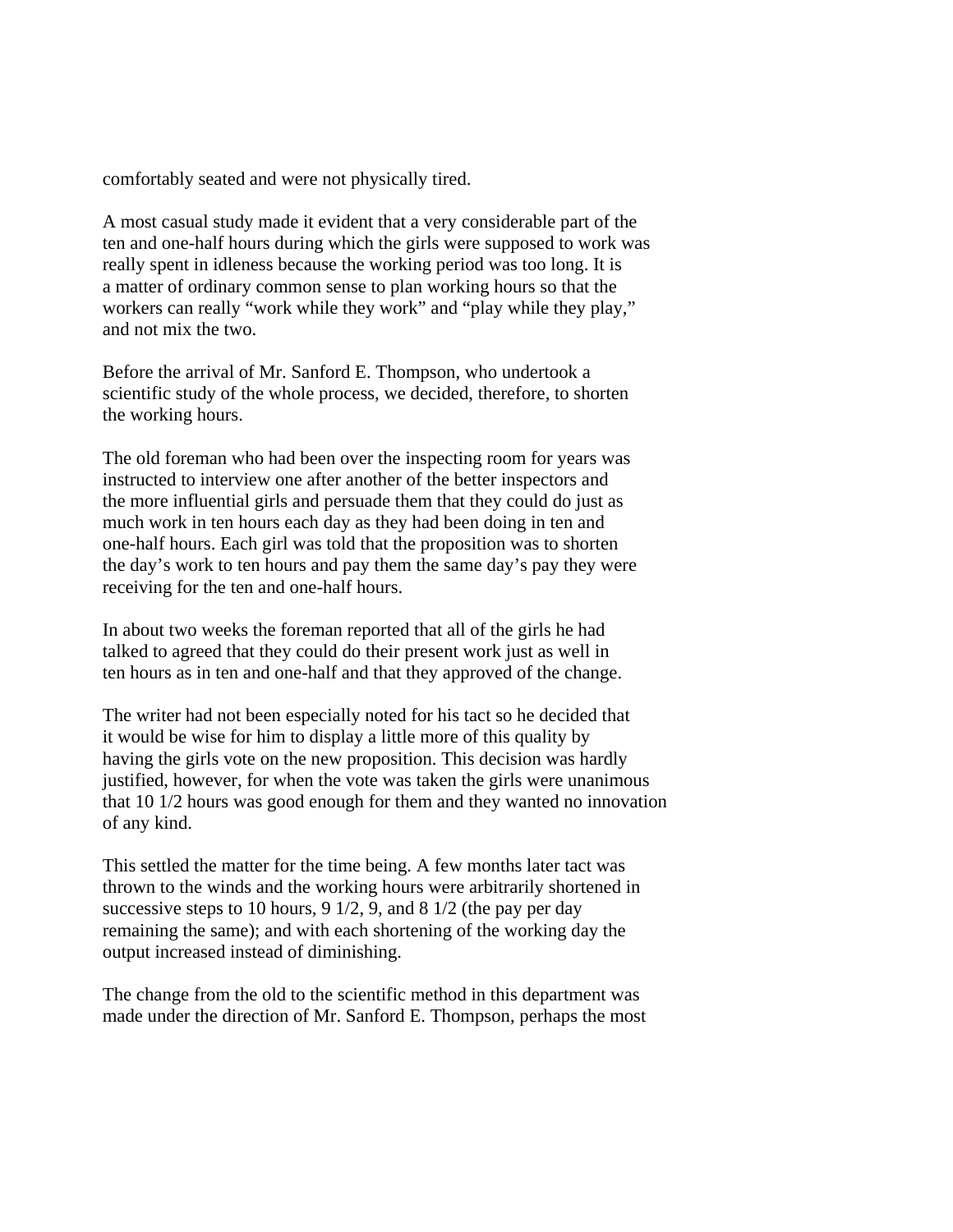experienced man in motion and time study in this country, under the general superintendence of Mr. H. L. Gantt.

In the Physiological departments of our universities experiments are regularly conducted to determine what is known as the "personal coefficient" of the man tested. This is done by suddenly bringing some object, the letter A or B for instance, within the range of vision of the subject, who, the instant he recognizes the letter has to do some definite thing, such as to press a particular electric button. The time which elapses from the instant the letter comes in view until the subject presses the button is accurately recorded by a delicate scientific instrument.

This test shows conclusively that there is a great difference in the "personal coefficient" of different men. Some individuals are born with unusually quick powers of perception accompanied by quick responsive action. With some the message is almost instantly transmitted from the eye to the brain, and the brain equally quickly responds by sending the proper message to the hand.

Men of this type are said to have a low "personal coefficient," while those of slow perception and slow action have a high "personal coefficient."

Mr. Thompson soon recognized that the quality most needed for bicycle ball inspectors was a low personal coefficient. Of course the ordinary qualities of endurance and industry were also called for.

For the ultimate good of the girls as well as the company, however, it became necessary to exclude, all girls who lacked a low "personal coefficient." And unfortunately this involved laying off many of the most intelligent, hardest working, and most trustworthy girls merely because they did not possess the quality of quick perception followed by quick action.

While the gradual selection of girls was going on other changes were also being made.

One of the dangers to be guarded against, when the pay of the man or woman is made in any way to depend on the quantity of the work done, is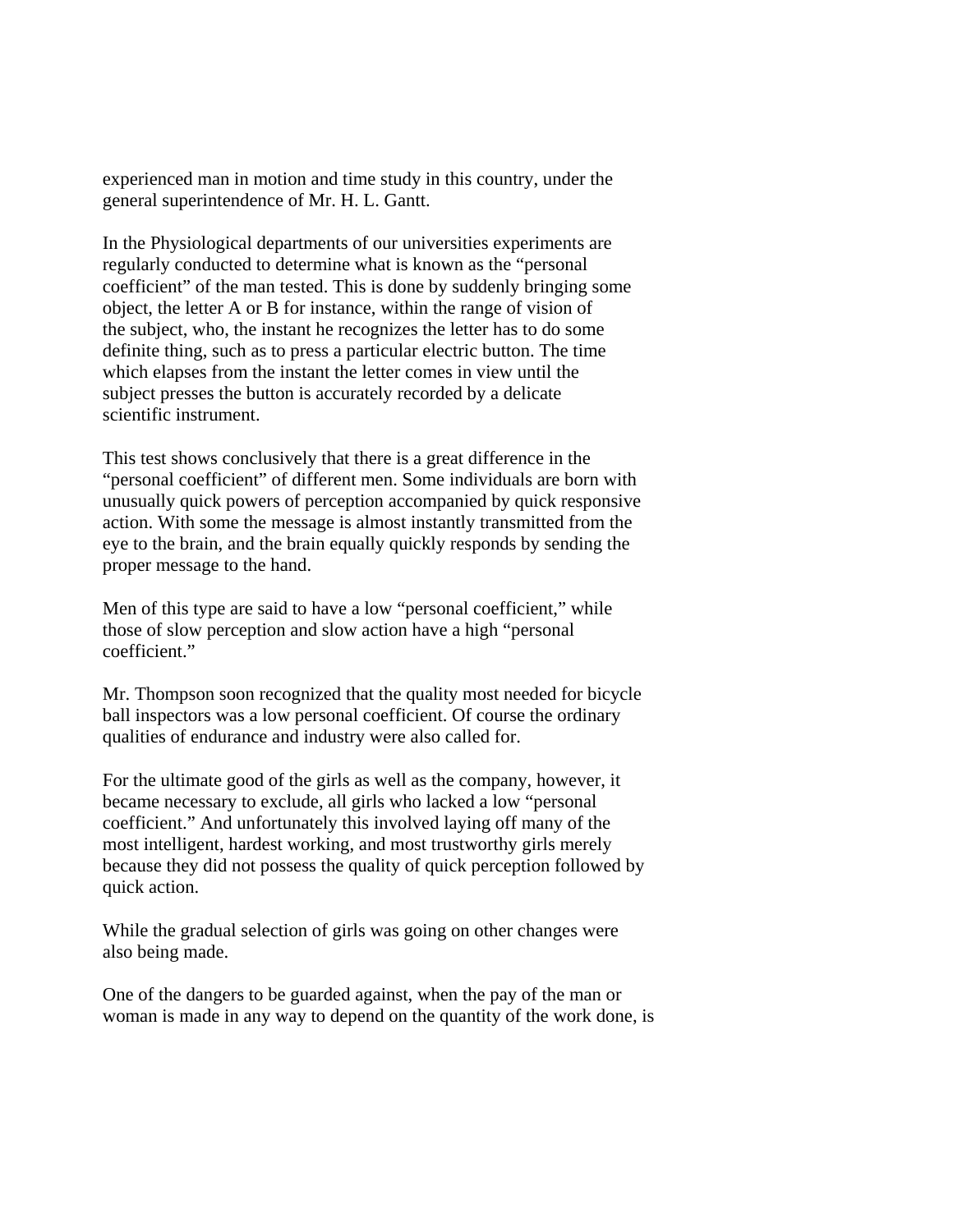that in the effort to increase the quantity the quality is apt to deteriorate.

It is necessary in almost all cases, therefore, to take definite steps to insure against any falling off in quality before moving in any way towards an increase in quantity.

In the work of these particular girls quality was the very essence. They were engaged in picking out all defective balls.

The first step, therefore, was to make it impossible for them to slight their work without being, found out. This was accomplished through what is known as over-inspection, Each one of four of the most trust-worthy girls was given each day a lot of balls to inspect which had been examined the day before by one of the regular inspectors; the number identifying the lot to be over-inspected having been changed by the foreman so that none of the over-inspectors knew whose work they were examining. In addition to this one of the lots inspected by the four over-inspectors was examined on the following day by the chief inspector, selected on account of her especial accuracy and integrity.

An effective expedient was adopted for checking the honesty and accuracy of the over-inspection. Every two or three days a lot of balls was especially prepared by the foreman, who counted out a definite number of perfect balls, and added a recorded number of defective balls of each kind. Neither the inspectors nor the over-inspectors had any means of distinguishing this prepared lot from the regular commercial lots. And in this way all temptation to slight their work or make false returns was removed.

After insuring in this way against deterioration in quality, effective means were at once adopted to increase the output. Improved day work was substituted for the old slipshod method. An accurate daily record was kept both as to the quantity and quality of the work done in order to guard against any personal prejudice on the part of the foreman and to insure absolute impartiality and justice for each inspector. In a comparatively short time this record enabled the foreman to stir the ambition of all the inspectors by increasing the wages of those who turned out a large quantity and good quality, while at the same time lowering the pay of those who did indifferent work and discharging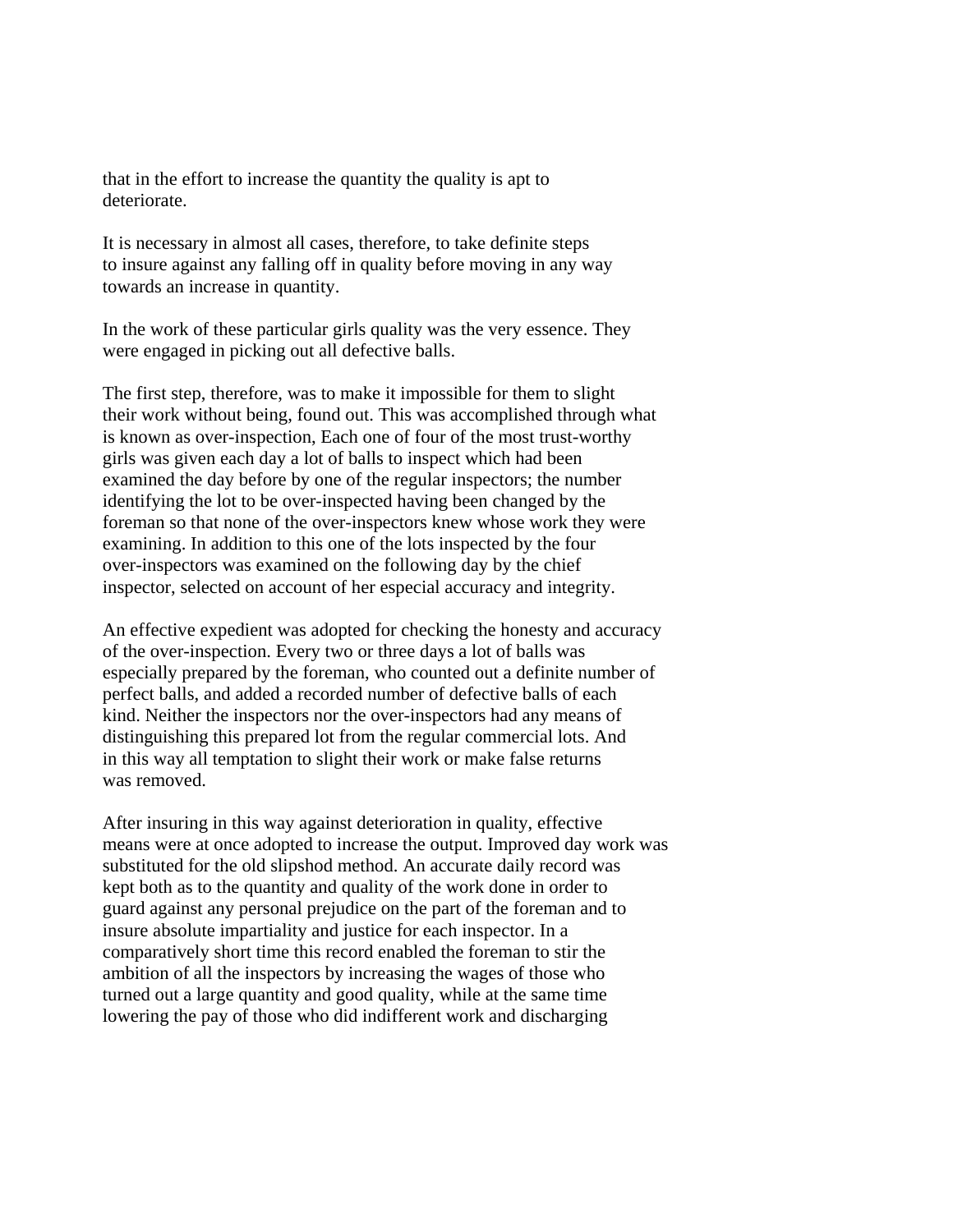others who proved to be incorrigibly slow or careless. A careful examination was then made of the way in which each girl spent her time and an accurate time study was undertaken, through the use of a stop-watch and record blanks, to determine how fast each kind of inspection should be done, and to establish the exact conditions under which each girl could do her quickest and best work, while at the same time guarding against giving her a task so severe that there was danger from over fatigue or exhaustion. This investigation showed that the girls spent a considerable part of their time either in partial idleness, talking and half working, or in actually doing nothing.

Even when the hours of labor had been shortened from 10 1/2 to 8 1/2 hours a close observation of the girls showed that after about an hour and one-half of consecutive work they began to get nervous. They evidently needed a rest. It is wise to stop short of the point at which overstrain begins, so we arranged for them to have a ten minutes period for recreation at the end of each hour and one quarter. During these recess periods (two of ten minutes each in the morning and two in the afternoon) they were obliged to stop work and were encouraged to leave their seats and get a complete change of occupation by walking around and talking, etc.

In one respect no doubt some people will say that these girls were brutally treated. They were seated so far apart that they could not conveniently talk while at work.

Shortening their hours of labor, however, and providing so far as we knew the most favorable working conditions made it possible for them to really work steadily instead of pretending to do so.

And it is only after this stage in the reorganization is reached, when the girls have been properly selected and on the one hand such precautions have been taken as to guard against the possibility of over-driving them, while, on the other hand, the temptation to slight their work has been removed and the most favorable working conditions have been established, that the final step should be taken which insures them what they most want, namely, high wages, and the employers what they most want, namely, the maximum output and best quality of work, -which means a low labor cost.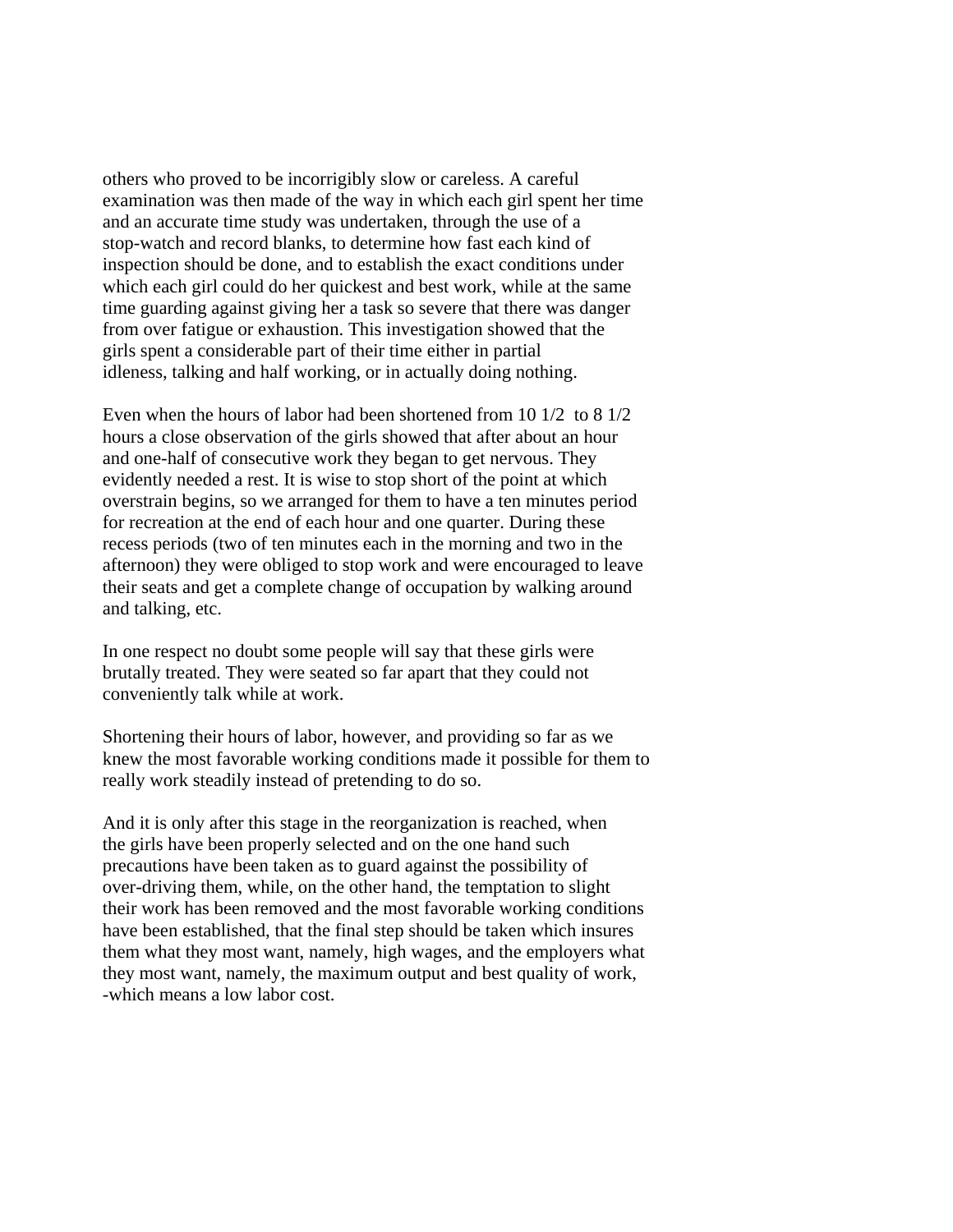This step is to give each girl each day a carefully measured task which demands a full day's work from a competent operative, and also to give her a large premium or bonus whenever she accomplishes this task.

This was done in this case through establishing what is known as differential rate piece work. \*begin footnote\* See paper read before the American Society of Mechanical Engineers, by Fred. W. Taylor, Vol. XVI, p. 856, entitled "Piece Rate System." \*end footnote\* Under this system the pay of each girl was increased in proportion to the quantity of her output and also still more in proportion to the accuracy of her work.

As will be shown later, the differential rate (the lots inspected by the over-inspectors forming the basis for the differential) resulted in a large gain in the quantity of work done and at the same time in a marked improvement in the quality.

Before they finally worked to the best advantage it was found to be necessary to measure the output of each girl as often as once every hour, and to send a teacher to each individual who was found to be falling behind to find what was wrong, to straighten her out, and to encourage and help her to catch up.

There is a general principle back of this which should be appreciated by all of those who are especially interested in the management of men.

A reward, if it is to be effective in stimulating men to do their best work, must come soon after the work has been done. But few men are able to look forward for more than a week or perhaps at most a month, and work hard for a reward which they are to receive at the end of this time.

The average workman must be able to measure what he has accomplished and clearly see his reward at the end of each day if he is to do his best. And more elementary characters, such as the young girls inspecting bicycle balls, or children, for instance, should have proper encouragement either in the shape of personal attention from those over them or an actual reward in sight as often as once an hour.

This is one of the principal reasons why cooperation or "profit-sharing" either through selling stock to the employees or through dividends on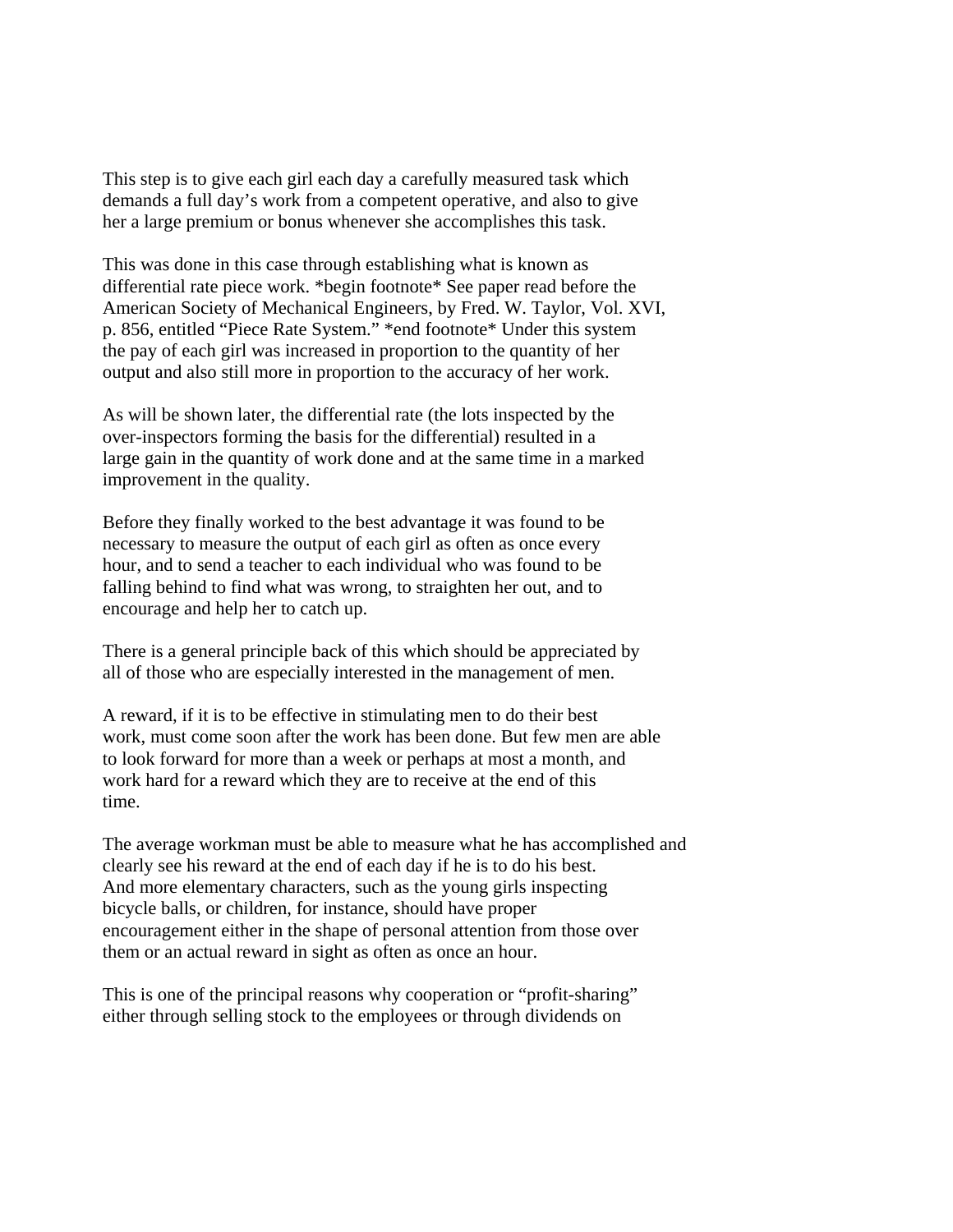wages received at the end of the year, etc., have been at the best only mildly effective in stimulating men to work hard. The nice time which they are sure to have to-day if they take things easily and go slowly proves more attractive than steady hard work with a possible reward to be shared with others six months later. A second reason for the inefficiency of profit-sharing schemes had been that no form of cooperation has yet been devised in which each individual is allowed free scope for his personal ambition. Personal ambition always has been and will remain a more powerful incentive to exertion than a desire for the general welfare. The few misplaced drones, who do the loafing and share equally in the profits, with the rest, under cooperation are sure to drag the better men down toward their level.

Other and formidable difficulties in the path of cooperative schemes are, the equitable division of the profits, and the fact that, while workmen are always ready to share the profits, they are neither able nor willing to share the losses. Further than this, in many cases, it is neither right nor just that they should share either the profits or the losses, since these may be due in great part to causes entirely beyond their influence or control, and to which they do not contribute.

To come back to the girls inspecting bicycle balls, however, the final outcome of all the changes was that thirty-five girls did the work formerly done by one hundred and twenty. And that the accuracy of the work at the higher speed was two-thirds greater than at the former slow speed.

The good that came to the girls was, First. That they averaged from 80 to 100 per cent higher wages than they formerly received.

Second. Their hours of labor were shortened from 10 1/2 to 8 1/2 per day, with a Saturday half holiday. And they were given four recreation periods properly distributed through the day, which made overworking impossible for a healthy girl.

Third. Each girl was made to feel that she was the object of especial care and interest on the part of the management, and that if anything went wrong with her she could always have a helper and teacher in the management to lean upon.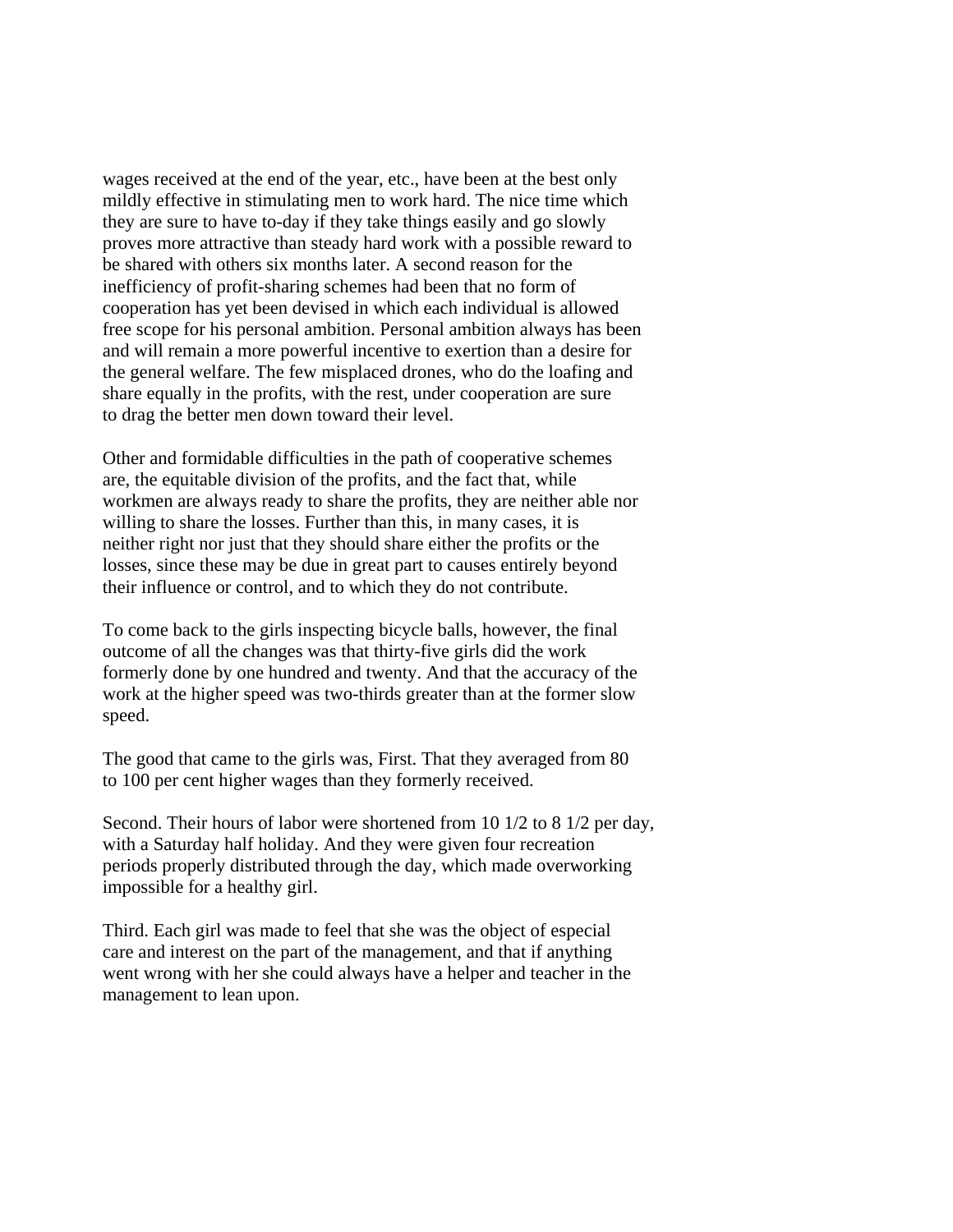Fourth. All young women should be given two consecutive days of rest (with pay) each month, to be taken whenever they may choose. It is my impression that these girls were given this privilege, although I am not quite certain on this point.

The benefits which came to the company from these changes were:

First. A substantial improvement in the quality of the product.

Second. A material reduction in the cost of inspection, in spite of the extra expense involved in clerk work, teachers, time study, over-inspectors, and in paying higher wages.

Third. That the most friendly relations existed between the management and the employees, which rendered labor troubles of any kind or a strike impossible.

These good results were brought about by many changes which substituted favorable for unfavorable working conditions. It should be appreciated, however, that the one element which did more than all of the others was, the careful selection of girls with quick perception to replace those whose perceptions were slow--(the substitution of girls with a low personal coefficient for those whose personal coefficient was high)--the scientific selection of the workers.

The illustrations have thus far been purposely confined to the more elementary types of work, so that a very strong doubt must still remain as to whether this kind of cooperation is desirable in the case of more intelligent mechanics, that is, in the case of men who are more capable of generalization, and who would therefore be more likely, of their own volition, to choose the more scientific and better methods. The following illustrations will be given for the purpose of demonstrating the fact that in the higher classes of work the scientific laws which are developed are so intricate that the high-priced mechanic needs (even more than the cheap laborer) the cooperation of men better educated than himself in finding the laws, and then in selecting, developing, and training him to work in accordance with these laws. These illustrations should make perfectly clear our original proposition that in practically all of the mechanic arts the science which underlies each workman's act is so great and amounts to so much that the workman who is best suited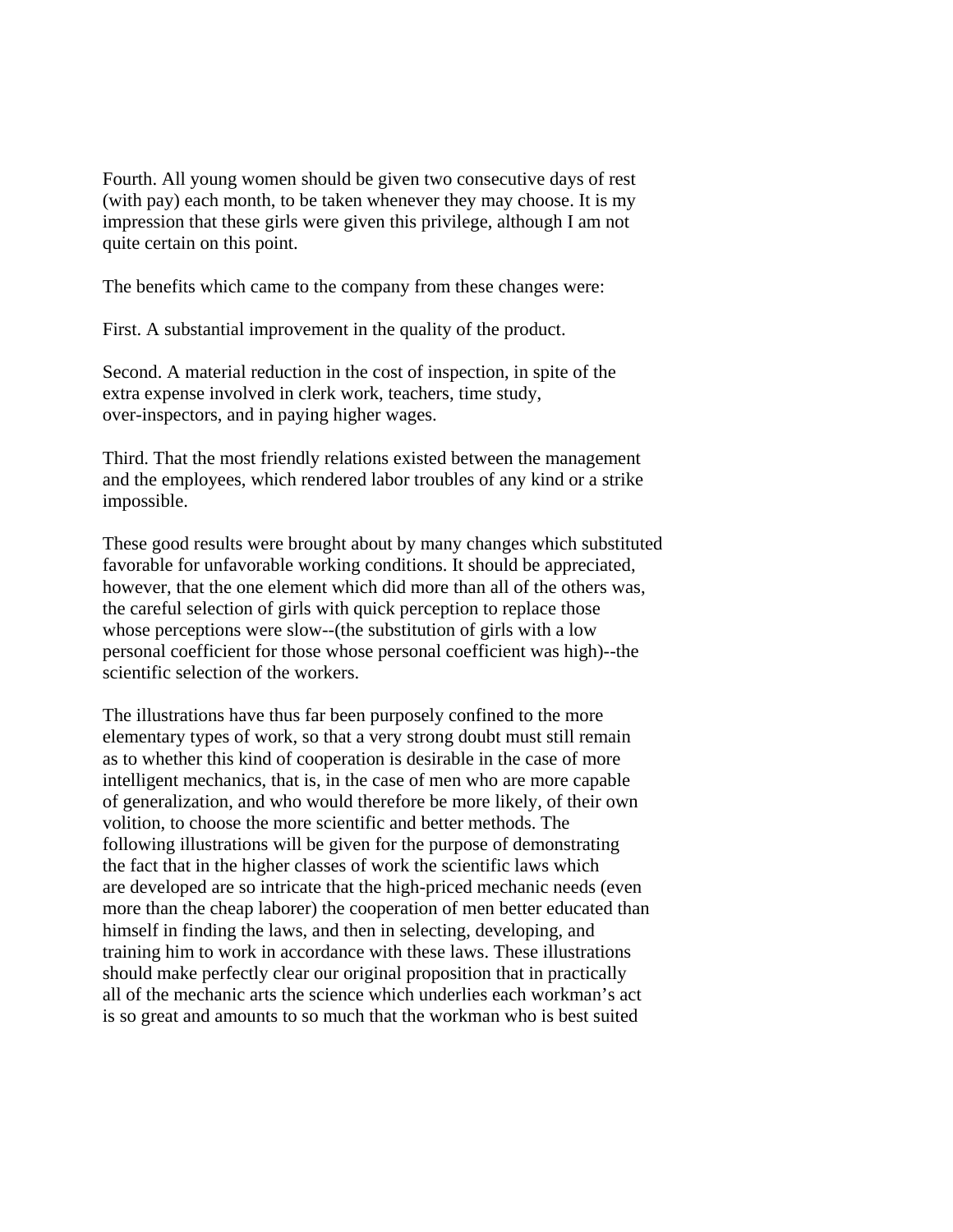to actually doing the work is incapable, either through lack of education or through insufficient mental capacity, of understanding this science.

A doubt, for instance, will remain in the minds perhaps of most readers (in the case of an establishment which manufactures the same machine, year in and year out, in large quantities, and in which, therefore, each mechanic repeats the same limited series of operations over and over again), whether the ingenuity of each workman and the help which he from time to time receives from his foreman will not develop such superior methods and such a personal dexterity that no scientific study which could be made would result in a material increase in efficiency.

A number of years ago a company employing about three hundred men, which had been manufacturing the same machine for ten to fifteen years, sent for us to report as to whether any gain could be made through the introduction of scientific management. Their shops had been run for many years under a good superintendent and with excellent foremen and workmen, on piece work. The whole establishment was, without doubt, in better physical condition than the average machine-shop in this country. The superintendent was distinctly displeased when told that through the adoption of task management the output, with the same number of men and machines, could be more than doubled. He said that he believed that any such statement was mere boasting, absolutely false, and instead of inspiring him with confidence, he was disgusted that any one should make such an impudent claim. He, however, readily assented to the proposition that he should select any one of the machines whose output he considered as representing the average of the shop, and that we should then demonstrate on this machine that through scientific methods its output could be more than doubled.

The machine selected by him fairly represented the work of the shop. It had been run for ten or twelve years past by a first-class mechanic who was more than equal in his ability to the average workmen in the establishment. In a shop of this sort in which similar machines are made over and over again, the work is necessarily greatly subdivided, so that no one man works upon more than a comparatively small number of parts during the year. A careful record was therefore made, in the presence of both parties, ox the time actually taken in finishing each of the parts which this man worked upon. The total time required by him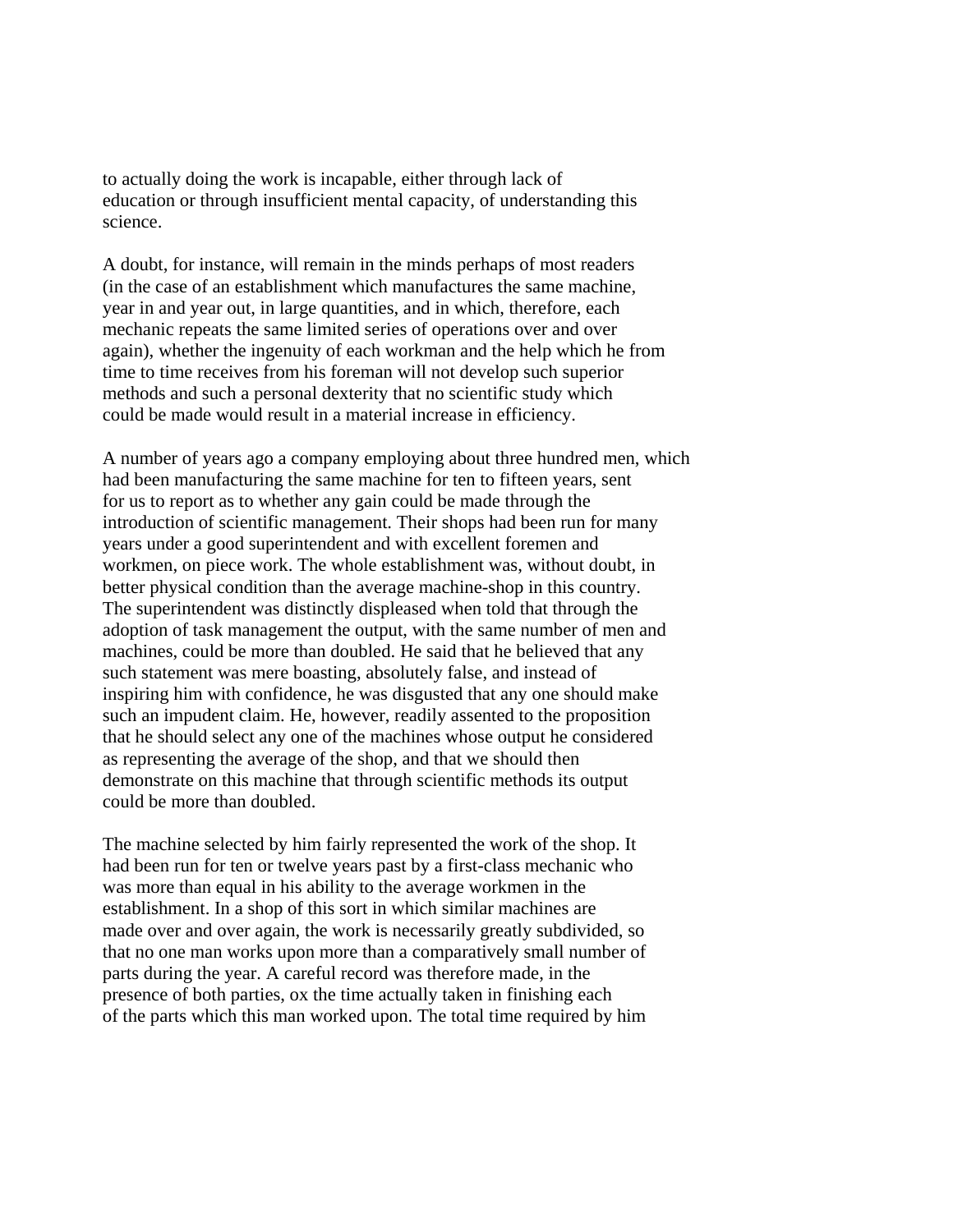to finish each piece, as well as the exact speeds and feeds which he took, were noted and a record was kept of the time which he took in setting the work in the machine and removing it. After obtaining in this way a statement of what represented a fair average of the work done in the shop, we applied to this one machine the principles of scientific management.

By means of four quite elaborate slide-rules, which have been especially made for the purpose of determining the all-round capacity of metal-cutting machines, a careful analysis was made of every element of this machine in its relation to the work in hand. Its Pulling power at its various speeds, its feeding capacity, and its proper speeds were determined by means of the slide-rules, and changes were then made in the countershaft and driving pulleys so as to run it at its proper speed. Tools, made of high-speed steel, and of the proper shapes, were properly dressed, treated, and ground. (It should be understood, however, that in this case the high-speed steel which had heretofore been in general use in the shop was also used in our demonstration.) A large special slide-rule was then made, by means of which the exact speeds and feeds were indicated at which each kind of work could be done in the shortest possible time in this particular lathe. After preparing in this way so that the workman should work according to the new method, one after another, pieces of work were finished in the lathe, corresponding to the work which had been done in our preliminary trials, and the gain in time made through running the machine according to scientific principles ranged from two and one-half times the speed in the slowest instance to nine times the speed in the highest.

The change from rule-of-thumb management to scientific management involves, however, not only a study of what is the proper speed for doing the work and a remodeling of the tools and the implements in the shop, but also a complete change in the mental attitude of all the men in the shop toward their work and toward their employers. The physical improvements in the machines necessary to insure large gains, and the motion, study followed by minute study with a stop-watch of the time in which each workman should do his work, can be made comparatively quickly. But the change in the mental attitude and in the habits of the three hundred or more workmen can be brought about only slowly and through a long series of object-lessons, which finally demonstrates to each man the great advantage which he will gain by heartily cooperating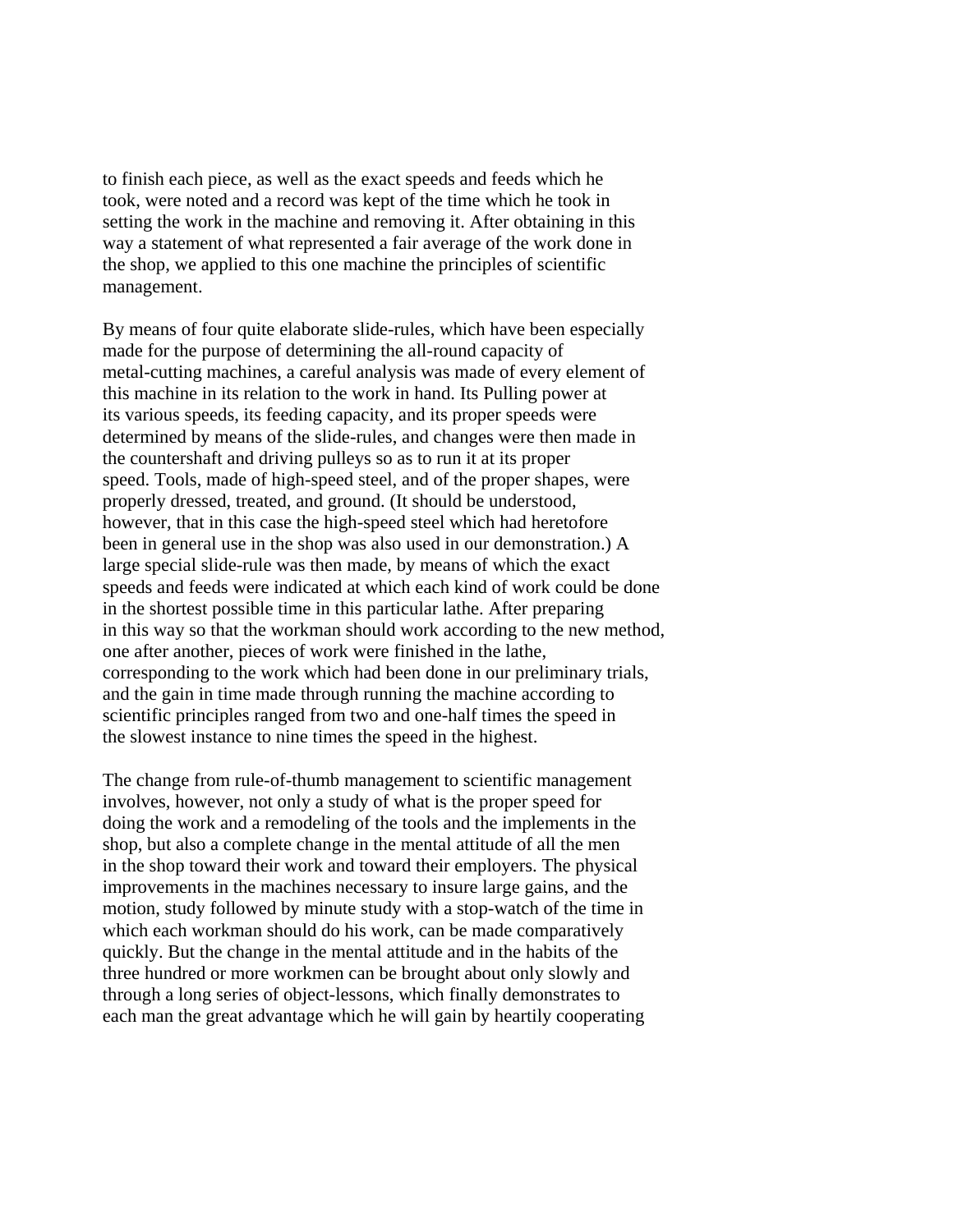in his every-day work with the men in the management. Within three years, however, in this shop, the output had been more than doubled per man and per machine. The men had been carefully selected and in almost all cases promoted from a lower to a higher order of work, and so instructed by their teachers (the functional foremen) that they were able to earn higher wages than ever before. The average increase in the

daily earnings of each man was about 35 per cent., while, at the same time, the sum total of the wages paid for doing a given amount of work was lower than before. This increase in the speed of doing the work, of course, involved a substitution of the quickest hand methods for the old independent rule-of-thumb methods, and an elaborate analysis of the hand work done by each man. (By hand work is meant such work as depends upon the manual dexterity and speed of a workman, and which is independent of the work done by the machine.) The time saved by scientific hand work was in many cases greater even than that saved in machine-work.

It seems important to fully explain the reason why, with the aid of a slide-rule, and after having studied the art of cutting metals, it was possible for the scientifically equipped man, who had never before seen these particular jobs, and who had never worked on this machine, to do work from two and one-half to nine times as fast as it had been done before by a good mechanic who had spent his whole time for some ten to twelve years in doing this very work upon this particular machine. In a word, this was possible because the art of cutting metals involves a true science of no small magnitude, a science, in fact, so intricate that it is impossible for any machinist who is suited to running a lathe year in and year out either to understand it or to work according to its laws without the help of men who have made this their specialty. Men who are un-familiar with machine-shop work are prone to look upon the manufacture of each piece as a special problem, independent of any other kind of machine-work. They are apt to think, for instance, that the problems connected with making the parts of an engine require the especial study, one may say almost the life study, of a set of engine-making mechanics, and that these problems are entirely different from those which would be met with in machining lathe or planer parts. In fact, however, a study of those elements which are peculiar either to engine parts or to lathe parts is trifling, compared with the great study of the art, or science, of cutting metals, upon a knowledge of which rests the ability to do really fast machine-work of all kinds.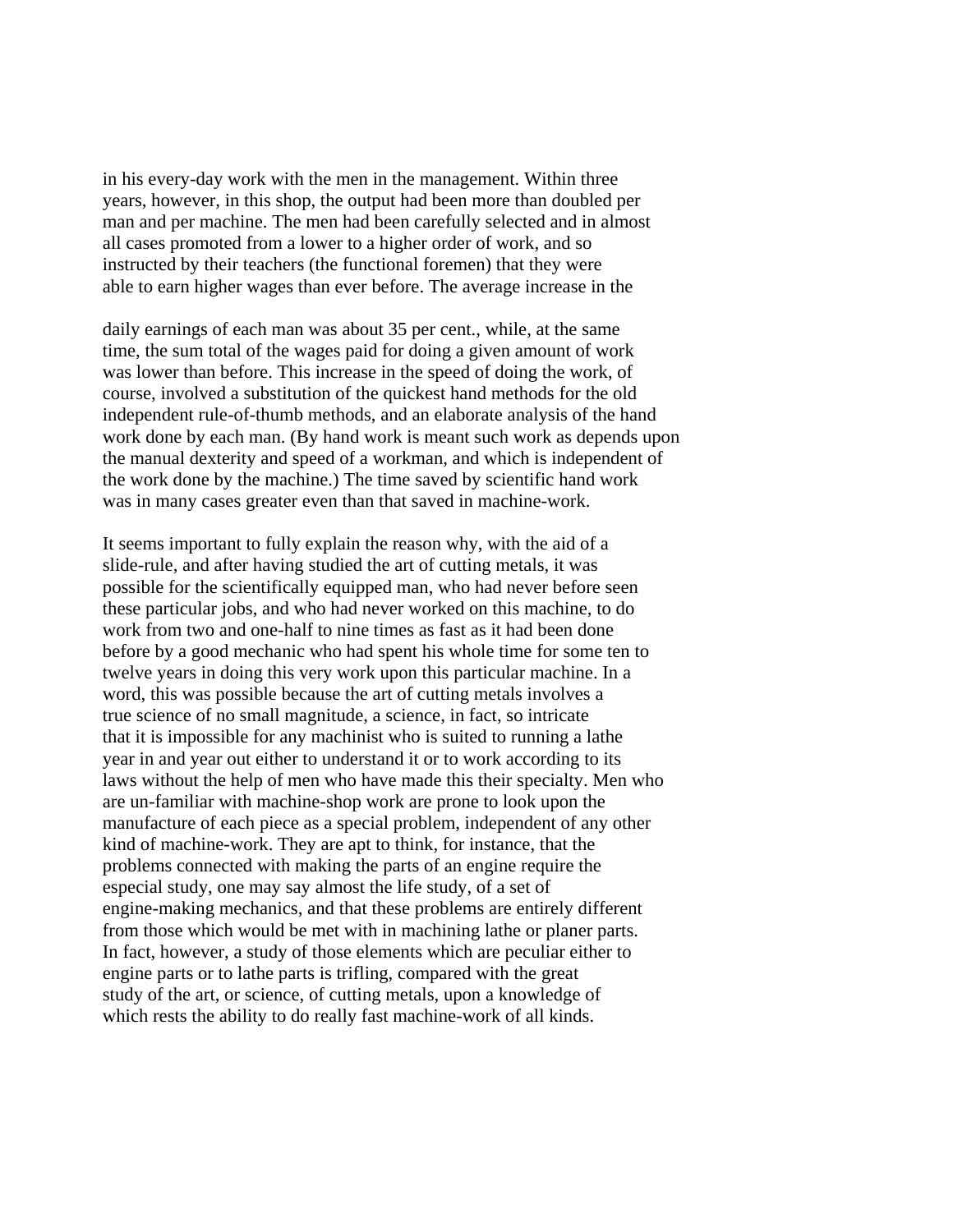The real problem is how to remove chips fast from a casting or a forging, and how to make the piece smooth and true in the shortest time, and it matters but little whether the piece being worked upon is part, say, of a marine engine, a printing-press, or an automobile. For this reason, the man with the slide rule, familiar with the science of cutting metals, who had never before seen this particular work, was able completely to distance the skilled mechanic who had made the parts of this machine his specialty for years.

It is true that whenever intelligent and educated men find that the responsibility for making progress in any of the mechanic arts rests with them, instead of upon the workmen who are actually laboring at the trade, that they almost invariably start on the road which leads to the development of a science where, in the past, has existed mere traditional or rule-of-thumb knowledge. When men, whose education has given them the habit of generalizing and everywhere looking for laws, find themselves confronted with a multitude of problems, such as exist in every trade and which have a general similarity one to another, it is inevitable that they should try to gather these problems into certain logical groups, and then search for some general laws or rules to guide them in their solution. As has been pointed out, however, the underlying principles of the management of "initiative and incentive," that is, the underlying philosophy of this management, necessarily leaves the solution of all of these problems in the hands of each individual workman, while the philosophy of scientific management places their solution in the hands of the management. The workman's whole time is each day taken in actually doing the work with his hands, so that, even if he had the necessary education and habits of generalizing in his thought, he lacks the time and the opportunity for developing these laws, because the study of even a simple law involving say time study requires the cooperation of two men, the one doing the work while the other times him with a stop-watch. And even if the workman were to develop laws where before existed only rule-of-thumb knowledge, his personal interest would lead him almost inevitably to keep his discoveries secret, so that he could, by means of this special knowledge, personally do more work than other men and so obtain higher wages.

Under scientific management, on the other hand, it becomes the duty and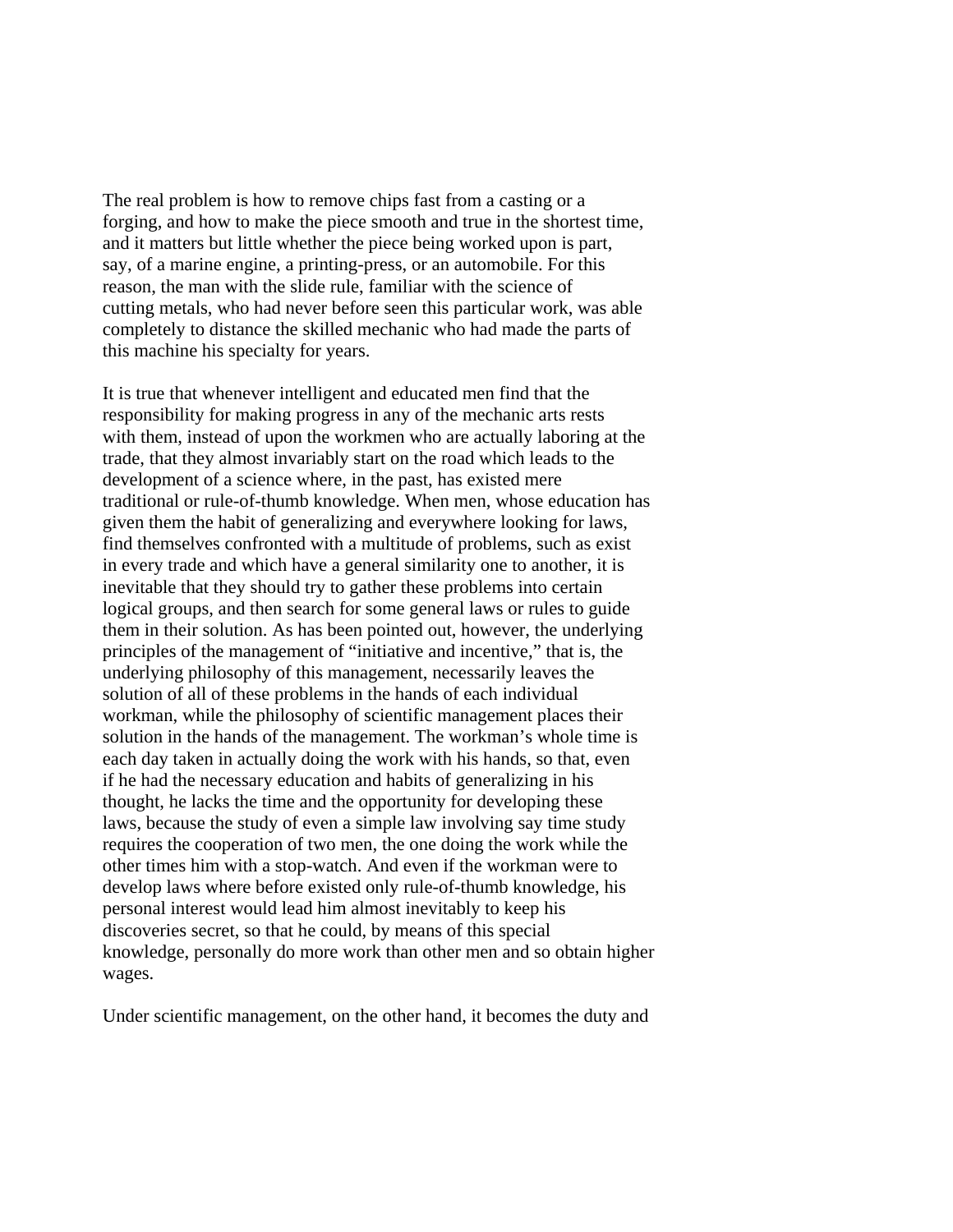also the pleasure of those who are engaged in the management not only to develop laws to replace rule of thumb, but also to teach impartially all of the workmen who are under them the quickest ways of working. The useful results obtained from these laws are always so great that any company can well afford to pay for the time and the experiments needed to develop them. Thus under scientific management exact scientific knowledge and methods are everywhere, sooner or later, sure to replace rule of thumb, whereas under the old type of management working in accordance with scientific laws is an impossibility. The development of the art or science of cutting metals is an apt illustration of this fact. In the fall of 1880, about the time that the writer started to make the experiments above referred to, to determine what constitutes a proper day's work for a laborer, he also obtained the permission of Mr. William Sellers, the President of the Midvale Steel Company, to make a series of experiments to determine what angles and shapes of tools were the best for cutting steel, and also to try to determine the proper cutting speed for steel. At the time that these experiments were started it was his belief that they would not last longer than six months, and, in fact, if it had been known that a longer period than this would be required, the permission to spend a considerable sum of money in making them would not have been forthcoming.

A 66-inch diameter vertical boring-mill was the first machine used in making these experiments, and large locomotive tires, made out of hard steel of uniform quality, were day after day cut up into chips in gradually learning how to make, shape, and use the cutting tools so that they would do faster work. At the end of six months sufficient practical information had been obtained to far more than repay the cost of materials and wages which had been expended in experimenting. And yet the comparatively small number of experiments which had been made served principally to make it clear that the actual knowledge attained was but a small fraction of that which still remained to be developed, and which was badly needed by us, in our daily attempt to direct and help the machinists in their tasks.

Experiments in this field were carried on, with occasional interruption, through a period of about 26 years, in the course of which ten different experimental machines were especially fitted up to do this work. Between 30,000 and 50,000 experiments were carefully recorded, and many other experiments were made, of which no record was kept. In studying these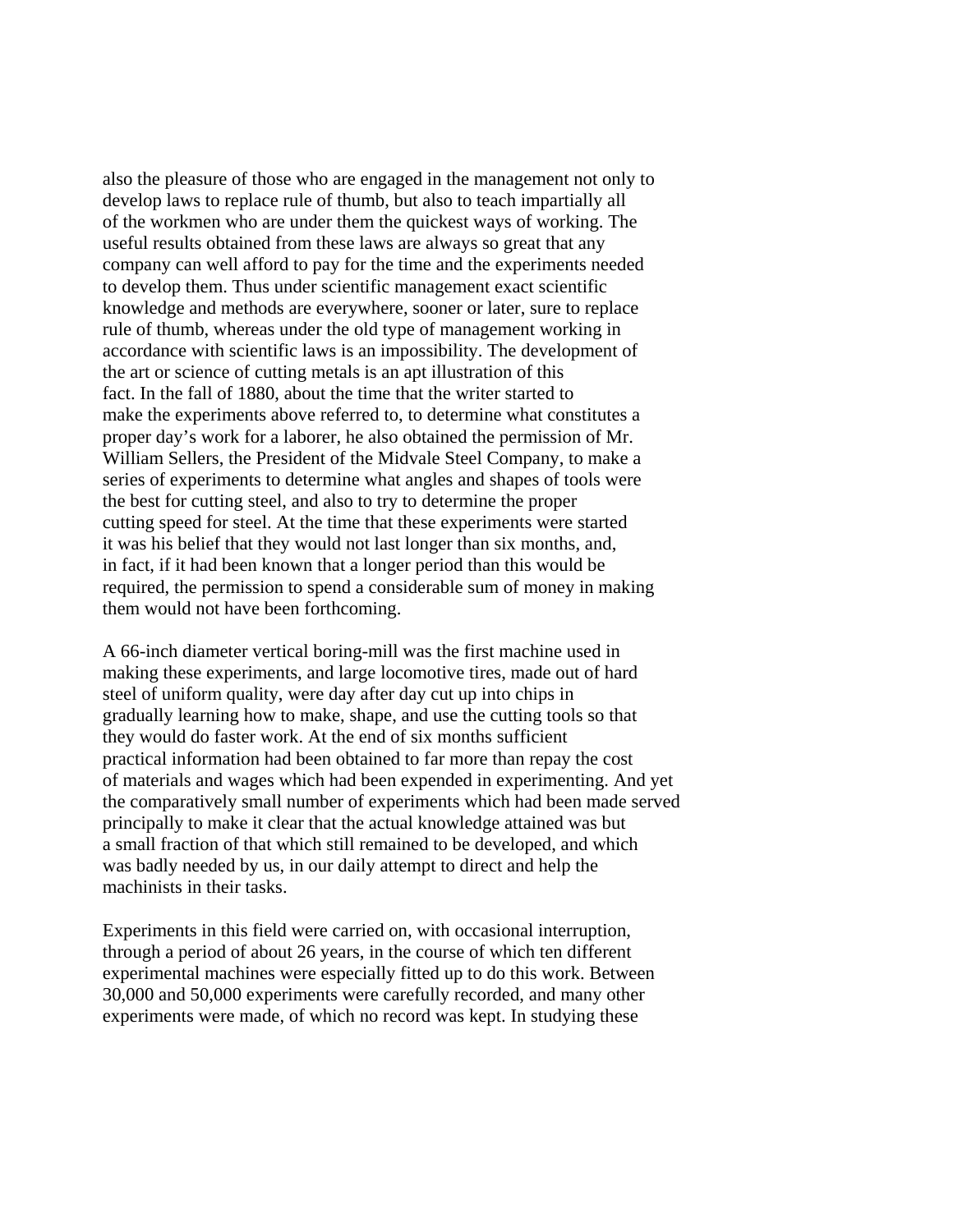laws more than 800,000 pounds of steel and iron was cut up into chips with the experimental tools, and it is estimated that from \$150,000 to \$200,000 was spent in the investigation.

Work of this character is intensely interesting to any one who has any love for scientific research. For the purpose of this paper, however, it should be fully appreciated that the motive power which kept these experiments going through many years, and which supplied the money and the opportunity for their accomplishment, was not an abstract search after scientific knowledge, but was the very practical fact that we lacked the exact information which was needed every day, in order to help our machinists to do their work in the best way and in the quickest time.

All of these experiments were made to enable us to answer correctly the two questions which face every machinist each time that he does a piece of work in a metal-cutting machine, such as a lathe, planer, drill press, or miring machine. These two questions are:

In order to do the work in the quickest time, At what cutting speed shall I run my machine? and What feed shall I use?

They sound so simple that they would appear to call for merely the trained judgment of any good mechanic. In fact, however, after working 26 years, it has been found that the answer in every case involves the solution of an intricate mathematical problem, in which the effect of twelve independent variables must be determined.

Each of the twelve following variables has an important effect upon the answer. The figures which are given with each of the variables represent the effect of this element upon the cutting speed.

For example, after the first variable (A) we quote,

"The proportion is as I in the case of semi-hardened steel or chilled iron to 100 in the case of a very soft, low-carbon steel." The meaning of this quotation is that soft steel can be cut 100 times as fast as the hard steel or chilled iron. The ratios which are given, then, after each of these elements, indicate the wide range of judgment which practically every machinist has been called upon to exercise in the past in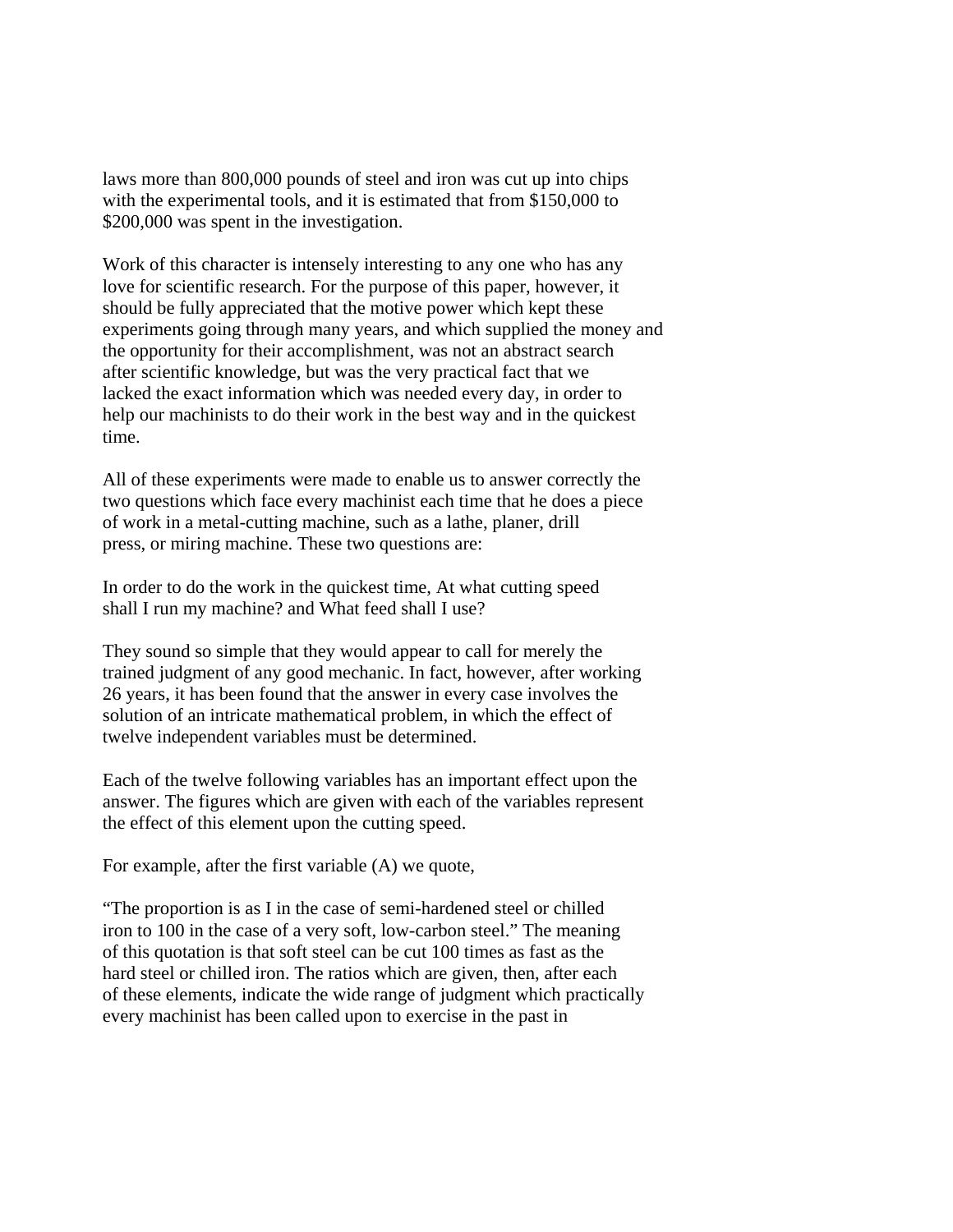determining the best speed at which to run the machine and the best feed to use.

(A) The quality of the metal which is to be cut; i.e., its hardness or other qualities which affect the cutting speed. The proportion is as 1 in the case of semi-hardened steel or chilled iron to 100 in the case of very soft, low-carbon steel.

(B) The chemical composition of the steel from which the tool is made, and the heat treatment of the tool. The proportion is as 1 in tools made from tempered carbon steel to 7 in the best high-speed tools.

(C) The thickness of the shaving, or, the thickness of the spiral strip or band of metal which is to be removed by the tool. The proportion is as 1 with thickness of shaving 3/16 of an inch to 3 1/2 with thickness of shaving 1/64 of an inch.

(D) The shape or contour of the cutting edge of the tool. The proportion is as 1 in a thread tool to 6 in a broad-nosed cutting tool.

(E) Whether a copious stream of water or other cooling medium is used on the tool. The proportion is as 1 for tool running dry to 1.41 for tool cooled by a copious stream of water.

(F) The depth of the cut. The proportion is as 1 with 1/2 inch depth of cut to 1.36 with 1/8 inch depth of cut.

(G) The duration of the cut, i.e., the time which a tool must last under pressure of the shaving without being reground. The proportion is as 1 when tool is to be ground every 1 1/2 hours to 1.20 when tool is to be ground every 20 minutes.

(H) The lip and clearance angles of the tool. The proportion is as 1 with lip angle of 68 degrees to 1.023 with lip angle of 61 degrees.

(J) The elasticity of the work and of the tool on account of producing chatter. The proportion is as 1 with tool chattering to 1.15 with tool running smoothly.

(K) The diameter of the casting or forging which is being cut.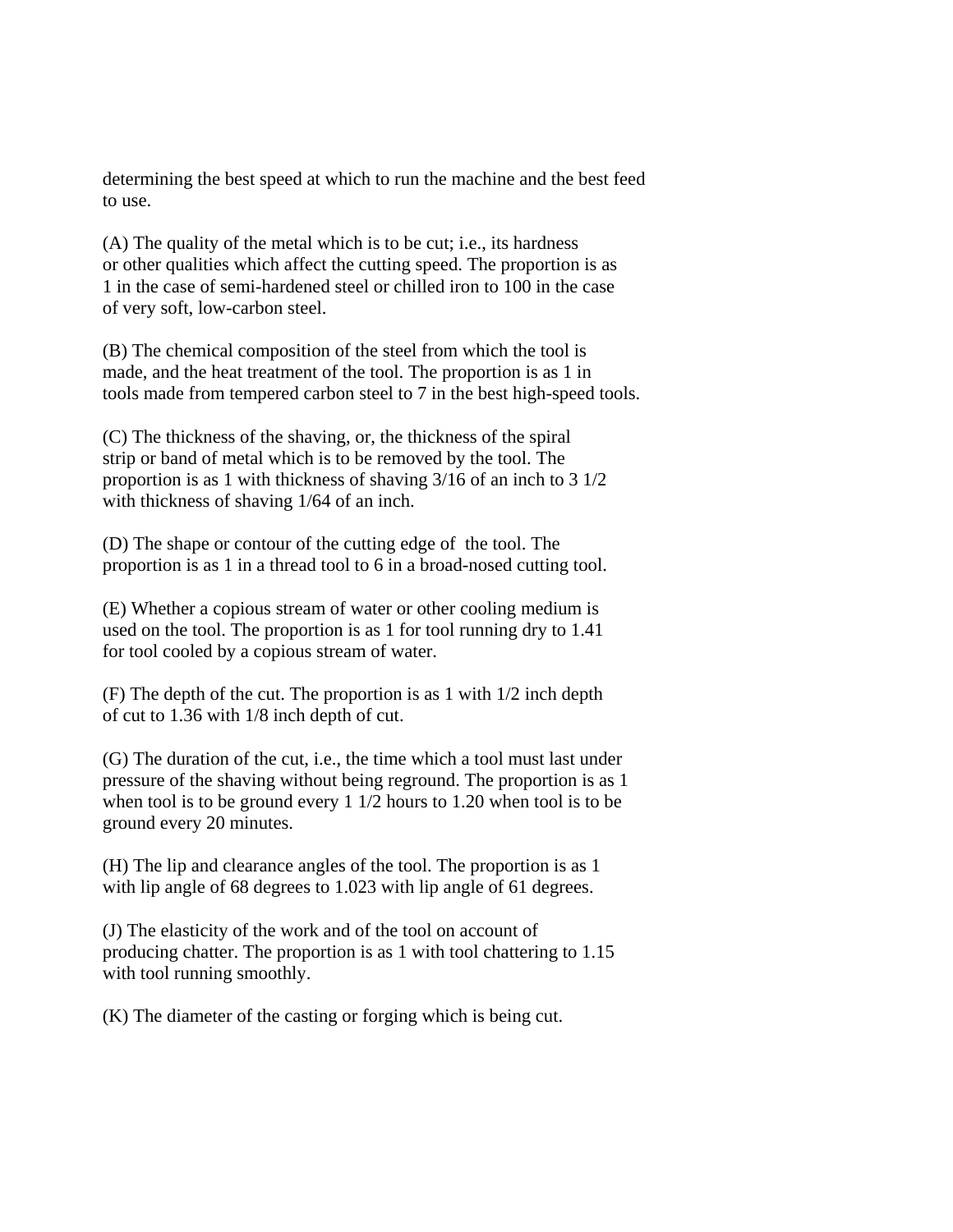(L) The pressure of the chip or shaving upon the cutting surface of the tool.

(M) The pulling power and the speed and feed changes of the machine.

It may seem preposterous to many people that it should have required a period of 26 years to investigate the effect of these twelve variables upon the cutting speed of metals. To those, however, who have had personal experience as experimenters, it will be appreciated that the great difficulty of the problem lies in the fact that it contains so many variable elements. And in fact the great length of time consumed in making each single experiment was caused by the difficulty of holding eleven variables constant and uniform throughout the experiment, while the effect of the twelfth variable was being investigated. Holding the eleven variables constant was far more difficult than the investigation of the twelfth element.

As, one after another, the effect upon the cutting speed of each of these variables was investigated, in order that practical use could be made of this knowledge, it was necessary to find a mathematical formula which expressed in concise form the laws which had been obtained. As examples of the twelve formulae which were developed, the three following are given:

 $P = 45,000 \text{ D } 14/15 \text{ F } 3/4$  $V = 90/T$  1/8  $V = 11.9/(F\,0.665(48/3\,D)\,0.2373 + (2.4/(18 + 24D))$ 

After these laws had been investigated and the various formulae which mathematically expressed them had been determined, there still remained the difficult task of how to solve one of these complicated mathematical problems quickly enough to make this knowledge available for every-day use. If a good mathematician who had these formula before Mm were to attempt to get the proper answer (i.e., to get the correct cutting speed and feed by working in the ordinary way) it would take him from two to six hours, say, to solve a single problem; far longer to solve the mathematical problem than would be taken in most cases by the workmen in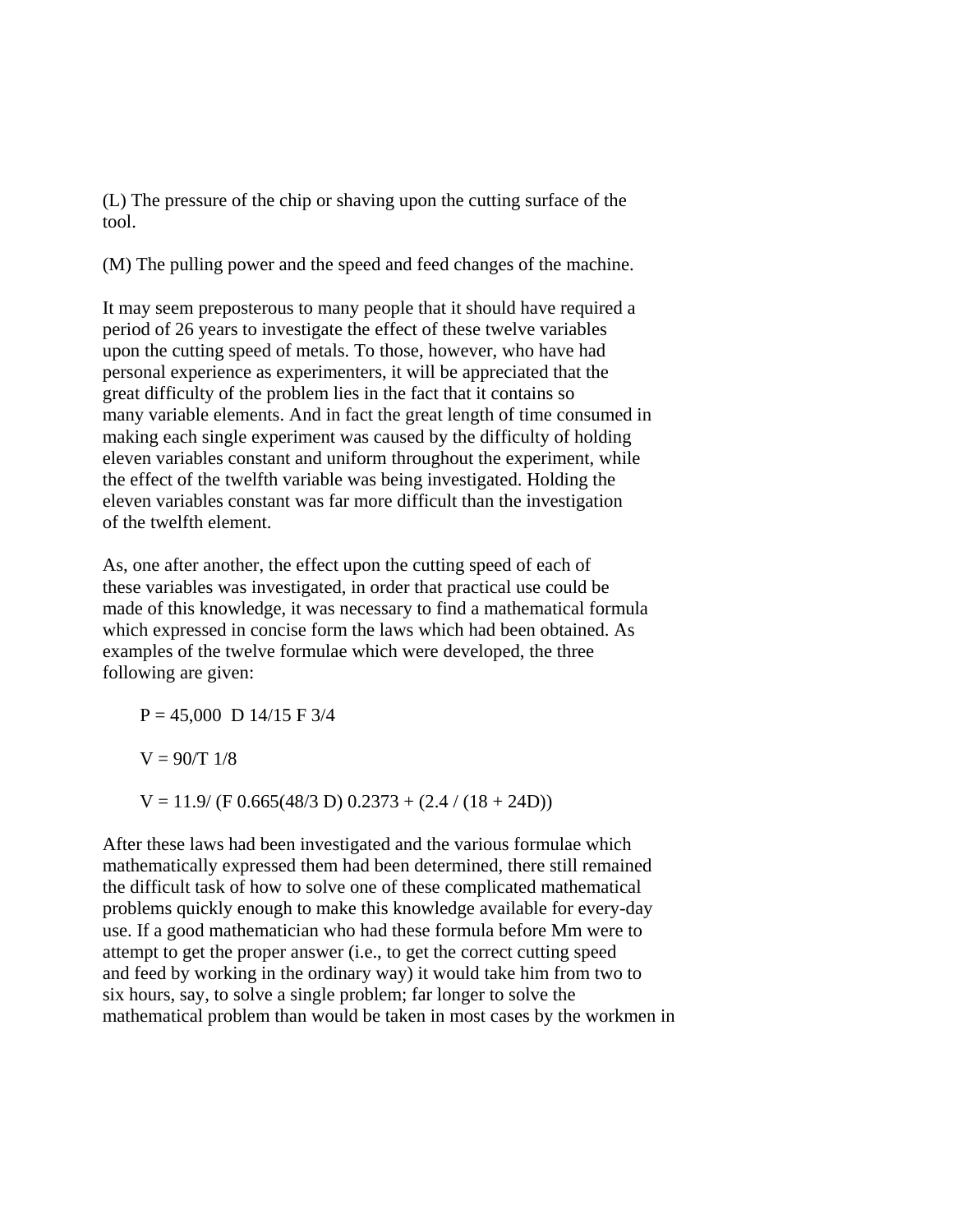doing the whole job in his machine. Thus a task of considerable magnitude which faced us was that of finding a quick solution of this problem, and as we made progress in its solution, the whole problem was from time to time presented by the writer to one after another of the noted mathematicians in this country. They were offered any reasonable fee for a rapid, practical method to be used in its solution. Some of these men merely glanced at it; others, for the sake of being courteous, kept it before them for some two or three weeks. They all gave us practically the same answer: that in many cases it was possible to, solve mathematical problems which contained four variables, and in some cases problems with five or six variables, but that it was manifestly impossible to solve a problem containing twelve variables in any other way than by the slow process of "trial and error."

A quick solution was, however, so much of a necessity in our every-day work of running machine-shops, that in spite of the small encouragement received from the mathematicians, we continued at irregular periods, through a term of fifteen years, to give a large amount of time searching for a simple solution. Four or five men at various periods gave practically their whole time to this work, and finally, while we were at the Bethlehem Steel Company, the slide-rule was developed which is illustrated on Folder No. 11 of the paper "On the Art of Cutting Metals," and is described in detail in the paper presented by Mr. Carl G. Barth to the American Society of Mechanical Engineers, entitled "Slide-rules for the Machine-shop, as a part of the Taylor System of Management" (Vol. XXV of The Transactions of the American Society of Mechanical Engineers). By means of this slide-rule, one of these intricate problems can be solved in less than a half minute by any good mechanics whether he understands anything about mathematics or not, thus making available for every-day, practical use the years of experimenting on the art of cutting metals. This is a good illustration of the fact that some way can always be found of making practical, everyday use of complicated scientific data, which appears to be beyond the experience and the range of the technical training of ordinary practical men. These slide-rules have been for years in constant daily use by machinists having no knowledge of mathematics.

A glance at the intricate mathematical formula (see page 109) which represent the laws of cutting metals should clearly show the reason why it is impossible for any machinist, without the aid of these laws, and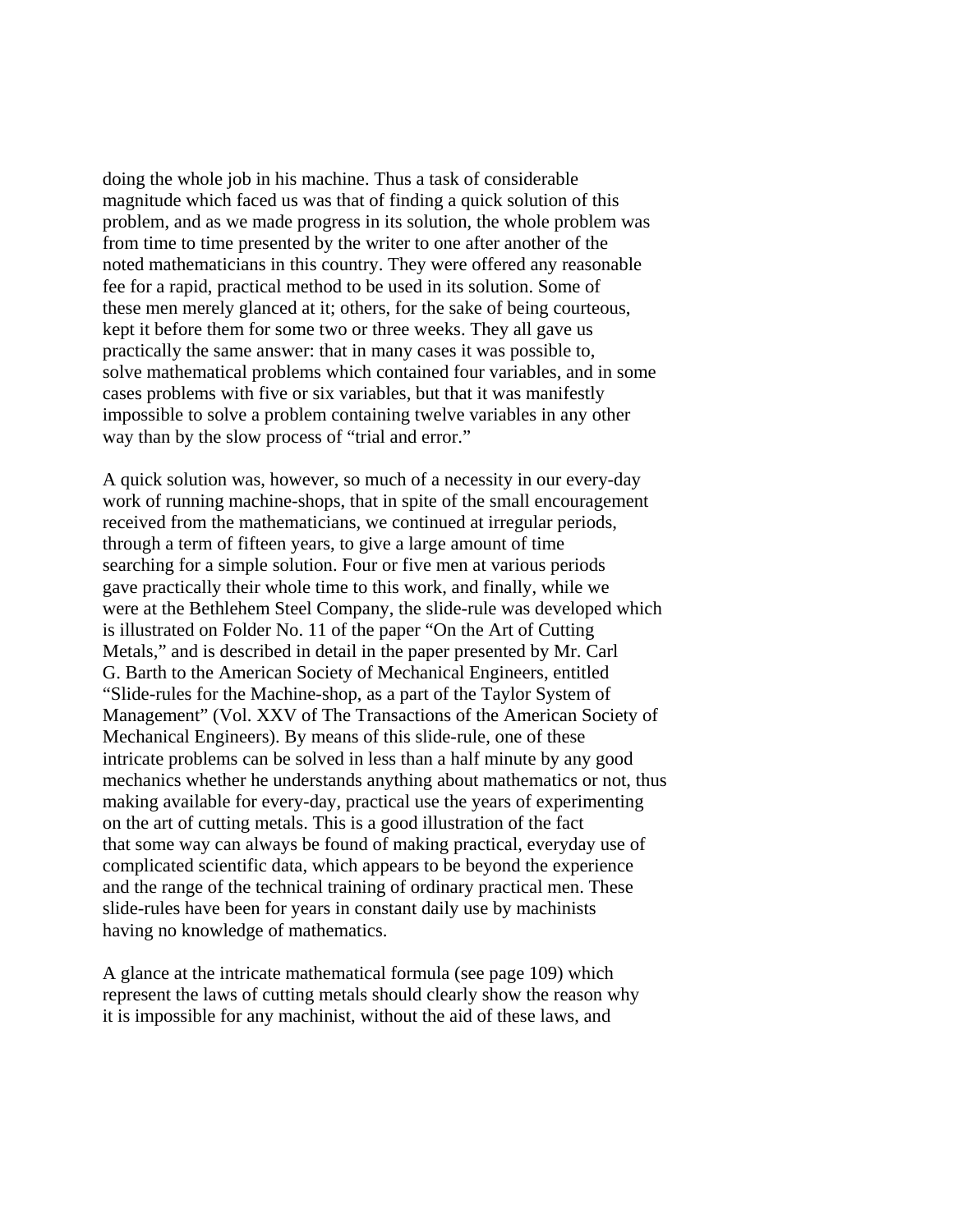who depends upon his personal experience, correctly to guess at the answer to the two questions,

What speed shall I use?

What feed shall I use?

even though he may repeat the same piece of work many times.

To return to the case of the machinist who had been working for ten to twelve years in machining the same pieces over and over again, there was but a remote chance in any of the various kinds of work which this man did that he should hit upon the one best method of doing each piece of work out of the hundreds of possible methods which lay before him. In considering this typical case, it must also be remembered that the metal-cutting machines throughout our machine-shops have practically all been speeded by their makers by guesswork, and without the knowledge obtained through a study of the art of cutting metals. In the machine-shops systematized by us we have found that there is not one machine in a hundred which is speeded by its makers at anywhere near the correct cutting speed. So that, in order to compete with the science of cutting metals, the machinist, before he could use proper speeds, would first have to put new pulleys on the countershaft of his machine, and also make in most cases changes in the shapes and treatment of his tools, etc. Many of these changes are matters entirely beyond his control, even if he knows what ought to be done.

If the reason is clear to the reader why the rule-of-thumb knowledge obtained by the machinist who is engaged on repeat work cannot possibly compete with the true science of cutting metals, it should be even more apparent why the high-class mechanic, who is called upon to do a great variety of work from day to day, is even less able to compete with this science. The high-class mechanic who does a different kind of work each day, in order to do each job in the quickest time, would need, in addition to a thorough knowledge of the art of cutting metals, a vast knowledge and experience in the quickest way of doing each kind of hand work. And the reader, by calling to mind the gain which was made by Mr. Gilbreth through his motion and time study in laying bricks, will appreciate the great possibilities for quicker methods of doing all kinds of hand work which lie before every tradesman after he has the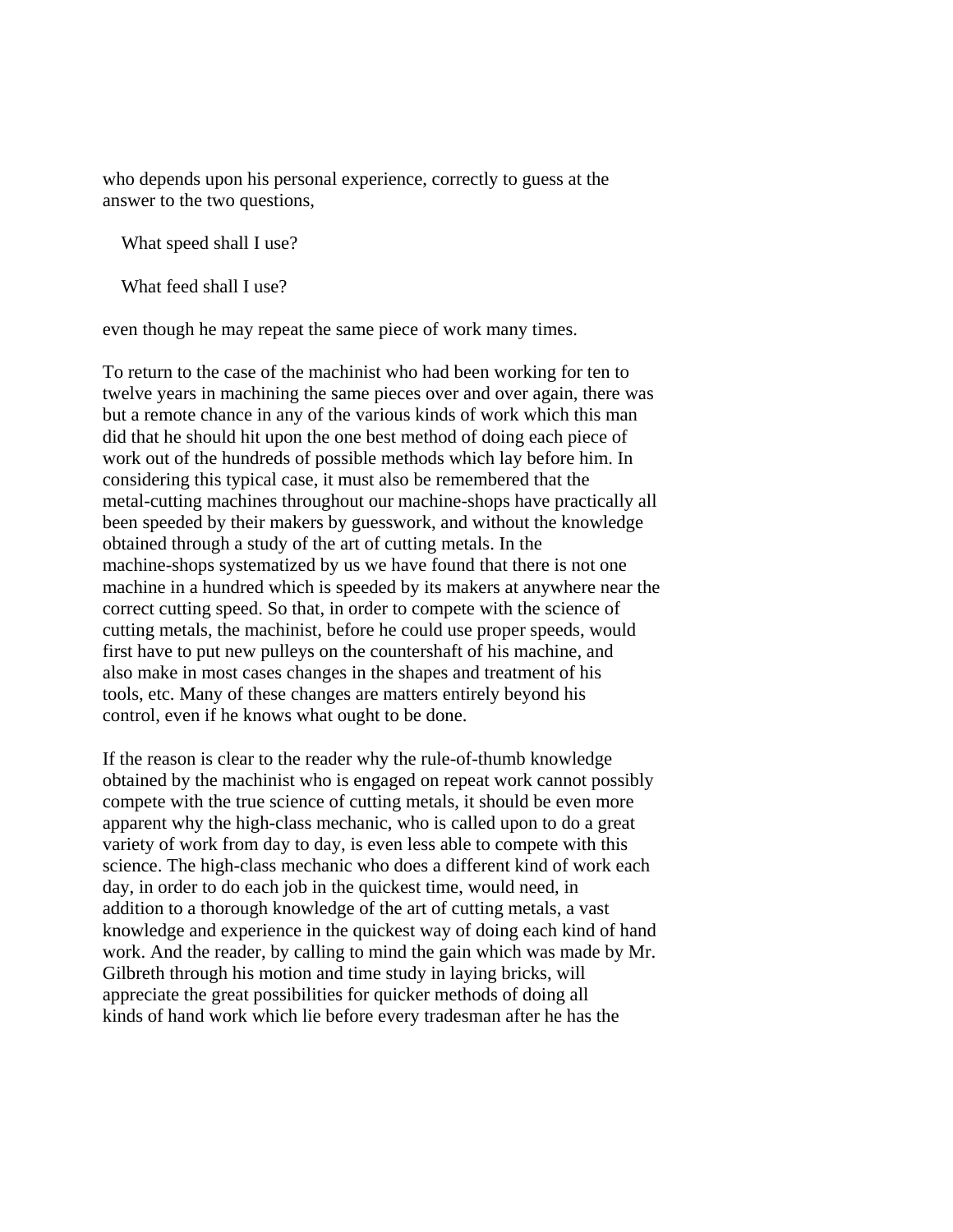help which comes from a scientific motion and time study of his work.

For nearly thirty years past, time-study men connected with the management of machine-shops have been devoting their whole time to a scientific motion study, followed by accurate time study, with a stop-watch, of all of the elements connected with the machinist's work. When, therefore, the teachers, who form one section of the management, and who are cooperating with the working men, are in possession both of the science of cutting metals and of the equally elaborate motion-study and time-study science connected with this work, it is not difficult to appreciate why even the highest class mechanic is unable to do his best work without constant daily assistance from his teachers. And if this fact has been made clear to the reader, one of the important objects in writing this paper will have been realized.

It is hoped that the illustrations which have been given make it apparent why scientific management must inevitably in all cases produce overwhelmingly greater results, both for the company and its employees, than can be obtained with the management of "initiative and incentive." And it should also be clear that these results have been attained, not through a marked superiority in the mechanism of one type of management over the mechanism of another, but rather through the substitution of one set of underlying principles for a totally different set of principles, by the substitution of one philosophy for another philosophy in industrial management.

To repeat then throughout all of these illustrations, it will be seen that the useful results have hinged mainly upon (1) the substitution of a science for the individual judgment of the workman; (2) the scientific selection and development of the workman, after each man has been studied, taught, and trained, and one may say experimented with, instead of allowing the workmen to select themselves and develop in a haphazard way; and (3) the intimate cooperation of the management with the workmen, so that they together do the work in accordance with the scientific laws which have been developed, instead of leaving the solution of each problem in the hands of the individual workman. In applying these new principles, in place of the old individual effort of each workman, both sides share almost equally in the daily performance of each task, the management doing that part of the work for which they are best fitted, and the workmen the balance.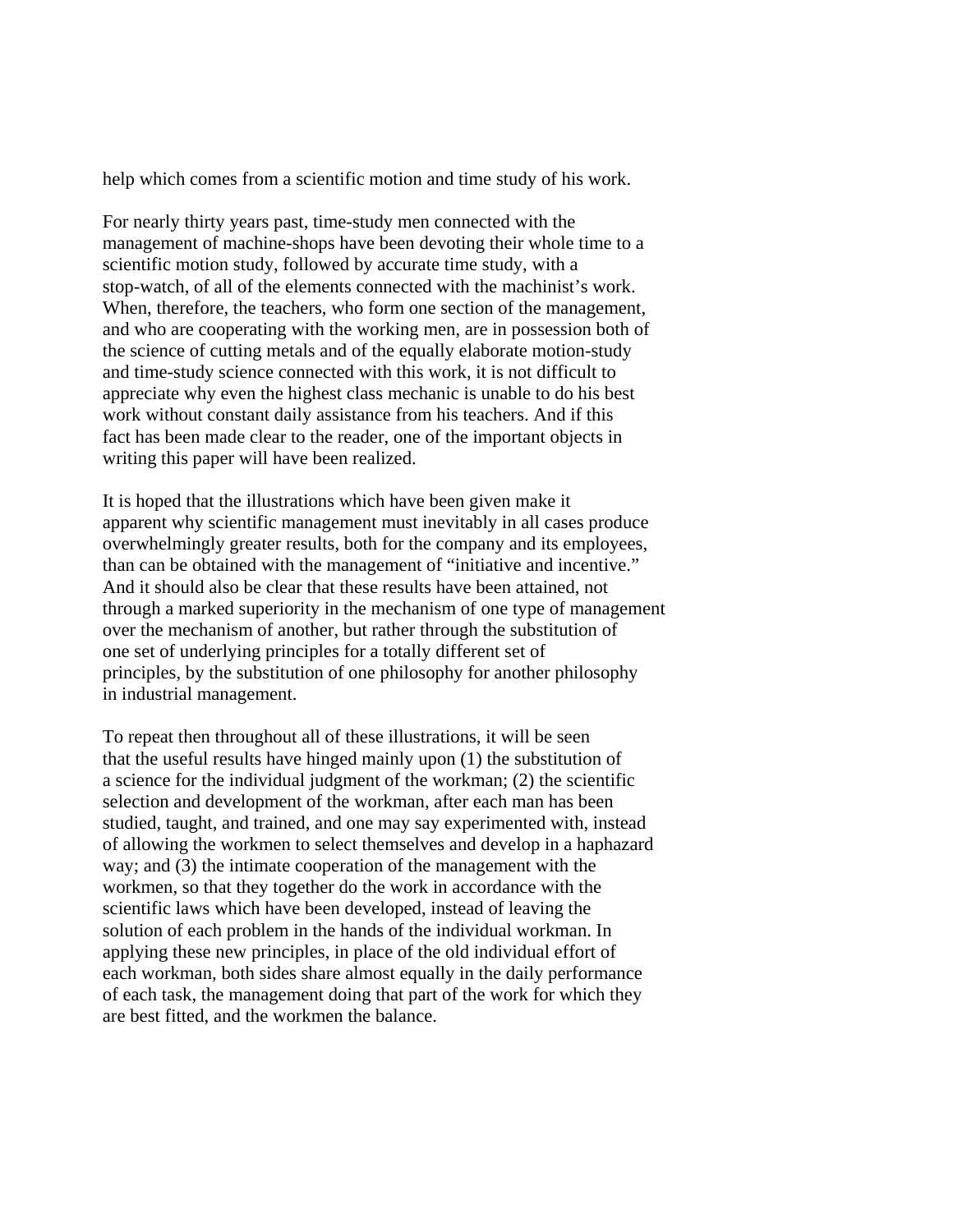It is for the illustration of this philosophy that this paper has been written, but some of the elements involved in its general principles should be further discussed.

The development of a science sounds like a formidable undertaking, and in fact anything like a thorough study of a science such as that of cutting metals necessarily involves many years of work. The science of cutting metals, however, represents in its complication, and in the time required to develop it, almost an extreme case in the mechanic arts. Yet even in this very intricate science, within a few months after starting, enough knowledge had been obtained to much more than pay for the work of experimenting. This holds true in the case of practically all scientific development in the mechanic arts. The first laws developed for cutting metals were crude, and contained only a partial knowledge of the truth, yet this imperfect knowledge was vastly better than the utter lack of exact information or the very imperfect rule of thumb which existed before, and it enabled the workmen, with the help of the management, to do far quicker and better work.

For example, a very short time was needed to discover one or two types of tools which, though imperfect as compared with the shapes developed years afterward, were superior to all other shapes and kinds in common use. These tools were adopted as standard and made possible an immediate increase in the speed of every machinist who used them. These types were superseded in a comparatively short time by still other tools which remained standard until they in their turn made way for later improvements.

[Footnote: Time and again the experimenter in the mechanic arts will find himself face to face with the problem as to whether he had better make immediate practical use of the knowledge which he has attained, or wait until some positive finality in his conclusions has been reached, He recognizes clearly the fact that he has already made some definite progress, but sees the possibility (even the probability) of still further improvement. Each particular case must of course be independently considered, but the general conclusion we have reached is that in most instances it wise to put one's conclusions as soon as possible to the rigid test of practical use. The one indispensable condition for such a test, however, is that the experimenter shall have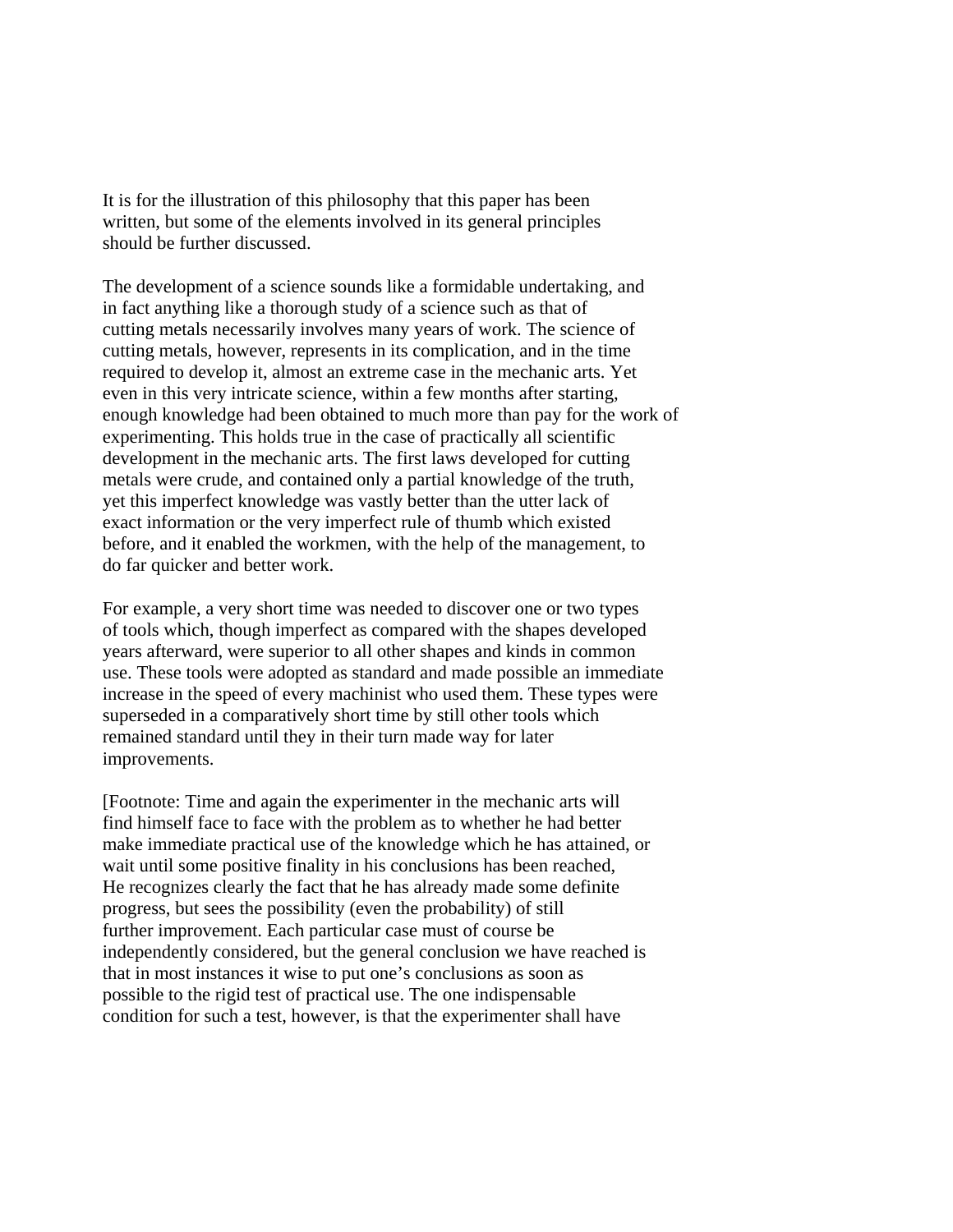full opportunity, coupled with sufficient authority, to insure a thorough and impartial trial. And this, owing to the almost universal prejudice in favor of the old, and to the suspicion of the new, is difficult to get.]

The science which exists in most of the mechanic arts is, however, far simpler than the science of cutting metals. In almost all cases, in fact, the laws or rules which are developed are so simple that the average man would hardly dignify them with the name of a science. In most trades, the science is developed through a comparatively simple analysis and time study of the movements required by the workmen to do some small part of his work, and this study is usually made by a man equipped merely with a stop-watch and a properly ruled notebook. Hundreds of these "time-study men" are now engaged in developing elementary scientific knowledge where before existed only rule of thumb. Even the motion study of Mr. Gilbreth in bricklaying (described on pages 77 to 84) involves a much more elaborate investigation than that which occurs in most cases. The general steps to be taken in developing a simple law of this class are as follows:

First. Find, say, 10 or 15 different men (preferably in as many separate establishments and different parts of the country) who are especially skilful in doing the particular work to be analyzed.

Second. Study the exact series of elementary operations or motions which each of these men uses in doing the work which is being investigated, as well as the implements each man uses.

Third. Study with a stop-watch the time required to make each of these elementary movements and then select the quickest way of doing each element of the work.

Fourth. Eliminate all false movements, slow movements, and useless movements.

Fifth. After doing away with all unnecessary movements, collect into one series the quickest and best movements as well as the best implements.

This one new method, involving that series of motions which can be made quickest and best, is then substituted in place of the ten or fifteen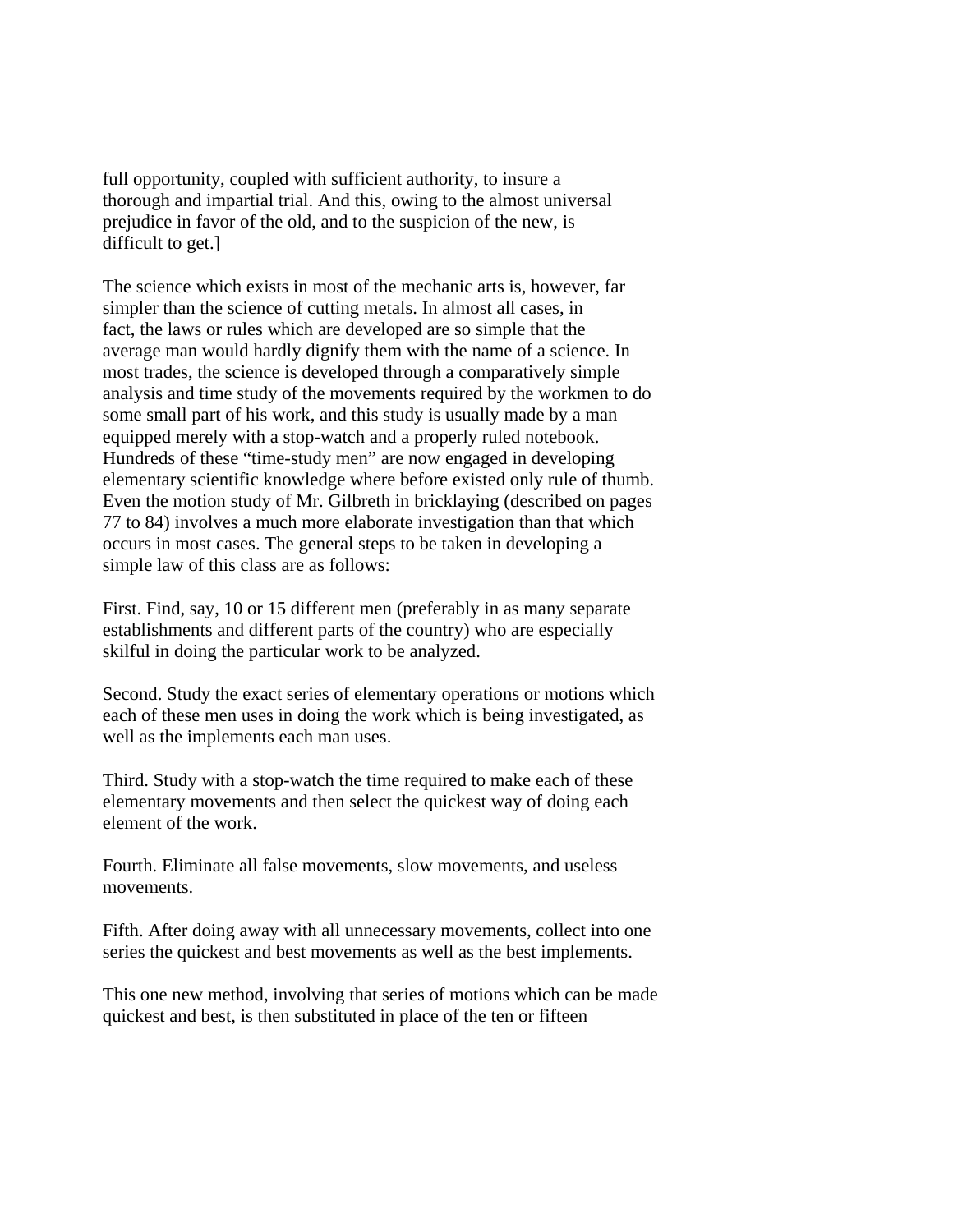inferior series which were formerly in use. This best method becomes standard, and remains standard, to be taught first to the teachers (or functional foremen) and by them to every workman in the establishment until it is superseded by a quicker and better series of movements. In this simple way one element after another of the science is developed.

In the same way each type of implement used in a trade is studied. Under the philosophy of the management of "initiative and incentive" each work-man is called upon to use his own best judgment, so as to do the work in the quickest time, and from this results in all cases a large variety in the shapes and types of implements which are used for any specific purpose. Scientific management requires, first, a careful investigation of each of the many modifications of the same implement, developed under rule of thumb; and second, after a time study has been made of the speed attainable with each of these implements, that the good points of several of them shall be united in a single standard implement, which will enable the workman to work faster and with greater ease than he could before. This one implement, then, is adopted as standard in place of the many different kinds before in use, and it remains standard for all workmen to use until superseded by an implement which has been shown, through motion and time study, to be still better.

With this explanation it will be seen that the development of a science to replace rule of thumb is in most cases by no means a formidable under-taking, and that it can be accomplished by ordinary, every-day men without any elaborate scientific training; but that, on the other hand, the successful use of even the simplest improvement of this kind calls for records, system, and cooperation where in the past existed only individual effort.

There is another type of scientific investigation which has been referred to several times in this paper, and which should receive special attention, namely, the accurate study of the motives which influence men. At first it may appear that this is a matter for individual observation and judgment, and is not a proper subject for exact scientific experiments. It is true that the laws which result from experiments of this class, owing to the fact that the very complex organism--the human being--is being experimented with, are subject to a larger number of exceptions than is the case with laws relating to material things. And yet laws of this kind, which apply to a large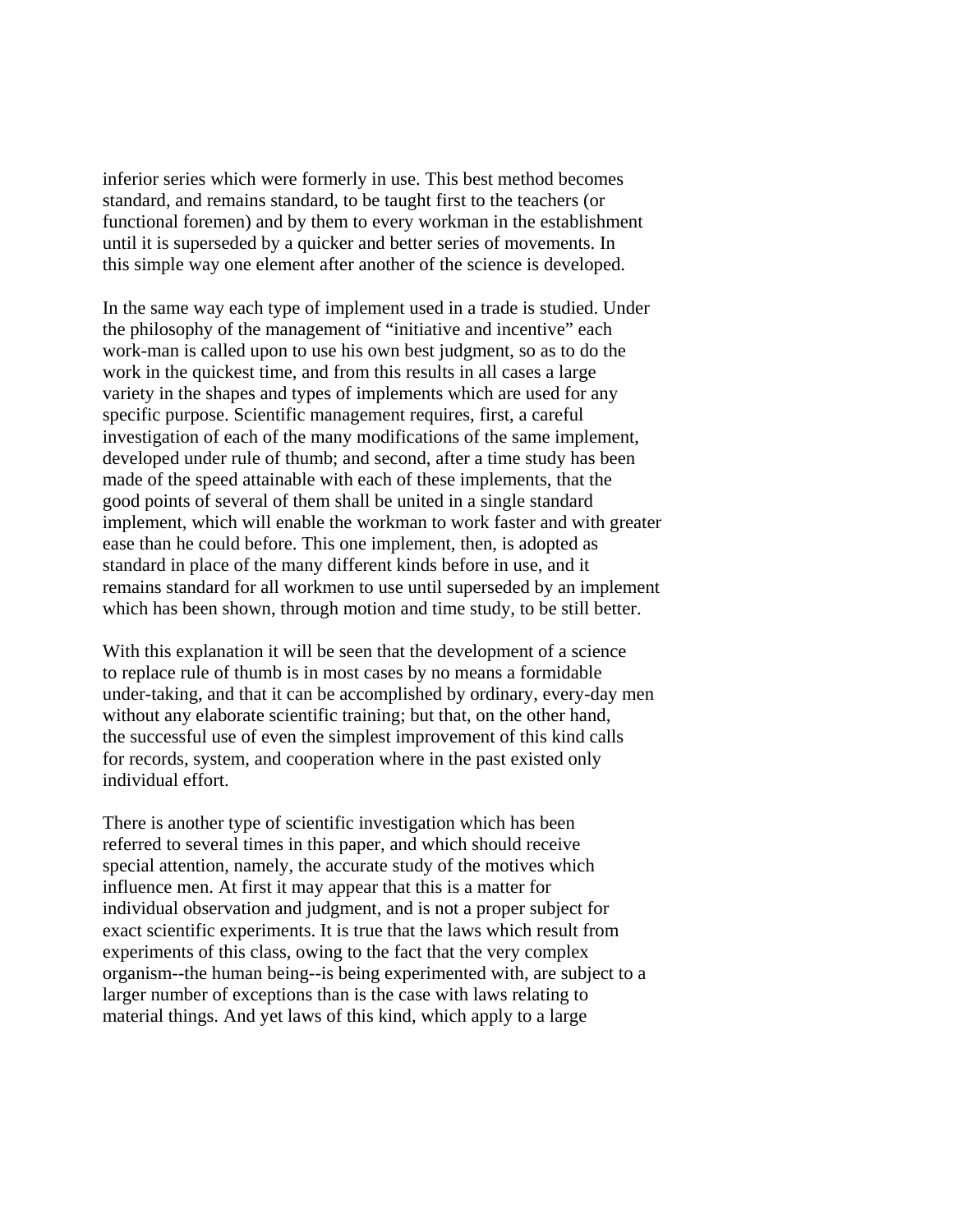majority of men, unquestionably exist, and when clearly defined are of great value as a guide in dealing with men. In developing these laws, accurate, carefully planned and executed experiments, extending through a term of years, have been made, similar in a general way to the experiments upon various other elements which have been referred to in this paper. Perhaps the most important law belonging to this class, in its relation to scientific management, is the effect which the task idea has upon the efficiency of the workman. This, in fact, has become such an important element of the mechanism of scientific management, that by a great number of people scientific management has come to be known as "task management."

There is absolutely nothing new in the task idea. Each one of us will remember that in his own case this idea was applied with good results in his school-boy days. No efficient teacher would think of giving a class of students an indefinite lesson to learn. Each day a definite, clear-cut task is set by the teacher before each scholar, stating that he must learn just so much of the subject; and it is only by this means that proper, systematic progress can be made by the students. The average boy would go very slowly if, instead of being given a task, he were told to do as much as he could. All of us are grown-up children, and it is equally true that the average workman will work with the greatest satisfaction, both to himself and to his employer, when he is given each day a definite task which he is to perform in a given time, and which constitutes a proper day's work for a good workman. This furnishes the workman with a clear-cut standard, by which he can throughout the day measure his own progress, and the accomplishment of which affords him the greatest satisfaction.

The writer has described in other papers a series of experiments made upon workmen, which have resulted in demonstrating the fact that it is impossible, through any long period of time, to get work-men to work much harder than the average men around them, unless they are assured a large and a permanent increase in their pay. This series of experiments, however, also proved that plenty of workmen can be found who are willing to work at their best speed, provided they are given this liberal increase in wages. The workman must, however, be fully assured that this increase beyond the average is to be permanent. Our experiments have shown that the exact percentage of increase required to make a workman work at his highest speed depends upon the kind of work which the man is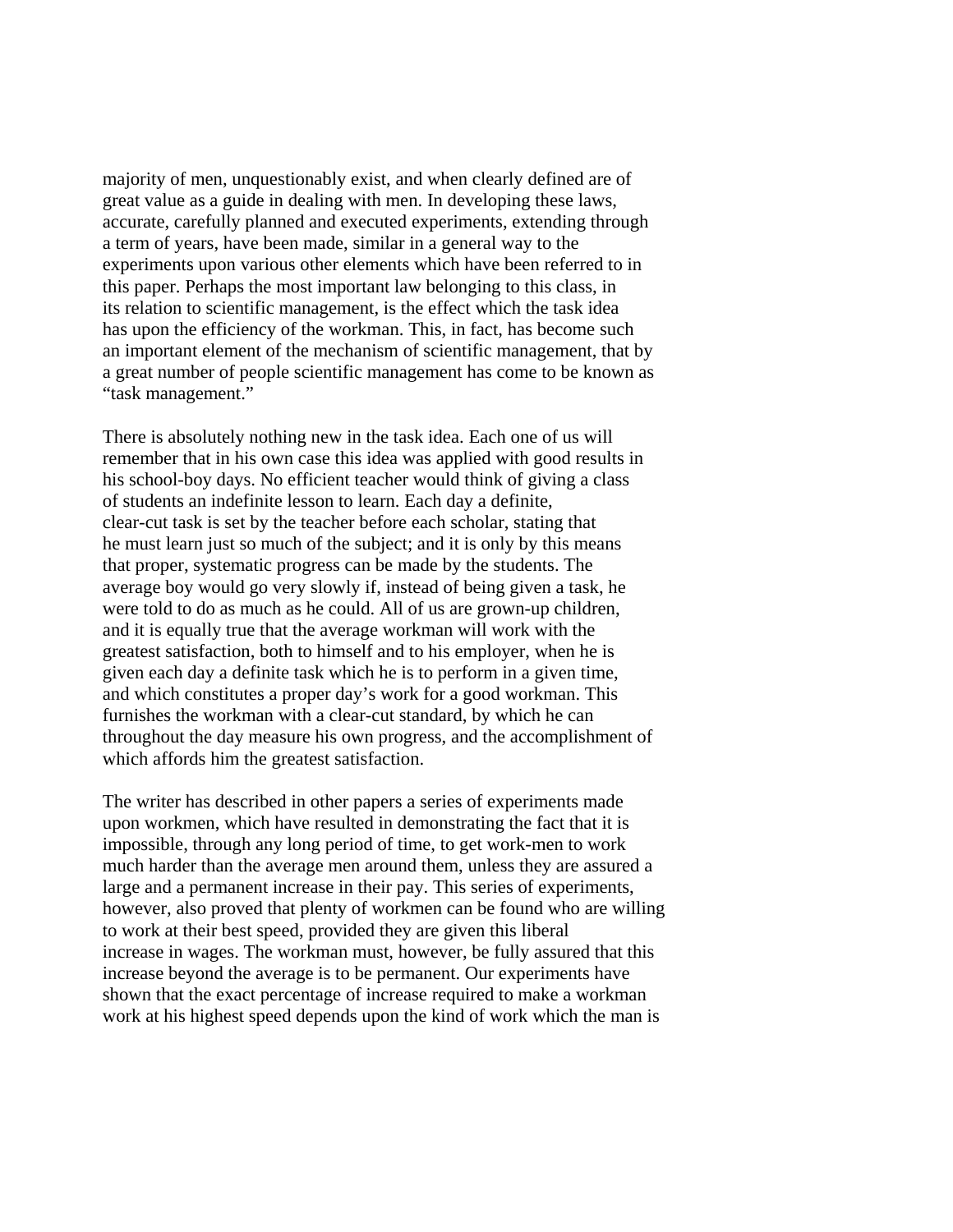## doing.

It is absolutely necessary, then, when workmen are daily given a task which calls for a high rate of speed on their part, that they should also be insured the necessary high rate of pay whenever they are successful. This involves not only fixing for each man his daily task, but also paying him a large bonus, or premium, each time that he succeeds in doing his task in the given time. It is difficult to appreciate in full measure the help which the proper use of these two elements is to the workman in elevating him to the highest standard of efficiency and speed in his trade, and then keeping him there, unless one has seen first the old plan and afterward the new tried upon the same man. And in fact until one has seen similar accurate experiments made upon various grades of workmen engaged in doing widely different types of work. The remarkable and almost uniformly good results from the correct application of the task and the bonus must be seen to be appreciated.

These two elements, the task and the bonus (which, as has been pointed out in previous papers, can be applied in several ways), constitute two of the most important elements of the mechanism of scientific management. They are especially important from the fact that they are, as it were, a climax, demanding before they can be used almost all of the other elements of the mechanism; such as a planning department, accurate time study, standardization of methods and implements, a routing system, the training of functional foremen or teachers, and in many cases instruction cards slide-rules, etc. (Referred to later in rather more detail on page 129.)

The necessity for systematically teaching workmen how to work to the best advantage has been several times referred to. It seems desirable, therefore, to explain in rather more detail how this teaching is done. In the case of a machine-shop which is managed under the modern system, detailed written instructions are the best way of doing each piece of work are prepared in advance, by men in the planning department. These instructions represent the combined work of several men in the planning room, each of whom has his own specialty, or function. One of them, for instance, is a specialist on the proper speeds and cutting tools to be used. He uses the slide-rules which have been above described as an aid, to guide him in obtaining proper speeds, etc. Another man analyzes the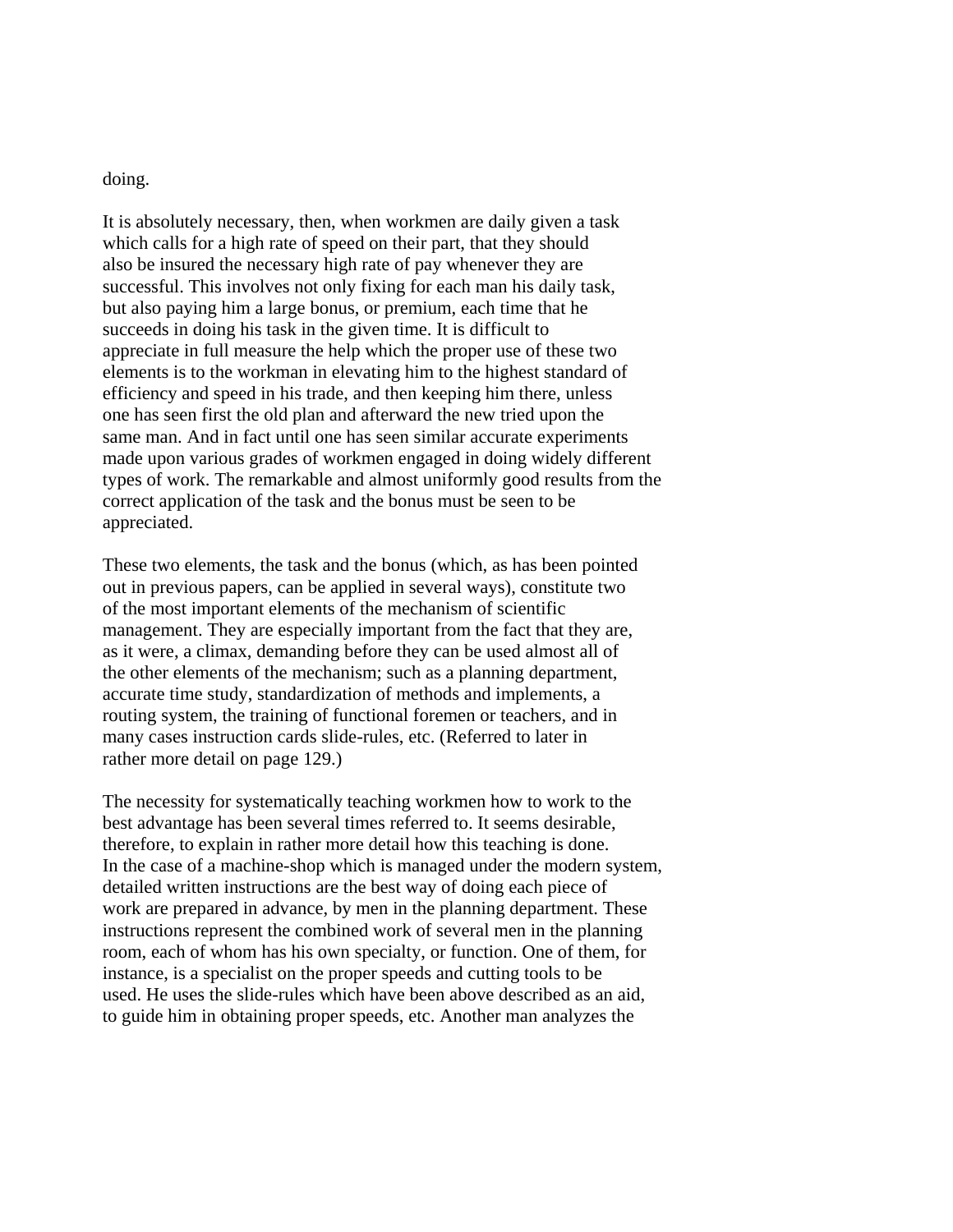best and quickest motions to be made by the workman in setting the work up in the machine and removing it, etc. Still a third, through the time-study records which have been accumulated, makes out a timetable giving the proper speed for doing each element of the work. The directions of all of these men, however, are written on a single instruction card, or sheet.

These men of necessity spend most of their time in the planning department, because they must be close to the records and data which they continually use in their work, and because this work requires the use of a desk and freedom from interruption. Human nature is such, however, that many of the workmen, if left to themselves, would pay but little attention to their written instructions. It is necessary, therefore, to provide teachers (called functional foremen) to see that the workmen both understand and carry out these written instructions.

Under functional management, the old-fashioned single foreman is superseded by eight different men, each one of whom has his own special duties, and these men, acting as the agents for the planning department (see paragraph 234 to 245 of the paper entitled "Shop Management"), are the expert teachers, who are at all times in the shop, helping, and directing the workmen. Being each one chosen for his knowledge and personal skill in his specialty, they are able not only to tell the workman what he should do, but in case of necessity they do the work themselves in the presence of the workman, so as to show him not only the best but also the quickest methods.

One of these teachers (called the inspector) sees to it that he understands the drawings and instructions for doing the work. He teaches him how to do work of the right quality; how to make it fine and exact where it should be fine, and rough and quick where accuracy is not required,--the one being just as important for success as the other. The second teacher (the gang boss) shows him how to set up the job in his machine, and teaches him to make all of his personal motions in the quickest and best way. The third (the speed boss) sees that the machine is run at the best speed and that the proper tool is used in the particular way which will enable the machine to finish its product in the shortest possible time. In addition to the assistance given by these teachers, the workman receives orders and help from four other men; from the "repair boss" as to the adjustment, cleanliness, and general care of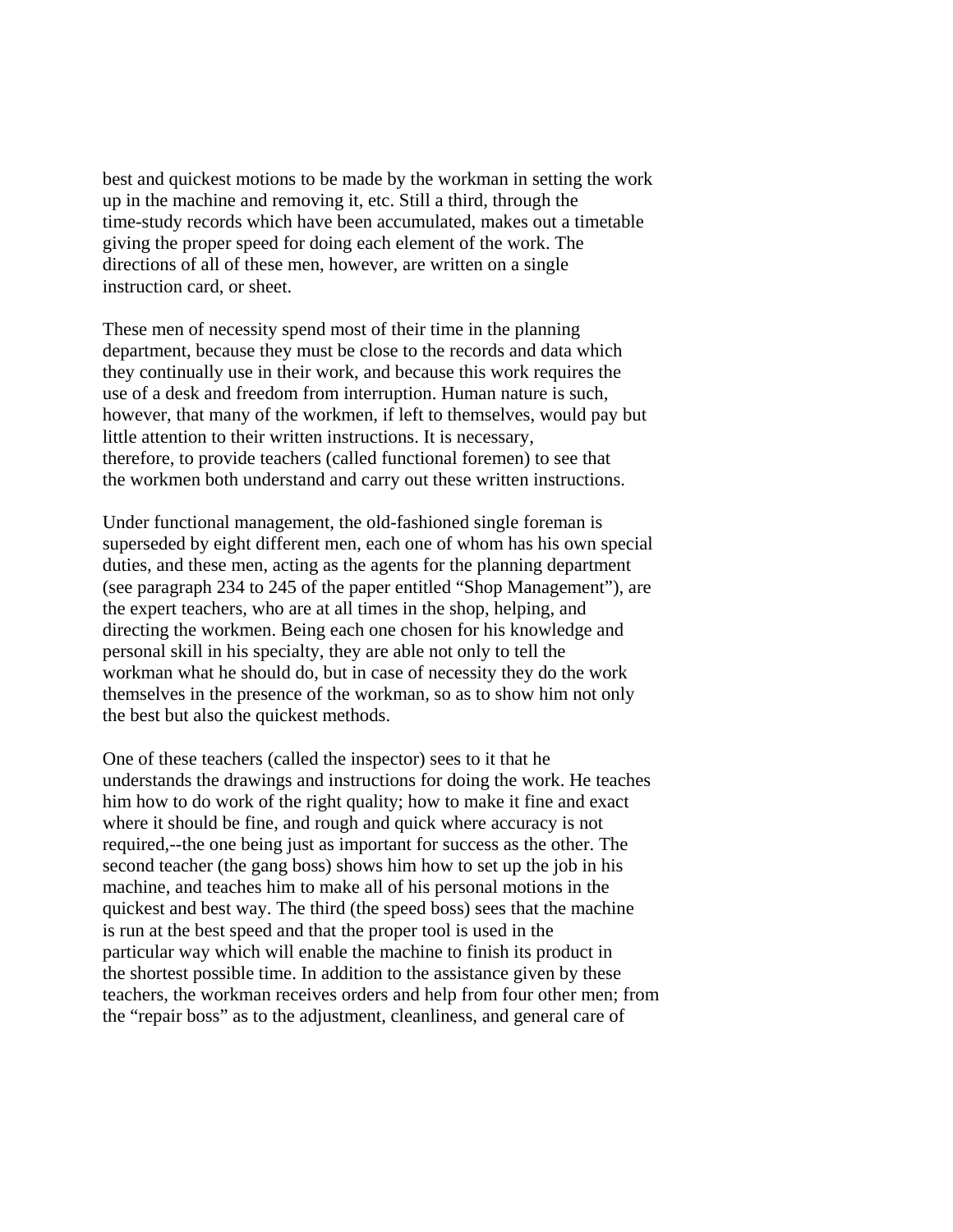his machine, belting, etc.; from the "time clerk," as to everything

relating to his pay and to proper written reports and returns; from the "route clerk," as to the order in which he does his work and as to the movement of the work from one part of the shop to another; and, in case a workman gets into any trouble with any of his various bosses, the "disciplinarian" interviews him.

It must be understood, of course, that all workmen engaged on the same kind of work do not require the same amount of individual teaching and attention from the functional foremen. The men who are new at a given operation naturally require far more teaching and watching than those who have been a long time at the same kind of jobs.

Now, when through all of this teaching and this minute instruction the work is apparently made so smooth and easy for the workman, the first impression is that this all tends to make him a mere automaton, a wooden man. As the workmen frequently say when they first come under this system, "Why, I am not allowed to think or move without some one interfering or doing it for me!" The same criticism and objection, however, can be raised against all other modern subdivision of labor. It does not follow, for example, that the modern surgeon is any more narrow or wooden a man than the early settler of this country. The frontiersman, however, had to be not only a surgeon, but also an architect, house-builder, lumberman, farmer, soldier, and doctor, and he had to settle his law cases with a gun. You would hardly say that the life of the modern surgeon is any more narrowing, or that he is more of a wooden man than the frontiersman. The many problems to be met and solved by the surgeon are just as intricate and difficult and as developing and broadening in their way as were those of the frontiersman.

And it should be remembered that the training of the surgeon has been almost identical in type with the teaching and training which is given to the workman under scientific management. The surgeon, all through his early years, is under the closest supervision of more experienced men, who show him in the minutest way how each element of his work is best done. They provide him with the finest implements, each one of which has been the subject of special study and development, and then insist upon his using each of these implements in the very best way. AR of this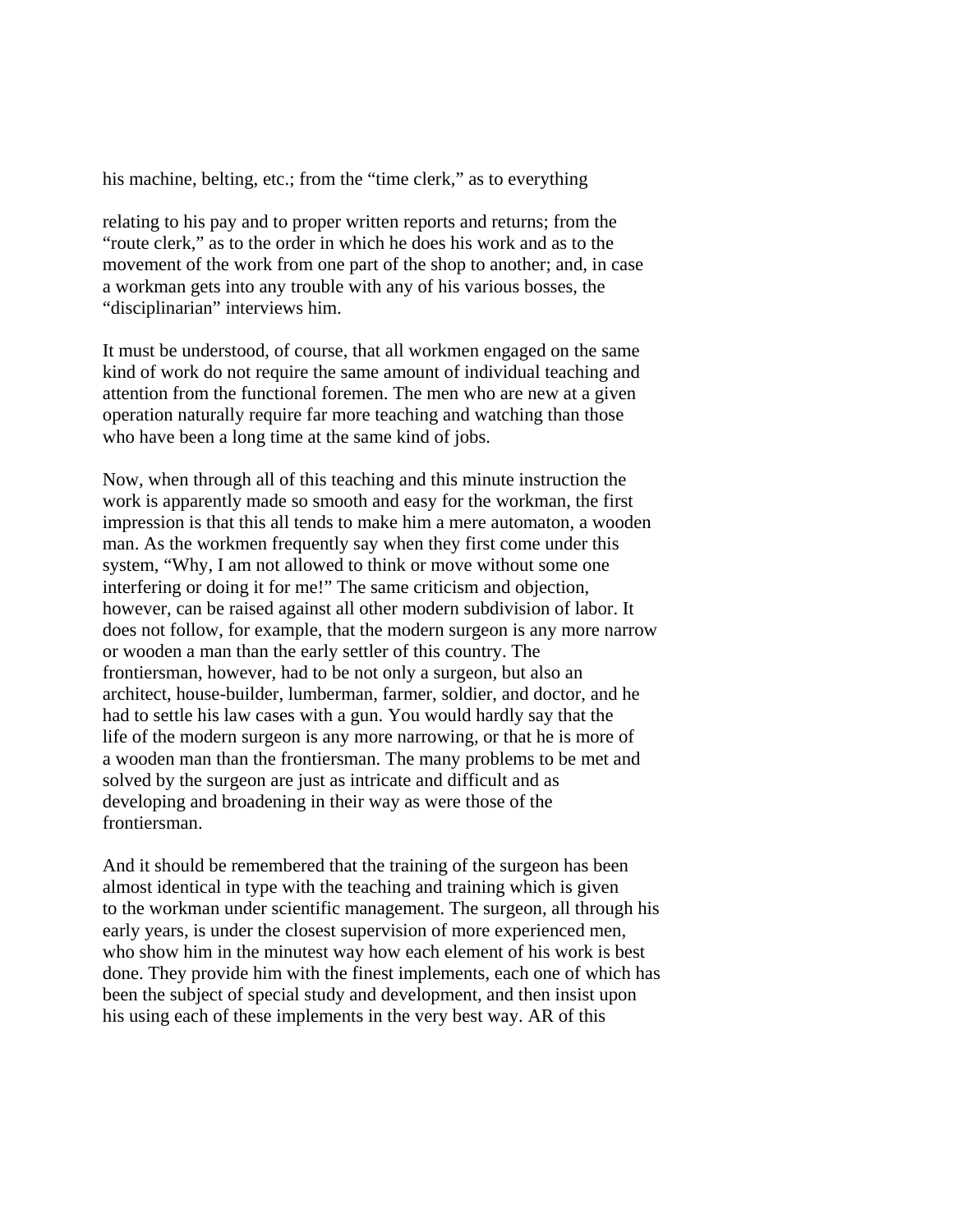teaching, however, in no way narrows him. On the contrary he is quickly given the very best knowledge of his predecessors; and, provided (as he is, right from the start) with standard implements and methods which represent the best knowledge of the world up to date, he is able to use his own originality and ingenuity to make real additions to the world's knowledge, instead of reinventing things which are old. In a similar way the workman who is cooperating with his many teachers under scientific management has an opportunity to develop which is at least as good as and generally better than that which he had when the whole problem was "up to him" and he did his work entirely unaided.

If it were true that the workman would develop into a larger and finer man without all of this teaching, and without the help of the laws which have been formulated for doing his particular job, then it would follow that the young man who now comes to college to have the help of a teacher in mathematics, physics, chemistry, Latin, Greek, etc., would do better to study these things unaided and by himself. The only difference in the two cases is that students come to their teachers, while from the nature of the work done by the mechanic under scientific management, the teachers must go to him. What really happens is that, with the aid of the science which is invariably developed, and through the instructions from his teachers, each workman of a given intellectual capacity is enabled to do a much higher, more interesting, and finally more developing and more profitable kind of work than he was before able to do. The laborer who before was unable to do anything beyond, perhaps, shoveling and wheeling dirt from place to place, or carrying the work from one part of the shop to another, is in many cases taught to do the more elementary machinist's work, accompanied by the agreeable surroundings and the interesting variety and higher wages which go with the machinist's trade. The cheap machinist or helper, who before was able to run perhaps merely a drill press, is taught to do the more intricate and higher priced lathe and planer work, while the highly skilled and more intelligent machinists become functional foremen and teachers. And so on, right up the line.

It may seem that with scientific management there is not the same incentive for the workman to use his ingenuity in devising new and better methods of doing the work, as well as in improving his implements, that there is with the old type of management. It is true that with scientific management the workman is not allowed to use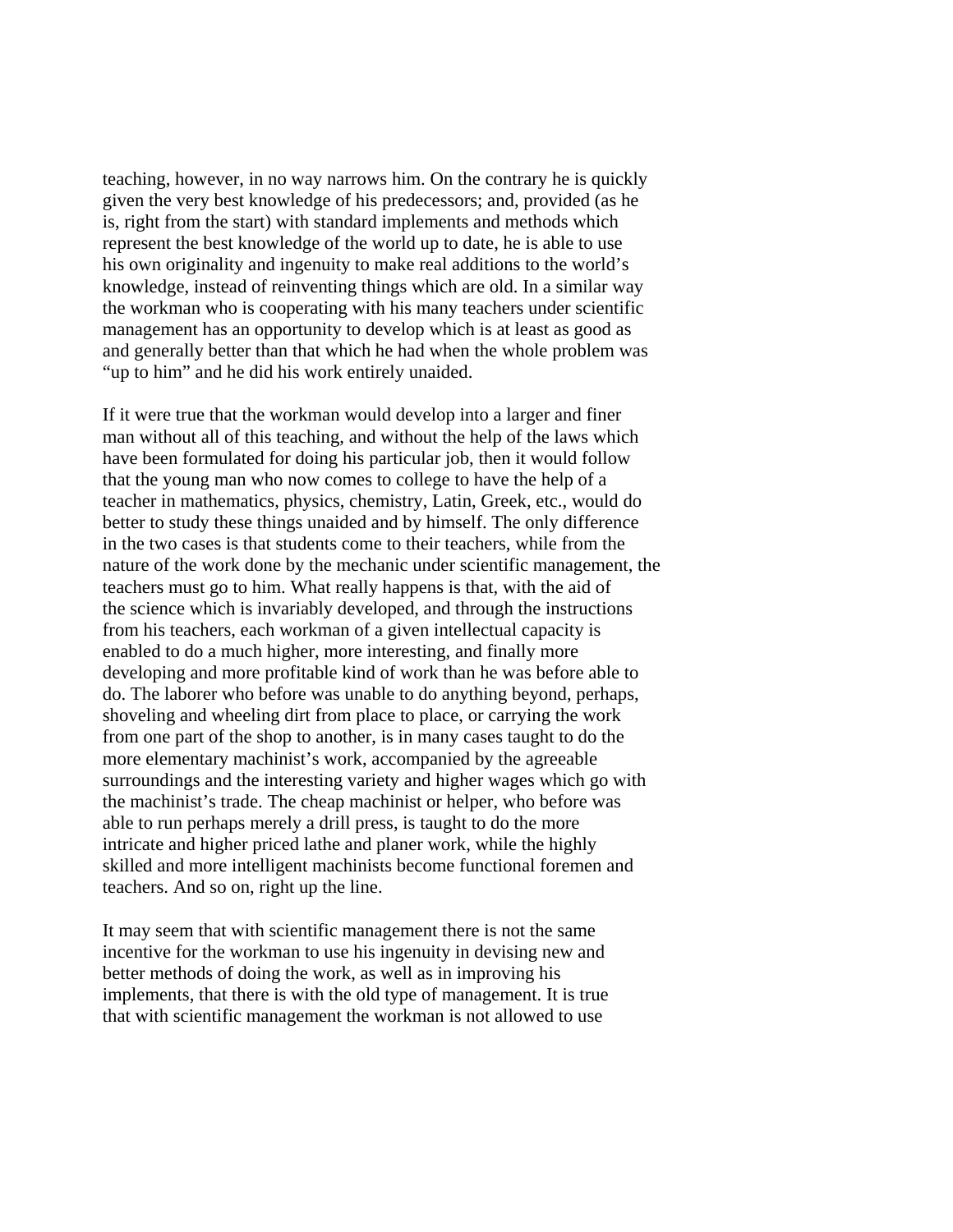whatever implements and methods he sees fit in the daily practice of his work. Every encouragement, however, should be given him to suggest improvements, both in methods and in implements. And whenever a workman proposes an improvement, it should be the policy of the management to make a careful analysis of the new method, and if necessary conduct a series of experiments to determine accurately the relative merit of the new suggestion and of the old standard. And whenever the new method is found to be markedly superior to the old, it should be adopted as the standard for the whole establishment. The workman should be given the full credit for the improvement, and should be paid a cash premium as a reward for his ingenuity. In this way the true initiative of the workmen is better attained under scientific management than under the old individual plan.

The history of the development of scientific, management up to date, however, calls for a word of warning. The mechanism of management must not be mistaken for its essence, or underlying philosophy. Precisely the same mechanism will in one case produce disastrous results and in another the most beneficent. The same mechanism which will produce the finest results when made to serve the underlying principles of scientific management, will lead to failure and disaster if accompanied by the wrong spirit in those who are using it. Hundreds of people have already mistaken the mechanism of this system for its essence. Messrs. Gantt, Barth and the writer have presented papers to, the American Society of Mechanical Engineers on the subject of scientific management. In these papers the mechanism which is used has been described at some length. As elements of this mechanism may be cited:

Time study, with the implements and methods for properly making it.

Functional or divided foremanship and its superiority to the old-fashioned single foreman.

The standardization of all tools and implements used in the trades, and also of the acts or movements of workmen for each class of work.

The desirability of a planning room or department.

The "exception principle" in management.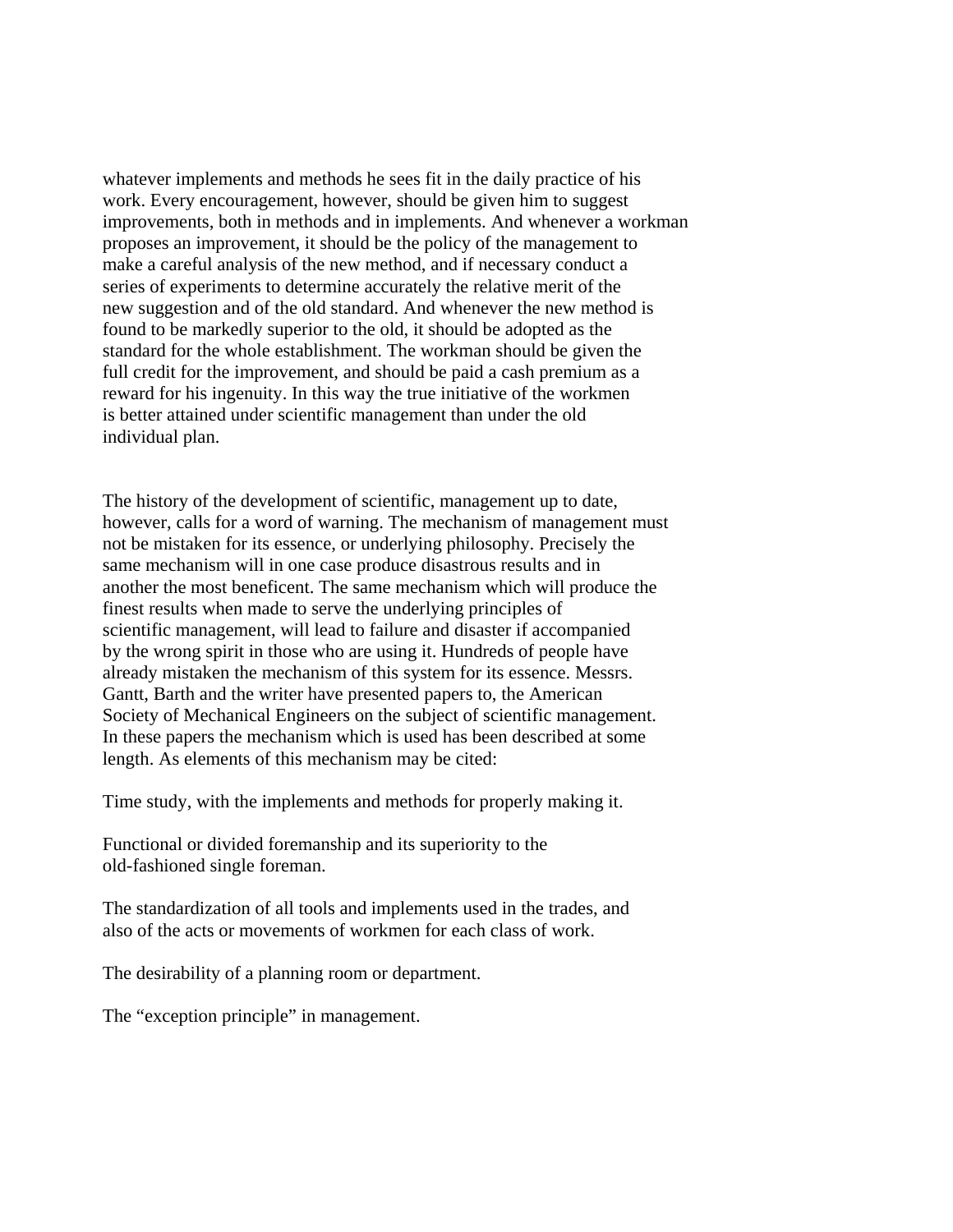The use of slide-rules and similar timesaving implements.

Instruction cards for the workman.

The task idea in management, accompanied by a large bonus for the successful performance of the task.

The "differential rate."

Mnemonic systems for classifying manufactured products as well as implements used in manufacturing.

A routing system.

Modern cost system, etc., etc.

These are, however, merely the elements or details of the mechanism of management. Scientific management, in its essence, consists of a certain philosophy, which results, as before stated, in a combination of the four great underlying principles of management:

First. The development of a true science. Second, The scientific selection of the workman. Third. His scientific education and development. Fourth. Intimate friendly cooperation between the management and the men.

When, however the elements of this mechanism, such as time study, functional foremanship etc., are used without being accompanied by the true philosophy of management, the results are in many cases disastrous. And, unfortunately, even when men who are thoroughly in sympathy with the principles of scientific management undertake to change too rapidly from the old type to the new, without heeding the warnings of those who have had years of experience in making this change, they frequently meet with serious troubles, and sometimes with strikes, followed by failure.

The writer, in his paper on "Shop Management," has called especial attention to the risks which managers run in attempting to change rapidly from the old to the new management. in many cases, however, this warning has not been heeded. The physical changes which are needed, the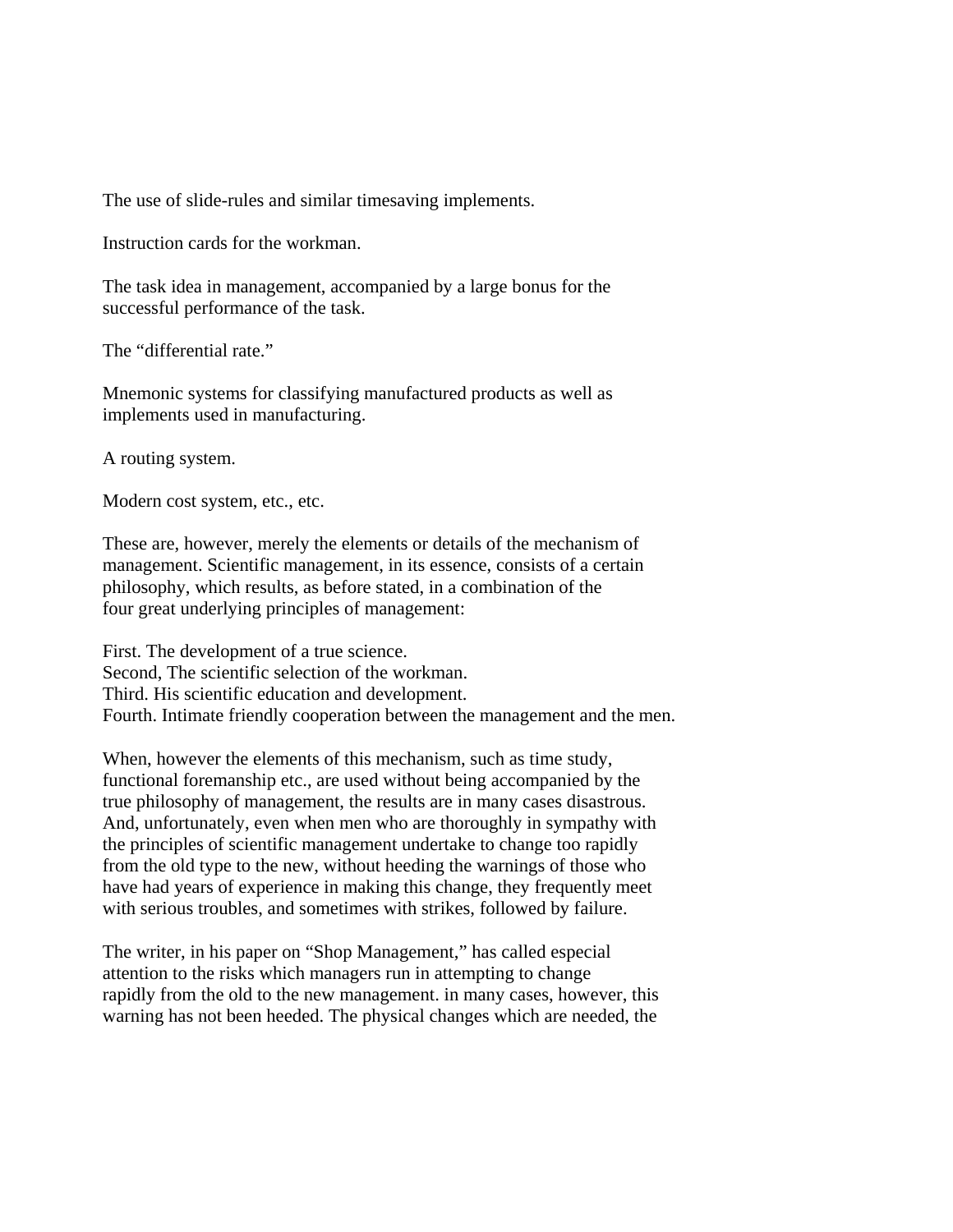actual time study which has to be made, the standardization of all implements connected with the work, the necessity for individually studying each machine and placing it in perfect order, all take time, but the faster these elements of the work are studied and improved, the better for the undertaking. On the other hand, the really great problem involved in a change from the management of "initiative and incentive" to scientific management consists in a complete revolution in the mental attitude and the habits of all of those engaged in the management, as well of the workmen. And this change can be brought about only gradually and through the presentation of many object-lessons to the workman, which, together with the teaching which he receives, thoroughly convince him of the superiority of the new over the old way of doing the work. This change in the mental attitude of the workman imperatively demands time. It is impossible to hurry it beyond a certain speed. The writer has over and over again warned those who contemplated making this change that it was a matter, even in a simple establishment, of from two to three years, and that in some cases it requires from four to five years.

The first few changes which affect the workmen should be made exceedingly slowly, and only one workman at a time should be dealt with at the start. Until this single man has been thoroughly convinced that a great gain has come to him from the new method, no further change should be made. Then one man after another should be tactfully changed over. After passing the point at which from one.-fourth to one-third of the men in the employ of the company have been changed from the old to the new, very rapid progress can be made, because at about this time there is, generally, a complete revolution in the public opinion of the whole establishment and practically all of the workmen who are working under the old system become desirous to share in the benefits which they see have been received by those working under the new plan.

Inasmuch as the writer has personally retired from the business of introducing this system of management (that is, from all work done in return for any money compensation), he does not hesitate again to emphasize the fact that those companies are indeed fortunate who can secure the services of experts who have had the necessary practical experience in introducing scientific management, and who have made a special study of its principles. It is not enough that a man should have been a manager in an establishment which is run under the new principles. The man who undertakes to direct the steps to be taken in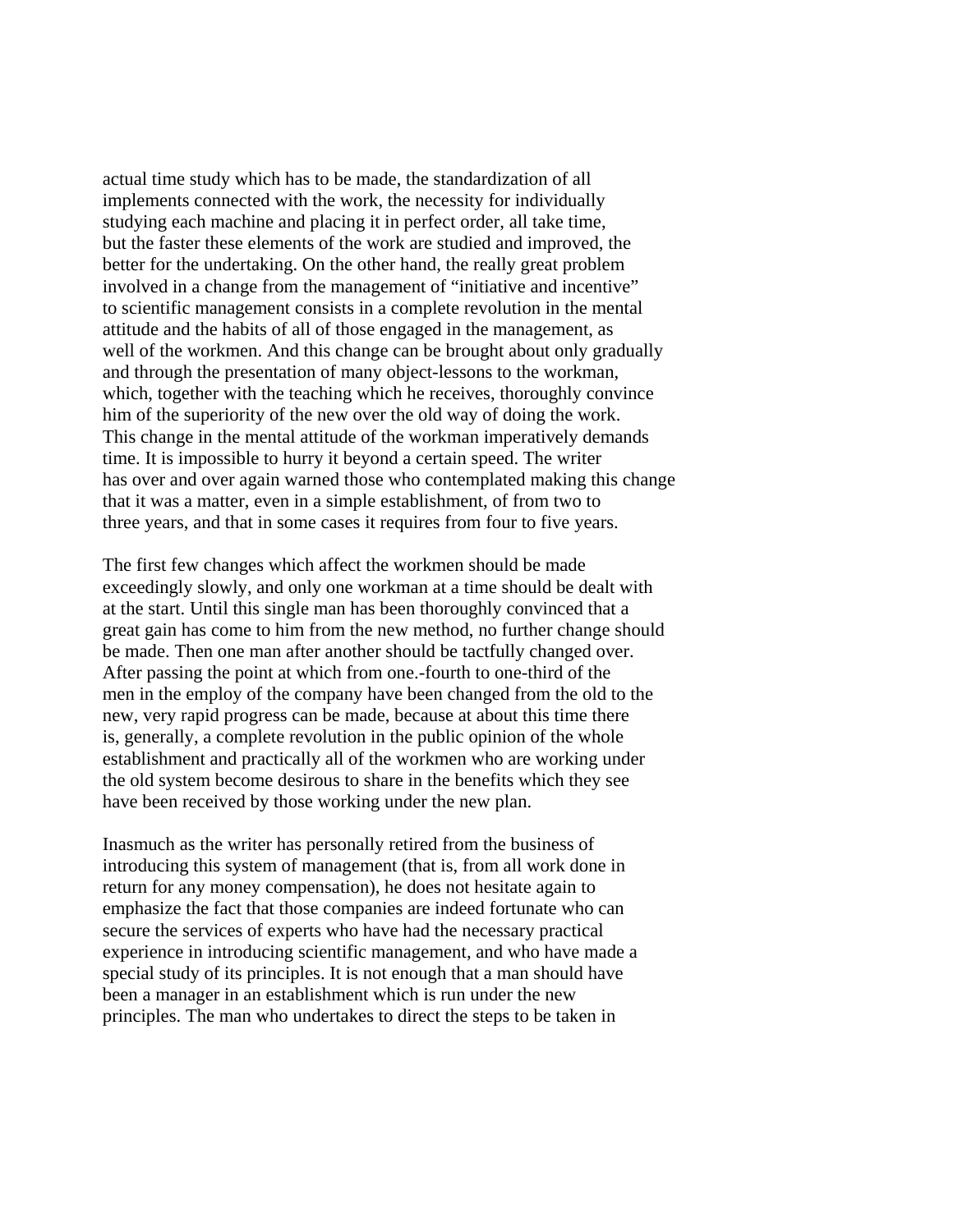changing from the old to the new (particularly in any establishment doing elaborate work) must have had personal experience in overcoming the especial difficulties which are always met with, and which are peculiar to this period of transition. It is for this reason that the writer expects to devote the rest of his life chiefly to trying to help those who wish to take up this work as their profession, and to advising the managers and owners of companies in general as to the steps which they should take in making this change.

As a warning to those who contemplate adopting scientific management, the following instance is given. Several men who lacked the extended experience which is required to change without danger of strikes, or without interference with the success of the business, from the management of "initiative and incentive" to scientific management, attempted rapidly to increase the output in quite an elaborate establishment, employing between three thousand and four thousand men. Those who undertook to make this change were men of unusual ability, and were at the same time enthusiasts and I think had the interests of the workmen truly at heart. They were, however, warned by the writer, before starting, that they must go exceedingly slowly, and that the work of making the change in this establishment could not be done in less than from three to five years. This warning they entirely disregarded. They evidently believed that by using much of the mechanism of scientific management, in combination with the principles of the management of "initiative and incentive," instead of with these principles of scientific management, that they could do, in a year or two, what had been proved in the past to require at least double this time. The knowledge obtained from accurate time study, for example, is a powerful implement, and can be used, in one case to promote harmony between the workmen and the management, by gradually educating, training, and leading the workmen into new and better methods of doing the work, or, in the other case, it may be used more or less as a club to drive the workmen into doing a larger day's work for approximately the same pay that they received in the past. Unfortunately the men who had charge of this work did not take the time and the trouble required to train functional foremen, or teachers, who were fitted gradually to lead and educate the workmen. They attempted, through the old-style foreman, armed with his new weapon (accurate time study), to drive the workmen, against their wishes, and without much increase in pay, to work much harder, instead of gradually teaching and leading them toward new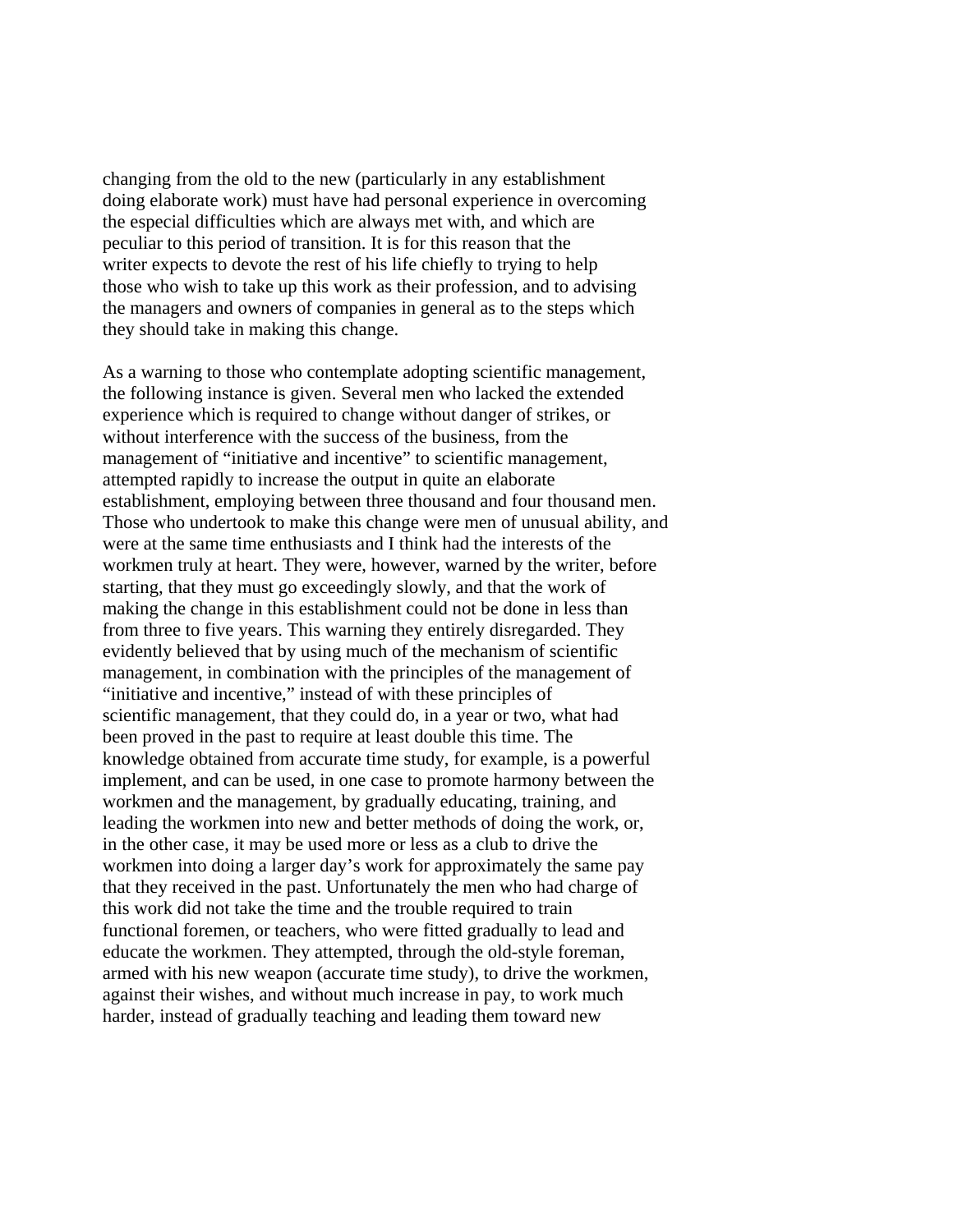methods, and convincing them through object-lessons that task management means for them somewhat harder work, but also far greater prosperity. The result of all this disregard of fundamental principles was a series of strikes, followed by the down-fall of the men who attempted to make the change, and by a return to conditions throughout the establishment far worse than those which existed before the effort was made.

This instance is cited as an object-lesson of the futility of using the mechanism of the new management while leaving out its essence, and also of trying to shorten a necessarily long operation in entire disregard of past experience. It should be emphasized that the men who undertook this work were both able and earnest, and that failure was not due to lack of ability on their part, but to their undertaking to do the impossible. These particular men will not again make a similar mistake, and it is hoped that their experience may act as a warning to others.

In this connection, however, it is proper to again state that during the thirty years that we have been engaged in introducing scientific management there has not been a single strike from those who were working in accordance with its principles, even during the critical period when the change was being made from the old to the new. If proper methods are used by men who have had experience in this work, there is absolutely no danger from strikes or other troubles.

The writer would again insist that in no case should the managers of an establishment ', the work of which is elaborate, undertake to change from the old to the new type unless the directors of the company fully understand and believe in the fundamental principles of scientific management and unless they appreciate all that is involved in making this change, particularly the time required, and unless they want scientific management greatly.

Doubtless some of those who are especially interested in working men will complain because under scientific management the workman, when he is shown how to do twice as much work as he formerly did, is not paid twice his former wages, while others who are more interested in the dividends than the workmen will complain that under this system the men receive much higher wages than they did before.

It does seem grossly unjust when the bare statement is made that the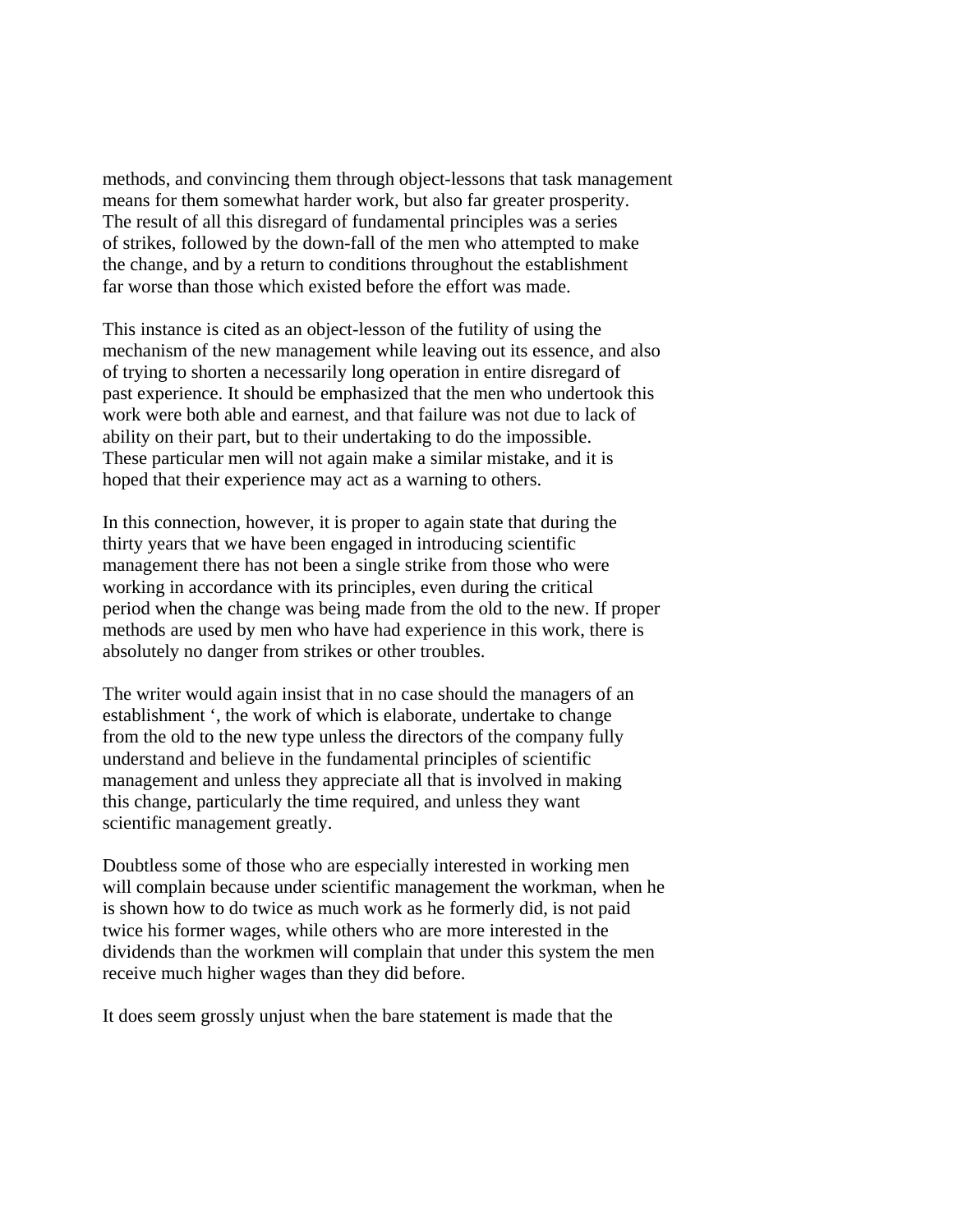competent pig-iron handler, for instance, who has been so trained that he piles 3 6/10 times as much iron as the incompetent man formerly did, should receive an increase of only 60 per cent in wages.

It is not fair, however, to form any final judgment until all of the elements in the case have been considered. At the first glance we see only two parties to the transaction, the workmen and their employers. We overlook the third great party, the whole people,--the consumers, who buy the product of the first two and who ultimately pay both the wages of the workmen and the profits of the employers.

The rights of the people are therefore greater than those of either employer or employee. And this third great party should be given its proper share of any gain. In fact, a glance at industrial history shows that in the end the whole people receive the greater part of the benefit coming from industrial improvements. In the past hundred years, for example, the greatest factor tending toward increasing the output, and thereby the prosperity of the civilized world, has been the introduction of machinery to replace hand labor. And without doubt the greatest gain through this change has come to the whole people--the consumer.

Through short periods, especially in the case of patented apparatus, the dividends of those who have introduced new machinery have been greatly increased, and in many cases, though unfortunately not universally, the employees have obtained materially higher wages, shorter hours, and better working conditions. But in the end the major part of the gain has gone to the whole people.

And this result will follow the introduction of scientific management just as surely as it has the introduction of machinery.

To return to the case of the pig-iron handler. We must assume, then, that the larger part of the gain which has come from his great increase in output will in the end go to the people in the form of cheaper pig-iron. And before deciding upon how the balance is to be divided between the workmen and the employer, as to what is just and fair compensation for the man who does the piling and what should be left for the company as profit, we must look at the matter from all sides.

First. As we have before stated, the pig-iron handler is not an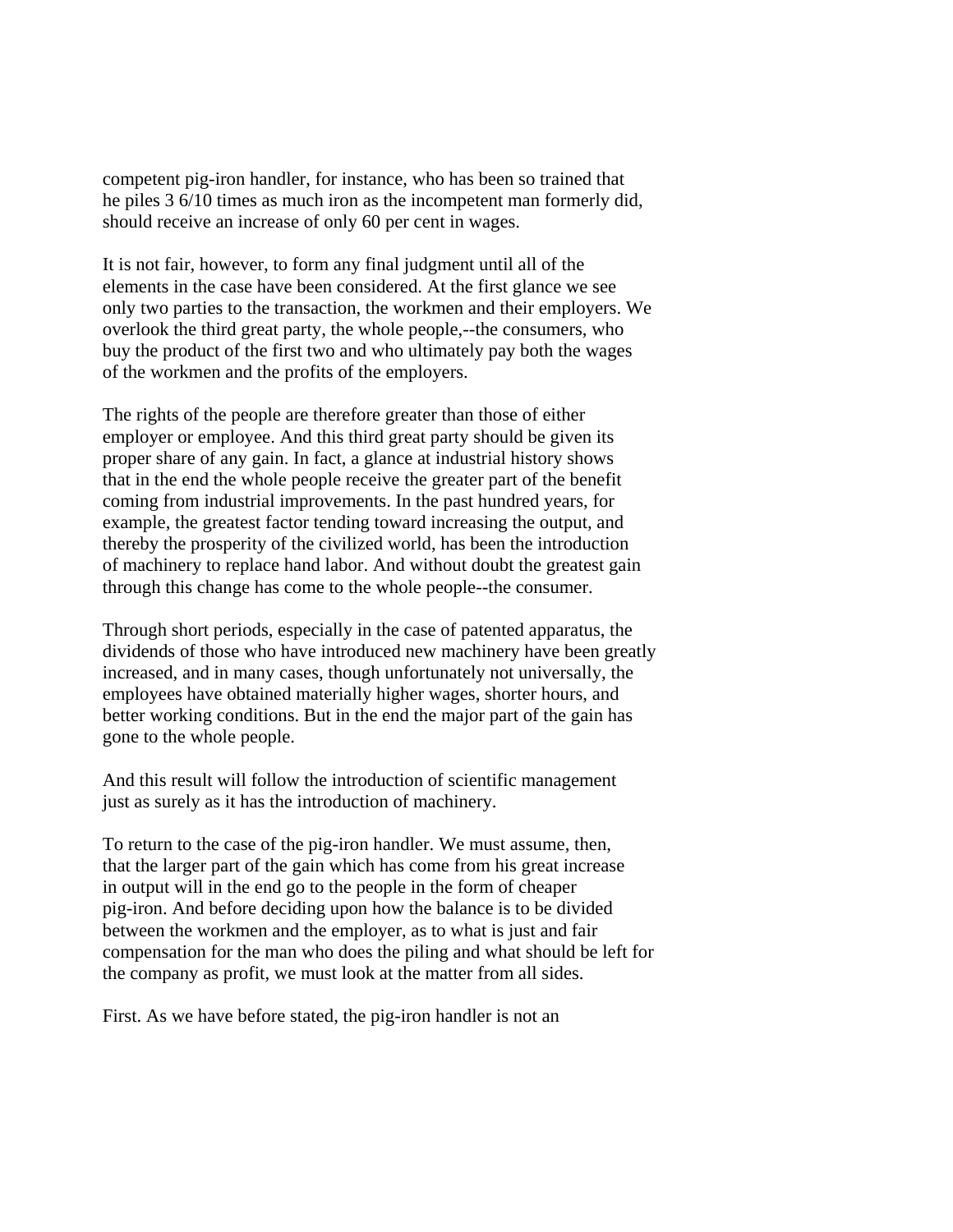extraordinary man difficult to find, he is merely a man more or less of the type of the ox, heavy both mentally and physically.

Second. The work which this man does tires him no more than any healthy normal laborer is tired by a proper day's work. (If this man is overtired by his work, then the task has been wrongly set and this is as far as possible from the object of scientific management.)

Third. It was not due to this man's initiative or originality that he did his big day's work, but to the knowledge of the science of pig-iron handling developed and taught him by some one else.

Fourth. It is just and fair that men of the same general grade (when their all-round capacities are considered) should be paid about the same wages when they are all working to the best of their abilities. (It would be grossly unjust to other laborers, for instance, to pay this man 3 6/10 as high wages as other men of his general grade receive for an honest full day's work.)

Fifth. As is explained (page 74), the 60 per cent increase in pay which he received was not the result of an arbitrary judgment of a foreman or superintendent, it was the result of a long series of careful experiments impartially made to determine what compensation is really for the man's true and best interest when all things are considered.

Thus we see that the pig-iron handler with his 60 per cent increase in wages is not an object for pity but rather a subject for congratulation.

After all, however, facts are in many cases more convincing than opinions or theories, and it is a significant fact that those workmen who have come under this system during the past thirty years have invariably been satisfied with the increase in pay, which they have received, while their employers have been equally pleased with their increase in dividends.

The writer is one of those who believes that more and more will the third party (the whole people), as it becomes acquainted with the true facts, insist that justice shall be done to all three parties. It will demand the largest efficiency from both employers and employees. It will no longer tolerate the type of employer who has his eye on dividends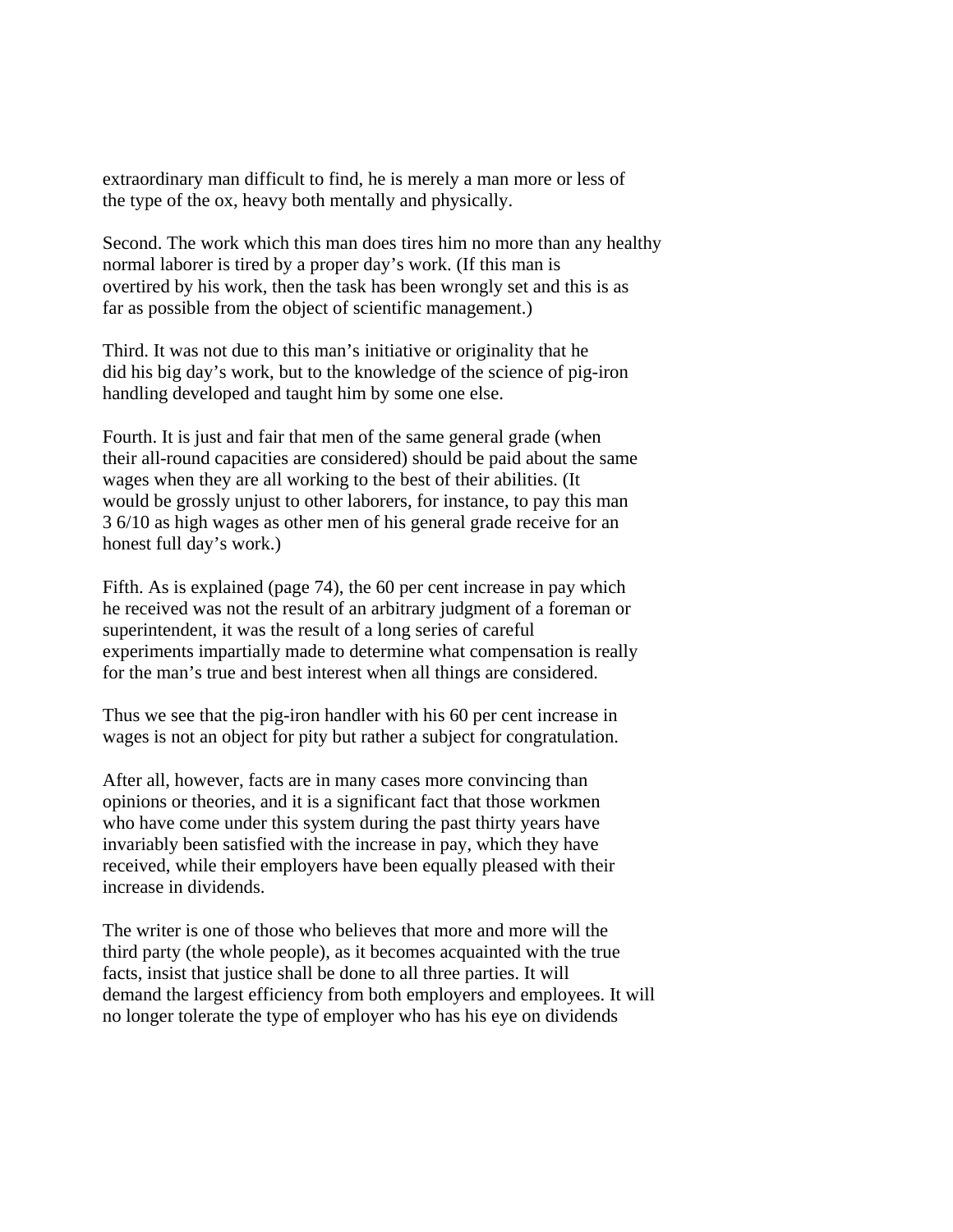alone, who refuses to do his full share of the work and who merely cracks his whip over the heads of his workmen and attempts to drive them into harder work for low pay. No more will it tolerate tyranny on the part of labor which demands one increase after another in pay and shorter hours while at the same time it becomes less instead of more efficient.

And the means which the writer firmly believes will be adopted to bring about, first, efficiency both in employer and employs and then an equitable division of the profits of their joint efforts will be scientific management, which has for its sole aim the attainment of justice for all three parties through impartial scientific investigation of all the elements of the problem. For a time both sides will rebel against this advance. The workers will resent any interference with their old rule-of-thumb methods, and the management will resent being asked to take on new duties and burdens; but in the end the people through enlightened public opinion will force the new order of things upon both employer and employee.

It will doubtless be claimed that in all that has been said no new fact has been brought to light that was not known to some one in the past. Very likely this is true. Scientific management does not necessarily involve any great invention, nor the discovery of new or startling facts. It does, however, involve a certain combination of elements which have not existed in the past, namely, old knowledge so collected, analyzed, grouped, and classified into laws and rules that it constitutes a science; accompanied by a complete change in the mental attitude of the working men as well as of those on the side of the management, toward each other, and toward their respective duties and responsibilities. Also, a new division of the duties between the two sides and intimate, friendly cooperation to an extent that is impossible under the philosophy of the old management. And even all of this in many cases could not exist without the help of mechanisms which have been gradually developed.

It is no single element, but rather this whole combination, that constitutes scientific management, which may be summarized as:

 Science, not rule of thumb. Harmony, not discord.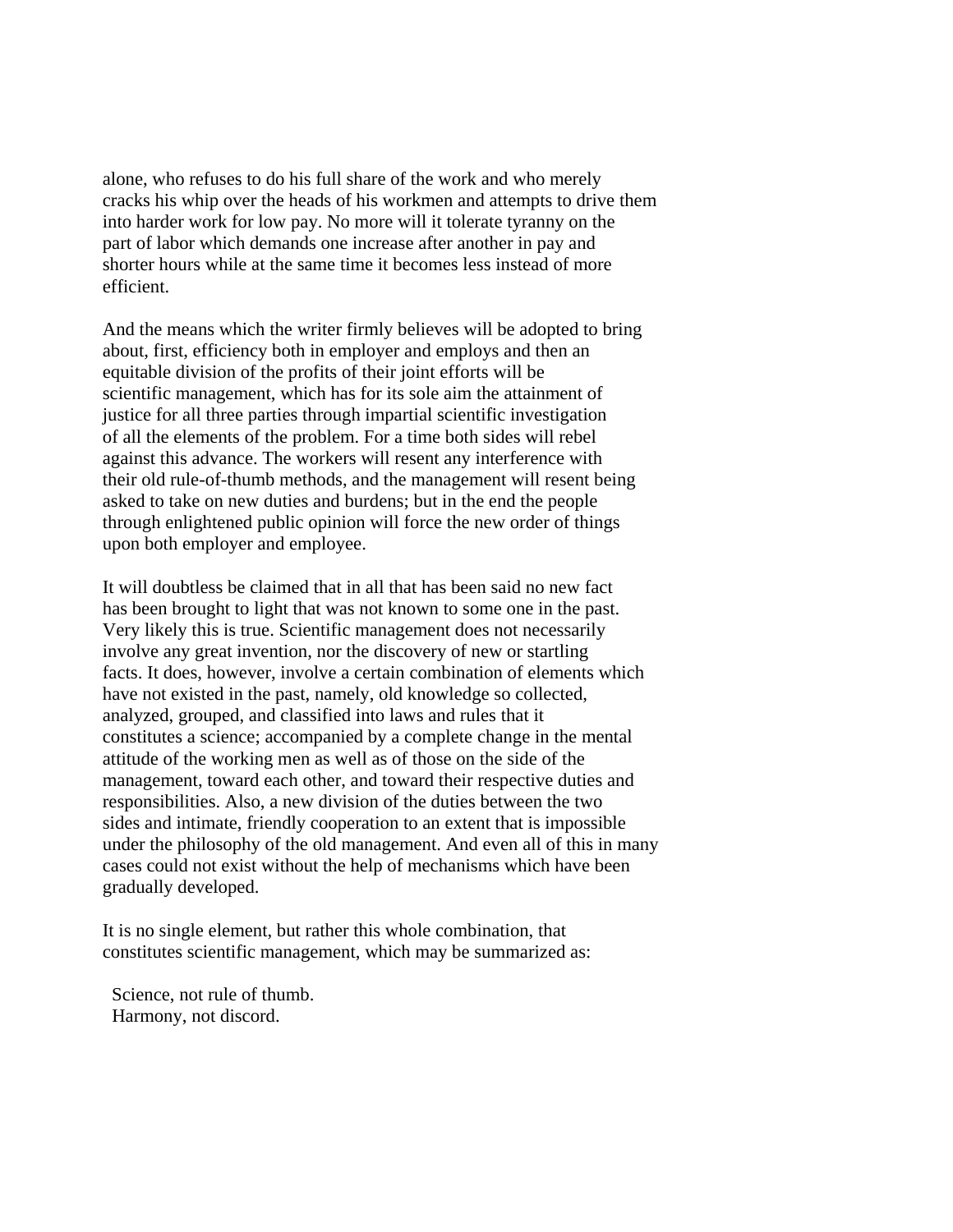Cooperation, not individualism. Maximum output, in place of restricted output. The development of each man to his greatest efficiency and prosperity.

The writer wishes to again state that: "The time is fast going by for the great personal or individual achievement of any one man standing alone and without the help of those around him. And the time is coming when all great things will be done by that type of cooperation in which each man performs the function for which he is best suited, each man preserves his own individuality and is supreme in his particular function, and each man at the same time loses none of his originality and proper personal initiative, and yet is controlled by and must work harmoniously with many other men."

The examples given above of the increase in output realized under the new management fairly represent the gain which is possible. They do not represent extraordinary or exceptional cases, and have been selected from among thousands of similar illustrations which might have been given.

Let us now examine the good which would follow the general adoption of these principles.

The larger profit would come to the whole world in general.

The greatest material gain which those of the present generation have over past generations has come from the fact that the average man in this generation, with a given expenditure of effort, is producing two times, three times, even four times as much of those things that are of use to man as it was possible for the average man in the past to produce. This increase in the productivity of human effort is, of course, due to many causes, besides the increase in the personal dexterity of the man. It is due to the discovery of steam and electricity, to the introduction of machinery, to inventions, great and small, and to the progress in science and education. But from whatever cause this increase in productivity has come, it is to the greater productivity of each individual that the whole country owes its greater prosperity.

Those who are afraid that a large increase in the productivity of each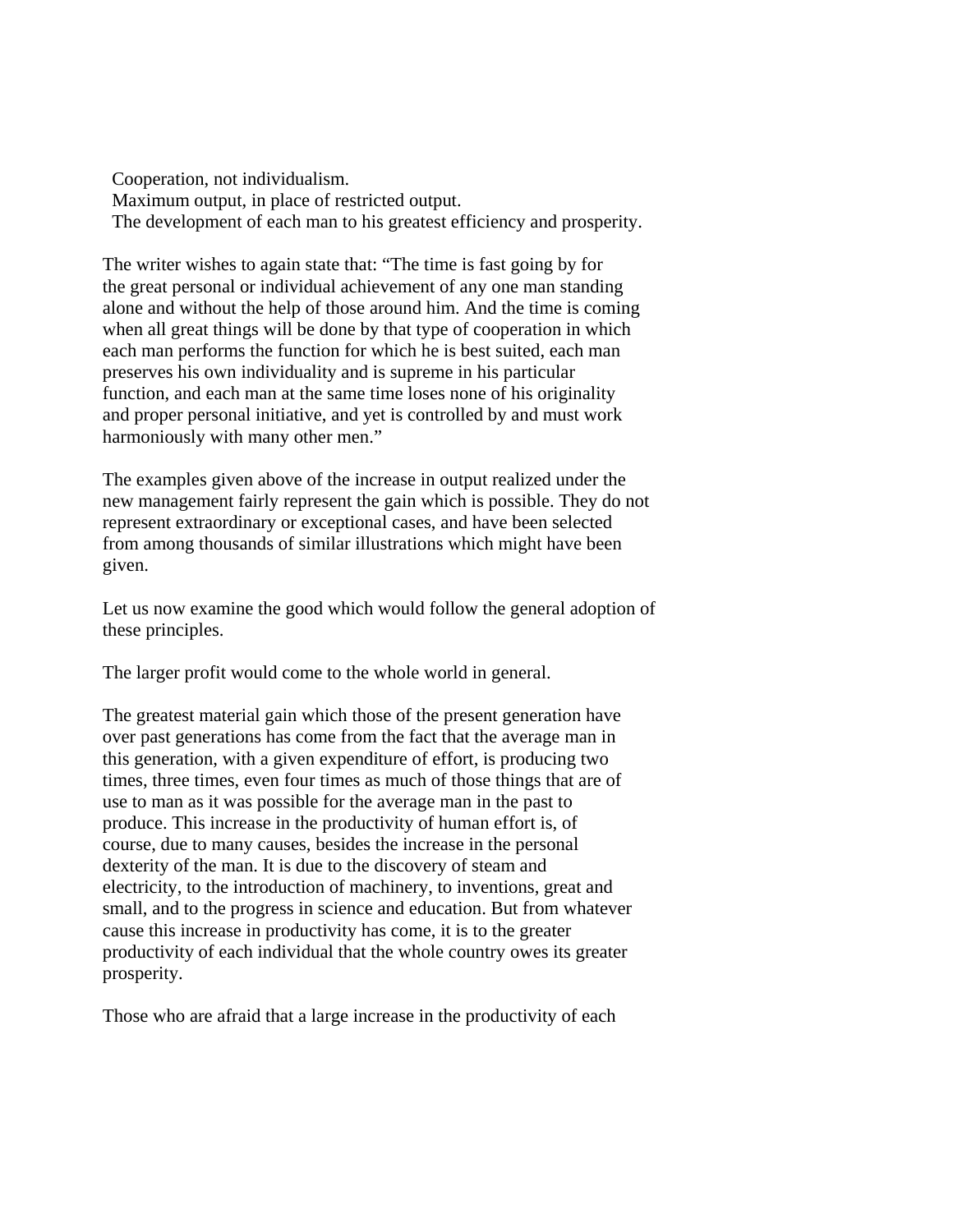workman will throw other men out of work, should realize that the one element more than any other which differentiates civilized from uncivilized countries--prosperous from poverty--stricken peoples--is that the average man in the one is five or six times as productive as the other. It is also a fact that the chief cause for the large percentage of the unemployed in England (perhaps the most virile nation in the world), is that the workmen of England, more than in any other civilized country, are deliberately restricting their output because they are possessed by the fallacy that it is against their best interest for each man to work as hard as he can.

The general adoption of scientific management would readily in the future double the productivity of the average man engaged in industrial work. Think of what this means to the whole country. Think of the increase, both in the necessities and luxuries of life, which becomes available for the whole country, of the possibility of shortening the hours of labor when this is desirable, and of the increased opportunities for education, culture, and recreation which this implies. But while the whole world would profit by this increase in production, the manufacturer and the workman will be far more interested in the especial local gain that comes to them and to the people immediately around them. Scientific management will mean, for the employers and the workmen who adopt it--and particularly for those who adopt it first--the elimination of almost all causes for dispute and disagreement between them. What constitutes a fair day's work will be a question for scientific investigation, instead of a subject to be bargained and haggled over. Soldiering will cease because the object for soldiering will no longer exist. The great increase in wages which accompanies this type of management will largely eliminate the wage question as a source of dispute. But more than all other causes, the close, intimate cooperation, the constant personal contact between the two sides, will tend to diminish friction and discontent. It is difficult for two people whose interests are the same, and who work side by side in accomplishing the same object, all day long, to keep up a quarrel.

The low cost of production which accompanies a doubling of the output will enable the companies who adopt this management, particularly those who adopt it first, to compete far better than they were able to before, and this will so enlarge their markets that their men will have almost constant work even in dull times, and that they will earn larger profits